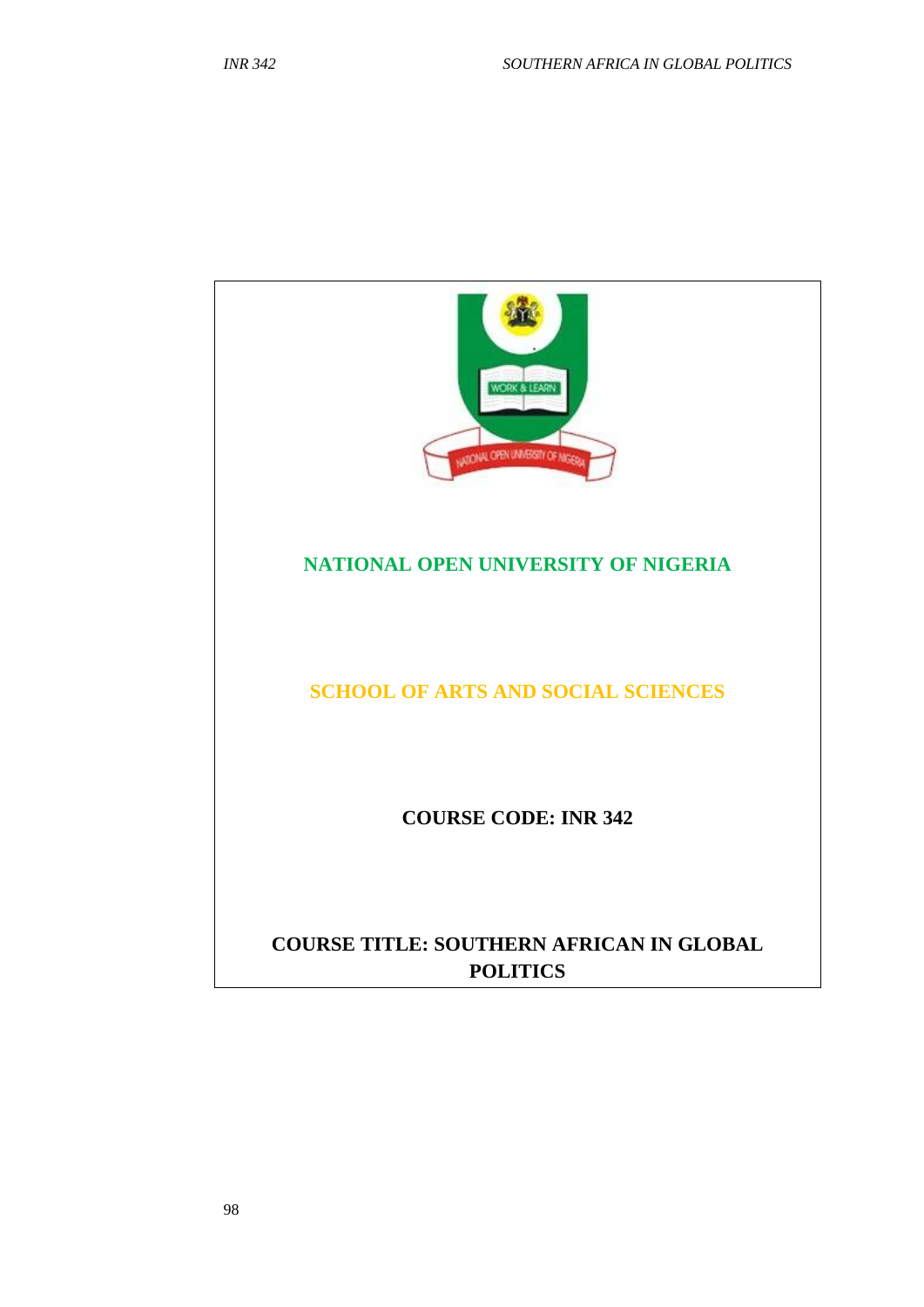99

# **INR 342 SOUTHERN AFRICA IN GLOBAL POLITICS Course Team** Dr. Amaechi Nzekwe(Course Developer/Writer)- UNIJOS Dr. David Utume (Course Editor) - Benue State University Mr. Terhemba Ambe-Uva (Course Coordinator) - NOUN **COURSE GUIDE**



# **NATIONAL OPEN UNIVERSITY OF NIGERIA**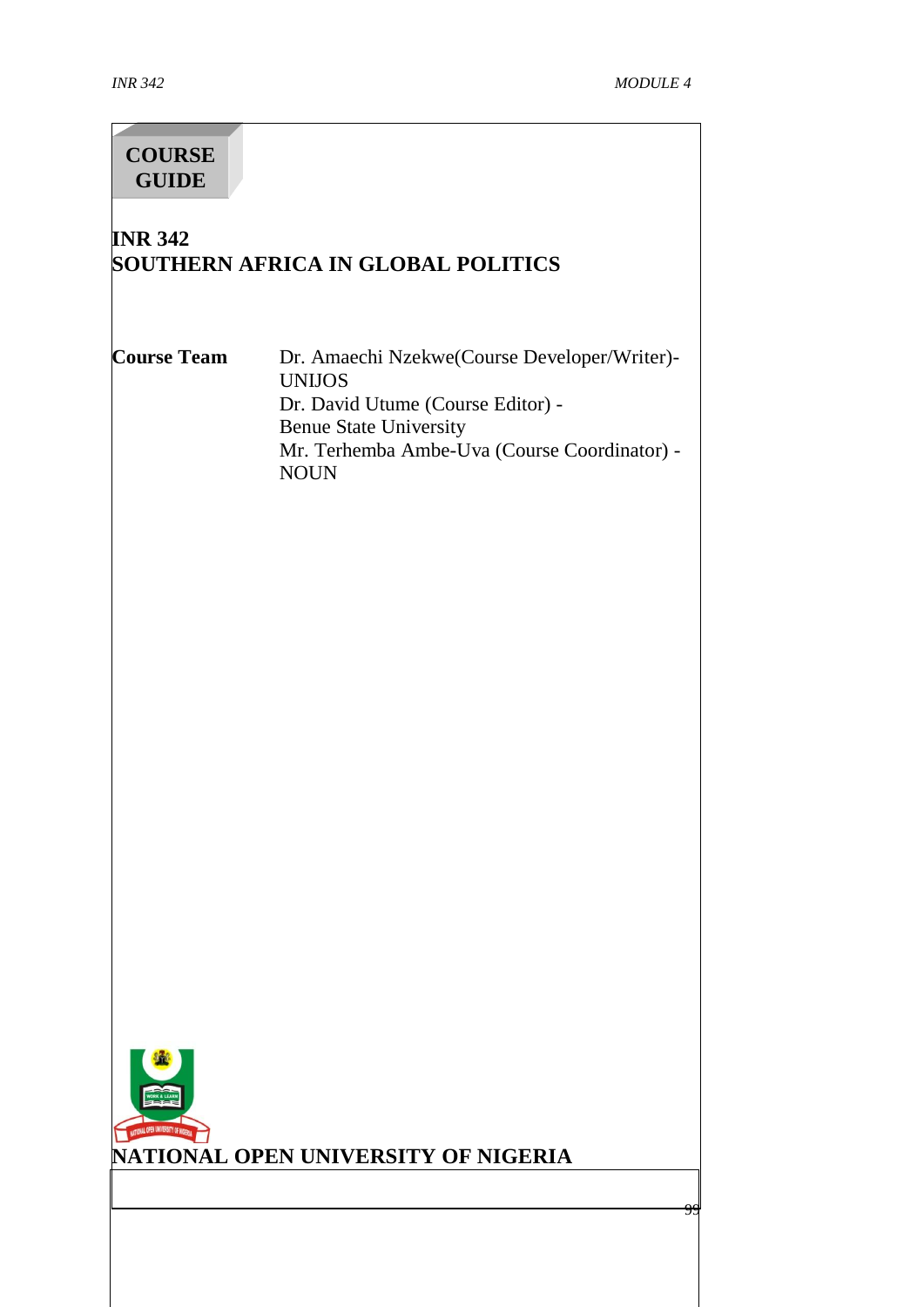National Open University of Nigeria Headquarters 14/16 Ahmadu Bello Way Victoria Island, Lagos

Abuja Office 5 Dar es Salaam Street Off Aminu Kano Crescent Wuse II, Abuja

e-mail: [centralinfo@nou.edu.ng](mailto:centralinfo@nou.edu.ng) URL: [www.nou.edu.ng](http://www.nou.edu.ng/)

Published by National Open University of Nigeria

Printed 2014

ISBN: 978-058-641-5

All Rights Reserved

#### **CONTENTS PAGE**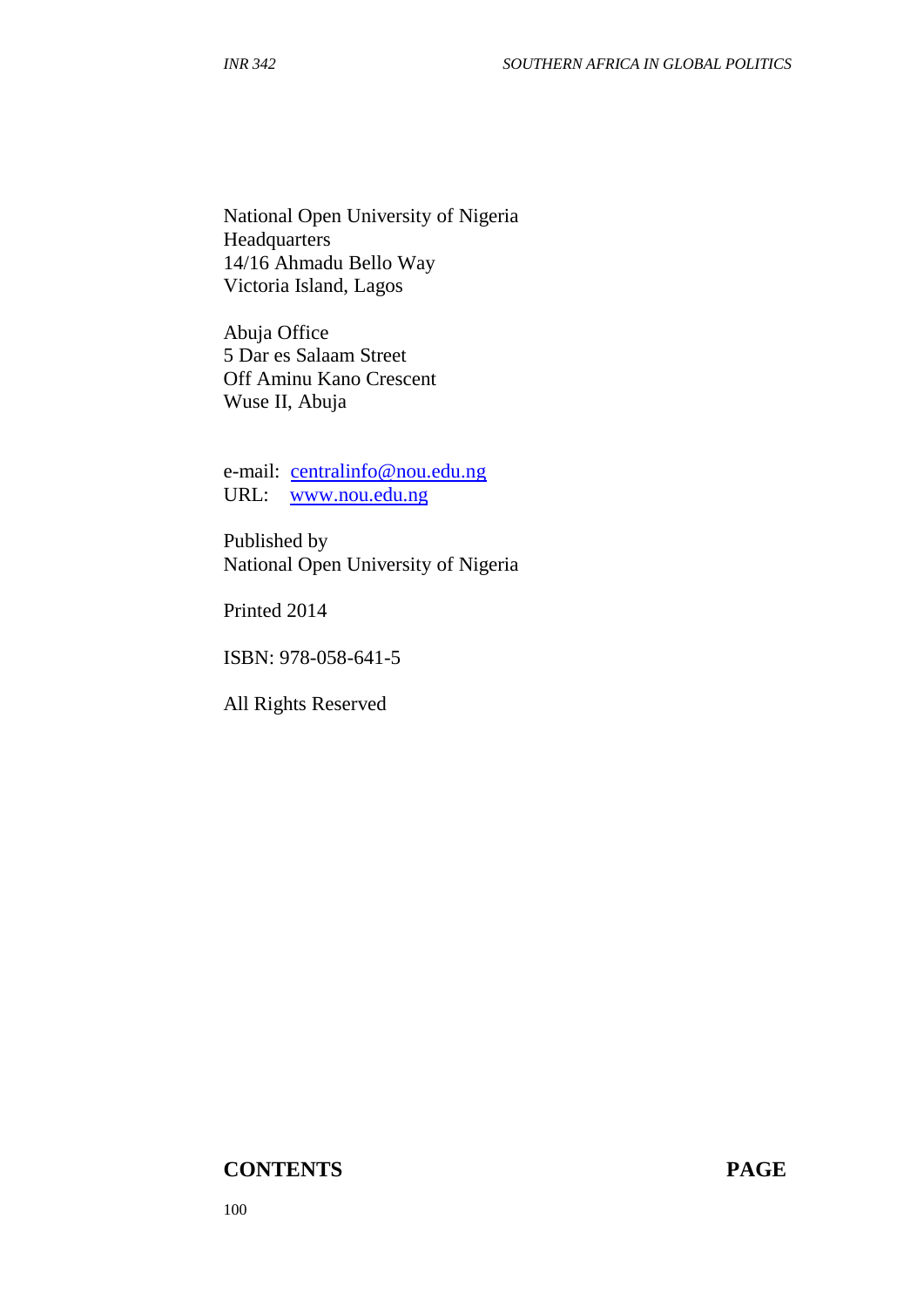| iv                      |
|-------------------------|
| 1V                      |
| 1V                      |
| V                       |
| V                       |
| V                       |
| V                       |
| V                       |
| $\overline{\mathbf{v}}$ |
| V1                      |
| V1                      |
| $\overline{vi}$         |
| vii                     |
| vii                     |
|                         |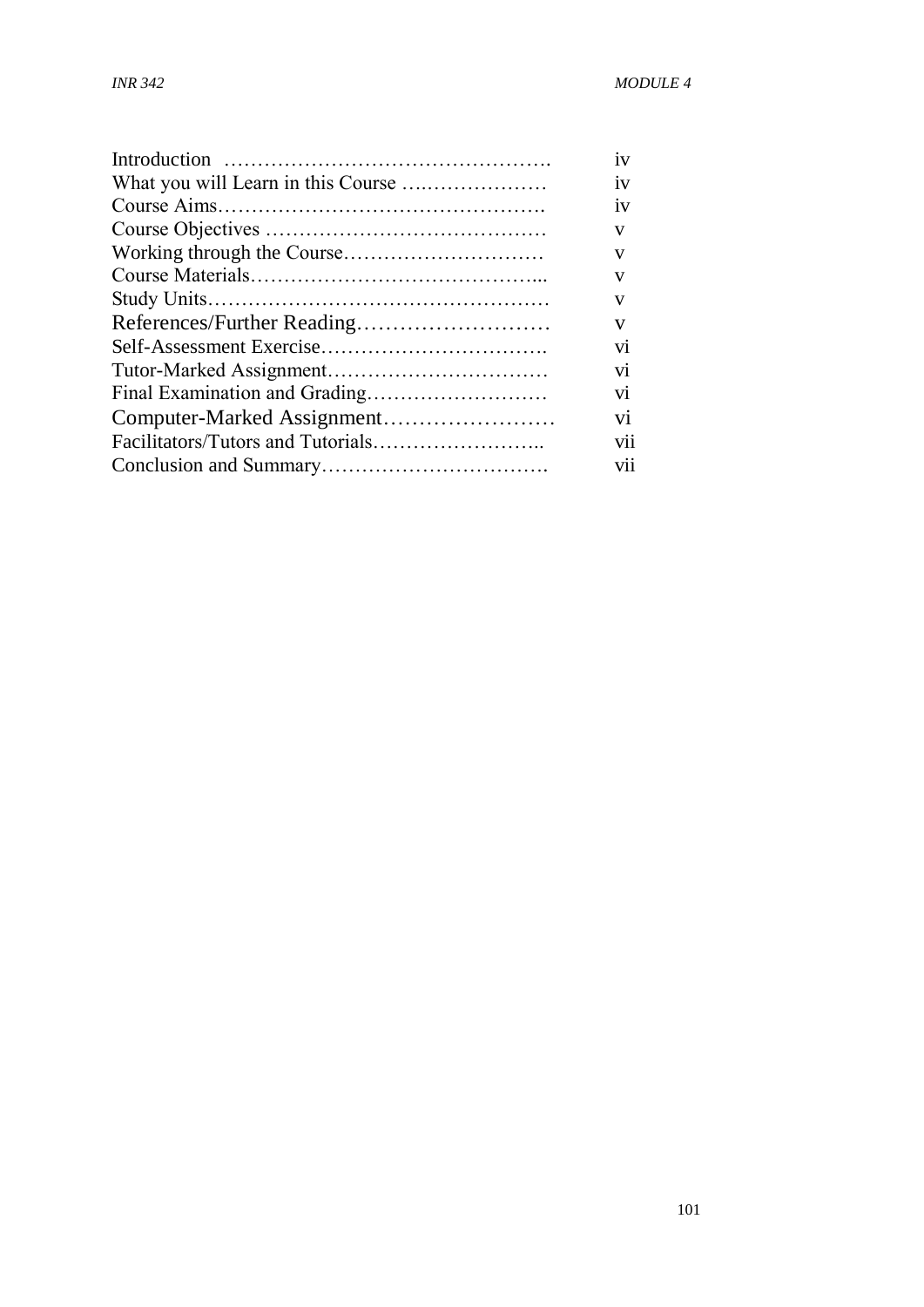# **INTRODUCTION**

Welcome to INR 342: Southern Africa in Global Politics. For all students in International Studies, this two-credit unit course iscompulsory. The course provides a reader-friendly account of the role of Southern Africa in global politics. For the first time, some of us shall now begin to differentiate, properly, the country "South Africa" from the region "Southern Africa." Beyond this, at the end of this course, we shall all, in our own little ways, become experts in Southern Africa.

Students are therefore encouraged to take the pain and read the main course work, not just for the purpose of passing prescribed examinations, but with minds attuned to a search for knowledge. The presentation is generally simple but not necessarily simplistic.

## **WHAT YOU WILL LEARN IN THIS COURSE**

The things you will learn in this work may be grouped into four major scholarly areas, each contained in a module thus bringing the work to four modules, viz:

- 1. The concept of global politics and the location of Southern Africa
- 2. The history and political economy of apartheid in South Africa
- 3. Southern Africa in global politics: analysing the Republic of South Africa, Namibia, Swaziland, Lesotho and Botswana
- 4. Future of Southern Africa: International Organisations, Political Economy, Globalisation and HIV/AIDS.

It is the submission of this Course Developer/Writer that given the scope of the four modules surveyed above, students who take the pains to study the main course work shall all come out as promising experts in the scholarship of Southern Africa, as a field of study in International Relations.

# **COURSE AIMS**

The aims of this course, inter alia, are to widen the intellectual horizon of students on the scholarship of Southern Africa in relation to global politics. In doing this, efforts were made to ensure that all issues raised and positions taken can withstand the rigours of theoretical verifications and empirical validation.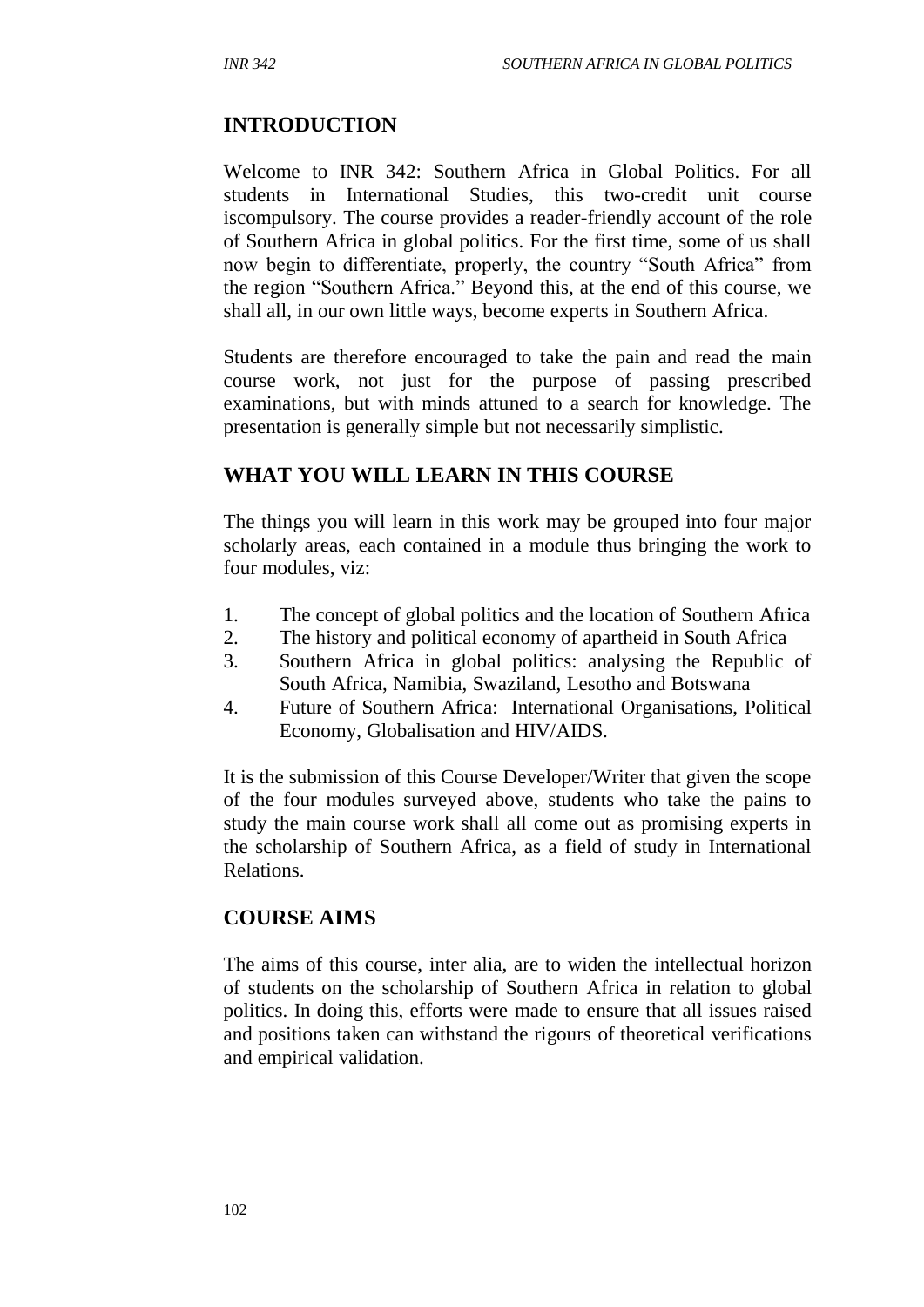# **COURSE OBJECTIVES**

The work is divided into four modules. Each module has five units. For each unit, efforts were made to state very clearly, the objectives of that particular unit, which sums up to what, in precise terms, the student is expected to know at the end of that specific unit. This is a micro analysis of the objectives of this work. At the macro level, at the end of this intellectual inquiry, students will be more informed on the role of Southern Africa in global politics with specific references to: the Republic of South Africa, Namibia, Swaziland, Lesotho and Botswana.

# **WORKING THROUGH THIS COURSE**

Each unit begins with an introduction and specific objectives of that unit. This is followed by the main content, self-assessment exercise and conclusion, summary and references/further reading materials.

The presentations are logical, flowing from one frame of mind to another in a coordinated and systematic manner.

# **COURSE MATERIALS**

There is a main course material attached to this guide. Students are encouraged to read the material and also keep it safely for future references.

# **STUDY UNITS**

The arrangement of all study units are such that the thematic preoccupation of each unit compliments the preceding unit and also provides a fillip for intellectual comprehension of the next unit. All units must be read by students.

# **REFERENCES/FURTHER READING**

The hallmark of erudite scholarship is humility. This is often expressed through responsible academics and proper acknowledgement of diverse sources of information. This is ideal because no scholar is an intellectual hegemony. Accordingly, references were properly given in this course work. There are some areas where there are very little or practically no published works. In such circumstances, we have to rely on social media by visiting the internet. In doing this, however, efforts were also made to ensure that all relevant websites and allied references were cited. Relevant contributors were acknowledged as in the case of the review by Janice Love of recent books on Southern Africa by three scholars. More fundamentally, books were suggested for further reading.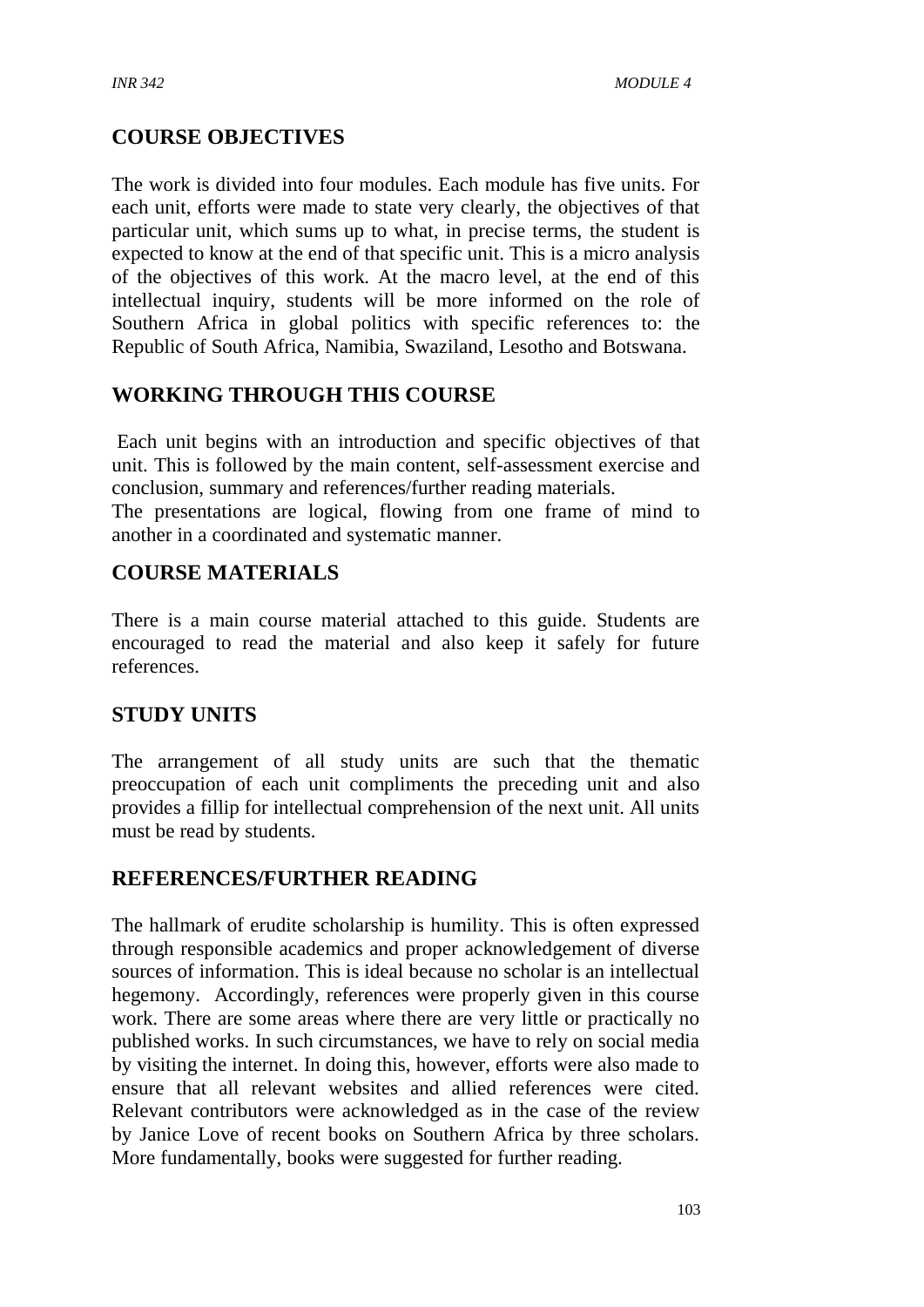#### **SELF-ASSESSMENT EXERCISE**

Immediately after the main content on each study unit, one will find a self-assessment exercise. Students are expected to illuminate on these exercises and find answers to them from the main content, conclusion and summary. Answers were not provided in a strait-jacket form because of two reasons: one, many issues in this course work are not like Mathematics where one plus one is two. They are social science related matters where one plus one may not necessarily be two. This is essentially because, in social sciences, there is a lot of emphasis on sound reasoning, logical arguments, originality of thoughts independence of judgment and clarity of expressions. The other is the issue of space constraints. Accordingly, students are encouraged to exercise the trinity of sound reasoning, originality of thoughts and independence of judgment and provide answers for the exercises.

## **TUTOR-MARKED ASSIGNMENT**

Facilitators shall guide students on how and when to write Tutor-Marked Assignment. Students are encouraged to attempt and answer these assignments on their own.

## **FACILITATOR/TUTORAND TUTORIAL**

Students are encouraged to attend all facilitation classes and if possible organise themselves into tutorial groups for the purpose of crossfertilisation of ideas.

# **WHAT YOU WILL LEARN IN THIS COURSE**

- a. Read the main course work from page one to the end.
- b. Apply all the techniques you learnt in your study guide.
- c. Be current. Read newspapers. Listen to news. Visit relevant internet websites. Read some of the reference books.

But, to a large extent concentrate on this course work. This is extremely very important.

# **COMPUTER-MARKED ASSIGNMENT**

There will be eighty objective questions which you must answer in four installments of 20 each. The computer will score and give you your results immediately. If you read the main course work thoroughly you will pass this computer based TMA in excellent grades.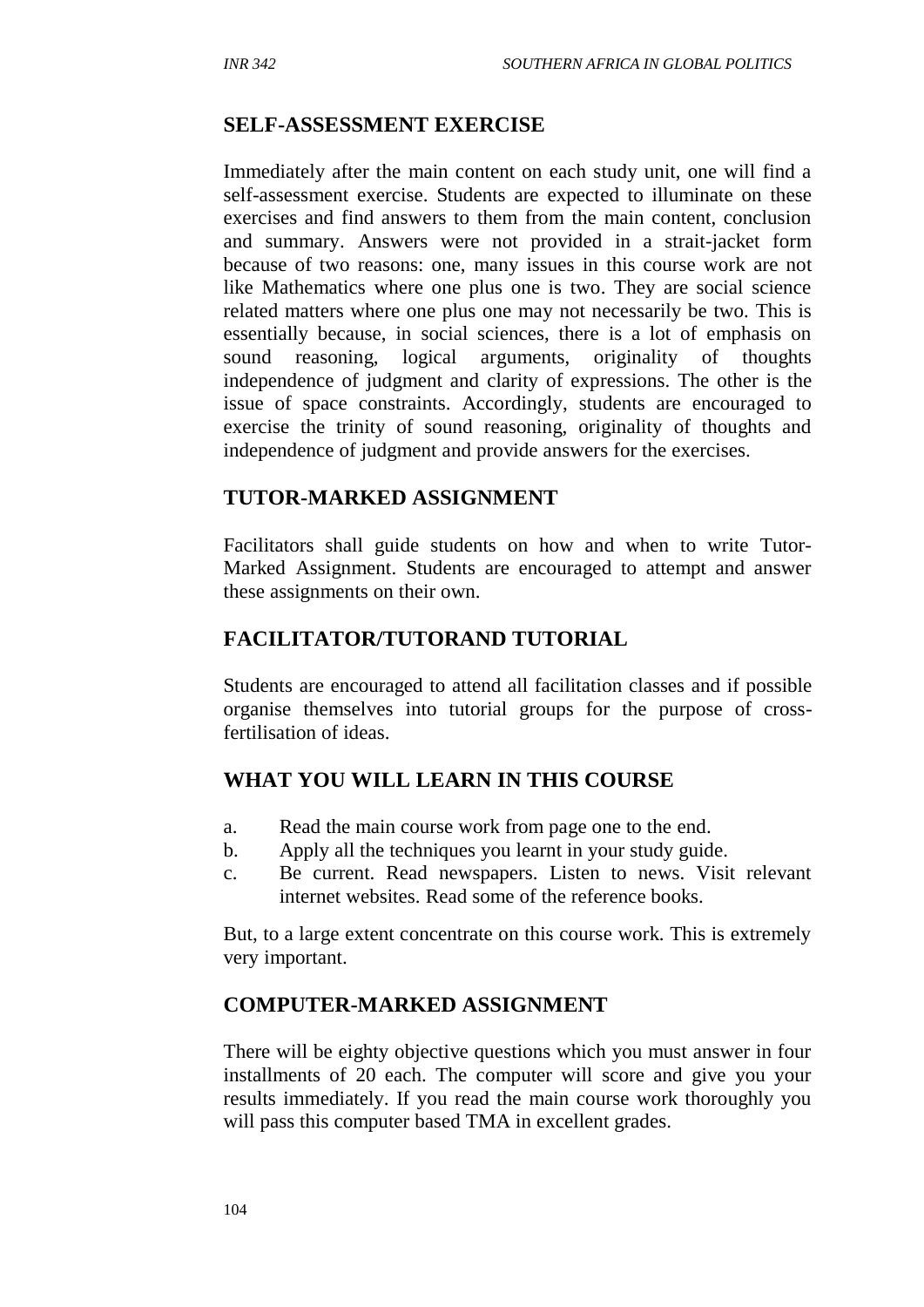# **EXAMINATION**

You are required to sit for a written examination at the end of this course. To pass the examination, you have to study this course with all seriousness.

# **CONCLUSION AND SUMMARY**

This is not the course work for the study of *Southern Africa in Global Politics.* This is a course guide. Read the main course work which follows and study it with a mind attuned to critical inquiry. All we have done in this guide is to outline the aims, objectives and overall modus operandi of this course. Studying the main course will enable you pass the TMA and prescribed examination. It will also serve as a useful reference material on Southern Africa even after you may have graduated. This is essentially because, in relation to Southern Africa in Global Politics, the course work has explanatory value, analytical utility, descriptive merit and prescriptive capacity. Now, aspire to become an expert in Southern Africa in Global Politics. Welcome-on-board!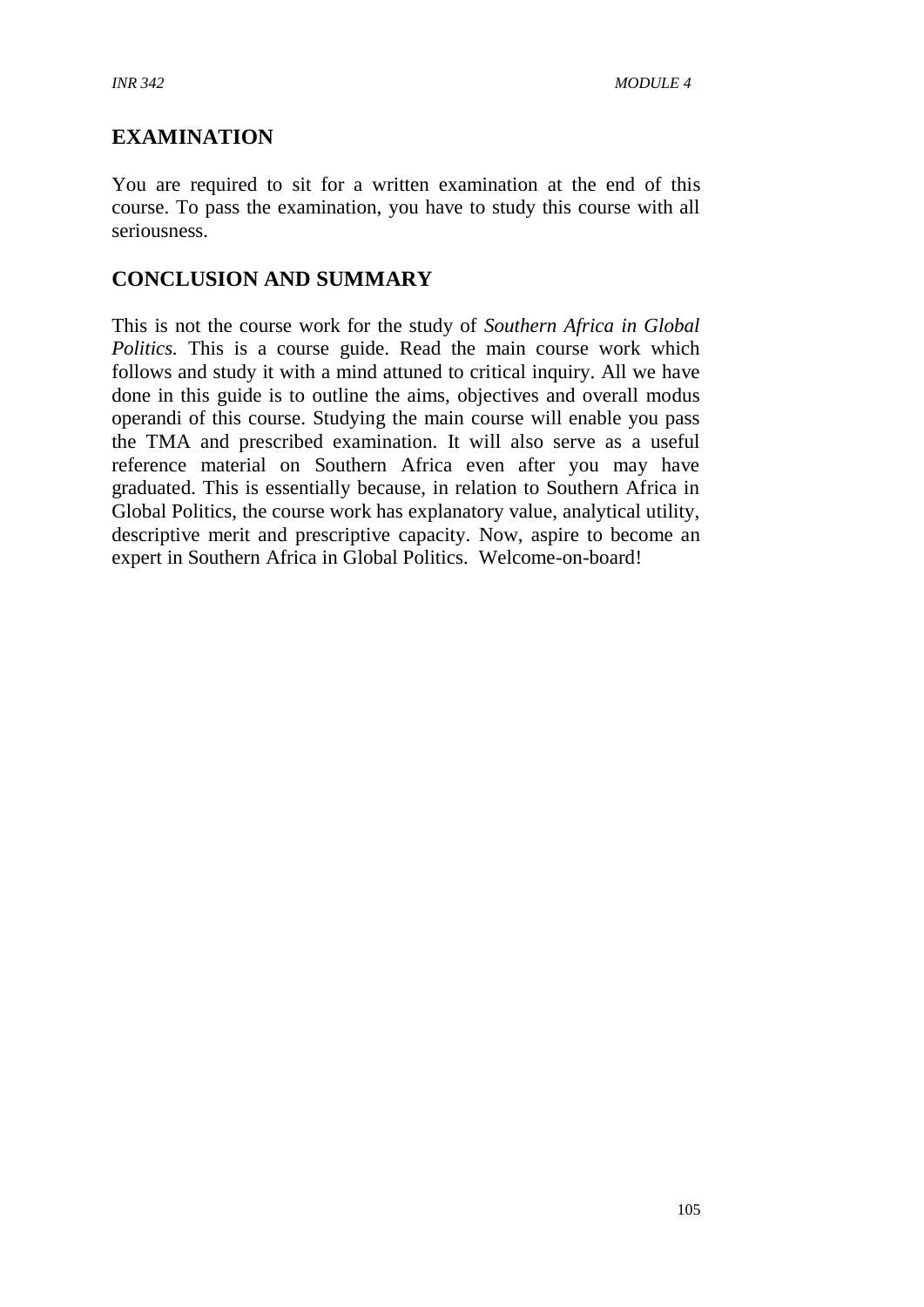# **MAIN COURSE**

# **CONTENTS PAGE**

| <b>Module 1</b> | <b>The Concept of Global Politics</b><br>and the Location of Southern Africa     | 1  |
|-----------------|----------------------------------------------------------------------------------|----|
| Unit 1          | The Concept of Global Politics<br>and Definition of some Terms                   | 1  |
| Unit 2          | The World and the African Continent                                              | 12 |
| Unit 3          | General Overview of Southern Africa                                              | 17 |
| Unit 4          | Contemporary Reviews of Southern Africa                                          | 24 |
| Unit 5          | Theoretical Framework of Analysis                                                | 30 |
| <b>Module 2</b> | <b>History and Political Economy</b><br>of Apartheid in South Africa             | 37 |
| Unit 1          | Apartheid: Concept, Background                                                   | 37 |
| Unit 2          | Apartheid: The Contradictions of                                                 | 44 |
| Unit 3          | Apartheid: The Logic and the                                                     |    |
| Unit 4          | Apartheid: The Dialectics of Liberation                                          | 49 |
|                 |                                                                                  | 53 |
| Unit 5          | South Africa, Southern Africa and Global                                         |    |
|                 |                                                                                  | 60 |
| <b>Module 3</b> | <b>Southern Africa in Global Politics:</b><br><b>Analysing Republic of South</b> |    |
|                 | Africa, Namibia, Swaziland, Lesotho                                              |    |
|                 |                                                                                  | 75 |
| Unit 1          |                                                                                  | 75 |
| Unit 2          |                                                                                  | 83 |
| Unit 3          |                                                                                  | 87 |
| Unit 4          |                                                                                  | 90 |
| Unit 5          |                                                                                  | 94 |
|                 |                                                                                  |    |
|                 |                                                                                  |    |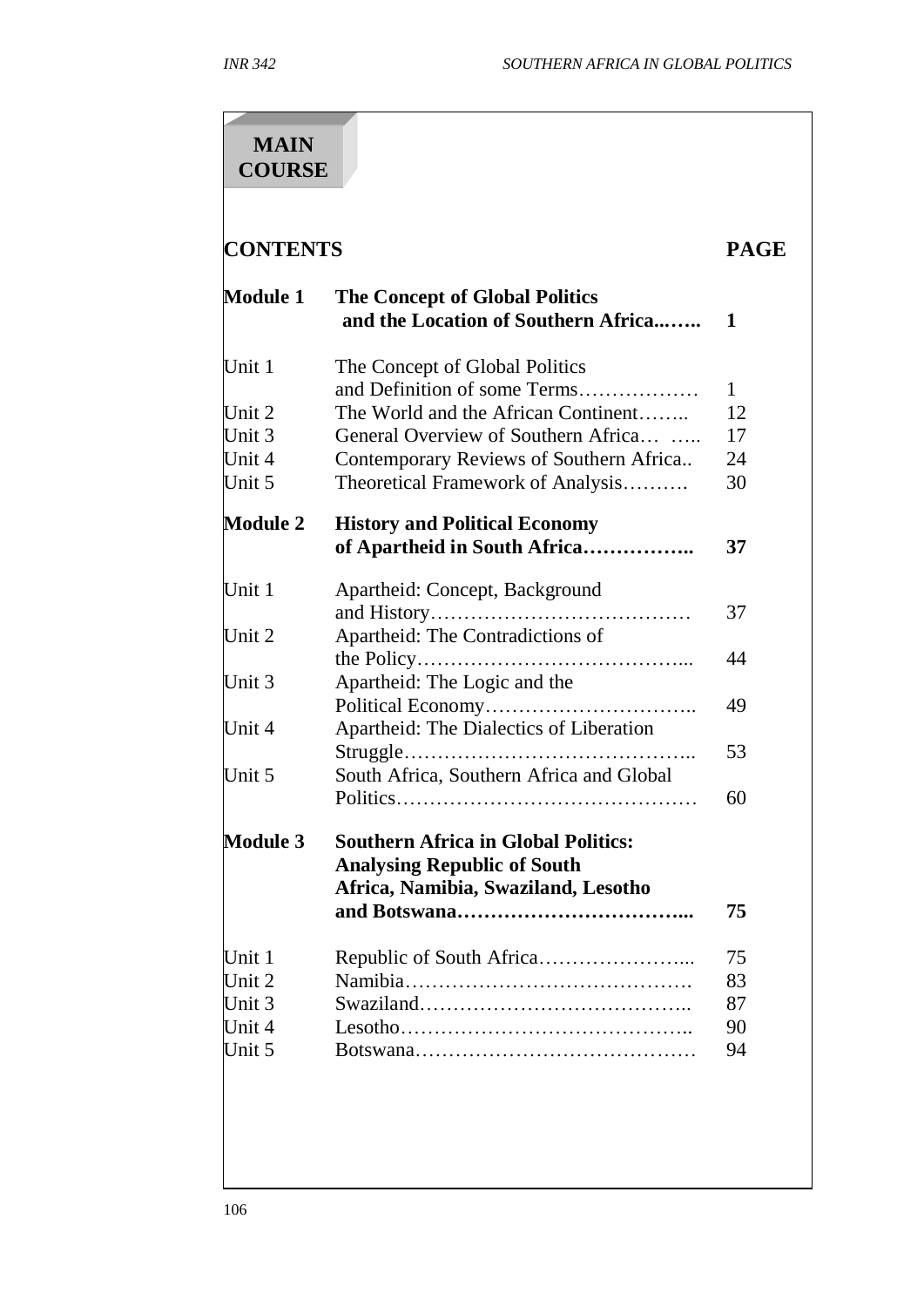$\Gamma$ 

| <b>Future of Southern Africa:</b><br><b>International Organisations, HIV/AIDS,</b><br><b>Globalisation and Political Economy</b> | 98  |
|----------------------------------------------------------------------------------------------------------------------------------|-----|
| Southern African Development                                                                                                     |     |
|                                                                                                                                  | 98  |
| Southern African Customs Union (SACU)                                                                                            | 103 |
|                                                                                                                                  | 106 |
|                                                                                                                                  | 111 |
|                                                                                                                                  | 114 |
|                                                                                                                                  |     |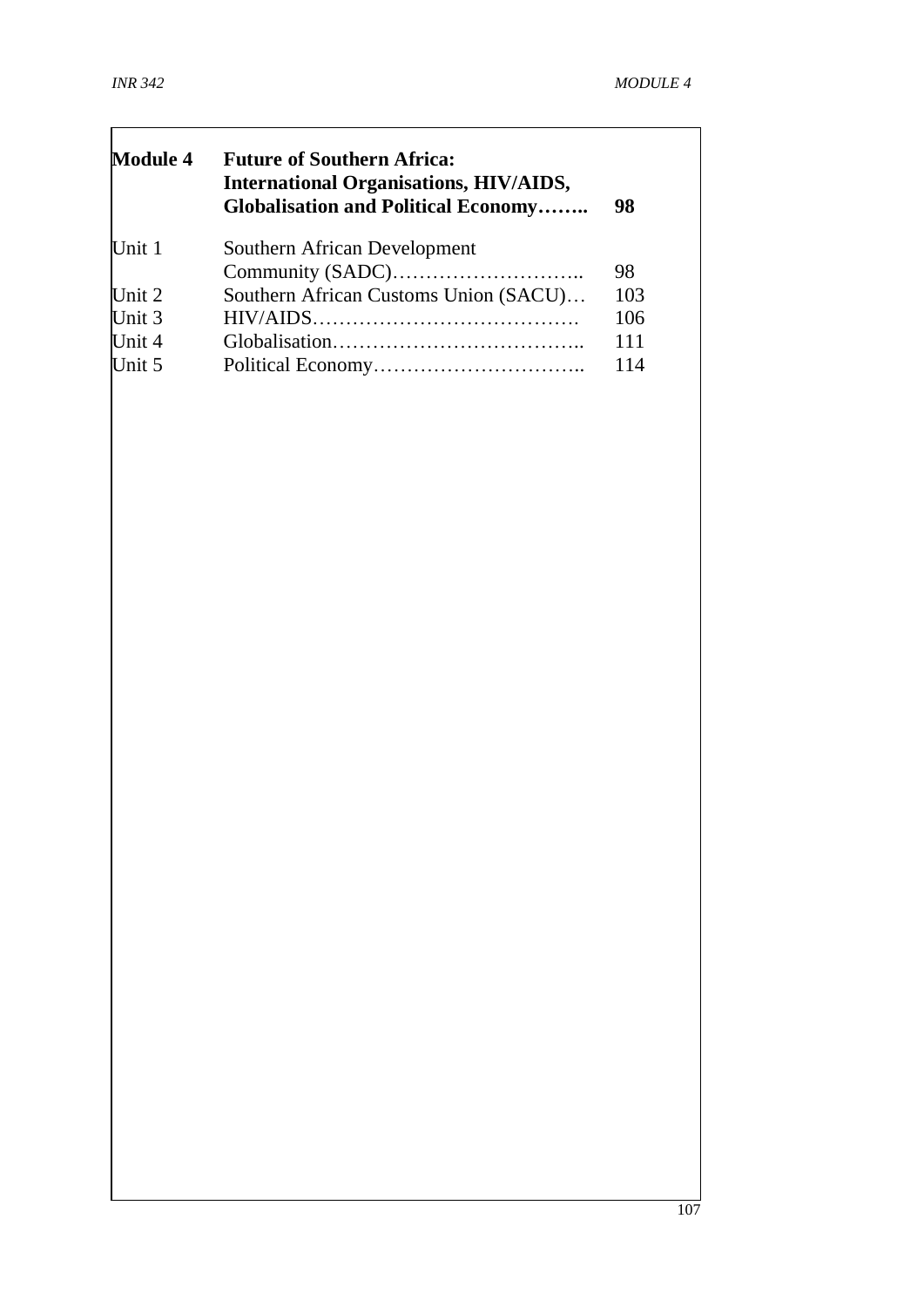# **MODULE 1 THE CONCEPT OF GLOBAL POLITICS AND THE LOCATION OF SOUTHERN AFRICA**

- Unit 1 The Concept of Global Politics and Definition of some Terms
- Unit 2 The World and the African Continent
- Unit 3 General Overview of Southern Africa
- Unit 4 Contemporary Reviews of Southern Africa
- Unit 5 Theoretical Framework of Analysis

# **UNIT 1 THE CONCEPT OF GLOBAL POLITICS AND DEFINITION OF SOME TERMS**

#### **CONTENTS**

- 1.0 Introduction
- 2.0 Objectives
- 3.0 Main Content
	- 3.1 Politics
	- 3.2 Global Politics
	- 3.3 International Relations
	- 3.4 Foreign Policy
	- 3.5 National Interest
	- 3.6 Definition of some Terms in Global Politics
- 4.0 Conclusion
- 5.0 Summary
- 6.0 Tutor-Marked Assignment
- 7.0 References/Further Reading

# **1.0 INTRODUCTION**

In the contemporary world system, particularly with the advent of globalisation, many countries are moving away from confrontation, conflicts and wars. In contrast, they are embracing compromise, cooperation and collaboration. In doing so, however, each country wants to protect her core-values referred to as national interest. The above scenario raises the tempo of what is generally referred to, in political science as global politics.

In Nigeria, scholarly interest in global politics, with specific reference to Southern Africa, stems from the fact that one of the countries in the region, the Republic of South Africa, is the largest economy in Africa and one of the richest countries in the world. The interest in Southern Africa as a subject of intellectual enquiry was also given a fillip by the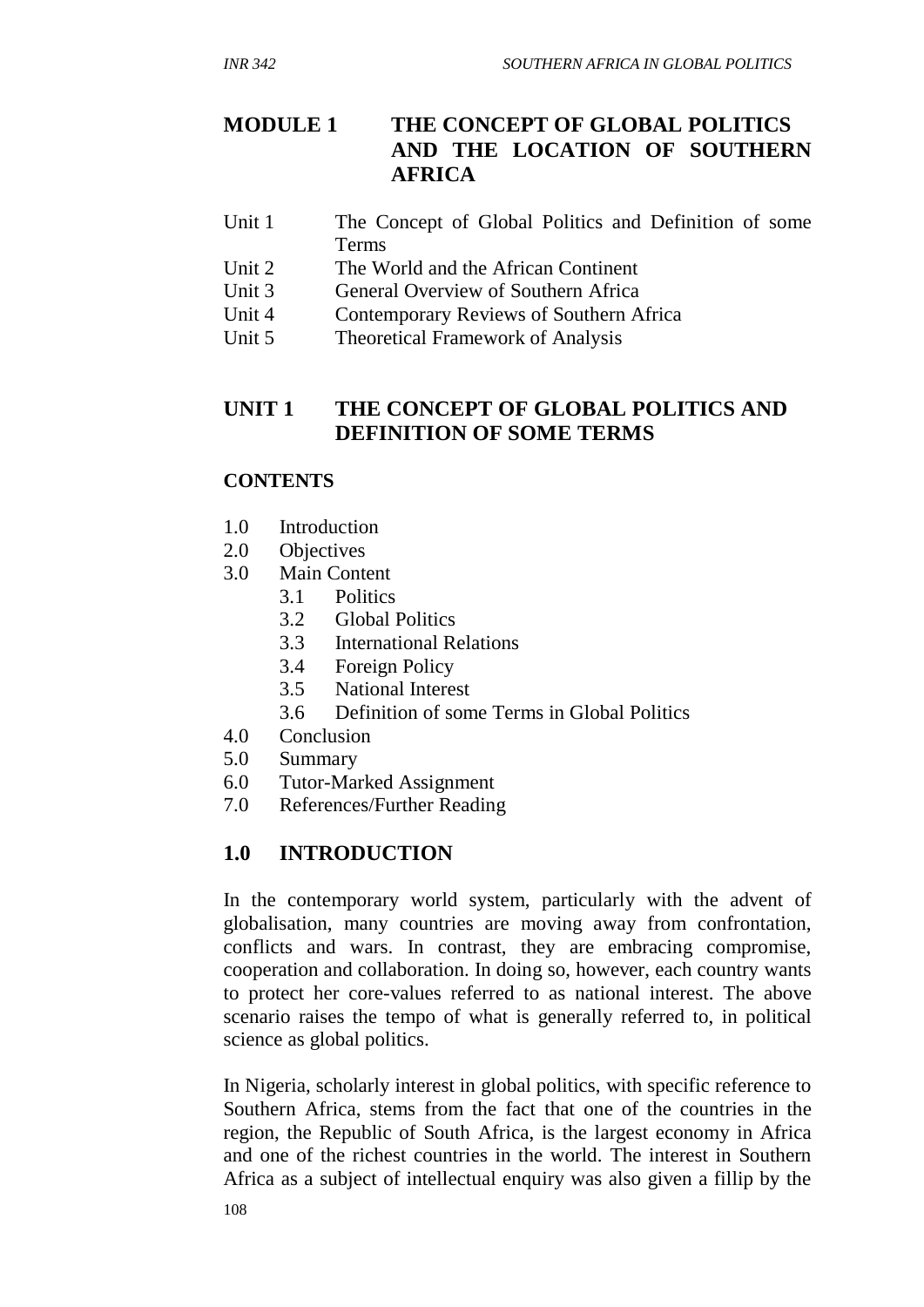recent state visit to South Africa by Dr. Goodluck Ebele Jonathan, president of the Federal Republic of Nigeria, during which the president highlighted the place and role of Southern Africa in global politics. At Cape Town where the president of Nigeria addressed the South African parliament and the Nigerian - South African Business Forum respectively on Tuesday May 7, 2013, Dr. Goodluck Jonathan and the president of South Africa, Jacob Zuma signed nine Memorandum of Understanding thus reaffirming the relevance of South Africa in particular and the Southern African region in general in today's world politics.

Before we attempt a far reaching discussion of the thematic preoccupation of this course work, let us first of all begin with conceptual clarifications.

This unit attempts to present definitions of concepts and terms relevant for a clear understanding of the scholarship of global politics as a course unit.

# **2.0 OBJECTIVES**

At the end of this unit, you should be able to:

- define the concepts of politics, global politics, international relations national interest and foreign policy
- define concepts relevant for a good understanding of global politics such as power, authority, democracy, racism, fascism, capitalism, socialism, communism, imperialism and so on
- identify the driving force behind global politics.

#### **3.0 MAIN CONTENT**

#### **3.1 Politics**

The word politics is derived from a Greek word polis which can be translated into English as city-state. For the Greek, the polis was the most meaningful organisation of the people beyond the family level. Politics was limited to the activities of the state and its major institutions such as government. Politics therefore include the exercise of governmental power (Ball, 1983; Nzekwe, 1995).

Politics as a concept goes beyond the distribution and exercise of power in the state to embrace any activity at all levels of human relationships which elicit power and authority.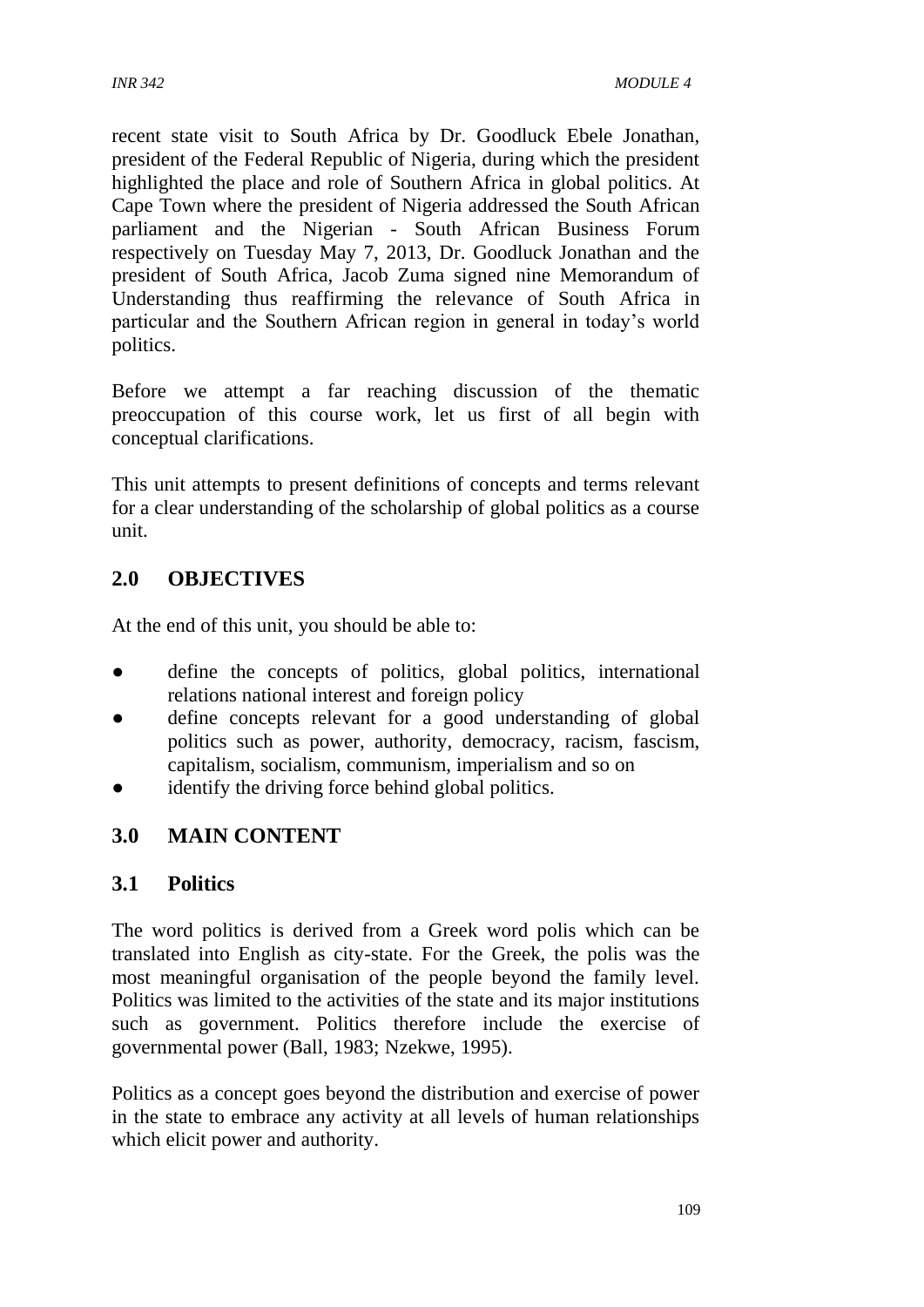From the above intellectual position it can be said that apart from the level of national government, politics also exists at other levels such as within trade unions, corporate organisations, community associations, organised interest groups, academic institutions and in fact in virtually all group activities including family, religious groups and among students.

At the global level, politics also exists. We call this global politics. Students of Political Science usually have appreciable understanding of the dynamics of global politics.

To refresh our memory, it is important to recall that the study of politics, domestic or global, is a scientific effort. In this context, the word science suggests that politics is a science. Science here "indicates simply that there exists an academic tradition of the study of politics, a discipline communicated from teacher to pupil, by speech and writing, for 2,500 years now. It does not mean that this discipline claims to be a *natural science* or that it could be improved by copying the methods of Physics and Chemistry.

There are many definitions of Political Science. Some of the definitions are too vague for our purpose. Some are too concise to be useful. Many are clearly misleading. Example: American Political Scientist Harold Lasswell argues that Politics is "who gets what, how and when?" Alfred de Grazia suggests that political science "is the study of events that happen around the decision making centres of government. Charles Hyneman contends that the focus of attention in political science is that part of the affairs of the state that centres on government and that kind or part of government which speaks through law (Nzekwe, 1995: 20).

#### **3.2 Global Politics**

Global politics is premised on the instrumentality of international relations based on the foreign policy objectives of the country concerned. Foreign policy objectives of a given country are defined by the national interests of that country. National interest of a country is the sum total of core-value of a state for which that particular country can declare war either immediately or ultimately in order to defend.

#### **3.3 International Relations**

Global Politics is played within the contextual configurations of international relations. International relation is the framework on the basis of which a country relates with other actors in global politics. Critical issues in international relations may include diplomatic ties and other forms of relationships in the spheres of culture, education, trade,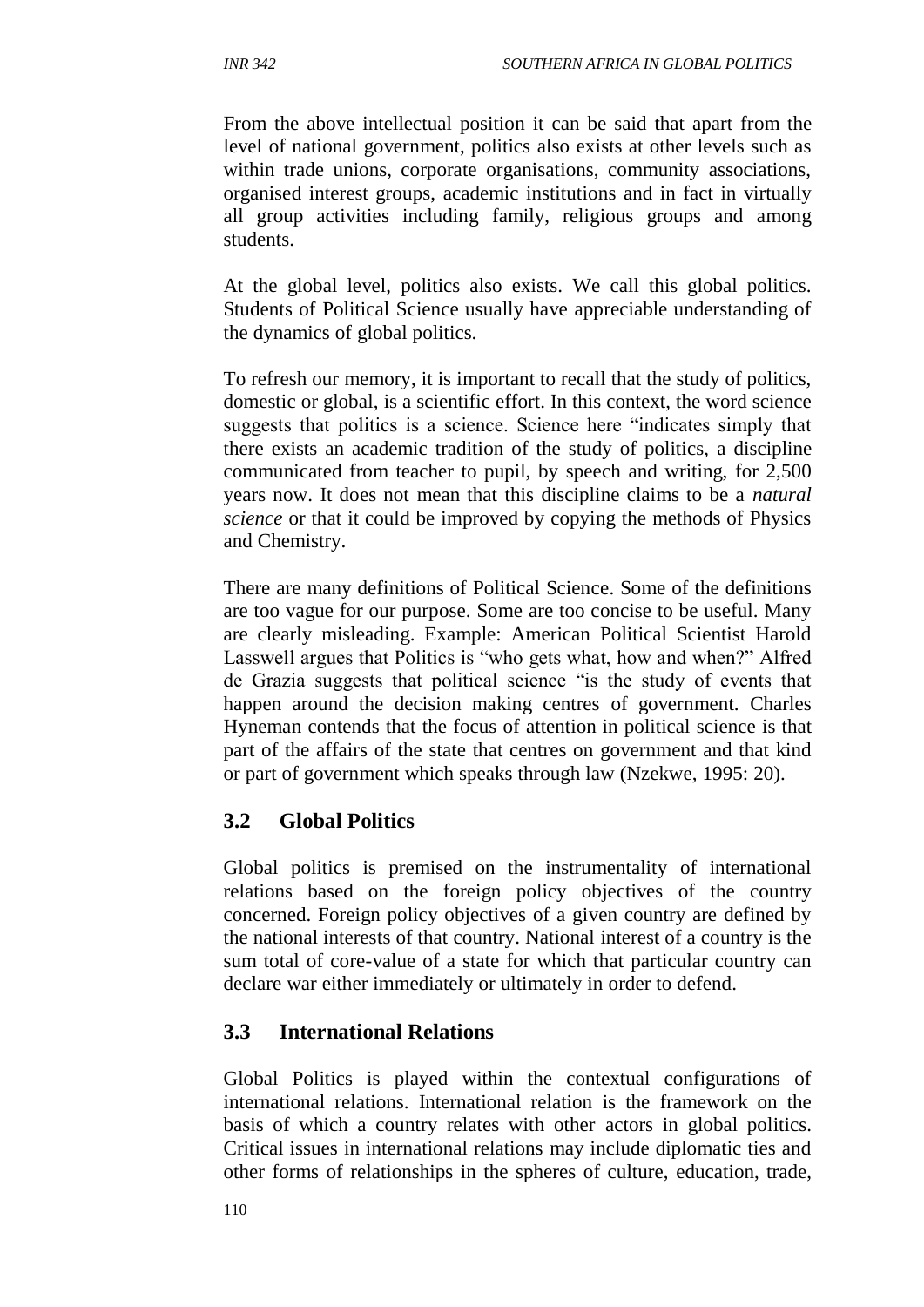tourism, military, science and technology, etc. The framework of a country's foreign policy defines its stands in international relations and global politics.

# **3.4 Foreign Policy**

The Foreign Policy of a given country is the sum total of the positions a country may have chosen to take in her relations with both state and non-state actors in global politics. Such issues may include trade relations, cultural exchange, military co-operation and many others. By state actors we mean countries, for example, Great Britain, France, Germany, Ghana, Namibia, etc. Non-State actors are organisations in the International System such as United Nations, European Union, Red Cross, Organisation of Petroleum Exporting Countries, etc. A country's foreign policy is a product of its domestic policy. The essence of this relationship is to protect the country's national interest.

## **3.5 National Interest**

The whole essence of global politics by state actors in the international system is an effort by these countries to protect their national interests. National interest is one for which a country is willing to go to war either immediately or ultimately in order to defend itself. National interest is very critical to the very existence of a country because national interest projects the core-values, the security and well-being of a country.

A nation is secured to the extent to which it is not in danger of` having to sacrifice its national interests if it wishes to avoid war and is able if challenged to maintain those national interests by victory in such a war (Galtung, 1965; Imobighe, 1983). In reality however, national interest is the interest of the ruling class. Whatever the ruling class says is in national interest is usually accepted to be so even though, sometimes, this may be purely personal interest.

#### **3.6 Definition of some Terms in Global Politics**

We shall in this sub-unit examine and define some concepts relevant for our understanding of the dynamics of global politics as well as the methodology adopted by this writer. Understanding these concepts will also, generally, widen our intellectual horizon with reference to some of the concepts often used in the study of politics.

#### **Power**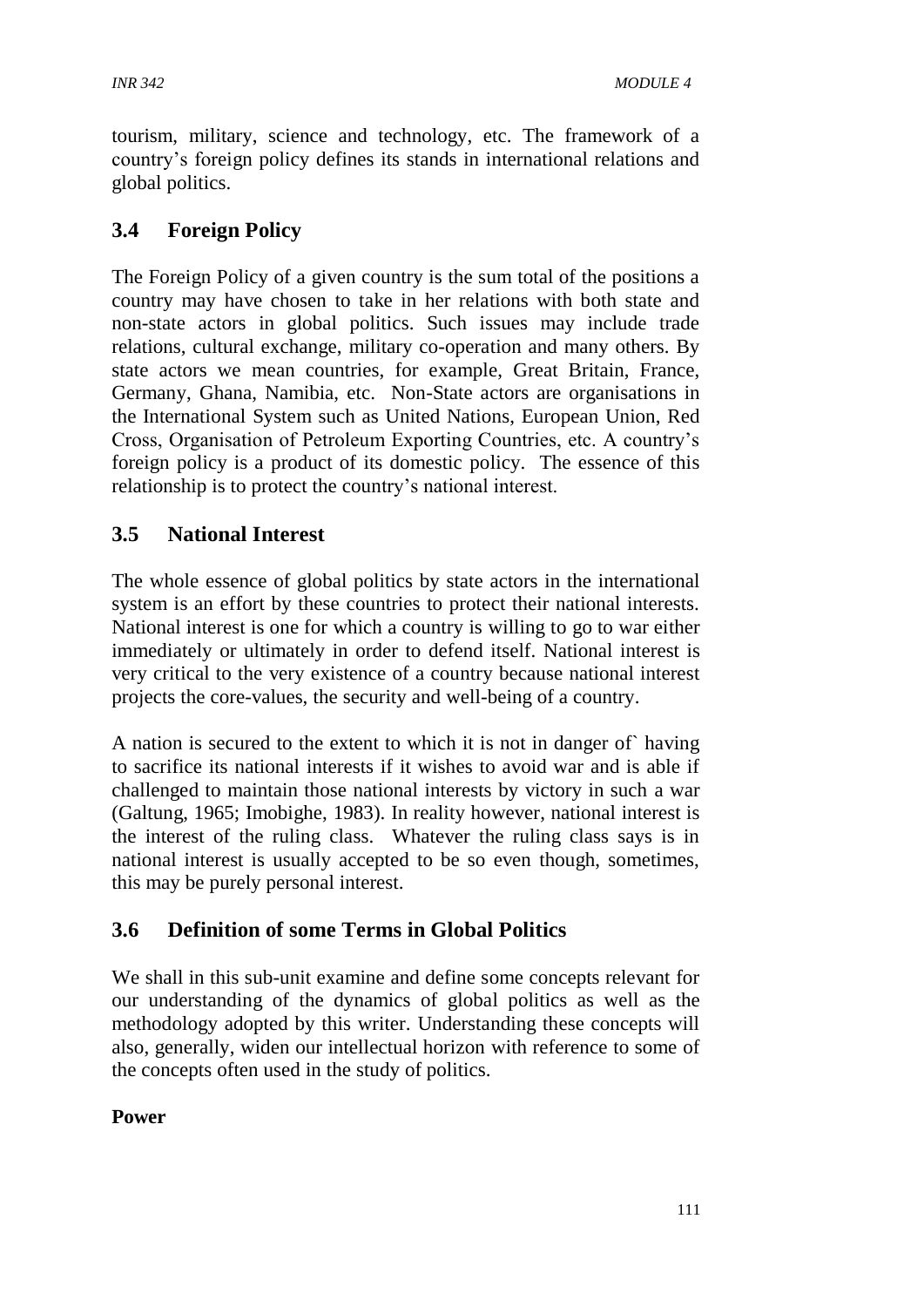Power is the ability of A to compel B to do something which B would not really like to do. Power is also the ability of A to compel B to refrain from doing something which B would really want to do. There are several strategies A may use, namely, brutal force, threats, reward and punishment, deception, intimidation, etc. The crucial point to note is that the power at the disposal of A is not legitimate. This distinguishes power from authority.

#### **Authority**

If I say to you: Get away from here or else I will throw you out through the window. One of your possible reactions may be to quietly move because of fear that I may execute my threat. In this respect, what did I exercise over you; power or authority? The answer is power. Not authority. Even though I have displayed a measure of power over you, there is still nothing to convince you that I have the right to throw you out through the window. In other words, authority is the recognition of the right to rule or to do something etc. Authority is exercised within a network of clearly defined rules. Those who obey authority feel they have the obligation to obey.

Max Weber has distinguished three types of authority, namely, traditional authority, charismatic authority and legal/rational authority. Traditional authority is the authority whose legitimacy is derived from the traditions and the value systems of a people as in the case of religious leaders, Chiefs, Emirs, Obas, etc. Charismatic authority derives its legitimacy from distinguished personality traits known as charisma. Well known charismatic leaders, in historic perspective, include Ghandi, Kennedy, Zik of Africa, etc. Legal/rational authority is derived from political and legal processes as in the case of Presidents and Governors that emerge after recording victory in free and fair elections.

#### **Legitimacy**

What distinguishes power from authority is legitimacy. Authority is equals to power plus legitimacy. Legitimacy may be defined as the recognition that a particular display of power is legal and justified. It is this recognition, this legality and justification that transforms power into authority.

#### **Sovereignty**

Sovereignty may be defined as the highest power that belongs to a particular state or country – which guarantees to the country a reasonable measure of independence, self-government and self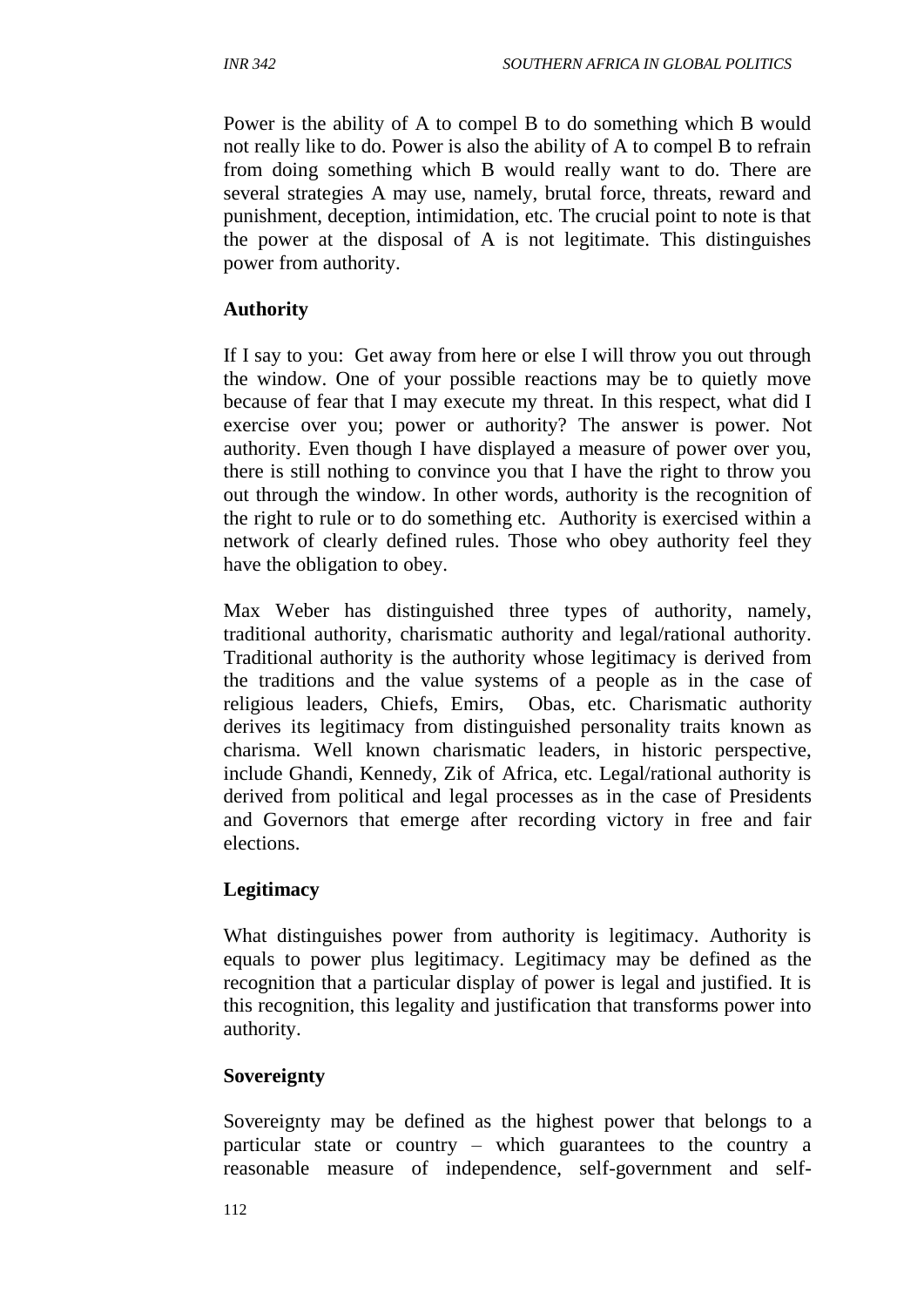determination. Usually, the Head of State is regarded as the sovereign because he represents that supreme power which belongs to the people but held in trust by the government on behalf of the people.

#### **Democracy**

Etymologically, the word "democracy" comes from the Greek word: "demo-kratia", which means, "rule of the people. Abraham Lincoln defined democracy as a government of the people by the people and for the people. The form of democracy practiced in Greek elicited mass participation of virtually all adult male citizens in decision making processes. In modern times, this is no longer possible due to problems of organisation and logistics and also, because of the specialised nature of modern governments and administration.

We can therefore define modern democracy as 'a system which gives to individuals maximum freedom and periodical opportunities to choose their leaders and programmes … an arrangement in which different individuals and parties compete in free and fair elections and the citizens use their franchise to determine who shall be their rulers for the period. At the end of that period there will be another election. If the leaders perform well, they will be re-elected but if they do not, another set of leaders would be chosen" (Nzekwe, 1995: 21).

Seven major features of a democratic society include the following:

- There must be more than one political party or individual competing for power.
- There is no president for life. Elections come up periodically.
- Elections must not only be free but must be seen to be fair.
- There is Universal Adult Suffrage.
- Civil liberties and fundamental freedom of the people and the mass media should be guaranteed.
- There should be no fear of victimisation or persecution.
- The doctrine of separation of power is strictly adhered to.

#### **Monarchy**

Monarchy is a form of government in which political power is vested in one person, called a king or a queen (like the present Queen of England) or a Chief, and Emir or an Oba as obtained in Nigeria. We have absolute Monarchs who command full political power like the former King of France, Louis XIV and Constitutional Monarchs who serve as figure heads and share power with elected officials.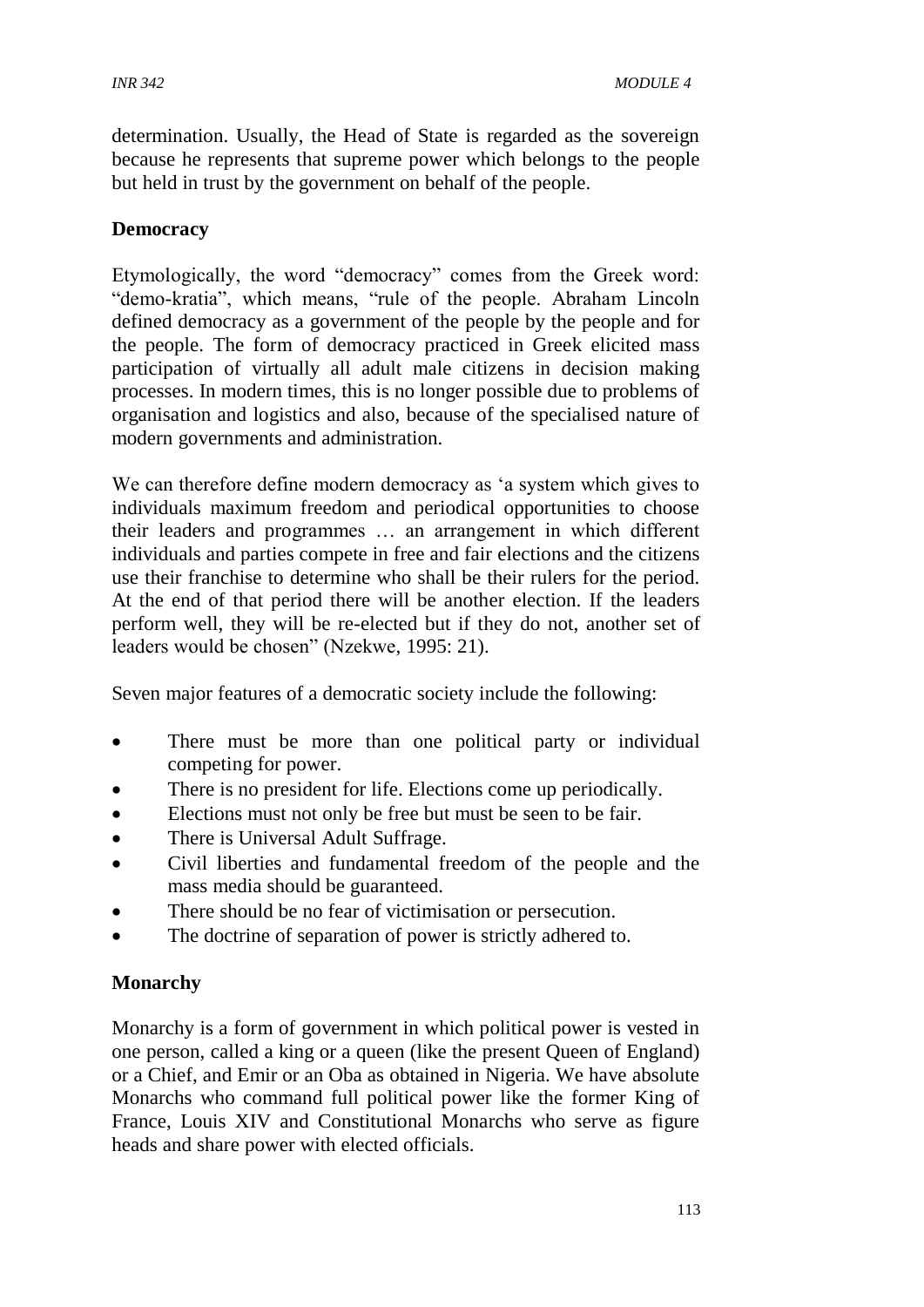#### **Oligarchy**

Oligarchy may be defined as a government by a few for the interest of that few. This form of government is bad. It is selfish. It is not acceptable to the modern world system.

#### **Autocracy**

This is government by a ruler who has an unlimited power and has no respect for the opinion and aspirations of the subjects.

#### **Aristocracy**

Aristocracy may be defined as government by a few but for the interest of all.

#### **Anarchy**

Anarchy as a political theory suggests that government and laws are undesirable and that the need for control should be discouraged in favour of disorder and confusion. In reality, no modern state in the contemporary world system conducts its affairs in consonance with the principles of anarchy.

#### **Tyranny**

Tyranny is used to describe the use of political power with total disregard for fairness, equity, justice and good conscience. A tyrant is often very wicked and usually obtains power by the use of force.

#### **Dictatorship**

Dictatorship is derived from the word dictator. A dictator is a ruler with absolute power – and often such power is usually obtained through illegal and unconstitutional means. A dictatorial government issues orders and gives command to the people with total disregard for the ideas of justice and Human Rights.

#### **Republicanism**

Republicanism is derived from the concept of republic. A republic simply put means a country with a system of government in which the elected representatives of the people are supreme, with an elected head – the president. A republican is one who supports the principles of republicanism, that is, the ideals of equal rights and privileges, etc.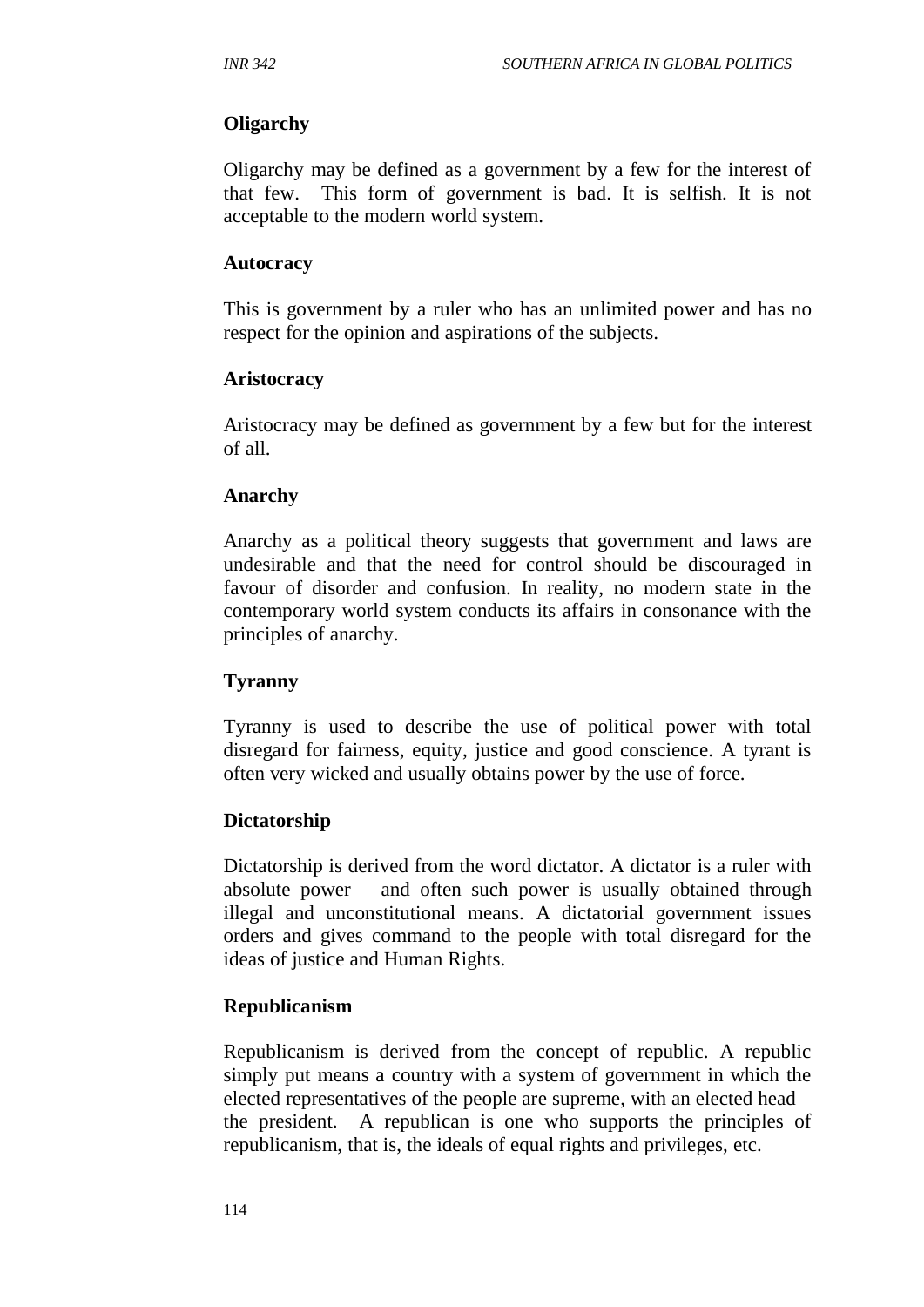#### **Revolution**

A revolution is a well-articulated uprising organised by revolutionaries who have theoretical and ideological clarity – and who are also supported by formidable organisations, disciplined leadership, and a high sense of responsibility. Revolution is not the same as adventurism or terrorism. It is a form of insurrection aimed at overthrowing the entire state system and all the attendant super-structures. A revolution usually removes the oppressors (bourgeoisie) from positions of state power and replaces them with cadres from the oppressed (proletariat).In the words of Mao Tse-tung, "a revolution is not the same as attending a dinner party, or writing an essay, or painting a picture, or doing embroidery; it cannot be anything so refined, so leisurely, so gentle, so temperate, so kind, so courteous, so restrained and so magnanimous. A revolution is an insurrection, an act of violence by which one class overthrows another" (Nzekwe, 1995: 23).

#### **Racism**

Racism suggests discrimination based on race or colour. When a Blackman, for example, is called "a black nigger" or thoroughly searched in an airport and a white man is allowed to pass with a simple wave of the hand, the actions suggest racism.

#### **Fascism**

Fascism is almost the opposite of democracy. Fascism is a political theory which attempts to strengthen the dictatorship of a tyrant. It does not recognise the ideals of justice, freedom and human rights. In a fascist state, the leader is supreme, all rights and authority originate from the leader, the leader is the source of all laws but he himself is above the law, the duty of the leader is to maintain and extend the powers of the state while those of the citizens are to obey the leader without questioning; the state is supreme and any person can be killed to achieve the greater good of the state; and the good of the state is determined by the leader.

Fascism is the Italian name for a system of totalitarian dictatorship which arose in Italy under Benito Mussolini.

#### **Totalitarianism**

Totalitarianism is a system of government in which all aspects of life is controlled by the government. There is strict control and regulation on the life of the citizenry. Even matters relating to family and religion are supervised by the government. In reality, the citizen has no right, no privilege, and no privacy.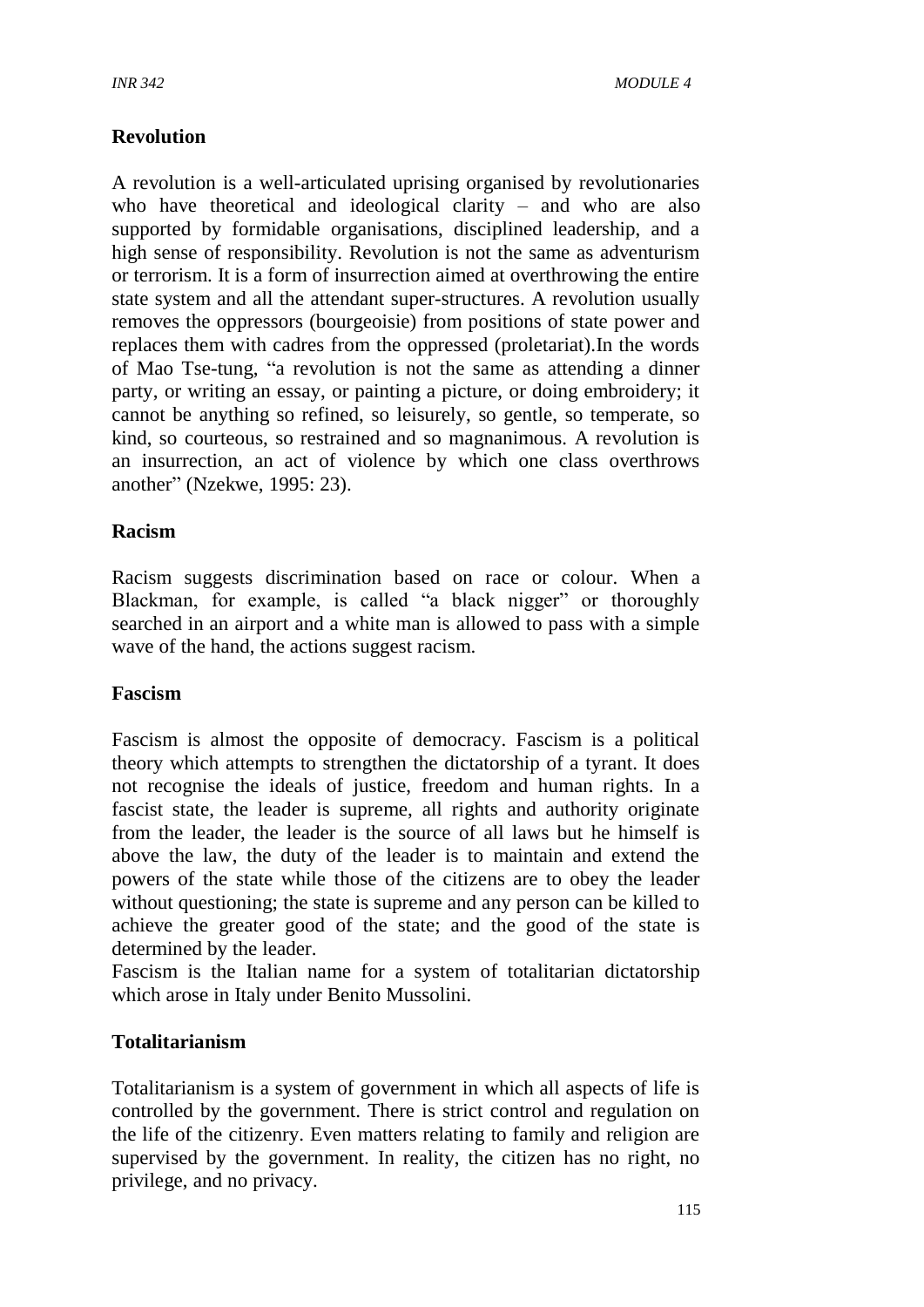In a totalitarian state, there is an official ideology, a single mass party, strict control of the mass media, frequent use of coercion, government monopoly of instrument of violence, etc.

#### **Capitalism**

Capitalism is a system of government based on private ownership of means of production. In a capitalist system, the forces of demand and supply are left to regulate the economy and state intervention in economic matters is usually discouraged. The motive behind production is to ensure profit maximisation and private capital accumulation for the capitalist class. Workers are exploited, repressed and abandoned. State policies are usually formulated to benefit the bourgeoisie. The capitalist system encourages survival of the fittest.

#### **Socialism**

The socialist system of government originated from the thinking of Karl Marx. Essentially, this system encourages state intervention and control of all major economic activities in a country. Production is not geared towards profit making but towards satisfaction of human needs. The dignity of labour and the rights of workers are respected. The poor and all the disadvantaged members of the society are treated with a great deal of sympathy. There is emphasis on justice, fairness, equity, human rights and good conscience. Usually, it takes a revolution to attain scientific socialism.

#### **Communism**

Communism is a system of government in which there is no more exploitation, repression and man's inhumanity to man. It is an advanced form of socialism where there is no more poverty, no oppression and consequently, the state withers away. In reality, no country has attained the communist stage of development in the strict sense of the term.

In the Marxist analysis of historical materialism, feudalism witnessed two major classes – the *Lords and the serfs.* The struggle between these two classes eventually led to the bourgeoisie revolution which brought about the dawn of capitalism. The contradictions in the capitalist system led to a revolution by the workers which led to the established of the dictatorship of the proletariat in a socialist system of government which will eventually fade away for communism  $-$  a system of government characterised by justice and good life.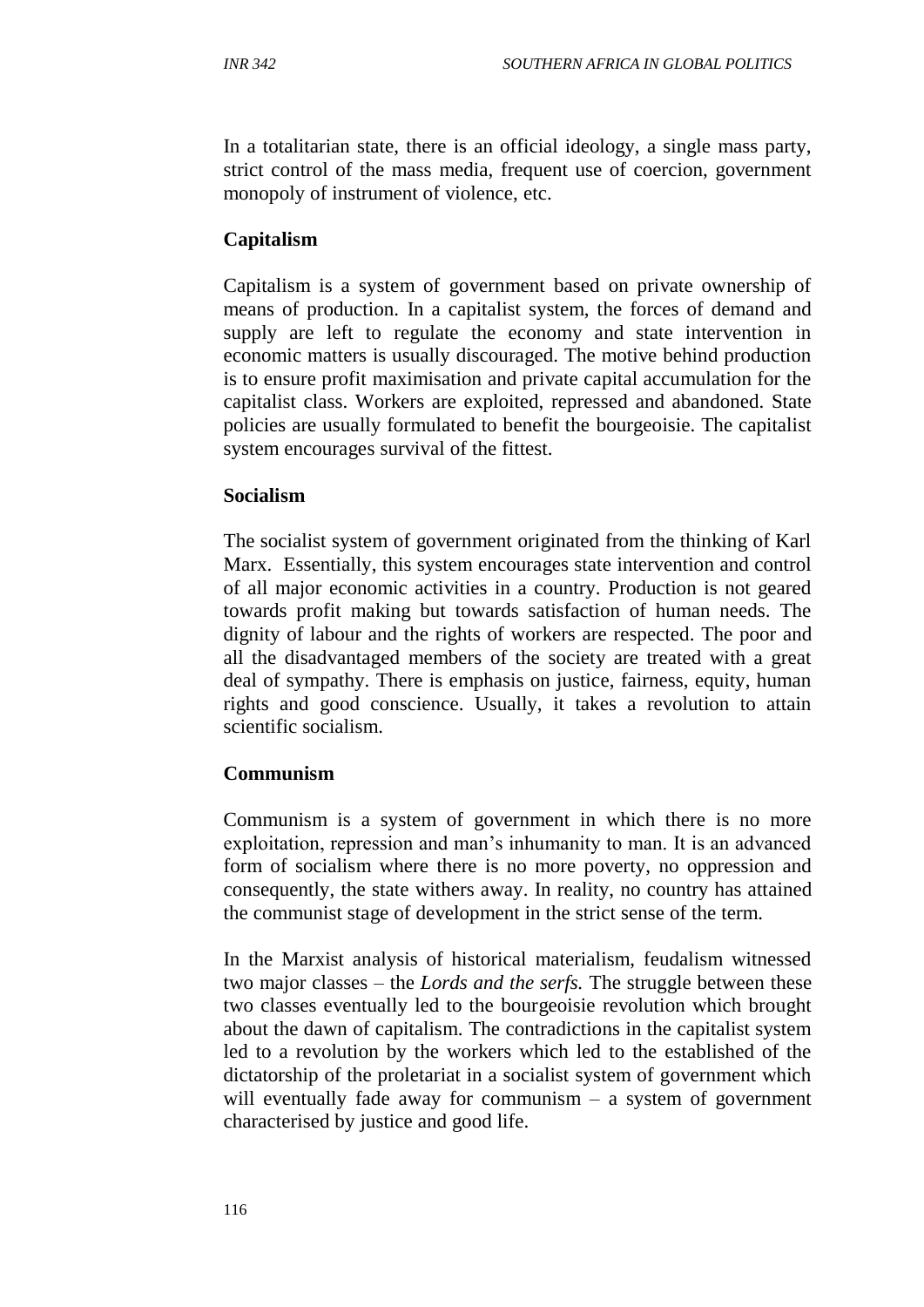#### **Imperialism**

The highest level of capitalism is referred to as imperialism. At imperialist stage, capitalism has come face to face with insurmountable oddities and absurdities. This may be expressed in terms of fall in profit margins, escalating inflation, low investment, unemployment, general cyclical crisis in the economy and sometimes a revolution.

At this stage, finance capital is internationalised and exported in form of multinational corporations, MNCS, in search of profit elsewhere, particularly in Least Developed Countries, LDCs. In modern times, this is called globalisation. The political economy of globalisation is imperialism in its neocolonial configurations.

All we have done in this subunit is to give you the intellectual background to study politics, in this context global politics. This is very important.

#### **SELF-ASSESSMENT EXERCISE**

Differentiate the following concepts: Global Politics, International Relations, National Interest and Foreign Policy?

# **4.0 CONCLUSION**

It is essential to note that what is generally referred to as global politics is not remarkably different from what happens at the frontiers of domestic politics. The strategy may differ. But the logic is the same: a struggle over "who gets what how and when" Laswell (in Nzekwe, 1995: 20).What is very important to our understanding of global politics is that whereas in domestic politics the motive may be to satisfy individual self-actualisation need, in global politics, the driving force is the protection of core values referred to as national interest, a quest for which state actors sometimes go to war in order to protect.

#### **5.0 SUMMARY**

In this unit we have dealt on the definition of global politics and related concepts such as international relations, foreign policy and national interest. We have also examined other relevant concepts to widen our intellectual horizon in our quest to become political scientists and experts in International Studies.

Before we move into the intellectual domain of the next unit, always remember that politics is a struggle over "who gets what how and when"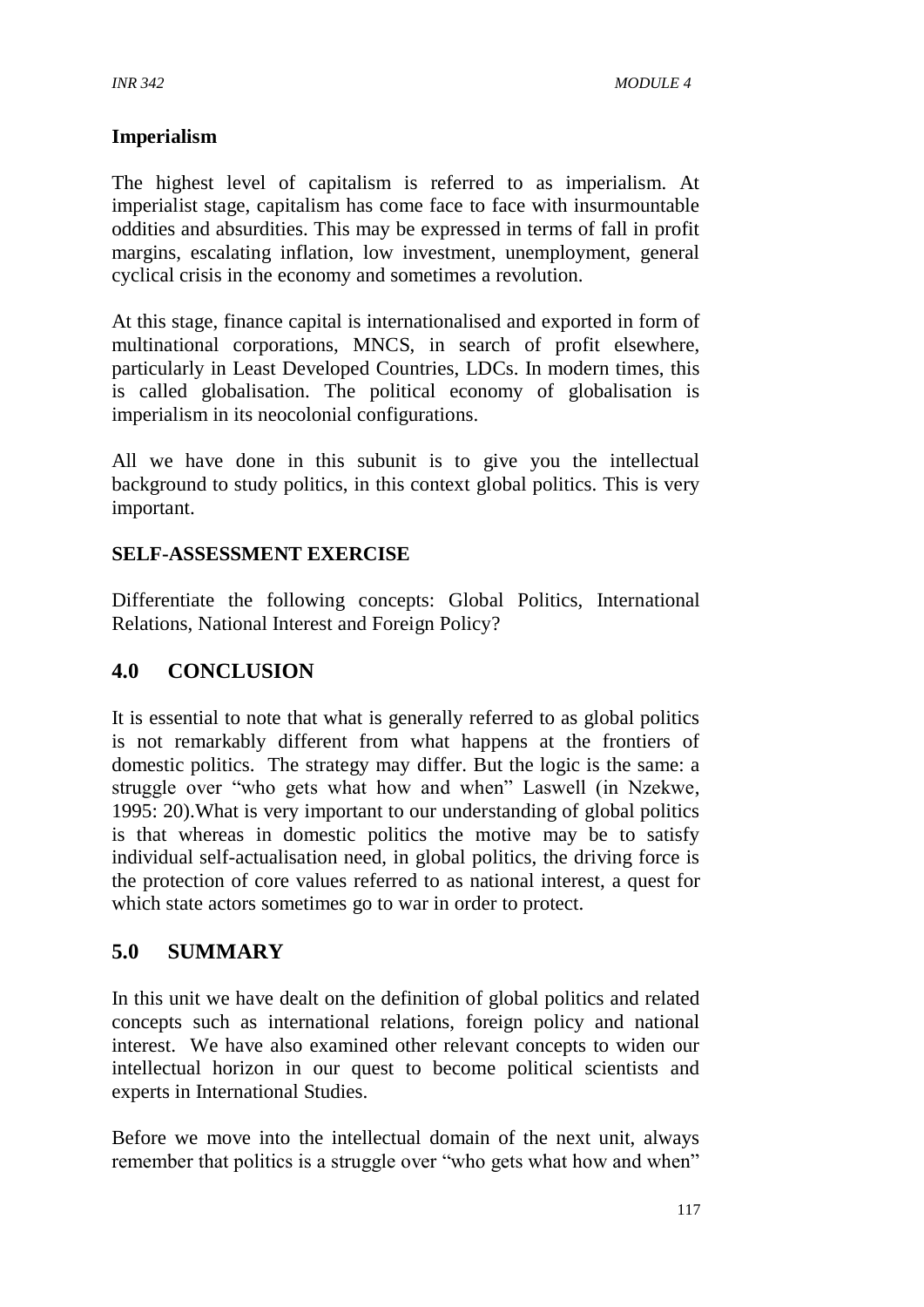and that this struggle, sometimes, takes international dimension in the form and context of global politics.

## **6.0 TUTOR-MARKED ASSIGNMENT**

- 1. Define the concept of global politics?
- 2. Differentiate between domestic politics and global politics?
- 3. What do you understand by the concepts of international relation, foreign policy and national interest, respectively?
- 4. What do we mean by the following concepts: racism, fascism, Nazism, totalitarianism, capitalism, socialism and communism?

# **7.0 REFERENCES/FURTHER READING**

Adebayo, A. (1986). *Power in Politics.* Ibadan: Spectrum Books.

- Appadorai, A. (1995). "Substance of Politics cited" in Nzekwe A. (1995). *ABC of Political Science.* Jos: Transafrican Links.
- Ball, A. (1983), *Modern Politics and Government.* London: Macmillan.
- Galtung, G. (1965). "Institutionalist Conflict Resolution: A theoretical paradigm.*" Journal of Peace Research.* No. 4.
- Imobighe, T.A. (1988). *Nigeria's Defense and Security.* Kuru: NIPSS Press.
- Nzekwe, A. (1995). *Government without Tears: ABC of Political Science.* Jos: Transafrican Links.
- Nzekwe, A. (2005). *No Past No Present No Future: How Nigerians Underdeveloped Nigeria.* Jos: Transafrican Links.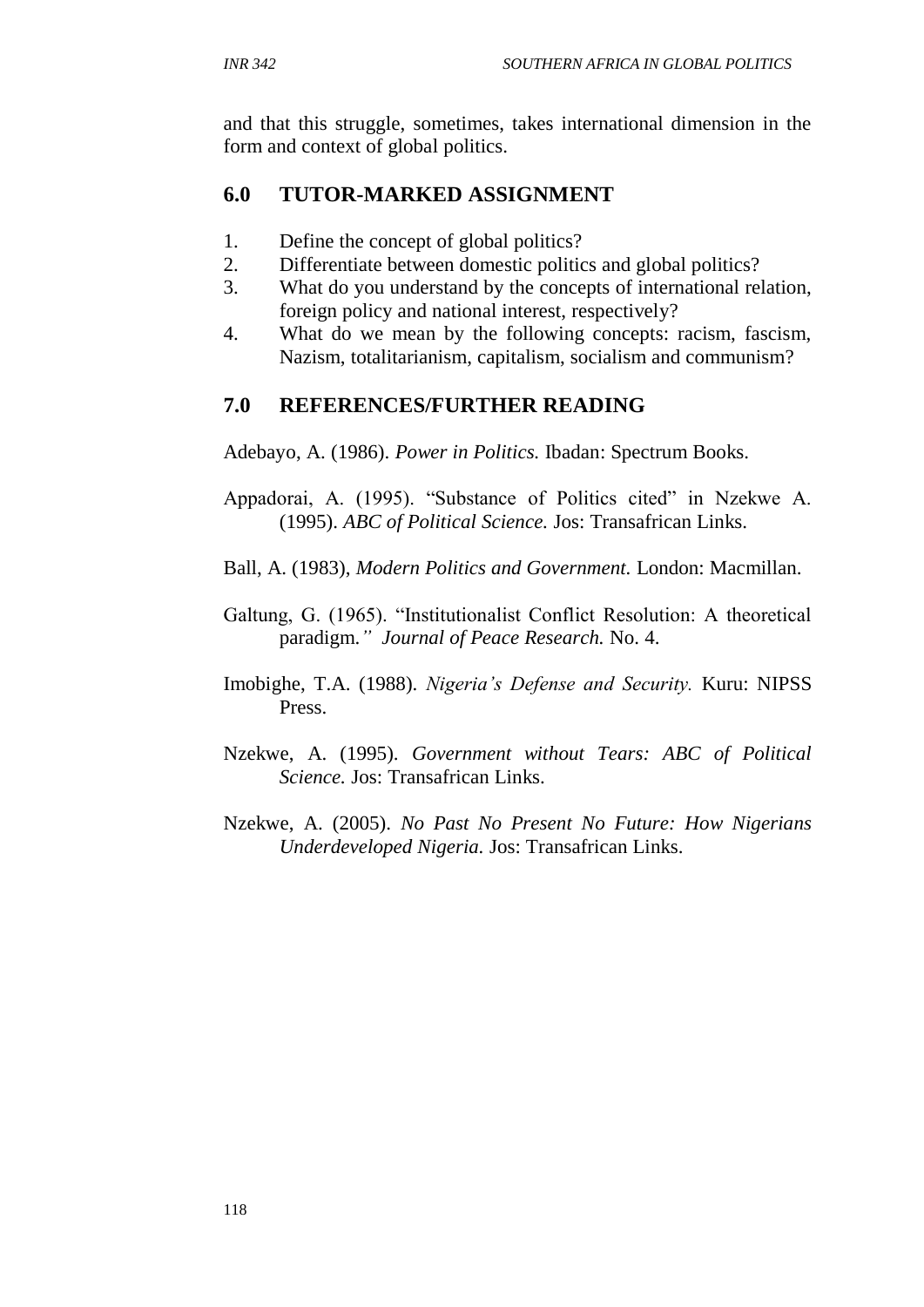#### **UNIT 2 THE WORLD AND THE AFRICAN CONTINENT**

#### **CONTENTS**

- 1.0 Introduction
- 2.0 Objectives
- 3.0 Main Content
	- 3.1 Definition of the World
	- 3.2 Continents in the World
	- 3.3 List of African Countries by Region
		- 3.3.1 Eastern Africa
		- 3.3.2 Middle Africa
		- 3.3.3 Northern Africa
		- 3.3.4 Southern Africa
		- 3.3.5 Western Africa
- 4.0 Conclusion
- 5.0 Summary
- 6.0 Tutor-Marked Assignment
- 7.0 References/Further Reading

#### **1.0 INTRODUCTION**

Some people, particularly those who are not conversant with issues in International Studies, Political Science and current affairs, at times, confuse the region; Southern Africa with the country: South Africa. This should not be so.

The implication of the above scenario is that even though the thematic preoccupation of this course unit is on Southern African region, we must, necessarily, begin with a brief overview of the structure of the entire world and that of the African region. This should not make us loose grasp of the real subject matter: Southern Africa. The whole essence is to internalise in our consciousness the appropriate intellectual background, geo-political framework and psychological mind-set desirable for in-depth study and analysis of Southern Africa.

#### **2.0 OBJECTIVES**

At the end of this unit, you should be able to:

- define the world
- list all the continents in the world
- enumerate all the regions in Africa
- list all the countries in Africa, by region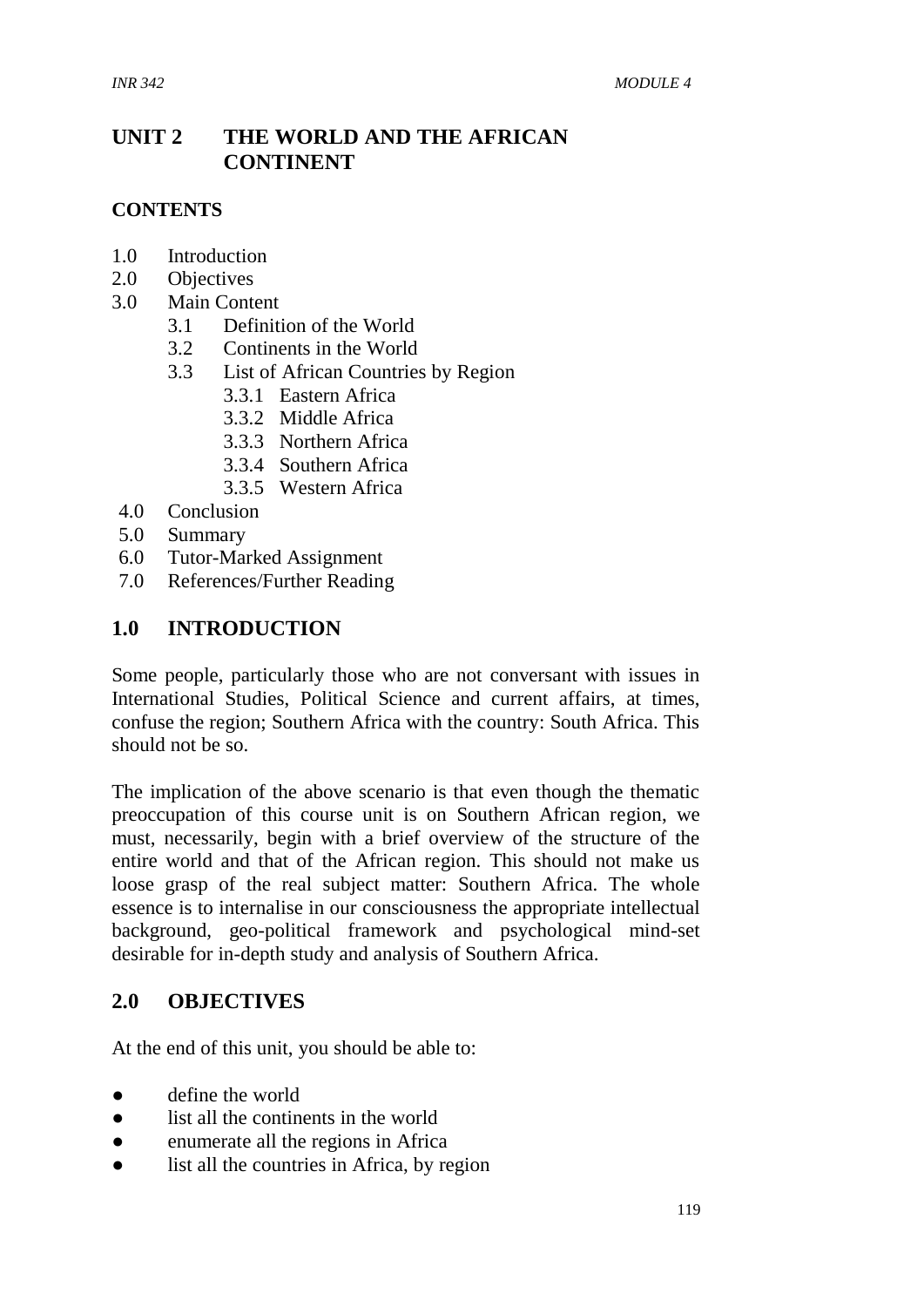- understand the difference between South Africa and Southern Africa
- write out all the countries in Southern Africa.

# **3.0 MAIN CONTENT**

#### **3.1 Definition of the World**

Scientists suggest that the world is made up of geographical entities called continents. A continent is one of several very large landmasses on earth. They are generally identified by convention rather than any strict criteria, with seven regions commonly regarded as continents.

#### **3.2 Continents in the world**

From the largest continent in size to the smallest, the seven continents are:

- 1. Asia
- 2. Africa
- 3. North America
- 4. South America
- 5. Antarctica
- 6. Europe
- 7. Australia

# **3.3 List of African Countries by Region**

#### **3.3.1 Eastern Africa**

Burundi Comoros Djibouti Eritrea Ethiopia Kenya Madagascar Malawi **Mauritius** Mayotte Mozambique Reunion Rwanda **Seychelles** Somalia Tanzania, United Republic of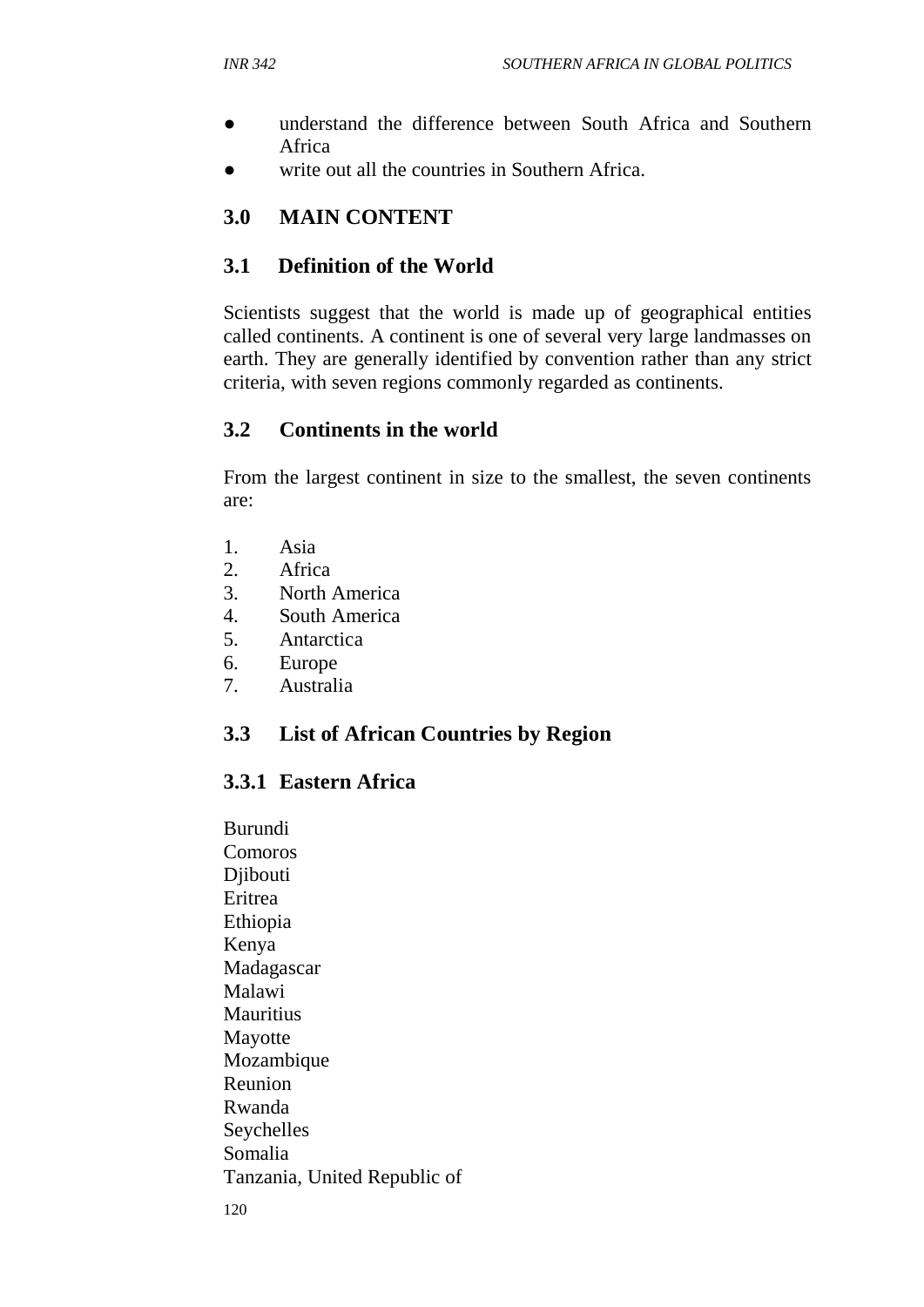Uganda Zambia Zimbabwe

(Malawi, Mozambique, Zambia and Zimbabwe have also been grouped under Southern Africa by experts as shall been explained later in the definition of Southern Africa at the end of unit 3.1.4.).

# **3.3.2 Middle Africa**

Angola Cameroon Central African Republic Chad Congo (Brazzaville) Congo, Democratic Republic of the Equatorial Guinea Gabon Sao Tome and Principe

#### **3.3.3 Northern Africa**

Algeria Egypt Libyan Arab Jamahiriya **Morocco** South Sudan Sudan Tunisia Western Sahara

#### **3.3.4 Southern Africa**

Botswana Lesotho Namibia South Africa Swaziland

Some schools of thought suggest that there are five or six continents in the world. But the generally accepted position puts the number of continents at seven.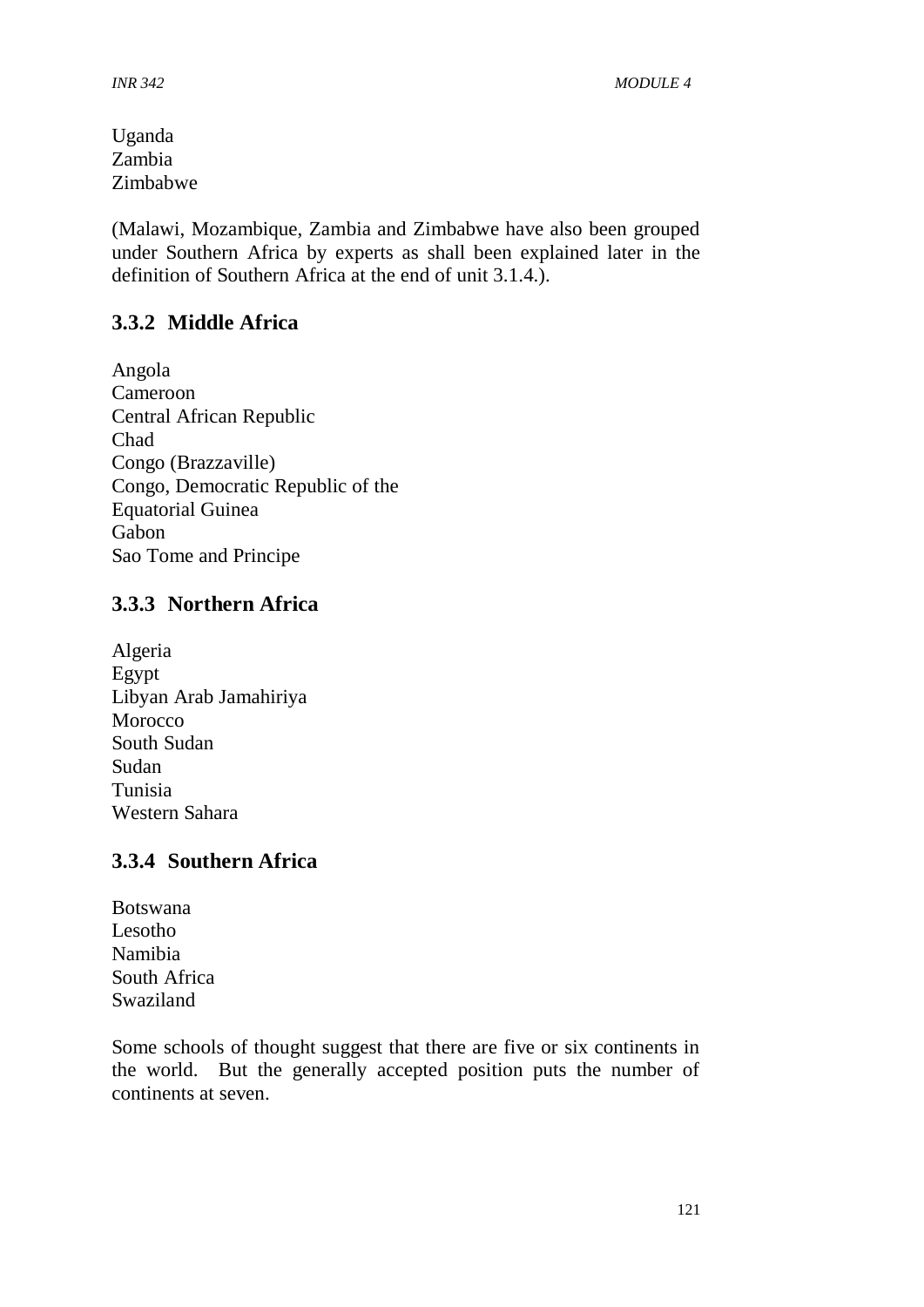# **3.3.5 Western Africa**

Benin Burkina Faso Cape Verde Cote d'Ivoire (Ivory Coast) Gambia Ghana Guinea Guinea-Bissau Liberia Mali Mauritania Niger Nigeria Saint Helena Senegal Sierra Leone Togo

#### **SELF-ASSESSMENT EXERCISE**

Name all the continents in the world, all the regions in Africa and one country from each of the African regions?

# **4.0 CONCLUSION**

Even though the subject matter of this course unit is limited to Southern Africa, a broad-based geo-political overview of the entire world, with emphasis on the entire Africa, has been surveyed to prepare our mindsets for deeper international studies with emphasis strictly on Southern Africa.

# **5.0 SUMMARY**

In this unit, we have presented a geo-political framework for easier understanding of global politics in general.

Before we proceed to examine Southern Africa, it is very important to bear in mind, at all times, that Southern Africa is a region in the African continent quite different from South Africa which is just one of the countries in the Southern African region.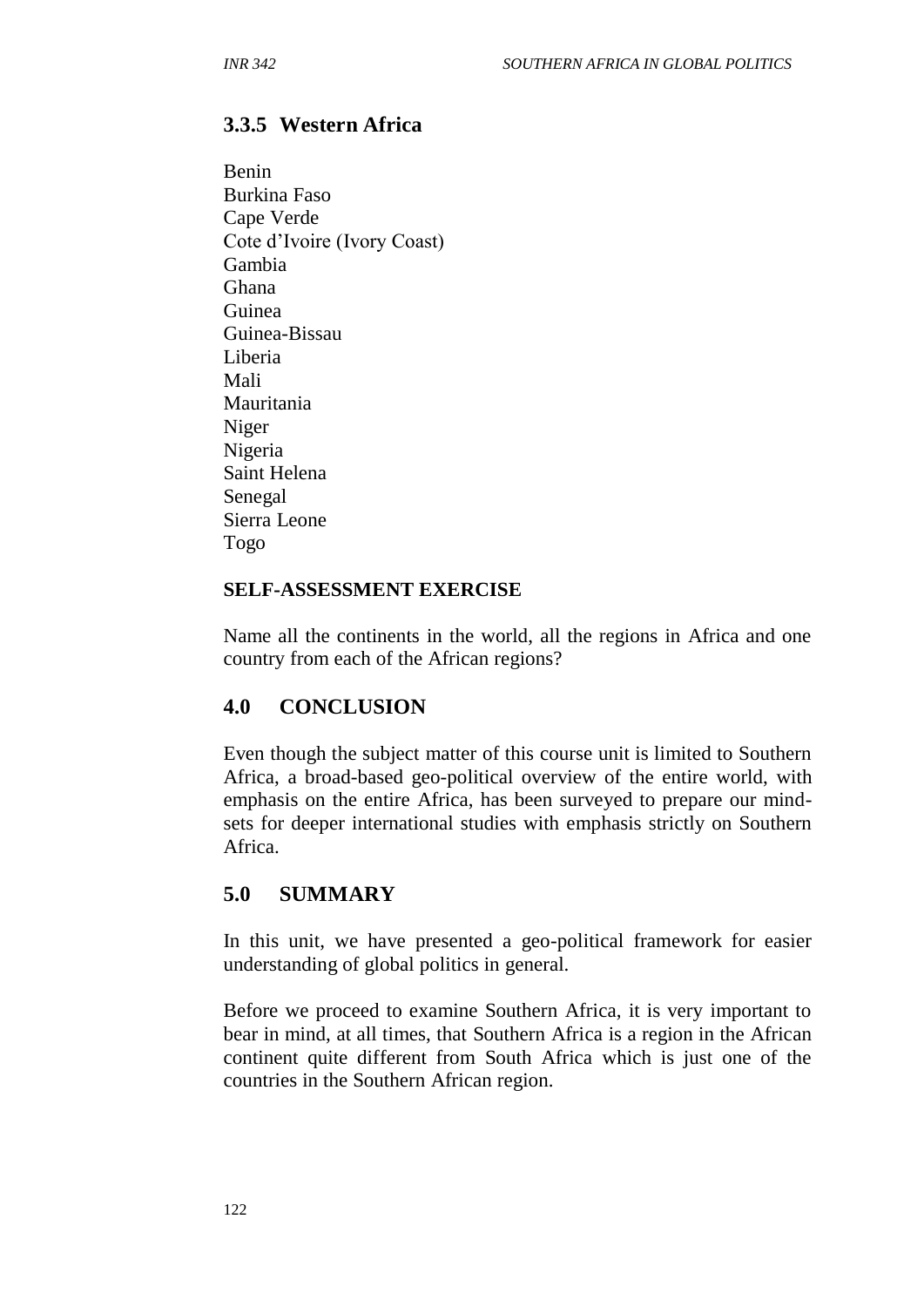#### **6.0 TUTOR-MARKED ASSIGNMENT**

- 1. List the continents in the world?
- 2. List the countries in Southern African region?

#### **7.0 REFERENCES/FURTHER READING**

Adebayo, A. (1986). *Power in Politics.* Ibadan: Spectrum Books.

- Appadorai, A. (1995). "Substance of Politics." In: A. Nzekwe. (1995). *ABC of Political Science.* Jos: Transafrican Links.
- Ball, A. (1983), *Modern Politics and Government.* London: Macmillan.
- Galtung, G. (1965). "Institutionalist Conflict Resolution: A Theoretical Paradigm.*" Journal of Peace Research.* No. 4.
- Imobighe, T.A. (1988). *Nigeria's Defense and Security.* Kuru: NIPSS Press.
- Nzekwe, A. (1995). *Government without Tears: ABC of Political Science.* Jos: Transafrican Links.
- Nzekwe, A. (2005). *No Past No Present No Future: How Nigerians Underdeveloped Nigeria.* Jos: Transafrican Links.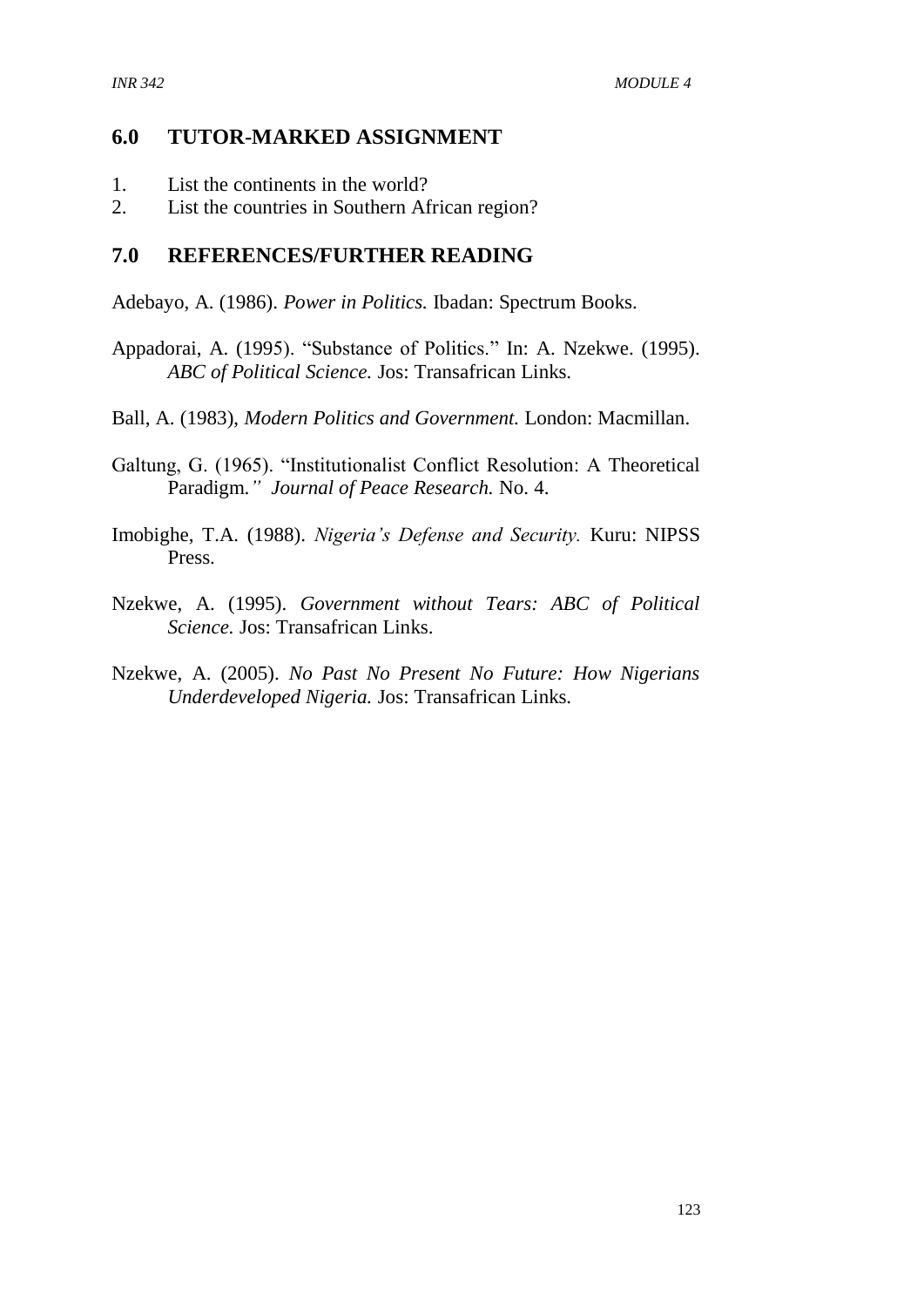# **UNIT 3 BRIEF OVERVIEW OF SOUTHERN AFRICA**

#### **CONTENTS**

- 1.0 Introduction
- 2.0 Objectives
- 3.0 Main Content
	- 3.1 Definition and Location of Southern Africa
		- 3.1.1 General Definition
		- 3.1.2 Definition of Southern Africa as United Nations Scheme of Geographical Region and SACU (Southern African Customs Union)
		- 3.1.3 Definition of Southern Africa as SADC (Southern African Development Union)
		- 3.1.4 Definition of Southern Africa from the Perspective of the South of Cunene and Zambezi Rivers
	- 3.2 Geography
	- 3.3 Economy
	- 3.4 Environment
	- 3.5 Culture and the People
- 4.0 Conclusion
- 5.0 Summary
- 6.0 Tutor-Marked Assignment
- 7.0 References/Further Reading

# **1.0 INTRODUCTION**

What are the countries in Southern Africa? This may be a simple question but not truly simplistic. Perhaps, no other United Nations region in the world elicits so much passion and sometimes confusion in terms of naming the countries in that region more than Southern Africa. This unit shall address this problematic as well as brief overview of Southern Africa's geography, economy, environment, culture and people.

#### **2.0 OBJECTIVES**

At the end of this unit, you should be able to:

- define Southern Africa
- define Southern Africa from the perspective of SACU
- define Southern Africa from the perspective of SADC
- define Southern Africa from the geographical perspective of South Cunene and Zambezi Rivers
- discuss the controversy of the defining Southern Africa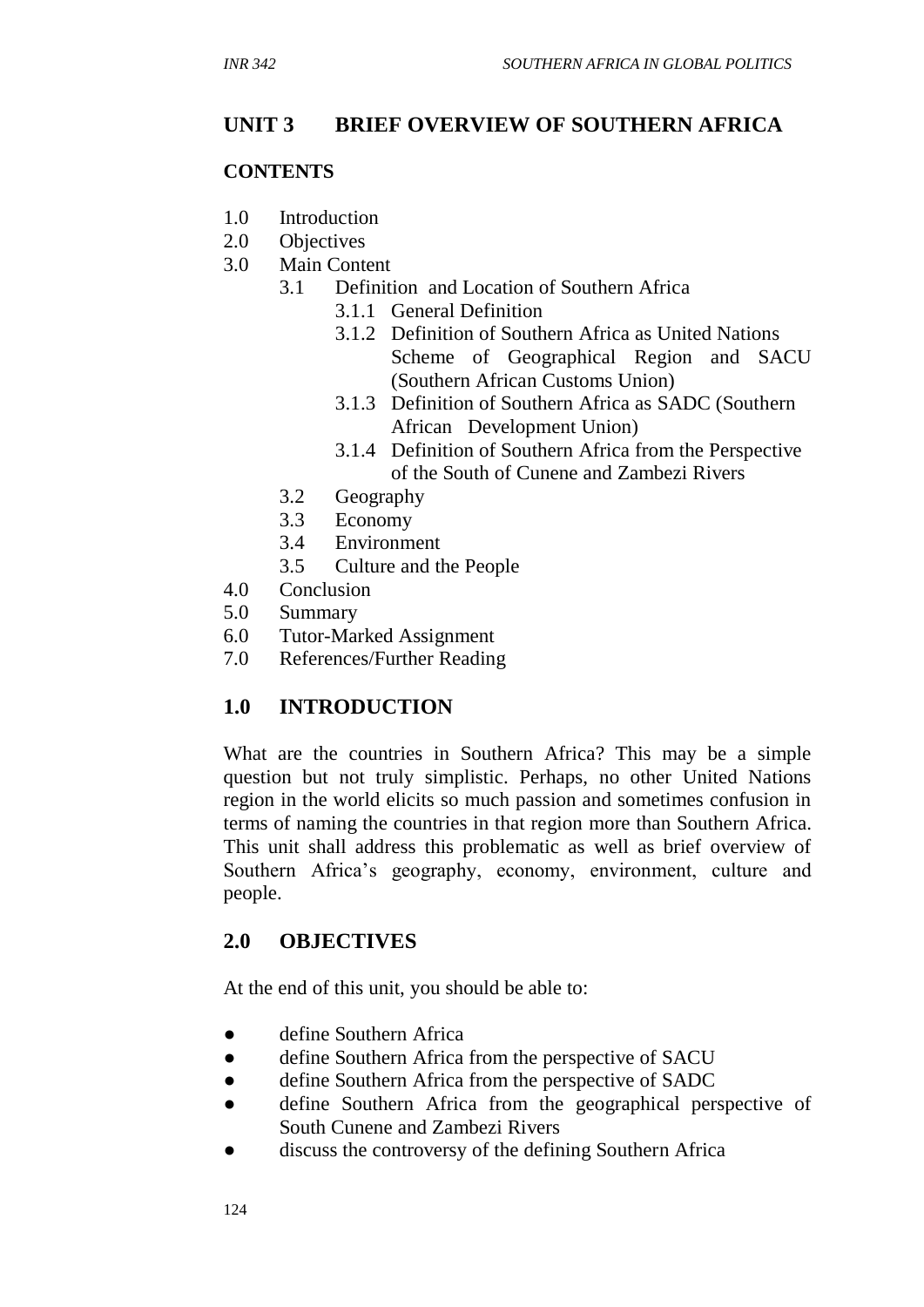- explain briefly the geography and political economy of Southern Africa
- explain briefly the environment of Southern Africa
- explain briefly the culture and people of Southern Africa.

# **3.0 MAIN CONTENT**

#### **3.1 Definition and Location of Southern Africa**

#### **3.1.1 General Definition**

Southern Africa is the southern-most part of the African continent. Southern Africa is variably defined by geography or geographic. Expert opinions suggest that within the Southern African region are numerous territories including the Republic of South Africa which all over the world is simply referred to as *South Africa.*

# **3.1.2 Definition of Southern Africa as United Nations Scheme of Geographic Region and SACU (Southern African Customs Union)**

Defined from the above cited perspective, Southern Africa comprises of the following countries:

- Botswana
- Lesotho
- Namibia
- South Africa
- Swaziland

It is important to note that the Southern African Customs Union (SACU) also comprises the five countries in the UN sub-region of Southern Africa.

#### **3.1.3 Definition of Southern Africa as SADC (Southern African Development Community)**

SADC was created in 1980 to facilitate co-operation in the region. If we are to define the Southern African region from the perspective of SADC, the countries are:

- Angola
- Botswana
- Democratic Republic of the Congo
- Lesotho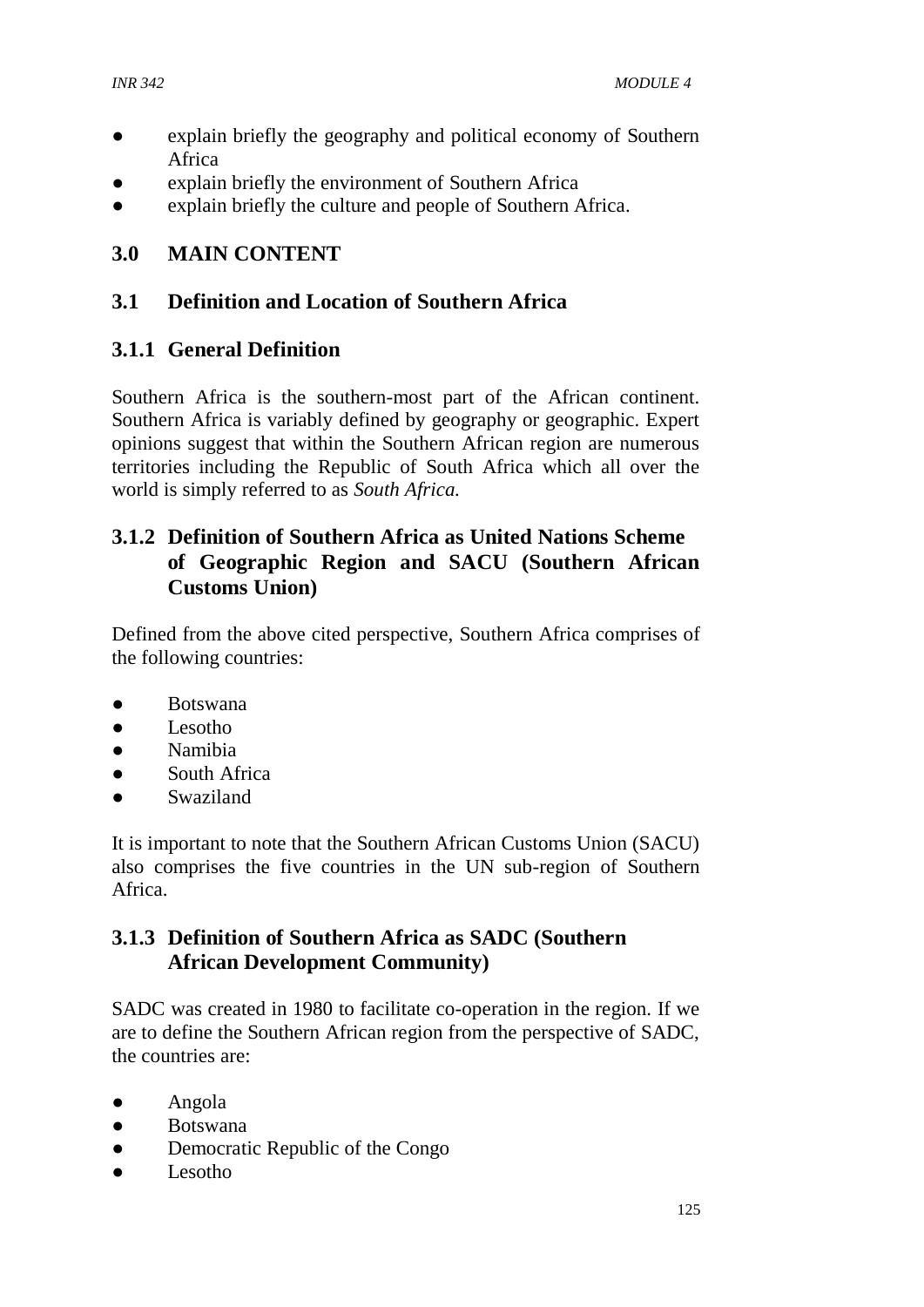- Madagascar
- Malawi
- **Mauritius**
- **Mozambique**
- **Namibia**
- **Seychelles**
- South Africa
- Swaziland
- Tanzania
- Zambia
- Zimbabwe

The SADC organisational backdrop, therefore, explains why, sometimes, writers include as Southern African countries, such states as Angola which is part of central Africa in the UN scheme. It also explains why Comoros, Madagascar, Malawi, Mayote, Mozambique, Reunion, Mauritius, Seychelles, Zambia and Zimbabwe are, sometimes, analysed in the content or context of Southern Africa.

Further, it is interesting to note that the Democratic Republic of Congo and Tanzania, though more commonly known to belong to Central and Eastern Africa, respectively, are occasionally included in Southern Africa.

## **3.1.4 Definition of Southern Africa from the perspective of South of Cunene and Zambezi Rivers**

In this geographic expression, the portion of Africa south of the Cunene and Zambezi Rivers are designated as Southern Africa:

They include:

- South Africa
- Lesotho
- Swaziland
- Namibia
- **Botswana**
- Zimbabwe
- Mozambique

It is interesting to note that this geographical definition of Southern Africa cuts Mozambique into two, bringing just one part into the league of Southern African countries. The part it brought in is that which lies south of the Zambezi Rivers.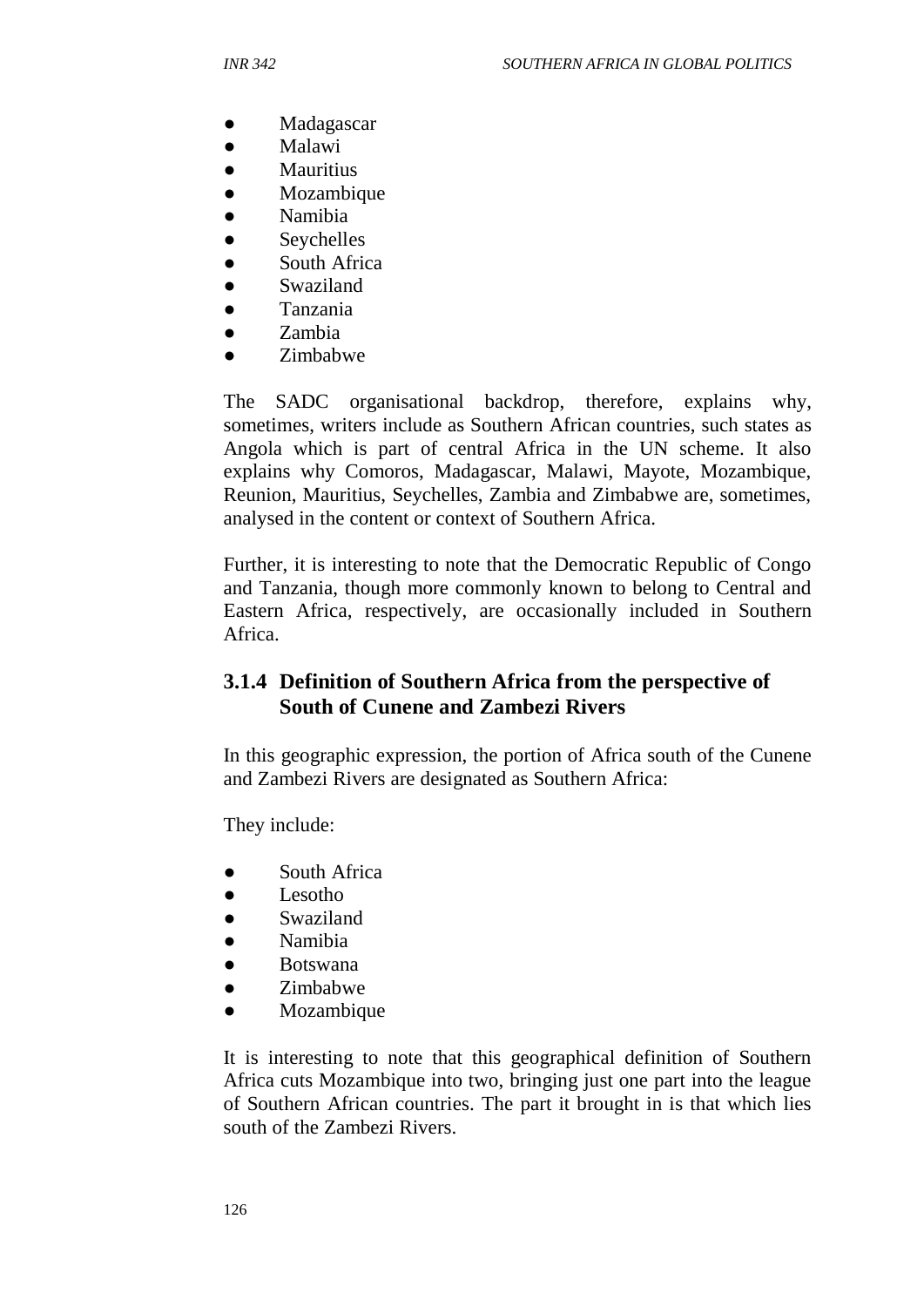The above definition is most often used by the people of South Africa, one of the countries in Southern Africa, for natural sciences and particularly in guide books such as Roberts' Birds of Southern Africa, the *Southern Africa Bird Project* and Mammals of the Southern African sub-region.

It must be clearly emphasised that this definition is not used in political, economic or human geographical contexts because this definition cuts Mozambique into two.

#### **The Controversy of Defining Southern Africa**

It is appropriate to take a firm position on which countries are truly located in Southern Africa. First, we have noted countries in Southern Africa when earlier in this work; countries in Africa were grouped region by region. We have also defined Southern Africa in the contextual configurations of SACU, SADC and the geographic of South of Cunene and Zambezi River, respectively. All these geographical and institutional definitions if divorced from economic and socio-political linkages in the region may not help us underscore countries which are correctly Southern African States.

Experts are generally of the opinion that any conception of Southern Africa which does not appreciate these linkages as well as states described by African nationalists as "frontline states" is incomplete. In this regard, to be included as Southern African countries are Angola, Mozambique and Zimbabwe beside Malawi and Zambia.

In fact, experts in Southern Africa contend that at worst, we can afford to leave out Angola, Tanzania and Congo Democratic Republic without any debilitating effect but leaving out Mozambique, Malawi, Zimbabwe and Zambia misses the point, weakens the analyses and sometimes introduces confusion in the definition of Southern Africa, the researchers of this work, at the backdrop of the scholarship of political economy, concede to this argument. Accordingly, acceptable definitions of Southern Africa must necessarily go beyond, institutional claims, geography and geographic to capture the economic and sociopolitical linkages in the region with the Republic of South Africa at the epicenter.

#### **3.2 Geography**

The terrain of Southern Africa is varied, ranging from forest and grassland to deserts. The region has both lower – lying coastland areas and mountains.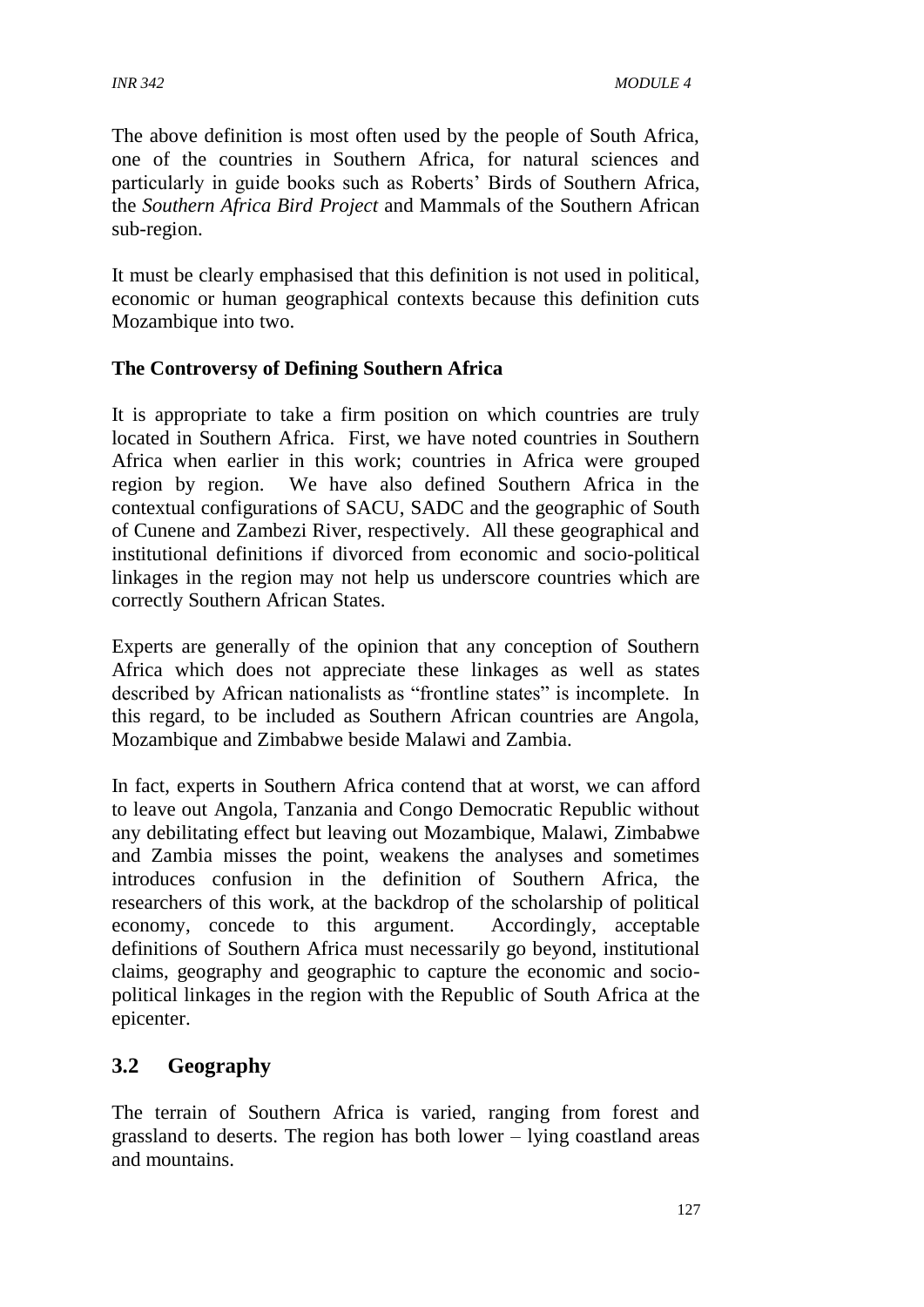In the sphere of natural resources, the region has the world largest resources of platinum and the platinum group elements, chromium, vanadium and cobalt as well as gold, iron, titanium and diamonds [\(http://en.wikipedia.org/wiki/southern/Africa\)](http://en.wikipedia.org/wiki/southern/Africa).

#### **3.3 Economy**

The region is distinct from the rest of Africa; with some of its main exports including platinum, diamonds, gold and uranium, but it is similar in that it shares some of the problems of the rest of the continent.

The problems arising from colonialism, imperialism and neocolonialism are not immune to Southern Africa. In fact the trinity of poverty, corruption and HIV/AIDS is walking tall and fast across the countries of Southern Africa.

South Africa is a strong country in Southern Africa which no nation state in the world can reasonably afford to ignore. This is in terms of abundant natural resources, technology and human capital development. Experts suggest that South Africa has a nuclear arsenal. But compared to major powers such as United States, Russia, China, France, Great Britain, etc, South Africa and indeed all Southern African countries combined are dispensable strategic levers, particularly in the sphere of technology [\(http://en.wikipedia.org/wiki/southern/africa\)](http://en.wikipedia.org/wiki/southern/africa).

#### **3.4 Environment**

Africa has a wide diversity of eco-regions including grassland, bushveld, Karoo and savannah. Even though considerable disturbance has occurred in some regions, from habitat loss due to human over population, there remains a significant number of various wild-life species including White Rhino, lion, leopard, impala, blue wild beast, monkey and elephant.

It has complex plateaus that create massive mountain structures along the South African border ((http://en.wikipedia.org/wiki/southern/africa).

#### **3.5 Culture and the People**

Southern Africa is a home to many cultures and people. It was once populated by San, Namaqua and pygmies in widely-dispersed concentrations. Due to the Bantu expansion which edged the previous peoples to the more remote areas of the region, the majority of ethnic groups in this region including the Zulu, Xhosa, Swazi, Northern Ndebele, Southern Ndebele, Tswana, Sotho and Shona people, Balunda, Mbundu, Ovimbundu, Chaga and Sukuma, speak languages which bear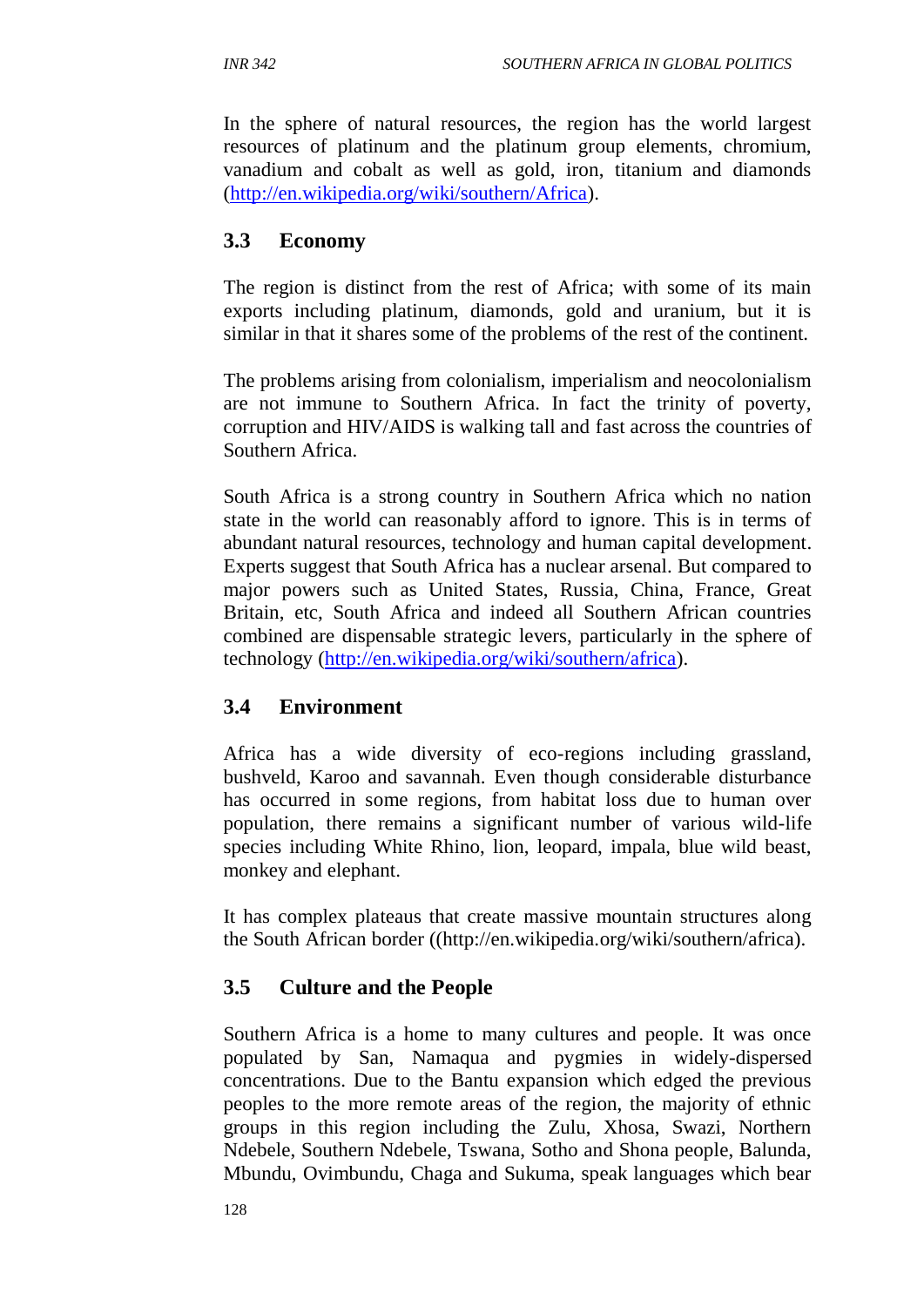common Bantu language traits. The process of colonisation and settling resulted in a significant population of European (Afrikaners, Anglo– Africans, Portuguese Africans, etc) and Asian descent (Cape Malays, Indian South Africans, etc) in many South African countries.

#### **SELF-ASSESSMENT EXERCISE**

Attempt a definition of Southern Africa from three different perspectives of your choice?

# **4.0 CONCLUSION**

Several definitions of the geographical region referred to as Southern Africa have been given in this unit. This exercise, to large extent, will give this work explanatory value, descriptive merit, predictive capacity, etc. As a point of departure, the first definition, premised on SACU shall be given emphasis in this course work.

Briefly, the economy, environment, culture and people of Southern Africa were also examined. The issues raised and positions taken, in these sub-sections, are not meant to be the very last words on Southern Africa but a preface to a more elaborate study.

#### **5.0 SUMMARY**

This unit has given a brief overview of Southern Africa as an intellectual pivot for further studies. What comes out of this unit, very clearly, is that when people say "Southern Africa", our minds should quickly ask the question: *"which Southern Africa"?* Are you referring to SACU or SADC? This indeed is the reality of Southern Africa in global politics.

#### **6.0 TUTOR-MARKED ASSIGNMENT**

- 1. Define the Southern African region from the perspective of SACU?
- 2. Define the Southern African region from the perspective of SADC.
- 3. Briefly describe the geography, the economy, the environment, the culture and people of Southern Africa?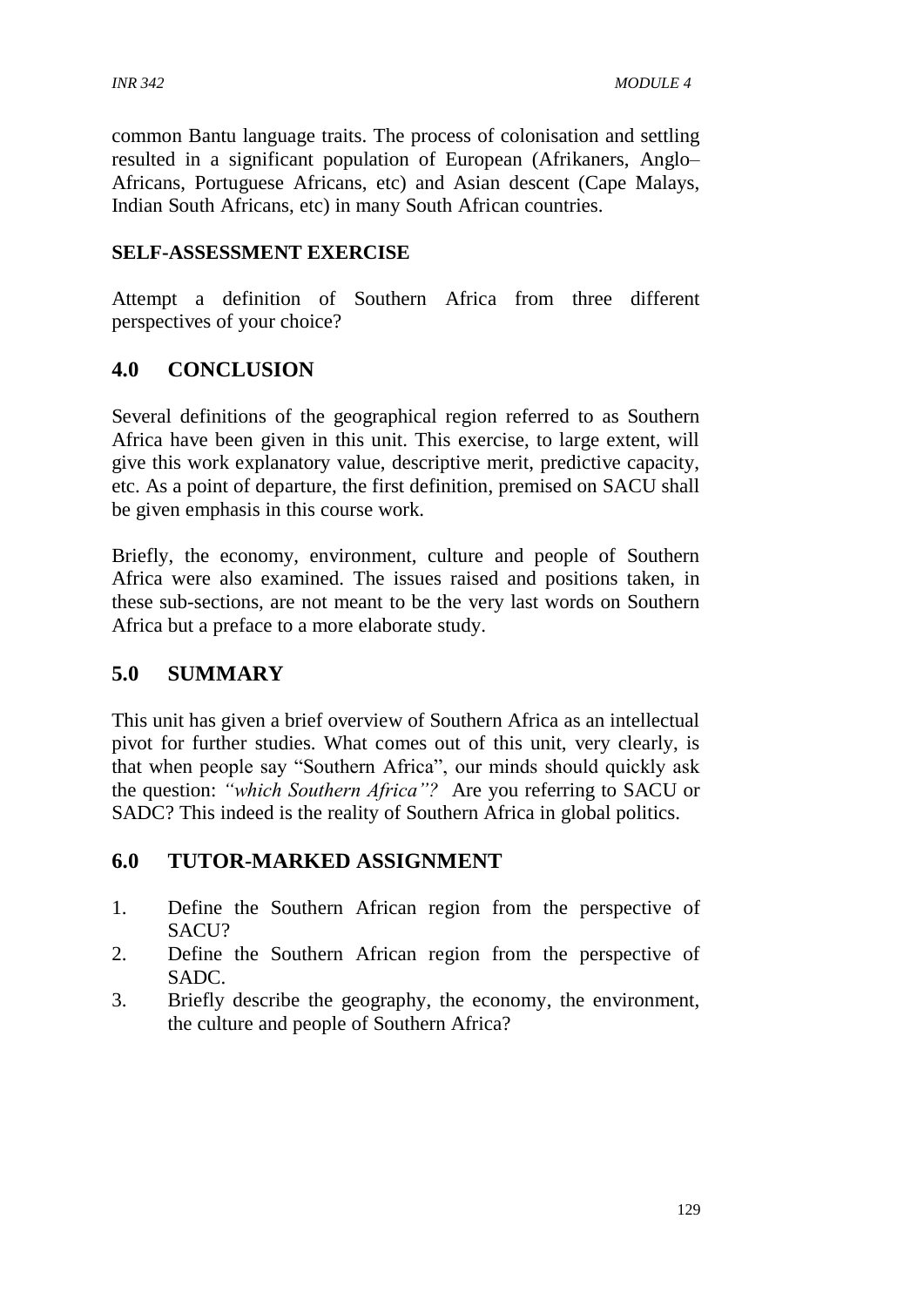#### **7.0 REFERENCES/FURTHER READING**

See: http://en.wikipedia.org/wiki/southern Africa

*The Oxford Compendium to the English Language*.

McArthur, Tom (Ed.). (1992). New York: University Press. p 19.

- See also Southern African Customs Union (SACU) official website and Southern African Development Community (SADC) official website.
- Love, Janice (2005). *Southern Africa in World Politics: Global Aspirations and Local Entanglement.* Cambridge: Westview Press.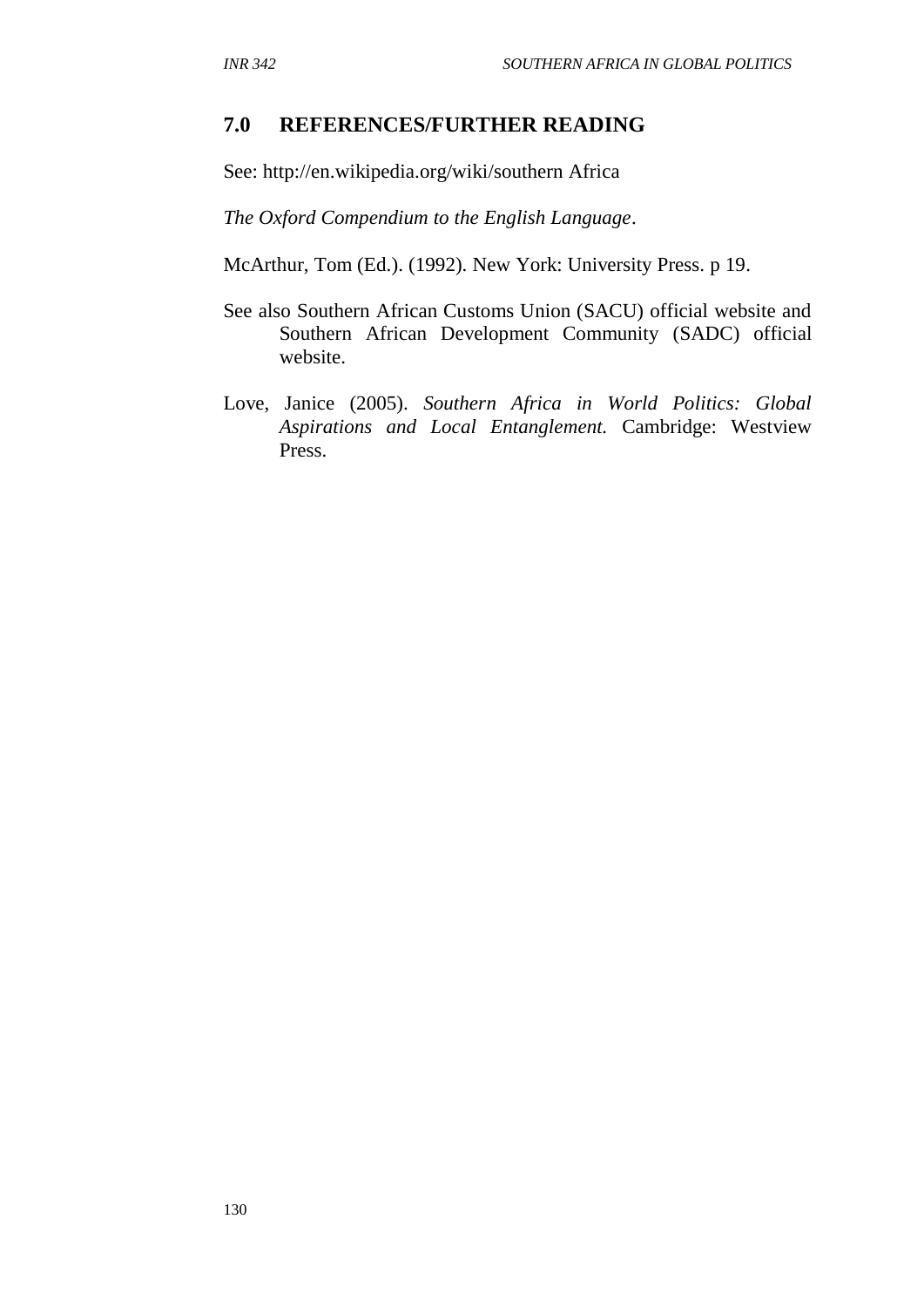# **UNIT 4 CONTEMPORARY REVIEW OF SOUTHERN AFRICA**

#### **CONTENTS**

- 1.0 Introduction
- 2.0 Objectives
- 3.0 Main Content
	- 3.1 Allan D. Cooper
	- 3.2 Sara Rich Dorman
- 4.0 Conclusion
- 5.0 Summary
- 6.0 Tutor-Marked Assignment
- 7.0 References/Further Reading

#### **1.0 INTRODUCTION**

Studies in Political Science, just like those of other terrains of scholarship, are usually based on current and contemporary literature. The essence is to enhance the analytical value of the study. In the context of Southern Africa in global politics, there are some insightful works including Janice Love's: *Southern Africa in World Politics: Local Aspirations and Global Entanglements.*

Love (2005) in this path-breaking work examines the dialectics of globalisation and localisation in the context of Southern Africa. She theorised on the military, political and economic globalisation putting some of these problematic in their historical contexts.

Even though love has been commanded for an in-depth research, *she has also been severally criticised* for lack of theoretical rigour arising from a historical analysis. Several reviewers, however, have diverse opinions on Love's work. This unit surveys two of such reviews, namely, those of Allan D Cooper and Sara Rich Dorman, respectively.

#### **2.0 OBJECTIVES**

At the end of this unit, you should be able to:

- appreciate the imperatives for using contemporary literature in analytical studies in Political Science and other fields of learning
- analyse the contemporary relevance of Janice Love's contributions to the study of Southern Africa (2005)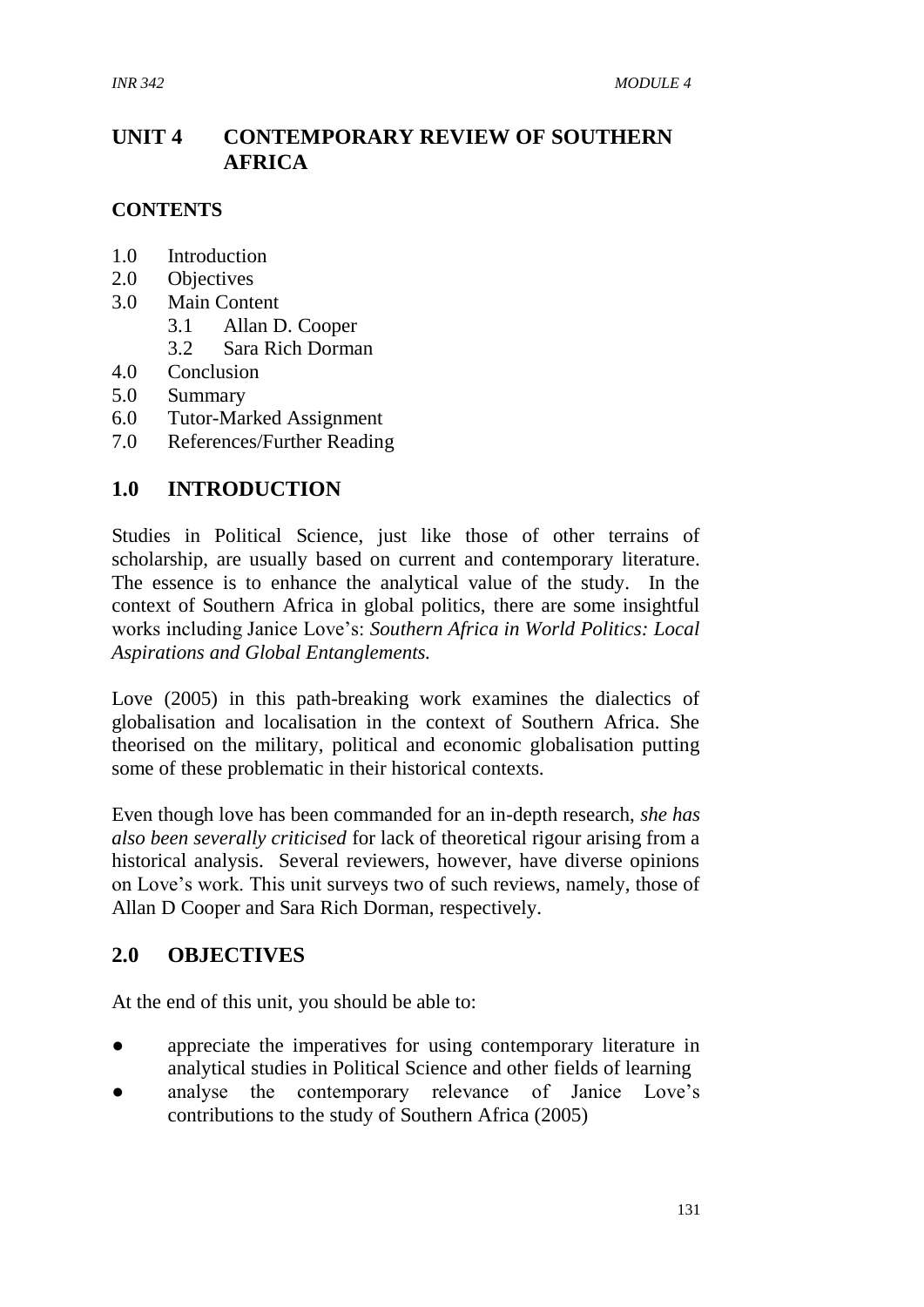- describe some notable journals that have reviewed the study of Southern Africa including Africa Today and Africa Study Review
- identify prominent reviewers of Janice Love, such as Allan D. Cooper and Sara Rich Dorman.

## **3.0 MAIN CONTENT**

#### **3.1 Allan D. Cooper**

Allan D. Cooper has offered a brief but insightful review of Janice Love's book: *Southern Africa in World Politics: Local Aspirations and Global Entanglements.* Cooper (2006: 129-131) suggests that Love's work on Southern Africa is one of the latest study of the region. In the words of Cooper:

Janice Love's analysis of southern African politics is the latest in a series of studies that focus on the challenges and promises of this region of the world. Beginning with Potholm and Dale's edited essays on southern Africa (1974), following with Carter and O'Meara's (1982) study, and then Saul's insightful examination of neo-colonial influences in southern Africa (1993), we now have with Love the first general text that explores southern Africa in the aftermath of apartheid and colonial rule. Love's work emerges at the same time that Gretchen Bauer, another leading scholar of southern Africa, has published a summary analysis of the region (in collaboration with Scott D. Taylor).

Love's book differs from others in that it avoids the case-study approach of describing a region country by country, and instead creates a narrative examination of the region as a whole. Although her attempt to explain why southern Africa constitutes a distinctive region is short on specifics, her study should serve as a well-organised and innovative review of the political history of the region, one that will be valuable to any student wishing a comprehensive introduction to southern Africa. Love summarises the historical context, accounting for why Europeans settled in the region, how Africans resisted these colonial endeavours, why the United States and the Soviet Union came to compete against each other for influence in the region, how African political elites came to power, and how southern Africa fits into the global world economy. She discusses the economic dilemmas facing the region, and the threat posed by the AIDS pandemic.

Love's overview of the region works best when she is describing macrolevel interactions between southern Africa and external nodes of power. She offers a thorough explanation of how transnational economic forces have shaped the political development of southern Africa, and how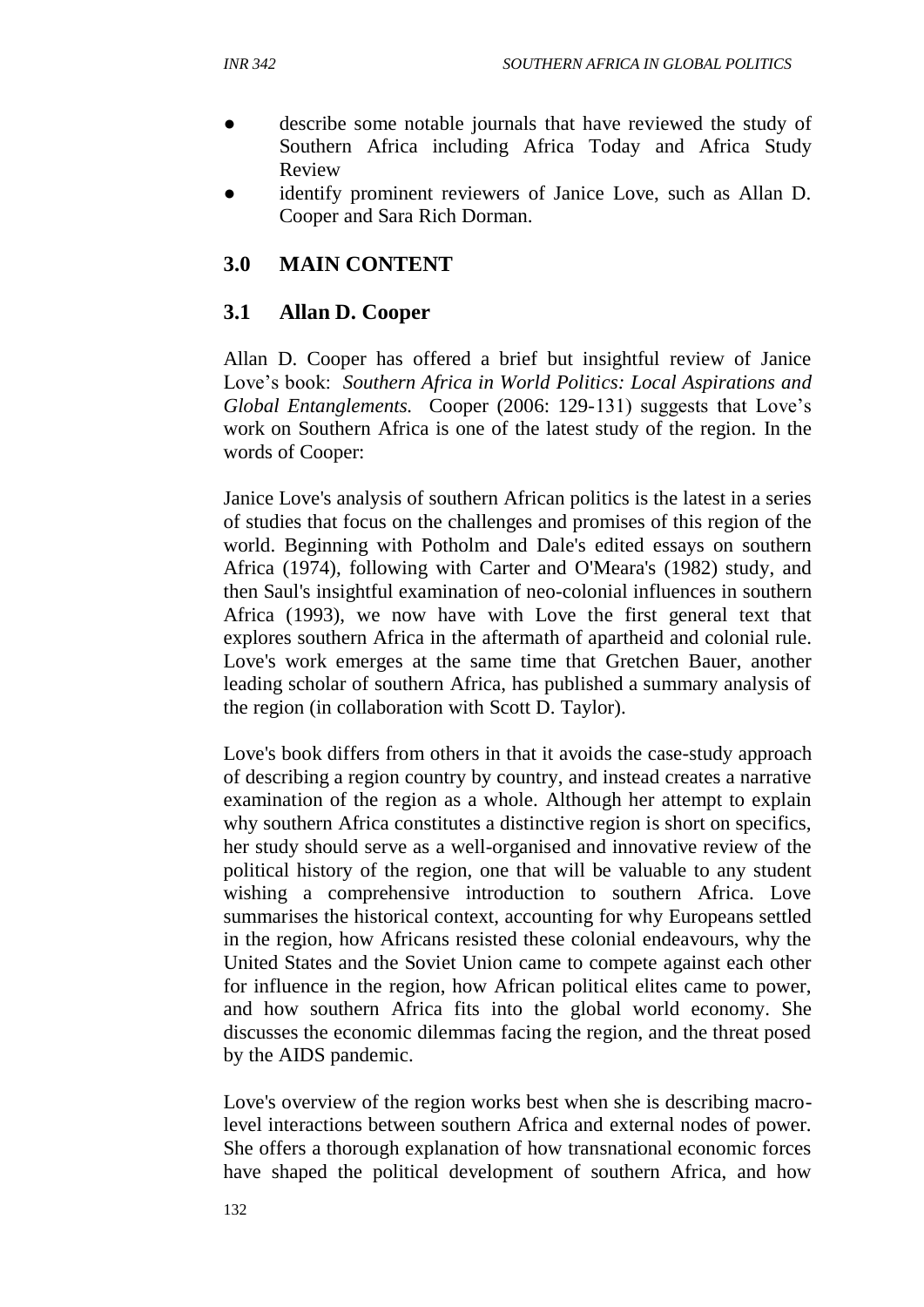global patterns of financial exchange affect policy options facing current leaders in the region.

When Love attempts to explain the more minute details of micro level phenomena, the facts frequently get distorted and confusing. For instance, she claims that during the colonial era, "most economic exchange occurred between imperial nations and their colonies" (p. 13). This assertion is not accompanied by evidence, and is contrary to many scholarly studies on the subject of the economics of empire. Also, in a discussion of racist ideology as a type of cultural globalisation, Love states that in southern Africa, Africans and whites have only rarely socialised with each other (p. 43). This statement follows a welldeveloped explanation of how mestizos and the "Coloured" population arose in Portuguese colonies and South Africa respectively (pp. 27–32), and is followed by a description of how Portuguese men intermarried with African women and supported these families during colonial rule (p. 46).

Although Love does an admirable job of describing the major events that are shaping the history of southern Africa, she does so at the near exclusion of any analysis of Zambia, Zimbabwe, Botswana, Swaziland, and Lesotho. Her references to Namibia include several inaccuracies and confounding arguments. For instance, she states that the League of Nations assigned South Africa to hold Namibia as a mandate territory (p. 40); in reality, the League of Nations offered this mandate to Britain, which in turn assigned the administration of its South African dominion. A misspelling appears for Namibian leader Toivo ja Toivo (p. 73) on a chart on which Love argues that North Korea was a primary ally of Namibia during the struggle for independence, overlooking the key role played by Cuba. Love suggests that SWAPO never quite succeeded in its goal of broadening its base beyond the majority Ovambo population, but offers no evidence to support this suggestion. Namibia has already had two prime ministers from the Damara community, a vice president from the Name ethnic group, and several Herero are in other high positions of government. SWAPO has won considerable votes from all...(SOURCE: Allan D. Cooper (in) African Today Vol .53, No. 2, Writer 2006, pp.129 – 131,

[http://muse.jhu.edu/journals/at/summary/v053/53.2cooper.html\)](http://muse.jhu.edu/journals/at/summary/v053/53.2cooper.html).

# **3.2 Sara Rich Dorman**

Sara Rich Dorman's review of Janice Love's book: *Southern Africa in world Politics: Local Aspirations and Global Entanglements* is also useful preface. Dorman (2005: 224 – 225) in her own words said: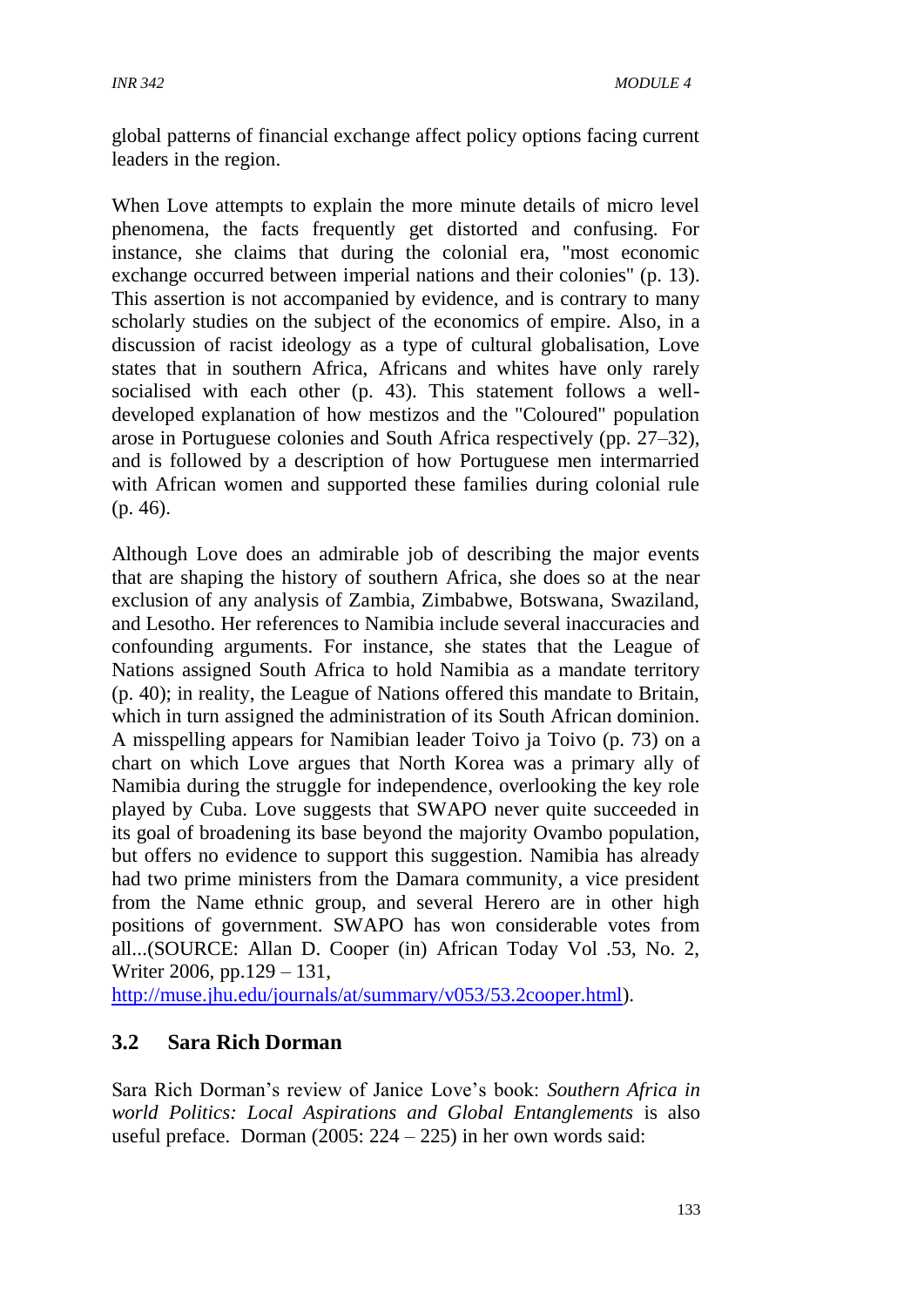Analysing the impact of globalisation in southern Africa, Janice Love provides a thoughtfully written text that surveys both a large geographical area and a substantial time period. For the most part this is done successfully, although at times the emphasis on thematic issues leads to some very odd leaps in time and focus. Love has an appealingly discursive writing style; the content, however, seems chosen for an audience with little background knowledge, providing more generalisations than new insights, few references, and little engagement with current academic thought, arguments, or debates. Probably a good way to get new students interested in the issues, but not satisfying or challenging enough for those at a more advanced level.

The book begins with an overview of theories of globalisation and localisation, followed by chapters on military, political, and economic globalisation. The discussion of military globalisation focuses mainly on the Cold War and its interaction with national liberation struggles. Although the account is more than adequate, I have always found it problematic to teach this period without comparative reference to other regions—the Horn and/or Western Sahara, for example, which saw quite different trajectories. The chapter on economic globalisation provides a fairly contemporary discussion of the region's political economy, with a now-standard emphasis on trade, liberalisation, debt, and development. In contrast, the chapter on political globalisation links together a diverse series of interventions: SADCC, peacekeeping, the TRC, and transnational advocacy campaigns (the Campaign to Ban Land-Mines and the Sant'Egidio community). This latter material is by far the most creative and thought-provoking in the book.

Dorman also in her own words gives a critique:

The downplaying of religious changes in particular is disappointing because they link southern Africa into South-South patterns of globalisation (Latin America, Asia, and the Middle East), in addition to the North-South dynamic. The Evangelical and Pentecostal churches have also been significant in that they "export" personnel and ideas within the region and to the North. Love makes the point that Gandhi's ideas of passive resistance are a South African export to the world (54), but she seems less interested in these contemporary equivalents. Given her academic engagement in this area (although formerly in international relations, Love currently teaches in a religious studies department), this omission is baffling and disappointing.

As a consequence, only part of the story of globalisation in southern Africa is told, emphasising formal institutions and the impact of force and power. Indeed, the text sets up a distinction between "old" globalisation, which is primarily coercive (imperialism), and "new"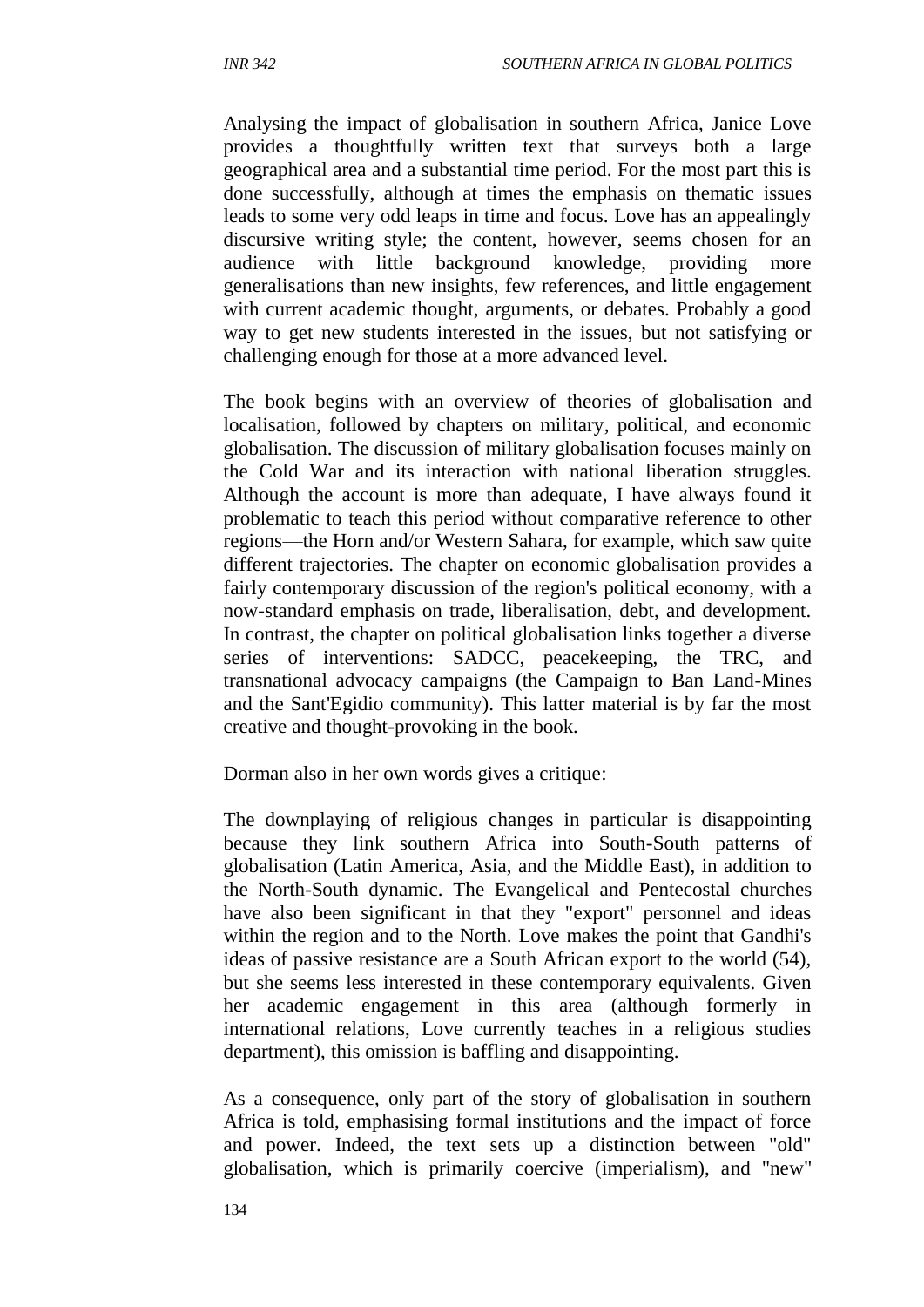globalisation, which is "cooperative, competitive or forceful" (20). This downplays the extent to which even imperial and settler power was buttressed, through processes of enculturation and indigenisation, by the transfer of norms and values that have proven remarkably resilient and powerful. It also seems to side-step the impact of "modernity" in southern Africa and the complex ways in which modernity and tradition continue to interact and influence the region's development. (Source: Sara Rich Dorman (in) African Studies Review, Vol. 48, No. 3, Dec. 2005, pp. 224 – 225,

http//muse.jhu.edu/login?auth=0&type=summary&url=/journals/African studies\_review/v048/48.3dorman.htm/).

# **SELF-ASSESSMENT EXERCISE**

Which reviewer criticised Janice Love's book: Southern Africa in World Politics: Local Aspirations and Global Entanglements from the point of view of theoretical framework of analysis?

# **4.0 CONCLUSION**

Janice Love's work on Southern Africa in global politics is certainly not the last word on Southern Africa in the context of globalisation but one of the very first words. As students of International Relations, we shall continue to build on her analysis.

# **5.0 SUMMARY**

This unit has offered a bird's eye view of a path-breaking work on Southern Africa thus providing a preface for another view based on a different theoretical praxis.

Before we proceed to the next unit, the very essence of the present unit must be internalised in our consciousness. In any serious work of scholarship, contemporary researched works should be reviewed and appreciated and where previous reviews are relied upon, such reviews must be properly acknowledged. In all, Janice Love's book: Southern Africa in World Politics: Global Aspirations and Local Entanglements remains a contemporary and useful contribution to the study of Southern Africa in global politics.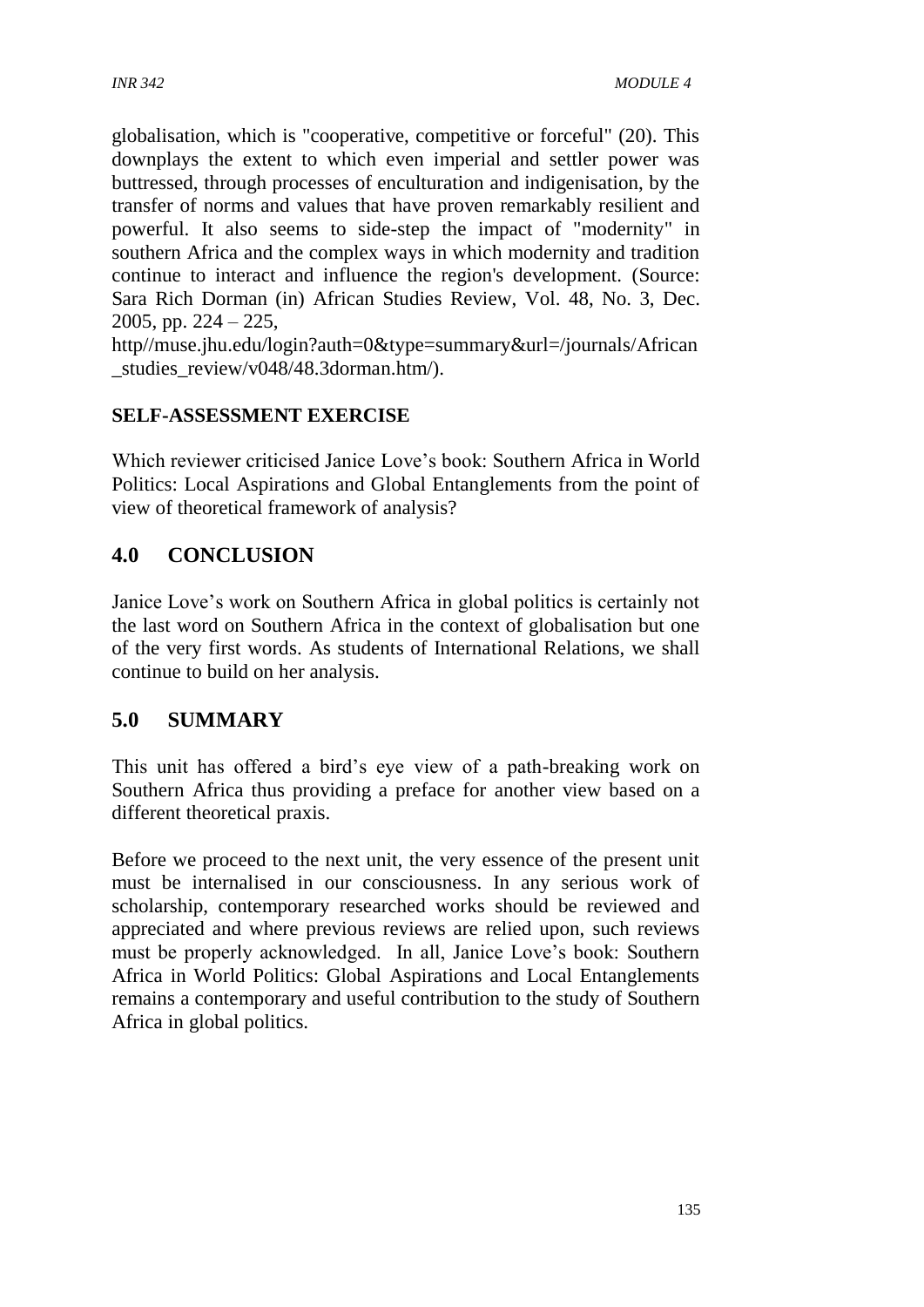# **6.0 TUTOR-MARKED ASSISGNMENT**

- 1. What is the relevance of review of contemporary literature in intellectual studies?
- *2.* What are the contributions of Allan D. Cooper and Sara Rich Dorman in our understanding of Janice Love's book: *Southern Africa and World Politics: Local Aspirations and Global Entanglements.*

# **7.0 REFERENCES/FURTHER READING**

- Love, J. (2005)*. Southern Africa in World Politics: Local Aspirations and Global Entanglements.* Cambridge: West View Press.
- Allan, D. Cooper (2005). Review in *Africa Today*, Volume 53, Number 2, winter.

Sara Rich Dorman (2005). Review in *African Studies Review,* 48.3.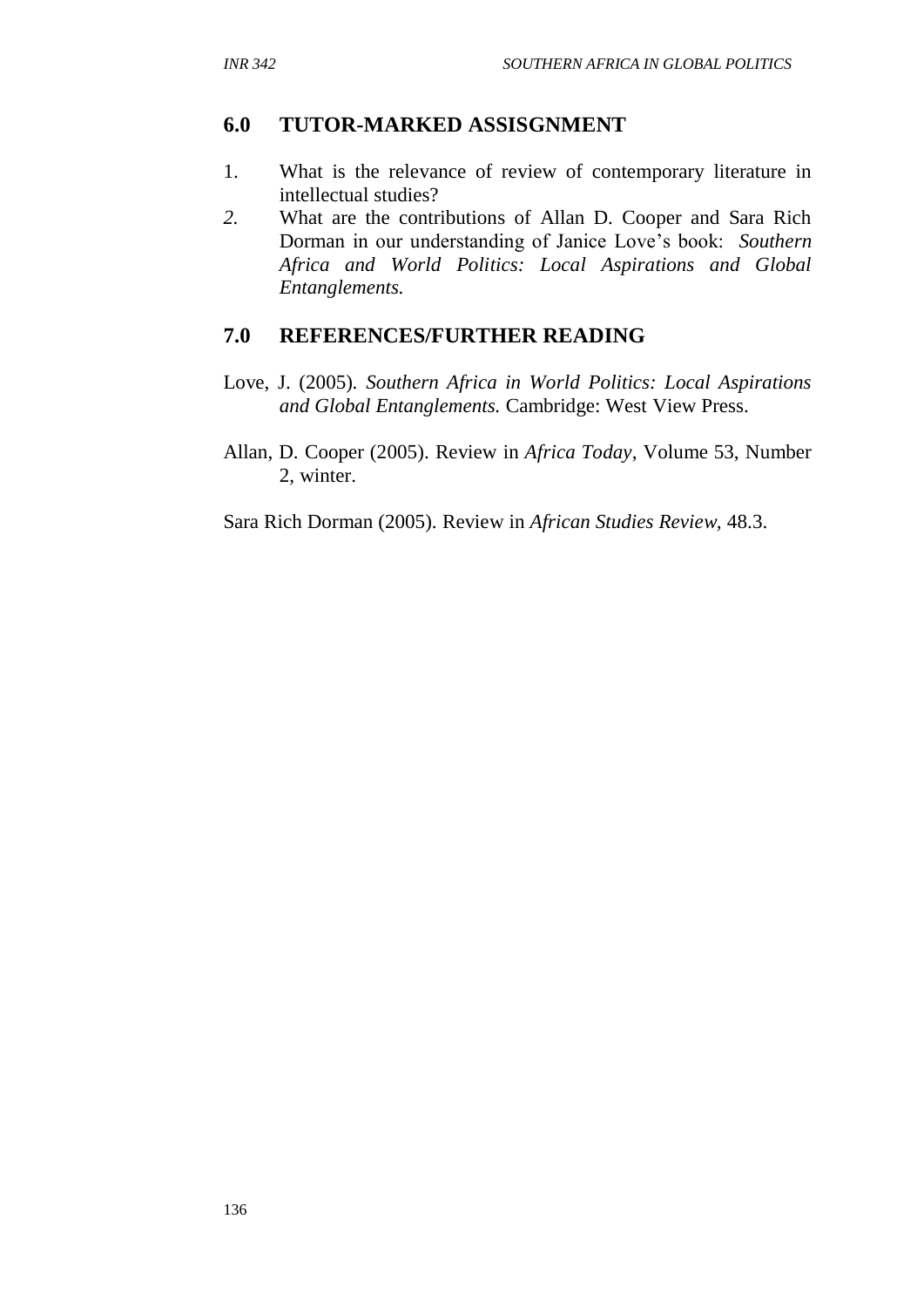# **UNIT 5 THEORETICAL FRAMEWORK OF ANALYSIS**

#### **CONTENTS**

- 1.0 Introduction
- 2.0 Objectives
- 3.0 Main Content
	- 3.1 Relevance of Theory
	- 3.2 Southern Africa in Global Politics: Theoretical Framework of Analysis
- 4.0 Conclusion
- 5.0 Summary
- 6.0 Tutor-Marked Assignment
- 7.0 References/Further Reading

#### **1.0 INTRODUCTION**

Every scientific study, ideally, should be premised on the pivots of a verifiable theory. In this way, issues raised and positions taken can be assessed against the backdrop of a known body of knowledge. The actual problem with some studies is not the dearth of theory but the absence of one that can withstand the rigours of analytical verification and empirical validation. This is a pitfall that must be avoided in any serious analysis.

# **2.0 OBJECTIVES**

At the end of this unit you should be able to:

- write a clear understanding of the significance of theoretical clarity in political analysis
- give evidence of theoretical analysis
- explain the relevance of the political economy approach in the study of Southern Africa in Global Politics

# **3.0 MAIN CONTENT**

#### **3.1 Relevance of Theory**

The problems of analytical utility of a theory can, again, be assessed at the backdrop of Janice Love's book: *Southern Africa in World Politics: Local Aspirations and Global Entanglements.* Let us review the work, again, in the light of appropriateness of theory or otherwise.

In the words of Bram Buscher: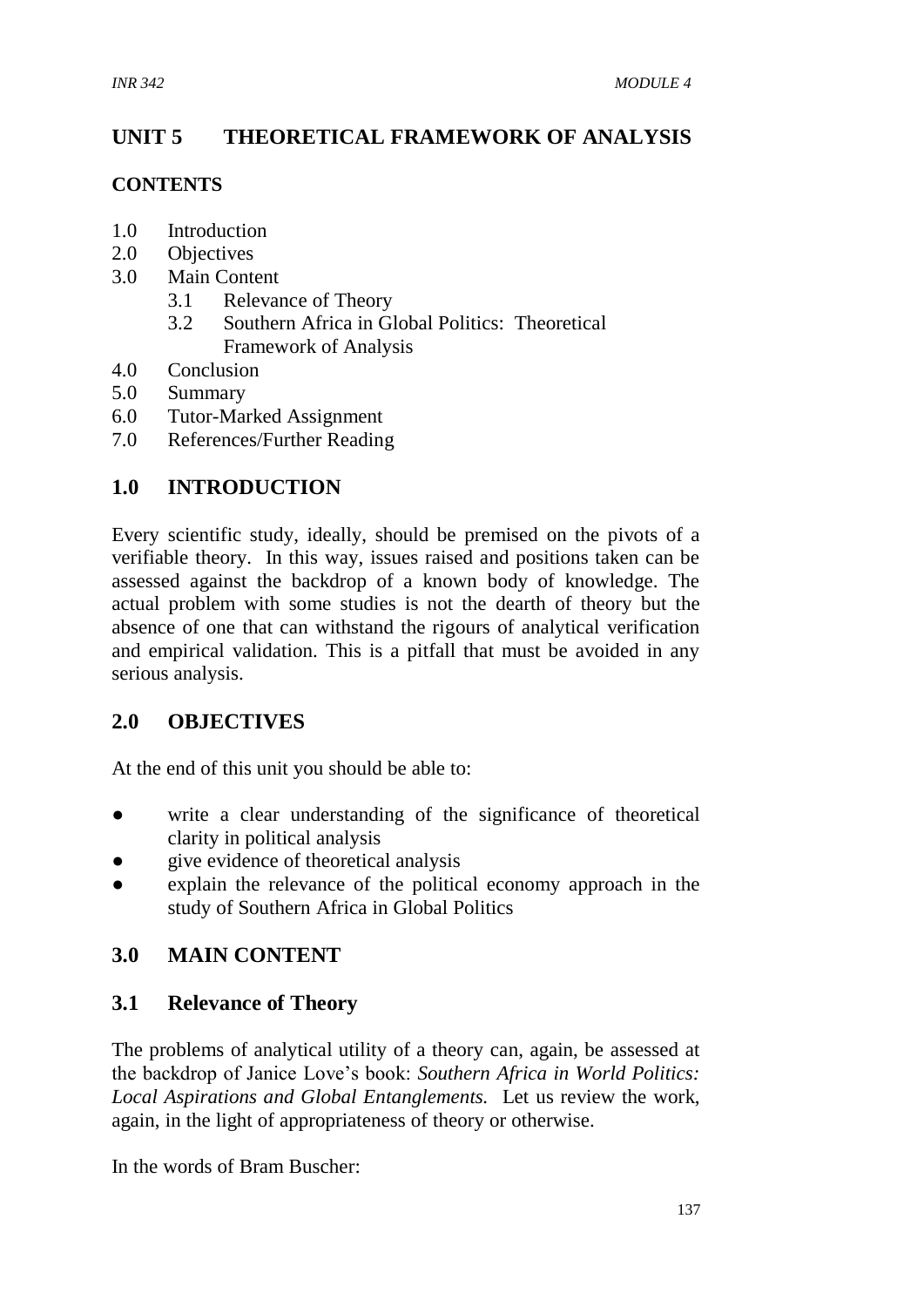If one wants to understand the Southern African region, one needs to look at the interaction between 'global entanglements' and 'local aspirations'. This is the subtitle and the central message of Janice Love's book 'Southern Africa in World Politics'. For the military, political and economic fields she convincingly shows how global involvements influence what happens in the region and that these can have both positive and negative effects. In chapter four on 'political globalisation' she illustrates the positive effects by pointing at the enormous contributions of the international anti-apartheid lobby to end the white minority regimes in the region. In chapter three and five on military and economic globalisation respectively, she shows the negative effects by pointing at the protracted wars in Angola and Mozambique due to cold war world-power meddling and the influence of global neoliberal policies that have as of yet done little to decrease the enormous economic disparities in the region.

These and many other examples of where the global meets the local in Southern Africa are carefully traced through history, whereby Love distinguishes between various phases of globalisation, but lays most emphasis on 'contemporary' globalisation from 1945 to the present. The main questions in the book are whether there is anything distinctive about the contemporary phase versus past phases of globalisation and whether the heart of globalisation is formed by its economic dimension (pp.14-15). Love believes that the former is clearly proven in the Southern African region because of the intensity and speed with which global-local linkages change and influence one another. Regarding the latter she argues that although "in summary, if judged by the plight of the majority of people, economic interactions across local, regional, and global arena's on the whole have not served Southern Africa very well" the analysis in her book "shows that globalisation is both multidimensional and complex" and one dimension of the phenomenon does not clearly outweigh the others (pp.210-211). And this is probably the strongest point of the book. Although people familiar with the region will find little new information in Love's book, she does put forth a very balanced picture of events in the region, showing both the complexity and multidimensionality of globalisation in Southern Africa.

The downside of the book is the rather simplistic way in which the theoretical framework is set up and applied, leading almost expectedly to few fresh or new insights in the rest of the book. Love, after Giddens and Held, defines globalisation as the way in which "culture, politics, economics, and other social activities are stretched out across boundaries such that 'events and decisions taking place on one side of the world have a significant impact on the other'" (pp.2-3). As a corollary, globalisation is also characterised by localisation but this is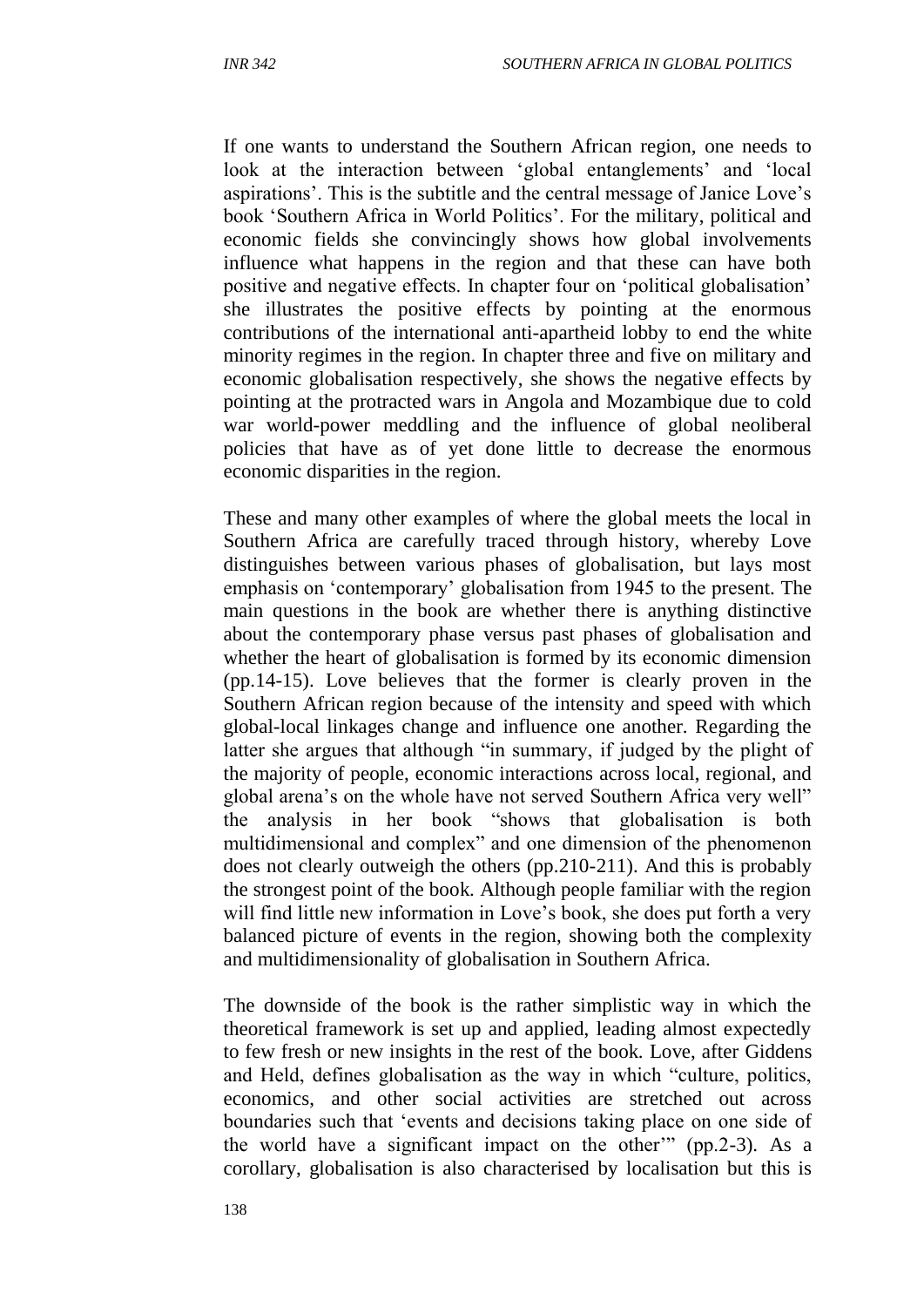basically where the framework stops. In a liberal behaviourlist tradition, she then analyses and frames all important military, political and economic events in this simplistic format. Love uncomfortably equates localisation with 'African ethnic rivalries' (p.49), military globalisation with a global 'expanding of organised violence' in the region  $(p.64)$  and argues that post-cold war 'new developments in military globalisation' revolve around disputes within nations (p.66). Moreover, the amount of times whereby inherently political issues are brought back to the mere 'links between the global, regional and local' leave the reader wondering whether these links are in the end unavoidable and more or less neutral interactions that have little to do with political ideology or historical inequalities. Admittedly, Love does on several occasions critique 'neoliberal' political and economic global entanglements in Southern Africa or the devastating disregard for local lives due to cold war rivalries, but somehow these do not sound convincing as they seem to disappear into the inevitabilities of the links between the global, regional and local. Possibly, these points of critique stem from the fact that the book does not draw on a very wide range of literature available on the region. In fact, the book draws heavily on several 'hot' authors in the general global governance and globalisation debates, such as Rosenau Held and Sachs and therefore loses out on the more critical and nuanced literature available, especially that from the region itself. (SOURCE: Bram Buscher, vrije universities Amsterdam, The Netherlands (in) African Study Quarterly, the Online Journal for African Studies, Vol. 9, Issue 3, Spring 2007,

http://www.african.ufl.edu/asq/v9/v9i3a7.htm).

This assessment of Love's work, offered by Bram Buscher of Vrije University, Amsterdam, the Netherlands [\(http://www.africa.ufl.edu/asq/v9/v9i3a7. htm\)](http://www.africa.ufl.edu/asq/v9/v9i3a7.%20htm) shows a work well written and well presented. But as Buscher clearly noted: "the downside of the book is rather the simplistic way in which the theoretical framework is set up and applied." This observation is a clarion call for theoretical rigour in political analysis, indeed, for all scholarly works. This leads us to the theoretical framework of analysis of the present study.

# **3.2 Theoretical Framework of Analysis**

In terms of theoretical framework of analysis, the point of departure of this course work is that it is really not possible for Political Science or any discipline for that matter to explain global entanglements and local aspirations, in Southern Africa, outside the context of political economy.

In investigating the problems of Southern Africa in global politics therefore, Political Economy is being adopted as a theory and Marxism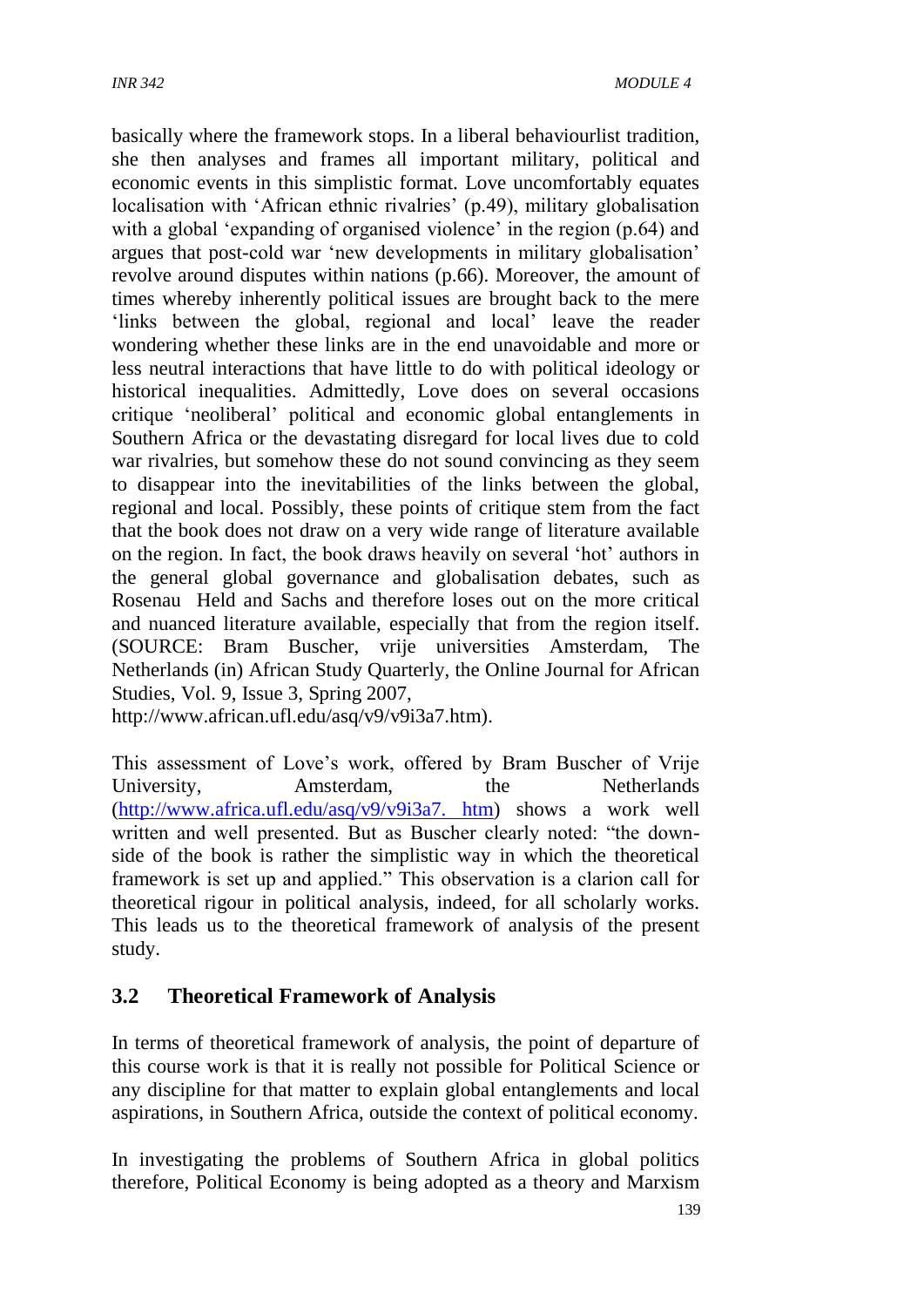as up-graded by V.I Lein as a methodology. The term Political Economy was coined from the Greek word "Politikos" meaning state or social rule. In specific terms, "oikos" means rule or law. When taken together *politikos* means the law of state management. Political Economy is therefore interested in the relationship, which may exist among people in the context of reproducing their means of livelihood. Political Economy as a theoretical construct, therefore, studies the social system of production, the economic relations between people in the process of production and the laws governing the production and exchange of material values at every stage in the history of mankind (Galadima, 1999: 131).

The relevance of Political Economy is that it is a theory which gives primacy to material conditions, particularly economic factors in the explanation of social life (Ake, 1981: p.1). The justification for underscoring the material economic condition in any analysis is that "to begin with, economic need is man's most fundamental need, unless man is able to meet this need, he cannot exist in the first place. Man must eat before he can do anything else, before he can worship, pursue culture or become an Economist" (Ake, 1981:  $1 - 2$ ). The logic of economic determinism, therefore, is that most socio-economic and political problems have economic explanations.

It must however, be clearly noted that when an individual achieves a level of economic well-being such that he can take the basic economic necessities, particularly his daily food for granted, the urgency of economic need loses its edge. Nevertheless, according to Ake (1981: 1 - 2) the primacy remains. The fact that one is not constantly preoccupied with and motivated by economic needs shows that the needs are being met; it does not show they are not of primary importance. Karl Marx has also identified with the logics of economic determinism.

In the preface to his path-breaking work: *A contribution to the Critique of Political Economy,* Marx took the pain to explain, very clearly that "in the social production which men carry on, they enter into definite relations that are indispensable and independent of their will; these relations of production correspond to a definite stage of development of their material powers of production" (Internet; Google Search: 2005).

Marx further asserted that "the sum total of these relations of production constitutes the economic structure of society – the real foundation on which rise legal and political superstructures and to which correspond definite forms of social consciousness" (Karl Marx). Thus the relations of production in China or in France, for example, are the basis for the whole social order of Chinese or French society; the same with Southern Africa.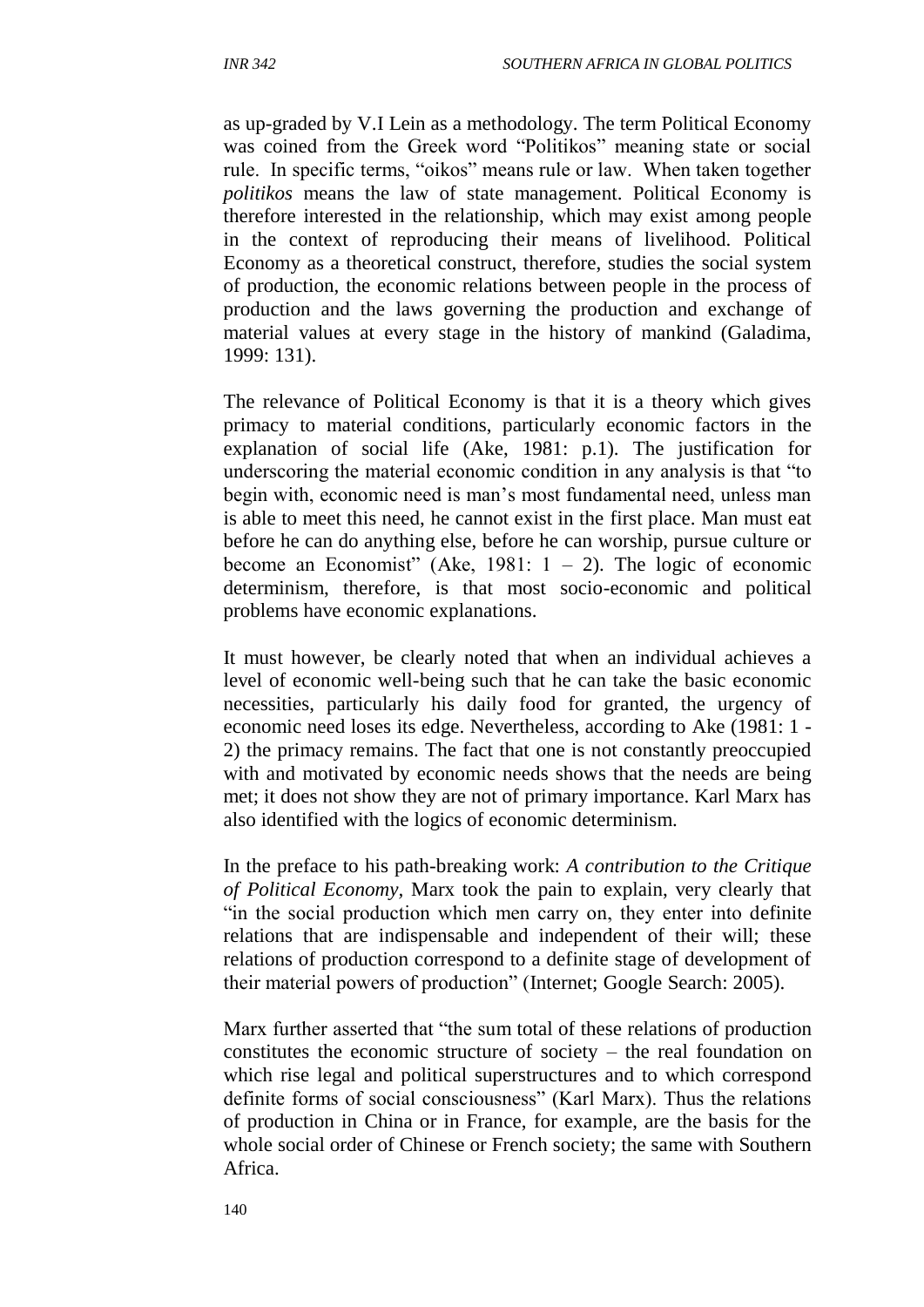We wish to conclude the argument for the adoption of Marxian political economy, as the theoretical framework of analysis, by re-emphasising that intellectual support for this position has been sufficiently provided by Karl Marx in the *Preface to the critique of Political Economy, the Communist Manifesto, Das Capital, Eighteenth Brumaire of Louis Bonaparte* and also in the *letter Engels wrote to Joseph Bloc* where he emphasised the primacy of the economy in understanding the dynamics of the superstructure. For the present work, the theory is extremely useful because of its explanatory value, analytical utility and predictive capacity (Nzekwe, 2007: p. 41- 43).

Finally, it must be reaffirmed that the definition of political economy must not allow the super-ordination of the "Political" over and above the "economy". It must also be remembered that political economy was conceptualised by a French writer, Montchreten De Watteville in 1615. He defined it as the science of wealth acquisition by the state or the family. Karl Marx in his classical theses cited in this analysis particularly in his critique of political economy has given birth to the body of knowledge now known as political economy defined as the social result of material production in a place, domestic or international.

#### **SELF-ASSESSMENT EXERCISE**

"Political Economy as a method of analysis, a theory of the economy and a philosophy of action can better explain the place and role of Southern Africa in Global Politics." Discuss.

# **4.0 CONCLUSION**

The resultant outcome and acceptability of any scientific investigation, is to a large extent, dependent on the explanatory utility of the theory used. Political economy, as a method of analysis, theory of the state and philosophy of action has more analytical power than any other theory in explaining the Southern Africa situation.

# **5.0 SUMMARY**

For any scientific inquiry to be verifiable, it must be based on a known theory. Political Economy can better explain the place and role of Southern Africa in global politics, as well as other human existential problems.

What is the most important thing for us to note in our studies of Political Science and International Studies? The most important thing is to ensure, at all times, that all analysis is premised on theoretical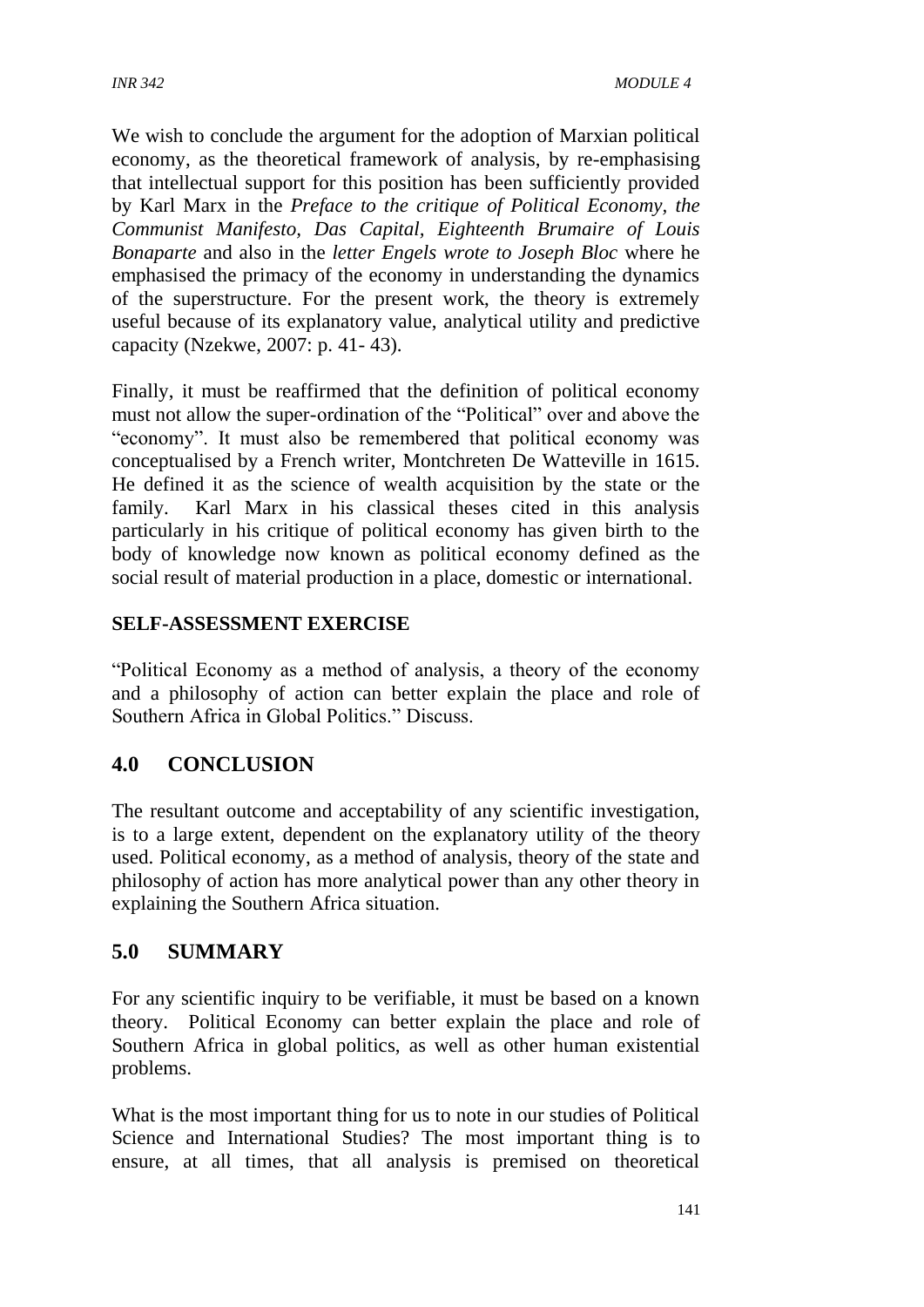frameworks which can be verified scientifically. Marxism which is based on Political Economy, historical materialism and class struggle, is not the only theory available to social scientists. But, in our view, it is a grand theory which promises to be relevant even in years to come.

Of particular interest in the theory of Marxism, we must continue to reaffirm is Political Economy. Everything we know in this world, everything we learn, everything we see, everything we do has political economy explanation. Why are some people friendly, some very aggressive? Why are some people rich, some very poor? Why do nations go to war and leave men, women and children with swollen eyes, broken skulls, and bandaged limbs? All these have political economy explanations.

To sum up, Political Economy studies production and the basis of society from the perspective of economic relations between people in the production process and the contradictory relationships which arise in the mode of production. (Okereke, 2007).

# **6.0 TUTOR-MARKED ASSIGNMENT**

- 1. What is the relevance of theory in scientific studies?
- 2. Account for the explanatory value and analytical utility of Political Economy?
- 3. Attempt a critique of Janice Love's book: Southern Africa and World Politics: Local Aspirations and Global Entanglements?

# **7.0 REFERENCES/FURTHER READING**

- Ake, C. (1981). *Political Economy of Africa* London: Macmillan Publishers.
- The Communist Manifesto (1984). In *Marx, Engels, Lenin on Historical Materialism.* Moscow: Progress Publishers.
- Dogan, M. (1990). *How to Compare Nations: Strategies and Substance.* Oxford: Blackwell Press.
- Love, J. (2005)*. Southern Africa and World Politics: Global Aspirations and Local Entanglements.* Cambridge: West View Press.
- Marx, K. (1986). *Critique of Political Economy.* Moscow: Progress Publishers.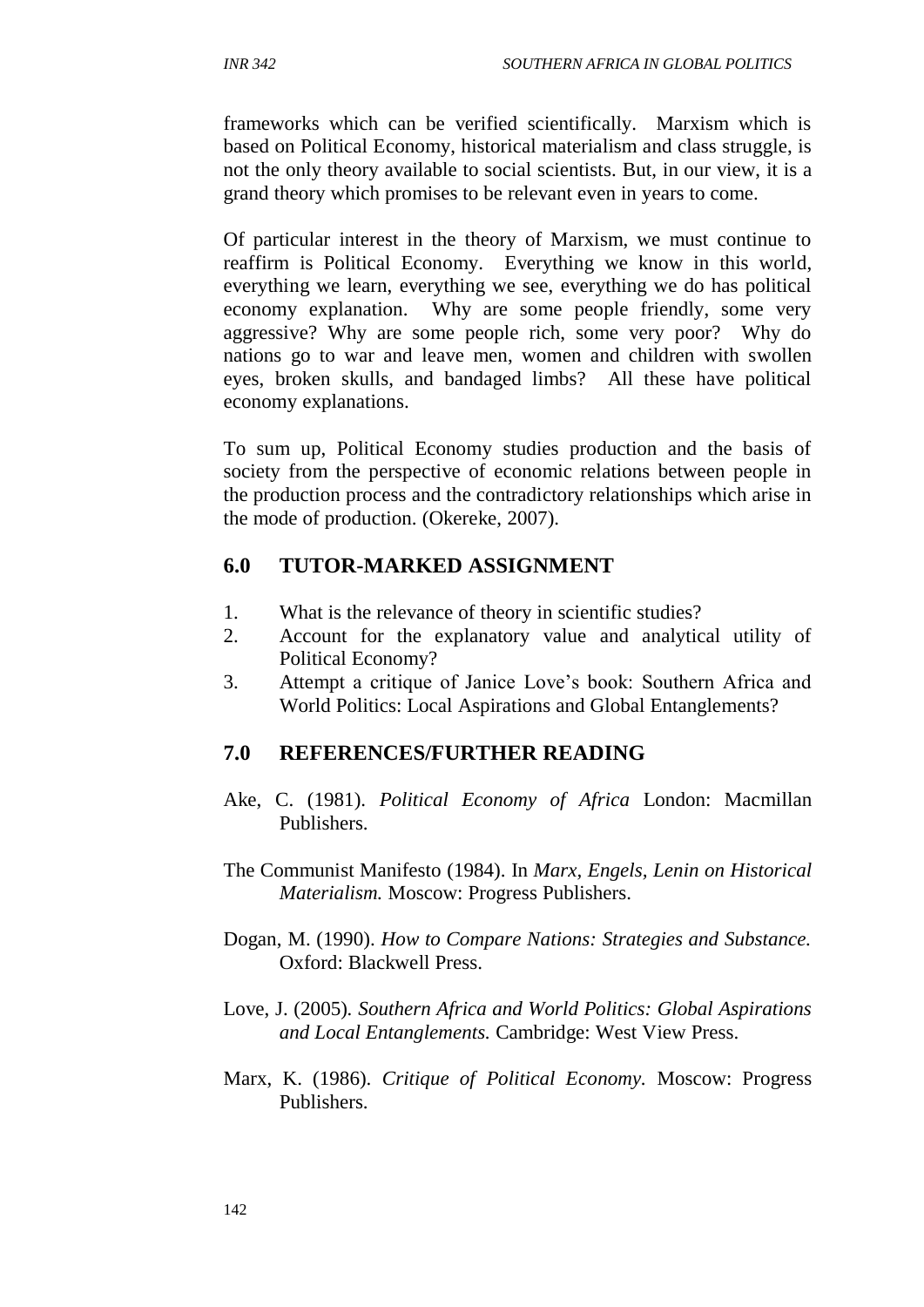- Nzekwe, A. (2007). "The National Question and Challenges of Federalism in Nigeria." Ph.D. Dissertation, Ahmadu Bello University, Zaria.
- Okereke, C. Nnaemeka (2004). *Citizen and State: An Introduction to Political Discussion.* Lagos: Elim.
- Sabine, G.H. & Thorson, T. (1973). *A History of Political Thought.* Illinois: Dryden Press.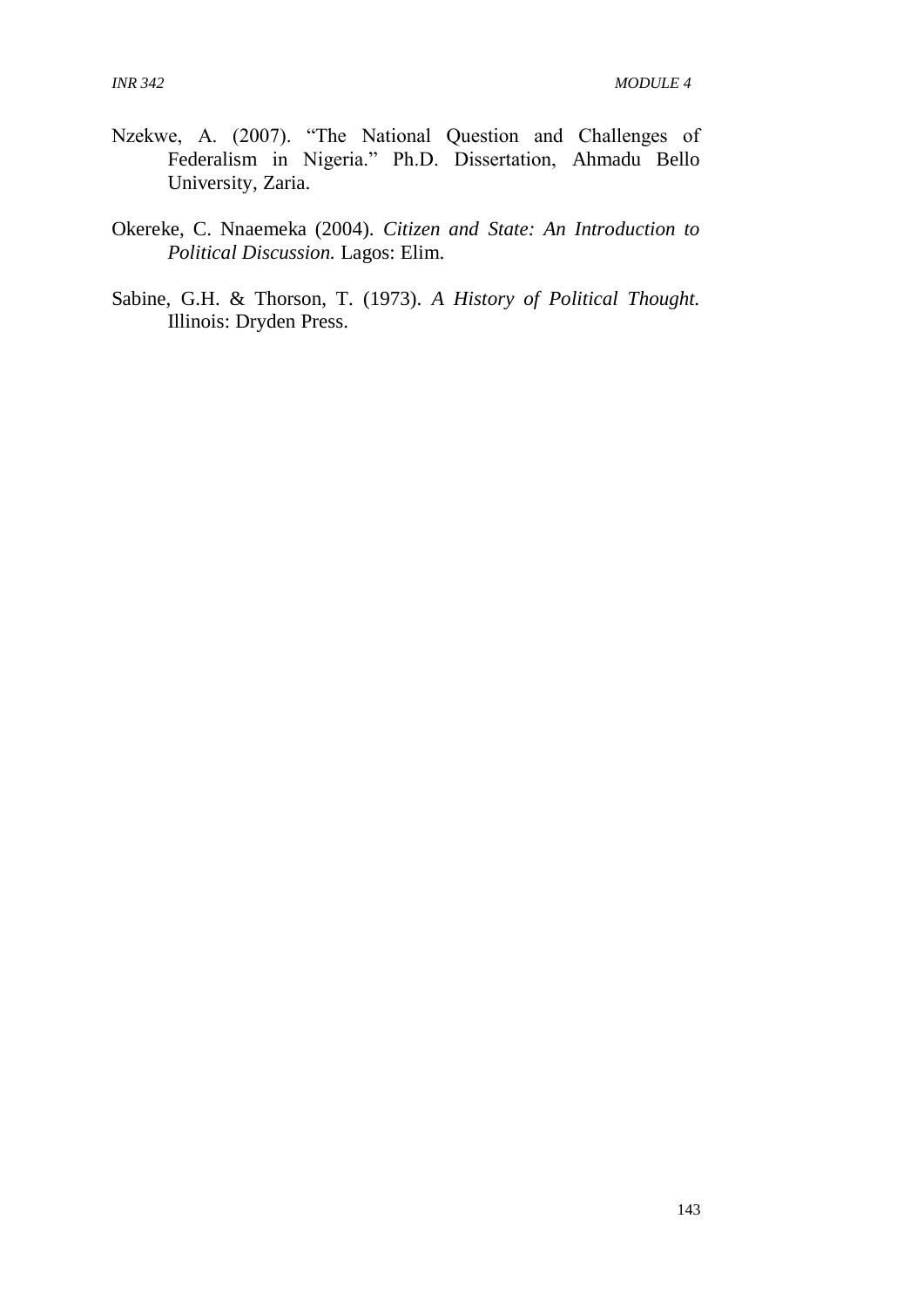# **MODULE 2 HISTORY AND POLITICAL ECONOMY OF APARTHEID IN SOUTH AFRICA**

- Unit 1 Apartheid: Concept, Background and History
- Unit 2 Apartheid: The Contradictions of the Policy
- Unit 3 Apartheid: The Logic and the Political Economy
- Unit 4 Apartheid: The Dialectics of Liberation Struggle
- Unit 5 South Africa, Southern Africa and Global Politics

# **UNIT 1 APARTHEID: CONCEPT, BACKGROUND AND HISTORY**

#### **CONTENTS**

- 1.0 Introduction
- 2.0 Objectives
- 3.0 Main Content
	- 3.1 Concept
	- 3.2 History and Background
- 4.0 Conclusion
- 5.0 Summary
- 6.0 Tutor-Marked Assignment
- 7.0 References/Further Reading

# **1.0 INTRODUCTION**

This unit shall define the concept of apartheid with a view to establishing a conceptual framework on the basis of which the policy can be properly understood.

The unit also reviews the history and background of apartheid which equally serve as the history of the Republic of South Africa as well as the history of Southern Africa in global politics. In essence, the historical overview serves as a trinity of purpose. The unit gives this course the desired historical perspective.

# **2.0 OBJECTIVES**

At the end of this unit, you should be able to:

- define the concept of apartheid
- discuss the epigenesis of the concept of apartheid
- situate the concept of apartheid within the wider perspective of global politics
- examine the concept of apartheid in historical context
- explain, clearly, the events of 1652 in Cape of Good Hope.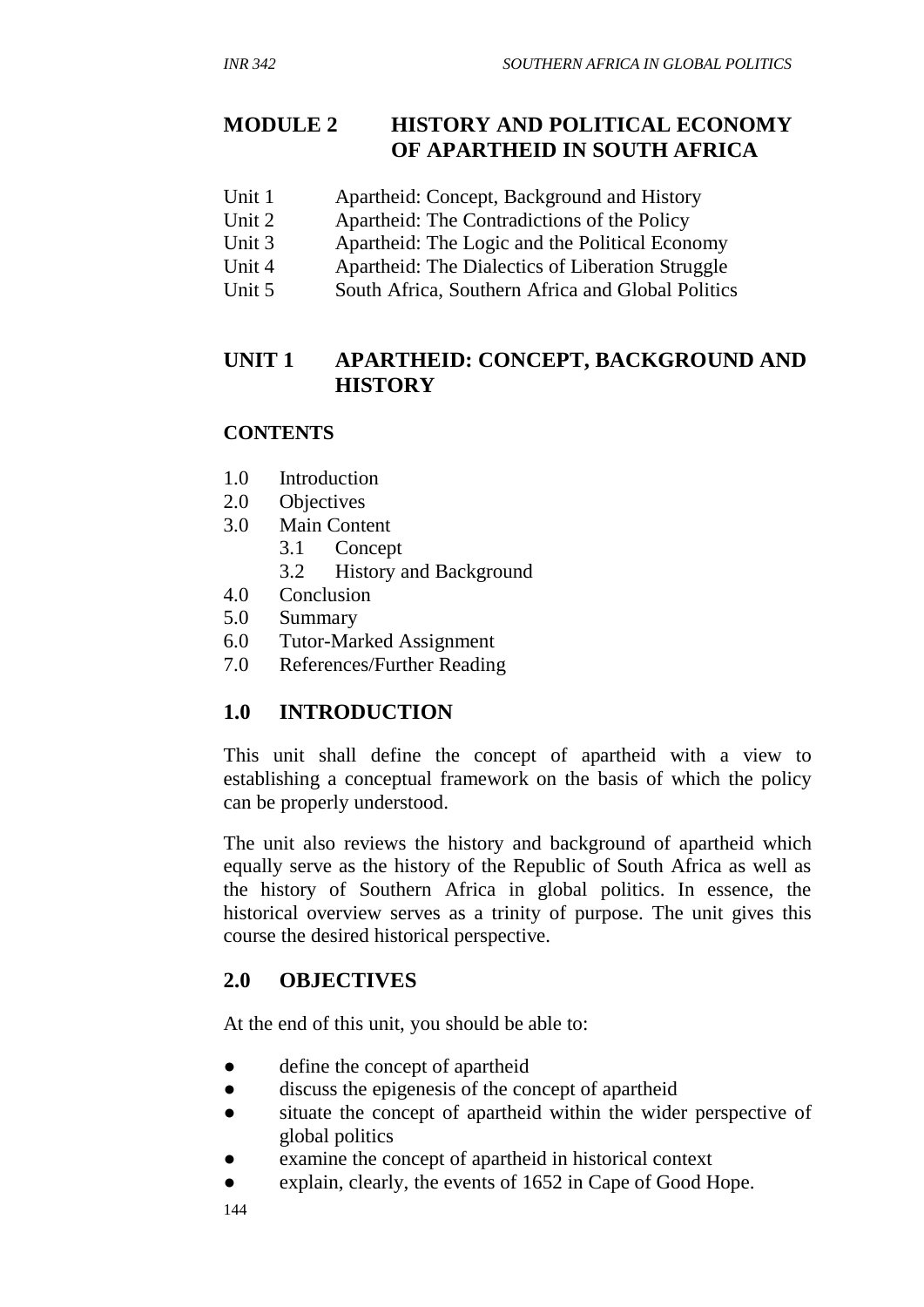# **3.0 MAIN CONTENT**

#### **3.1 Concept**

Okolo (1985: vii) has quoted the Anglican Bishop of Zululand, Alpheus Hamilton Zulu of saying, during the dark days of minority rule in South Africa, that Southern African people "bear the brunt of the Blackman's burden<sup>"</sup>

The apartheid policy is now history. But as students of International Studies, what do we know of apartheid, its history, its military strength, its laws, its prisons, its antecedents in shaping the behavior of Southern Africa in global politics in the past, now and in foreseeable future?

What do we know of the extent to which apartheid promoted the dialectics of poverty in the midst of riches, scarcity in the midst of plenty, destitution in the midst of affluence, sadness in the midst of joy?

Apartheid is not just a simplistic practice of staying apart. It is a theory. A theory of segregation between the white minority and the black majority in South Africa. South Africa, a country in Southern Africa, is being used as a case study.

According to the political correspondent of the *Nationalist* newspaper, Die Burger, an Afrikaner writing under a pseudonym "Dawie", the word apartheid was used for the first time in the leading article on  $26<sup>th</sup>$  March 1943. In this article, apartheid was first used and then repeated on September 19, 1943 in the same *Nationalist* newspaper and in January 1944, in the parliament of South Africa, the then parliamentary leader, Dr. Malan, envisaged an "ideal republic" in South Africa based on apartheid. This policy, according to him was "to ensure the safety of the white race and the Christian civilization by the honest maintenance of the principles of apartheid and guardianship." (Okolo, 1985: p.2). Slowly, the concept of apartheid gained currency.

In reality, the concept of apartheid suggests a theory which promoted a relationship of superordination and subordination between the white minority and the black majority in Southern Africa.

Let us submit that a deeper meaning of apartheid was given by the then Prime Minister of Southern Rhodesia, Sir Godfrey Huggins, where he proclaimed:

While there is yet time and space, the country should be divided into separate areas for Black and White. In the native area the Black men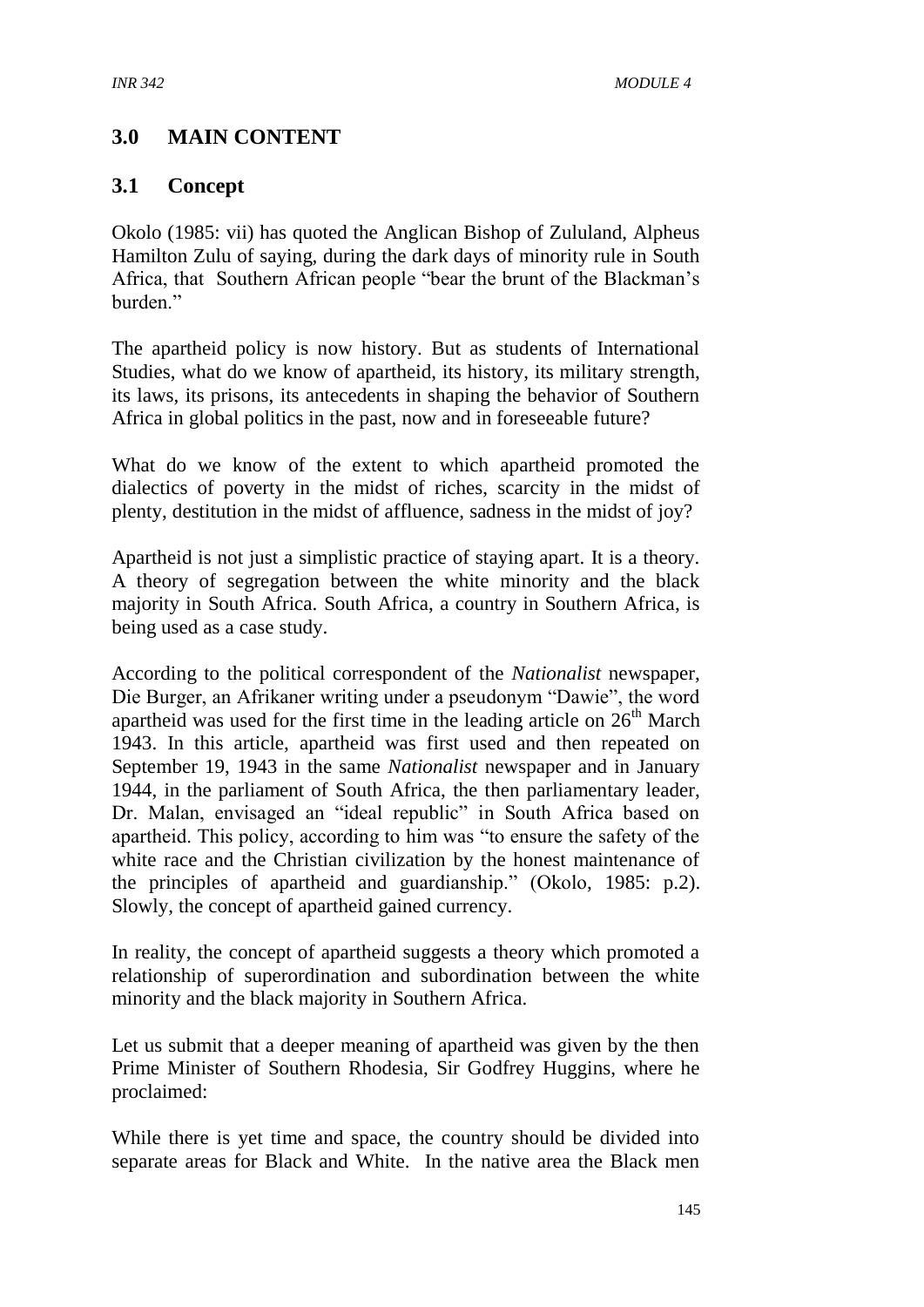should be allowed to rise to rise to any position to which he is capable of climbing. Every step in the industrial and social pyramid must be open to him, accepting only and always the very top. The native must be his own lawyer, doctor, builder, journalist or priest and he must be protected from white competition in his own area. In the European area, the Black will be welcomed when, tempted by wage, he offers his service as a labourer, but it will be on the understanding that he shall merely assist and not compete with the White man…The interest of each race will be paramount in its own sphere (Hancock, 1942: 101) .

This definition of apartheid in the then South Rhodesia may be dressed with a human face but it is still the same policy of cruelty in its climax. It encouraged segregation in living quarters, schools, hospitals, markets, recreation centres, public buildings, bus terminals, train stations, etc. In short, the Blacks were directed to stay far away from the Whites. What were the sins of the Blacks? Nothing! Just that God in His infinite wisdom created them Black.

# **3.2 History and Background**

Okolo (1985:9) suggests that the apartheid policy is not an overnight dream. It has a history. In the specific case of the Republic of South Africa in Southern Africa, the turning point in ancient global politics was in 1652.

In 1652, Jan Van Reinbeck, a Dutch and one of the most important officials of the then Dutch East Indian company arrived and settled at Cape of Good Hope. He was sent by the company to the place we now know as South Africa in April 1652 to set up a refreshment station at which its ships sailing to India could get such things as meat and fresh vegetables (Okolo, 1985: 10). This event marks the beginning of what we are discussing in this course: Southern Africa in global politics.

Let us pause and make a point very clear. Jan Van Rienbeck did not discover the present South Africa. In fact the concept of "discovery" in relation to a living people is dubious. It is imperialism at its apogee. It is unacceptable to modern African scholarship.

For example, when we say that Mungo Park discovered River Niger, what are we saying? We are simply not saying the truth.

When Mungo Park came to the banks of River Niger: present day Lokoja, Asaba or Onitsha, did he not see some people fishing or fetching water? If at all anyone ever discovered River Niger, that person is a native, perhaps, one of those fishermen, certainly an African. This is a discussion for another day. Back to South Africa.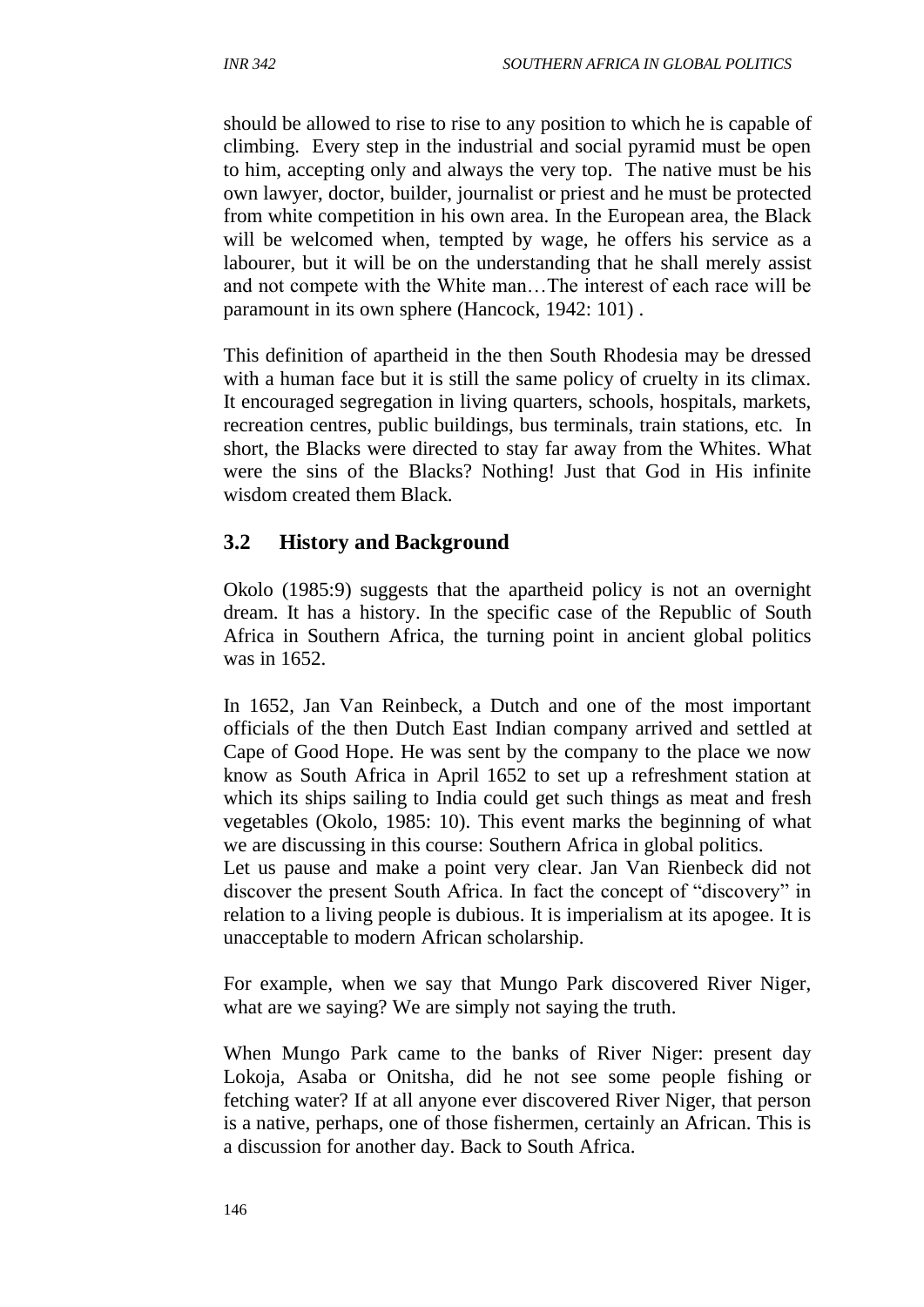Even within the context of Eurocentric scholarship, Jan Van Reinbeck cannot claim to have "discovered" the present day South Africa in 1652. If at all we are to allow imperialism make such fallacious claims, we must put records straight. In this regard, the Dutch were not the people who discovered South Africa. "The discovery", (that word again) can be traced "back to 1486 and the honour rightly belongs to the Portuguese" (Okolo, 1985: 12).

The Portuguese in the  $15<sup>th</sup>$  Century had a flourishing trade with India and China but the land route taken by the traders were so uncertain because of armed robbery attacks. This prompted the Portuguese to look out for a safer route. The effort made the Portuguese sail across the place now called South Africa, hence the claim of discovery. Again, the big question: did the Portuguese not see some natives in the area? How can you discover people who have since discovered themselves? This is yet a discussion for another day.

Soon flourishing businesses got blossomed in and around the cape. In 1657, the first few unofficial Europeans came to settle at the Cape of Good Hope. They soon began to regard this place as their original home. They were called free burghers and they grew rapidly in population.

In 1688, the European settlers were over 600 and they began to set up villages. Meanwhile, the African natives were alarmed and very suspicious of the white men settling on their land. In 1653, the natives made a bold effort to halt the invasion. They marched to the company's cattle ranch, killed the herd boy, David Jansen and removed over 40 of the company's cattle (Okolo, 1985: 12).

What was the reaction of Dutch East Indian Company to the revolt of the natives? Dr. Chukwudum Barnabas Okolo, Philosopher and authority on apartheid policy gave further details:

The natives raided the company's cattle post, killed the herd boy, David Jansen and removed over 40 of the company's cattle (Okolo, 1985: 12).

Okolo went on to say what exactly happened next. Again, in his own words:

This act of the natives provoked reprisals and two small wars which followed shortly compelled, so to speak, the Hottentots tribesmen to recognize Dutch occupation. By degrees, however, circumstances forced them to live with the situation and they began to hire themselves out to the Dutch colonialist as farm-labourers and domestic servants. Meanwhile, the company had imported slaves mainly from the East Coast and from Madagascar, and miscegenation between slaves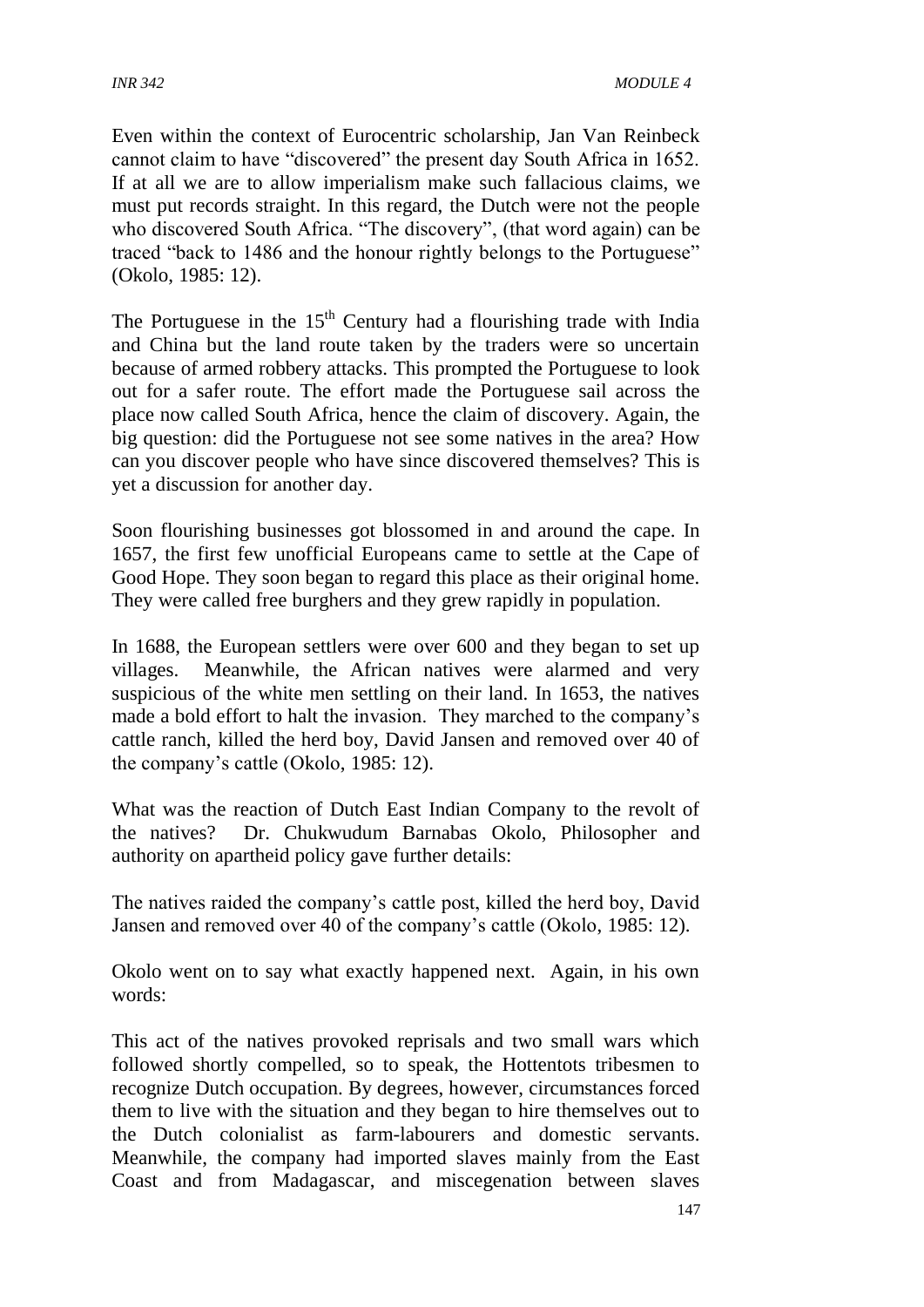Hottentots and Europeans gave rise to the Cape Coloured population. (Okolo, 1985: 13).

From the above historical background, we can proceed to establish, with minds attuned to analytical inquiry, how global politics in Southern Africa began even before the birth of countries in the region such as the Republic of South Africa. This is our next concern.

# **3.3 Global Politics**

The starting point is that a European company, Dutch East Indian Company in the month of April 1652, arrived a place called Cape of Good Hope in the present Southern African region. The aim was to set up a refreshment depot for their sailors and officials. Later, the officials began to bring in their families from Europe while some others got married in the cape. The natives resisted this invasion. They were suppressed with superior fire power of the Dutch. The Dutch further brought state apparatuses, such as the police, prisons and governmental authorities to checkmate the natives. Europeans held on all top jobs, while the natives worked as their servants: fetchers of water and hewers of woods. Soon, the European settlers took firm control of all the commanding heights of the economy in the area and began to discriminate against the natives, the blacks, in the most dehumanizing manner. This area was called the Cape of Good Hope. Today, the area is known as the Republic of South Africa in the Southern African region. South Africans now call the place: Cape Town.

What made the whitemen, Europeans, to settle in this place? The answer is obvious: quest for influence, power and material resources. This is the political economy of apartheid. Everything was nurtured by the logic and dynamics of global politics: a struggle over who gets what, how and when. Interestingly, this struggle in the context of global politics was active in Southern Africa even before the birth of all the countries we have in Southern Africa, today, including the Republic of South Africa. This is true, because, the global politics to exploit the present day South Africa for example, began in 1652.

#### **SELF-ASSESSMENT EXERCISE**

"Global Politics in the Republic of South Africa may be traced to 1652." Discuss.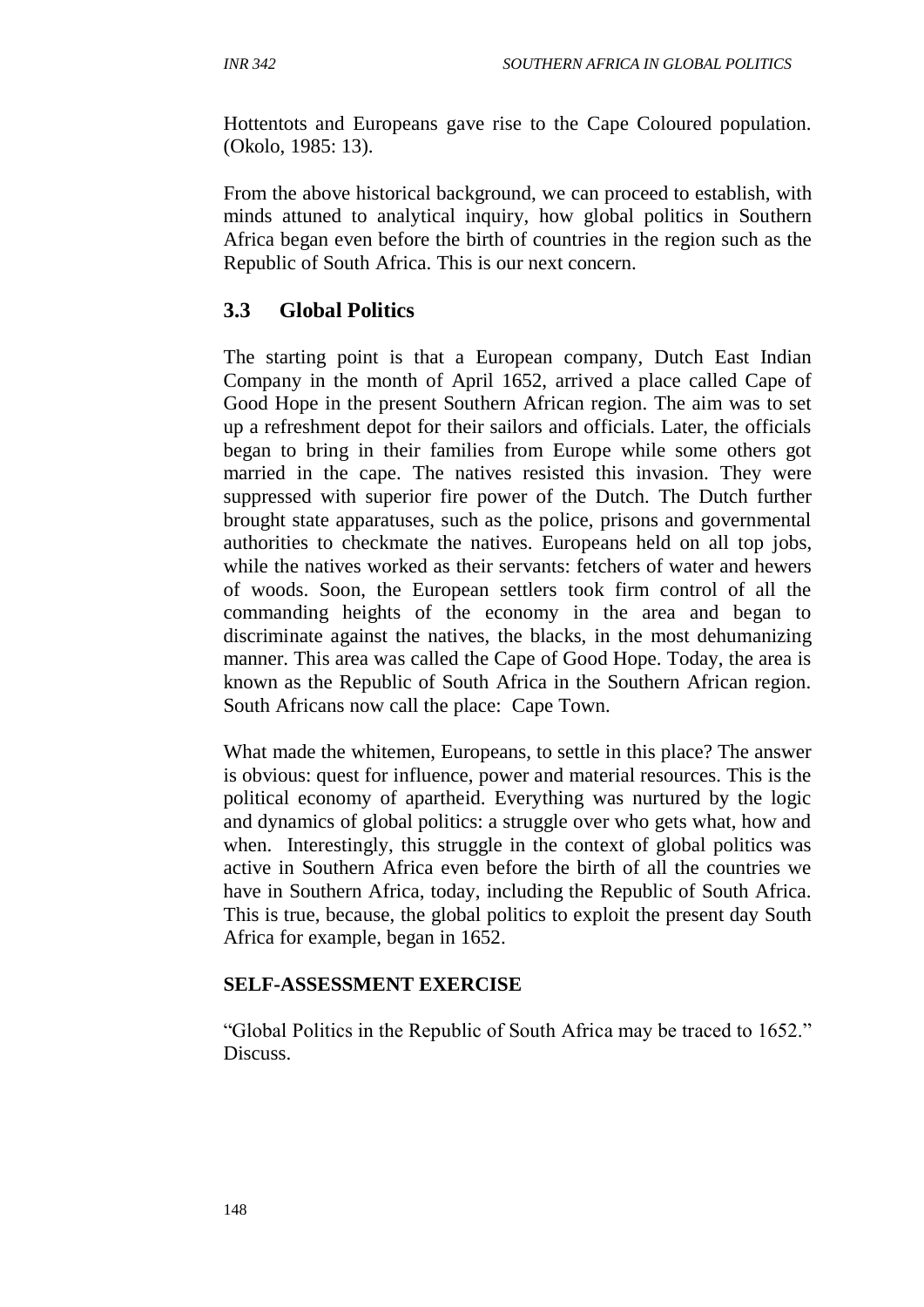# **4.0 CONCLUSION**

The apartheid policy is part of the sad story of South Africa as a country, and part and parcel of the sadness of the story of Southern Africa as a region. The policy has a history. The history reveals the antecedents of Southern Africa in global politics. Both the initial settlement of Europeans at Cape of Good Hope and later introduction of apartheid policy cannot be understood outside the context of political economy.

#### **5.0 SUMMARY**

This unit has attempted conceptual clarification of the term: apartheid. Simply put apartheid is a form of racism, a system of segregation based on colour.In this system of racism the Blacks in Southern Africa were punished by the Whites simply because God created them black. In the dark days of apartheid, life for Blacks in South Africa, for example, was a premature rehearsal of hell on earth. We shall discuss this in greater details in the next unit.

#### **6.0 TUTOR-MARKED ASSIGNMENT**

- 1. What is apartheid?
- 2. What is the history of apartheid policy in South Africa?

#### **7.0 REFERENCES/FURTHER READING**

- Alex La Guma (Ed.). (1972). *Apartheid: A Collection of Writings on South African Racism by South Africans.* London: Lawrence and Wishart Ltd.
- *Apartheid: A Documentary Study of Modern South Africa.* (1958). New York: Barnes and Nobles Inc.
- Carter, G.M. &Omaera, P. (Eds). (1979) *Southern Africa: The Continuing Crisis.* Bloomington: Indiana University Press.
- El-Kawas, M.A. & Cohen B. (Eds). (1976) *National Security Study Memorandum* 39, edited and introduced as *The Kissinger Study of Southern Africa*. Westport:Lawrence Hill Co.
- Grundy, K.W. (1973). *Confrontation and Accommodation in Southern Africa: The Limits of Independence.* Berkeley: The University of California Press.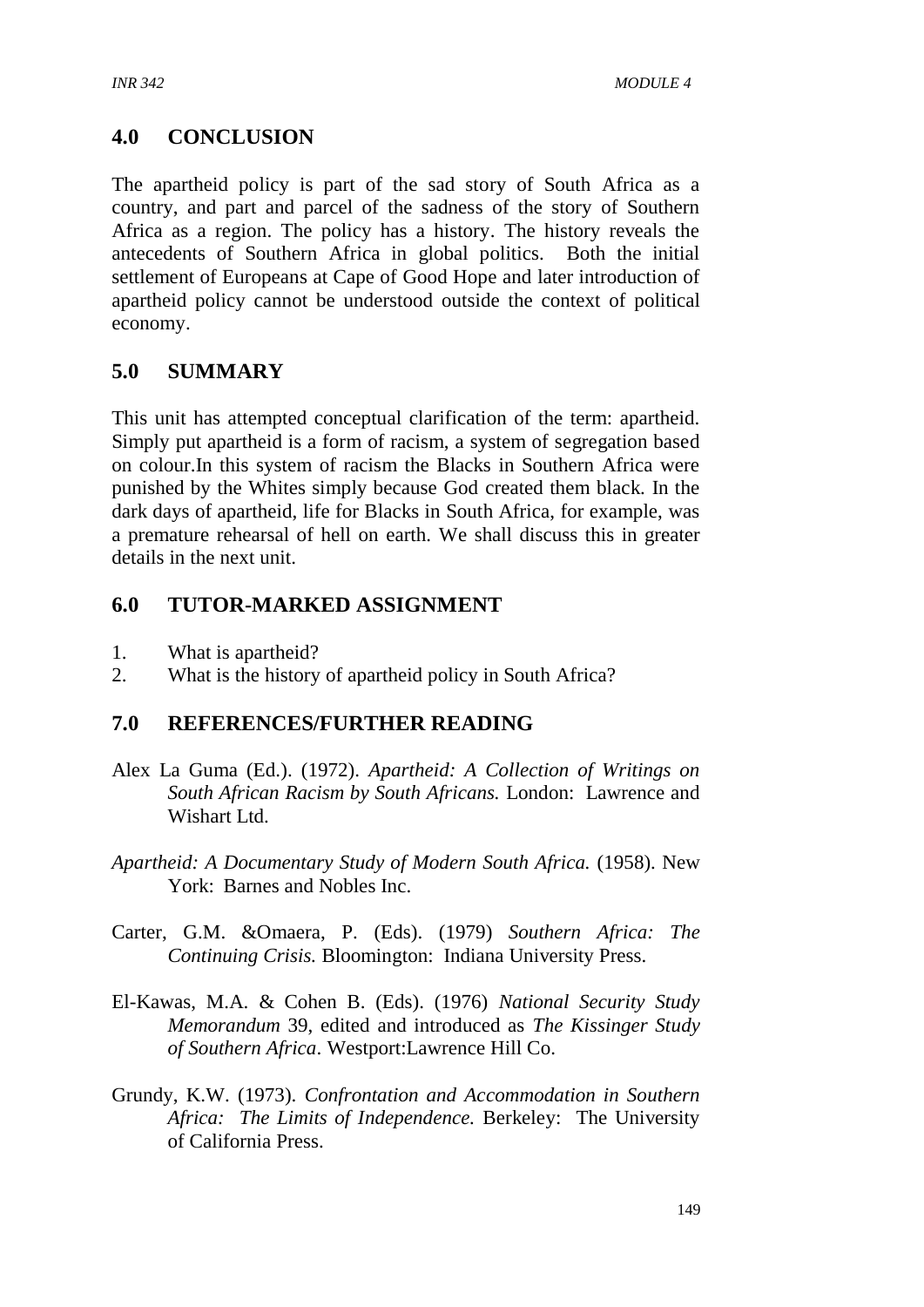- Hancock, W. K. (1961). *Survey of British Commonwealth.* London: Oxford University Press.
- Herbert Adam (1971). *Modernising Racial Domination: The Dynamics of South African Politics.* Berkeley: The University of California Press.
- Okolo, C.B. (1985). *Apartheid: The Black man's Burden*.Obosi: Pacific Press.
- Potholm, C.P. & Dale, R. (Eds).(1972). *Southern Africa in Perspective*. New York: The Free Press.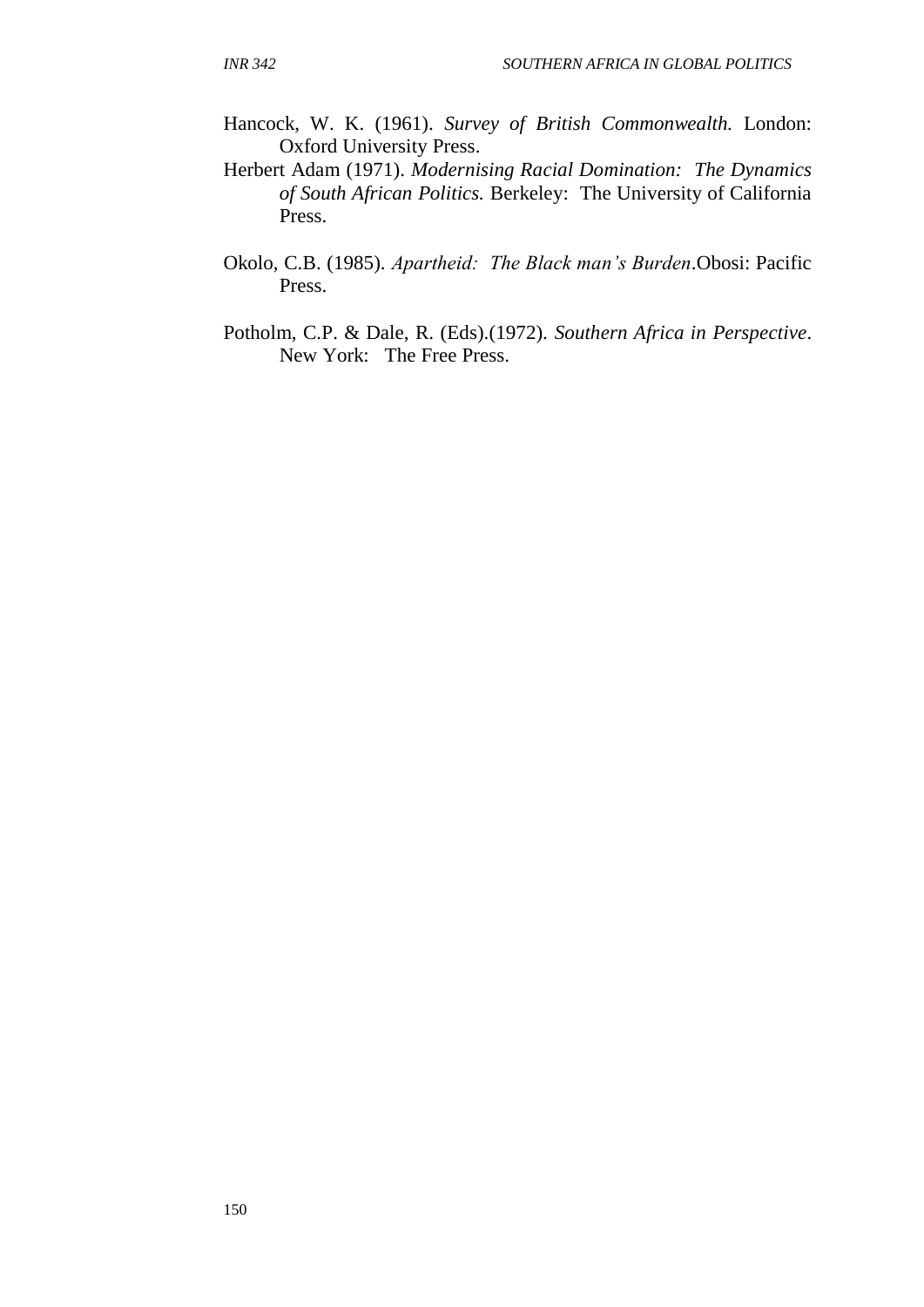# **UNIT 2 APARTHEID: IDEOLOGY RACIAL DISCRIMINATION**

#### **CONTENTS**

- 1.0 Introduction
- 2.0 Objectives
- 3.0 Main Content
	- 3.1 Afrikaner
	- 3.2 Racism
	- 3.3 Oppression, Suppression and Repression
	- 3.4 Justifications
- 4.0 Conclusion
- 5.0 Summary
- 6.0 Tutor-Marked Assignment
- 7.0 References/Further Reading

#### **1.0 INTRODUCTION**

This unit examines the contradictions of the apartheid policy of segregation and repression. The unit brings out, clearly, things considered wrong, irrational and unacceptable in the apartheid policy.

Accordingly, the unit analyses the concept of Afrikaner and its effect on the cultural solidarity of the black majority. It discusses the concept of racism as a philosophy of action for the white minority. Finally, the unit surveys a litany of oppressive, suppressive and repressive policies of apartheid regime pointing out the justifications used by the white settlers to justify the series of atrocities against the black natives.

In all presentations, the present Republic of South Africa is used as a case study.

# **2.0 OBJECTIVES**

At the end of this unit, you should be able to:

- identify the concept of Afrikaner
- state the official languages approved in South Africa by the white minority rule
- explain the meaning and dimensions of racism in apartheid enclave
- describe clearly some of the oppressive, suppressive and repressive policies of the apartheid regime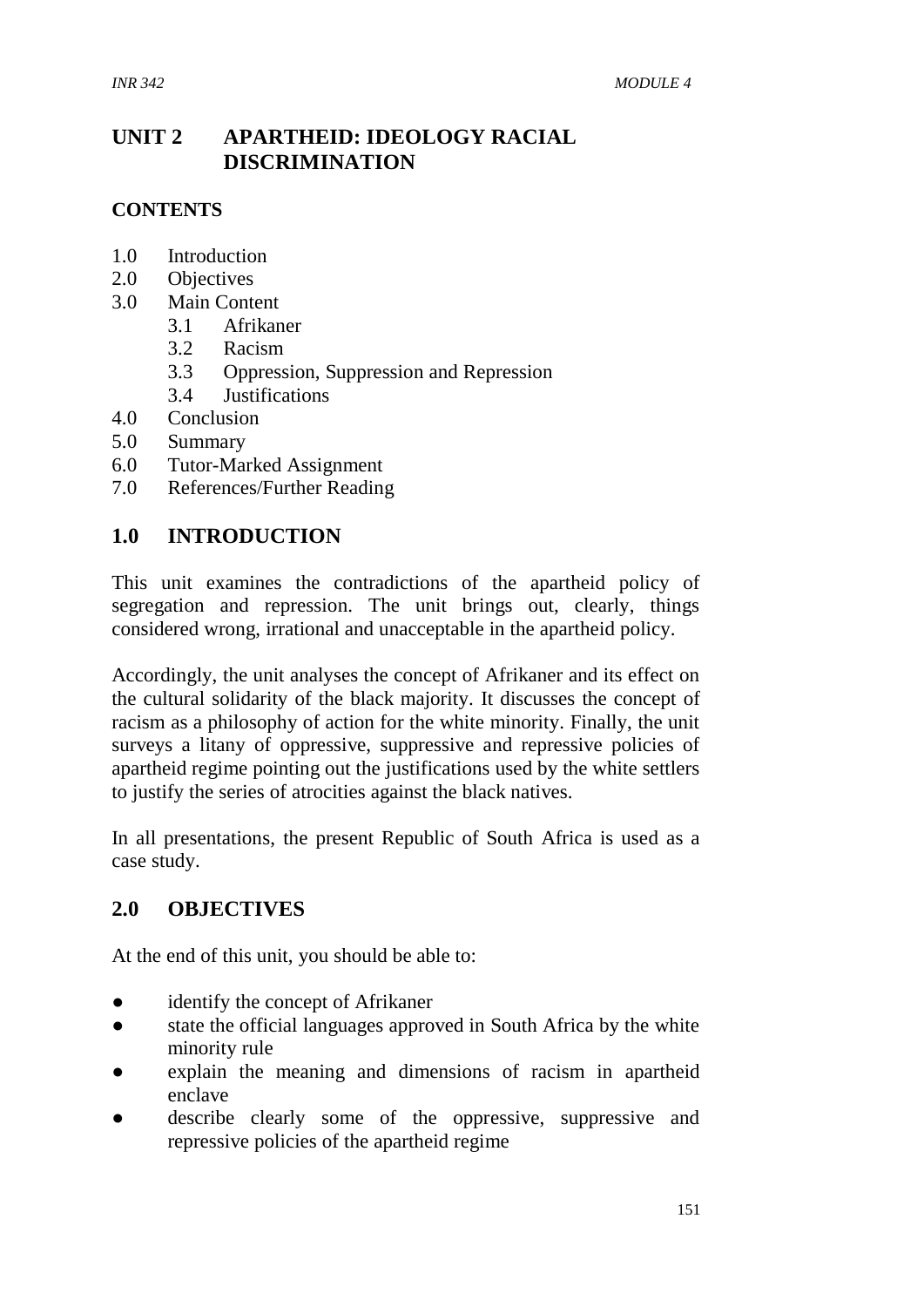analyse the contradictions inherent in the justification of apartheid by the white minority.

# **3.0 MAIN CONTENT**

# **3.1 Afrikaner**

Afrikaans is a language of the Afrikaners. This language was developed by the Dutch. It is one of the two official European languages in the Republic of South Africa. The other official language was English. The term Afrikaner is used to describe South African people of Dutch descent who are often commonly referred to as Boers (Okolo, 1985: 2).

The adoption of Afrikaans as an official, European language, together with English, means that local languages of the black natives were subjugated, totally disregarded. Considering that language is a prime vehicle through which the culture of a people is transmitted from generation. This means that the white minority had a plan to remove the blacks from history and if possible from the map of the world. This is a contradiction in the annals of human history.

# **3.2 Racism**

The races in South Africa (which is our case study) include the whites or the Europeans, mainly the Afrikaners. These are the Dutch and the French. At times, some of these people had Irish or German blood. The language of the Afrikaners is Afrikaans, an Indo-European language spoken only in Africa. The sound of Afrikaans' language is similar to those of Dutch. Afrikaans and English were two official languages recognised by apartheid regime.

Another race is the Asians. These are people of Asian descent mostly Indians and Pakistanis. The Indians came to South Africa to work in sugarcane fields in South Africa as labourers and decided never to go back home after expiration of their contracts. They became freelabourers, small farmers, shopkeepers and domestic servants. Their families joined them. Their population blossomed and they became a distinct community in South Africa. Their principal language is Tamil.

The third race is coloured also known as the mulattoes. This group includes all persons of mixed race arising from inter-marriages among people from diverse races in South Africa. This arises mainly from the intercourse between visiting white sailors and local women.

The further and the largest race is the black, the original African people, the owners of the land. They are Bantus formerly called the natives.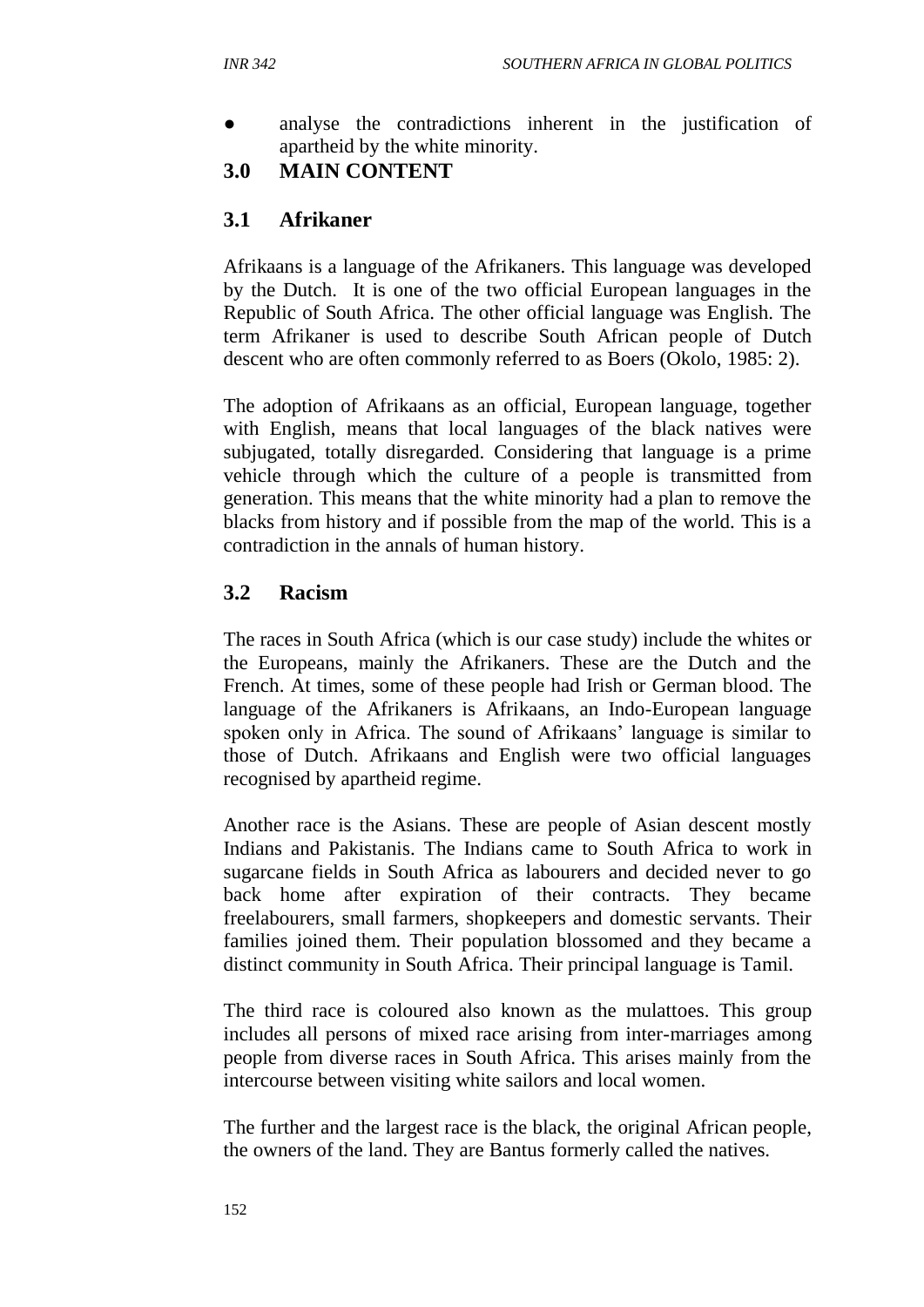According to Okolo (1985: 58) the Africans of South Africa and the inhabitants of Lesotho, Swaziland and Botswana were called the Southern Bantu as distinct from the Western group who live in French Equatorial Africa, the Cameroons, the Congo,Angola and from the eastern group who inhabit the region around the Great Lakes of the Rift Valley.

In the early days, however, "South Africa was inhabited by Hottentots and Bushmen. In contemporary South Africa, there are some hundreds of African tribes divided into four main language groups: the Xhosa, Zulu and Swazi who belong to the Nguni group; the northern and southern Sotho, the Tswana speaking tribes of Botswana and various tribes of the western Transvaal who belong to the Sotho group; the Venda and Tsonga are two smaller separate groups. About half a million people have not been officially classified (Okolo, 1985: 58).

The crucial point to note is that racism is a form of discrimination based on colour and that racism in South Africa is hierarchical with the Afrikaners blessed and kept on top and the original African people, the Blacks condemned and marched to the ground by apartheid. Again, this is a contradiction for humanity of the world.

# **3.3 Oppression, Suppression and Repression**

In South Africa, during the apartheid era, the white minority stayed apart with the best opportunities, the best facilities, the best jobs, social services, welfare schemes and reliable security networks. In contrast, the black majority were forced to stay apart in country-sides where life itself was nasty, brutish and short. They were exploited, alienated, oppressed, suppressed and repressed. No health services. No education. No jobs. No clean drinking water. No food for the poor. No freedom for all. That was apartheid. This is apartheid.

# **3.4 Justifications**

Afrikaners and the white minority government did everything to justify the unjustifiable system of apartheid. The white minority regime told the world that apartheid was not intended to oppress, suppress or repress the black majority but an effort to allow the original African people to develop at their own pace, to live together in their own villages, to do the things they like and their own ways of life. All these are interesting arguments but very dangerous when used to justify man's inhumanity to man.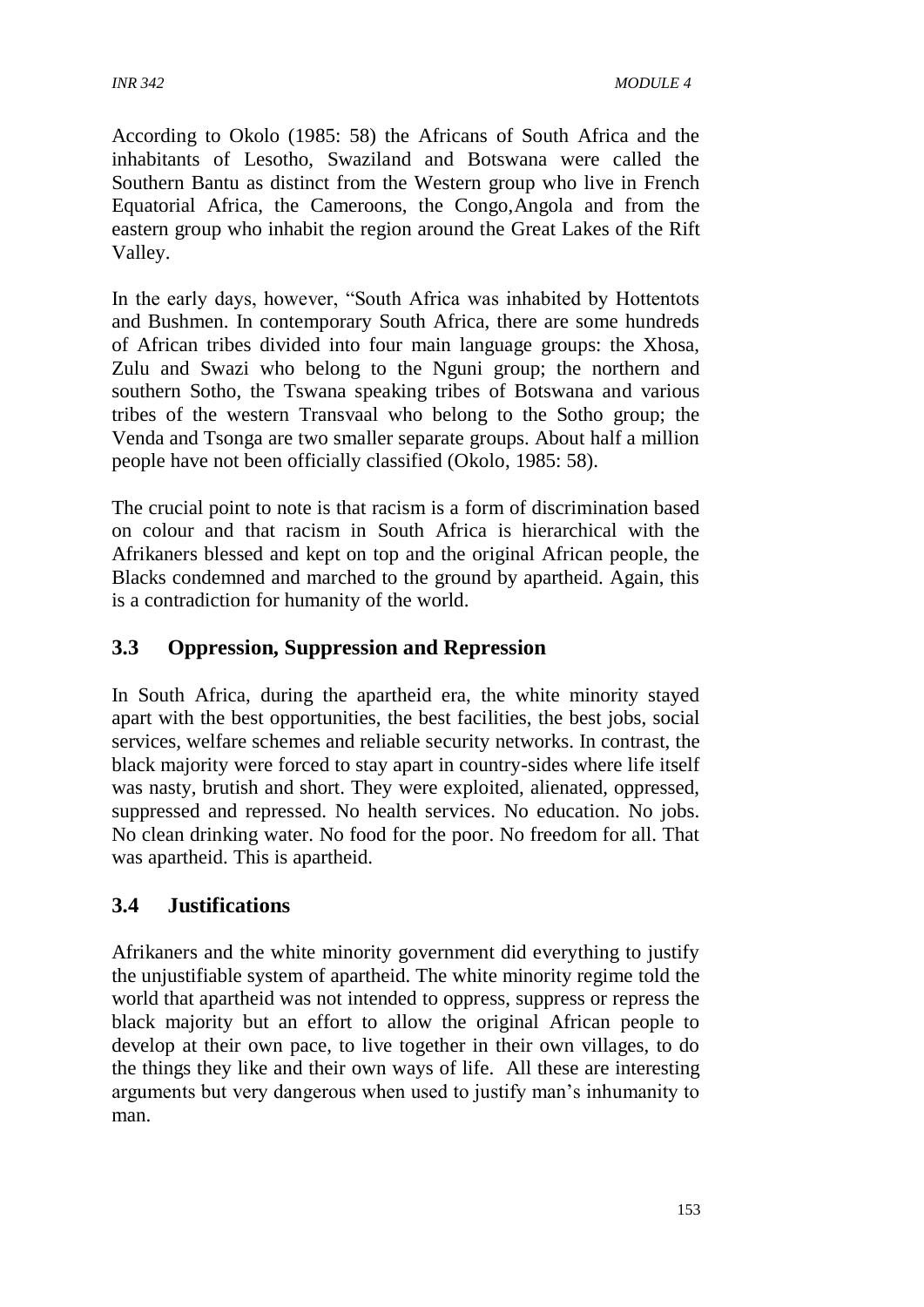True, apartheid looks more like the modern system of federalism where people are encouraged to promote their culture and develop at their own pace. But the truth known to the world is that apartheid was an attempt to jealously protect the purity of the white race and provide for them the highest possible standard of living. To achieve this, the white has to be kept apart as a group. The pretenses to federalism are mere bunkum.

Because the intentions were inhuman, the apartheid regime had to rely on state apparatuses to sustain the system using the instrumentality of constitutional amendments, laws of the republic, the police, courts and prisons. In apartheid South Africa quite a lot of money was spent building prisons. Money that would have been used to build schools and colleges were spent constructing prison yards.

#### **SELF**-**ASSESSMENT EXERCISE**

Enumerate and discuss the major races in South Africa according to their economic significance.

# **4.0 CONCLUSION**

The advent of the Europeans including the Dutch, the Asians including the Indians and Pakistanis and the interest shown to affairs of South Africa and Southern Africa in general, by major powers of the world, is a demonstration of global politics in action. The interests in all their ramifications have political economy explanation.

# **5.0 SUMMARY**

Afrikaans, language of the Afrikaners and one of the official European languages in South Africa, the second being English, alienated the black majority from the affairs of their own country. This is one of the contradictions of apartheid.

The presence of the Afrikaners, the Asians, the coloured and the Blacks bring into sharp focus the dynamics of racism in South Africa. Even though the apartheid system was justified in the light of federalist sentiments, the policy was for all intents and purposes oppressive, suppressive and repressive.

# **6.0 TUTOR-MARKED ASSIGNMENT**

- 1. What were the roles of the Afrikaners in the promotion of racism in South Africa?
- 2. What are the contradictions of the apartheid policy?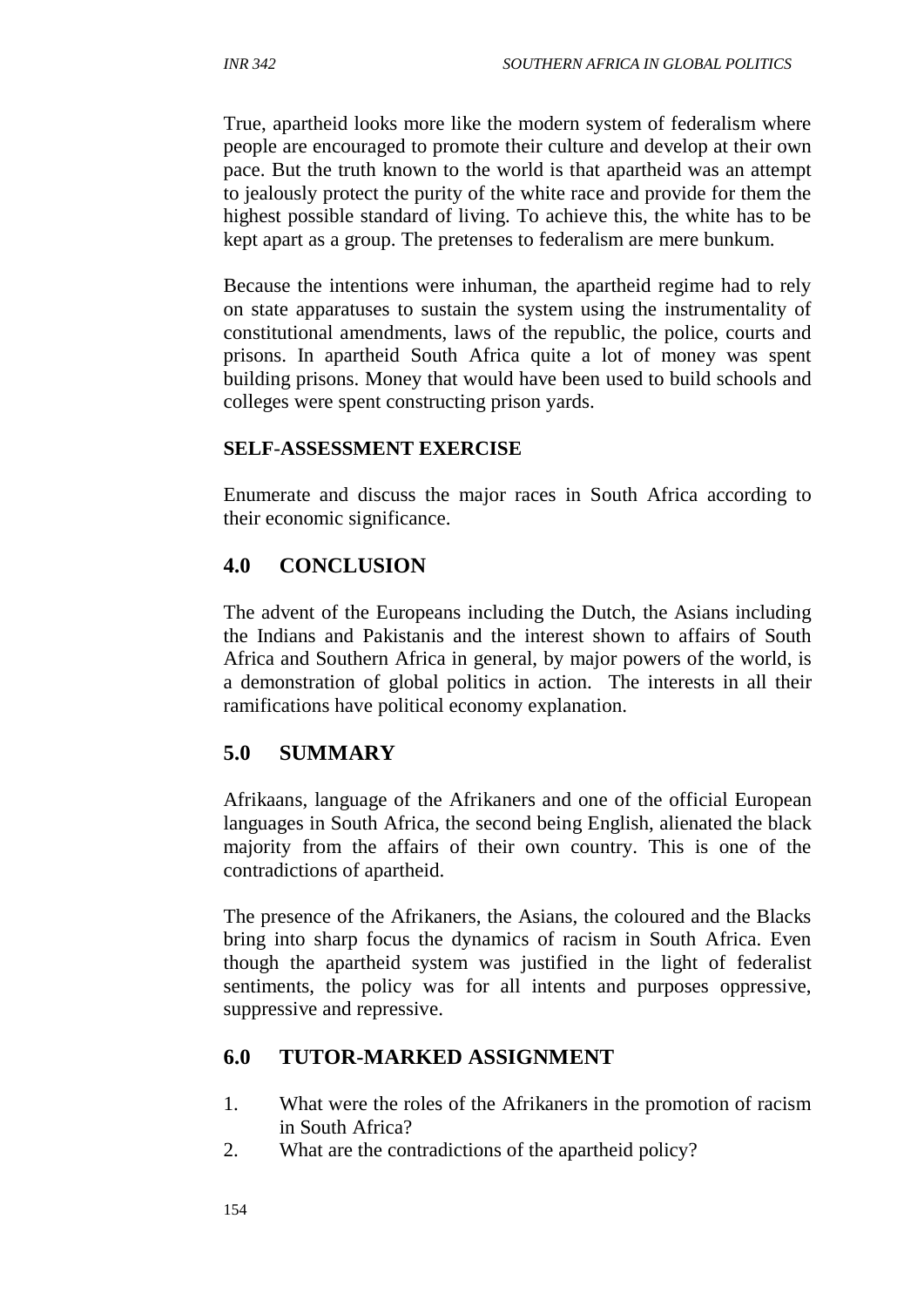#### **7.0 REFERENCES/FURTHER READING**

- Alex La Guma (Ed.). (1972). *Apartheid: A Collection of Writings on South African Racism by South Africans.* London: Lawrence and Wishart Ltd.
- *Apartheid: A Documentary Study of Modern South Africa.* (1958). New York: Barnes and Nobles Inc.
- Carter, G.M. &Omaera, P. (Eds). (1979). *Southern Africa: The Continuing Crisis.* Bloomington: Indiana University Press.
- El-Kawas, M.A. & Cohen, B. (Eds).(1976). *National Security Study Memorandum* 39, edited and introduced as *The Kissinger Study of Southern Africa.*Westport: Lawrence Hill Co.
- Grundy, K.W. (1973). *Confrontation and Accommodation in Southern Africa: The Limits of Independence.* Berkeley: The University of California Press.
- Hancock, W. K. (1961). *Survey of British Commonwealth.* London: Oxford University Press.
- Herbert, Adam (1971). *Modernising Racial Domination: The Dynamics of South African Politics.*Berkeley: The University of California Press.
- Okolo, C.B. (1985). *Apartheid: The Black man's Burden.*Obosi: Pacific Press.
- Okolo, C.B. (1974). *Racism: A Philosophic Probe* New York: Exposition Press.
- Potholm, C.P. & Dale, R. (Eds).(1972). *Southern Africa in Perspective*. New York: The Free Press.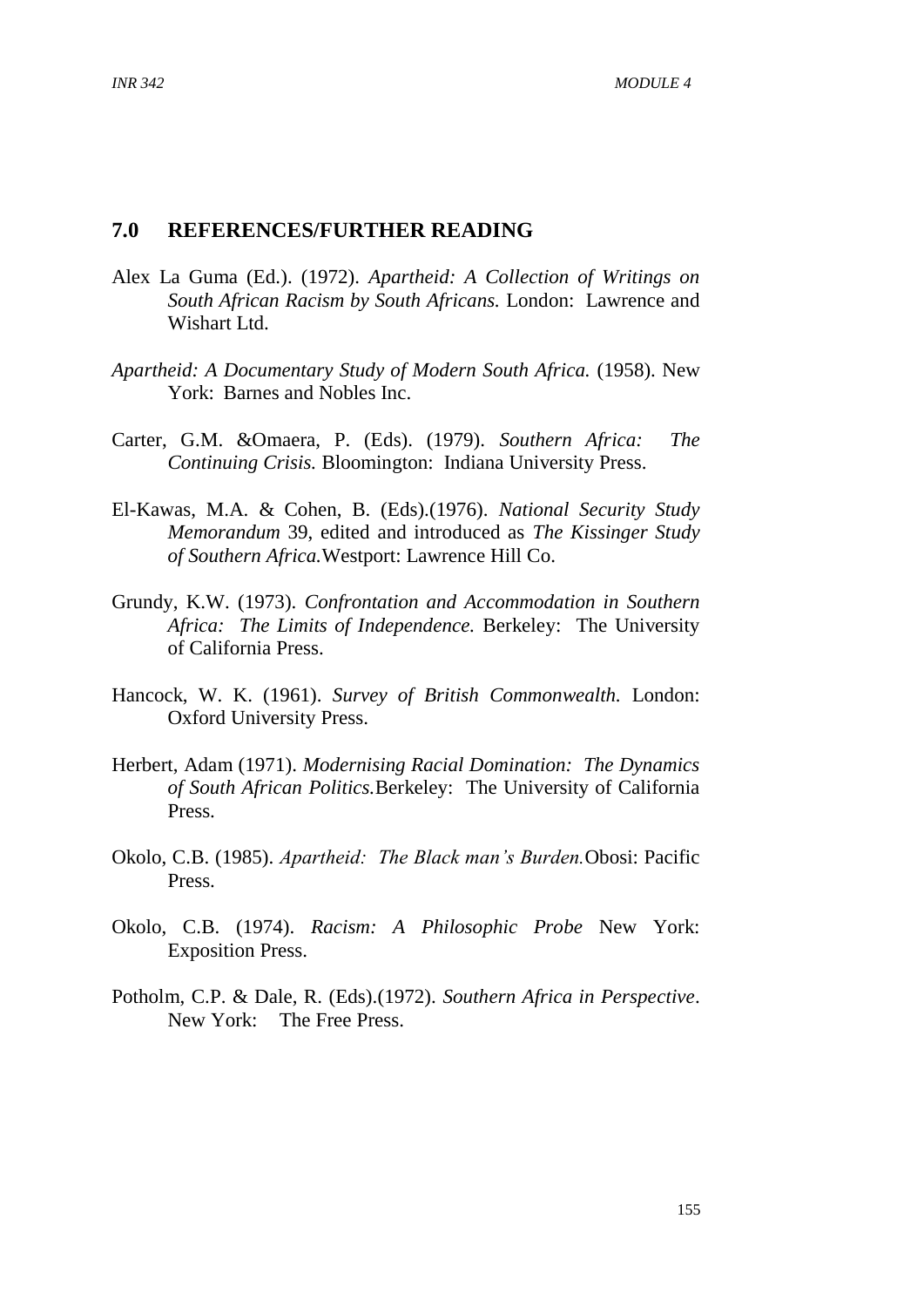# **UNIT 3 APARTHEID: THE LOGIC AND THE POLITICAL ECONOMY**

#### **CONTENTS**

- 1.0 Introduction
- 2.0 Objectives
- 3.0 Main Content
	- 3.1 The Logic of Apartheid Policy
	- 3.2 The Political Economy of Apartheid Policy
- 4.0 Conclusion
- 5.0 Summary
- 6.0 Tutor-Marked Assignment
- 7.0 References/Further Reading

# **1.0 INTRODUCTION**

This unit examines the logic and the political economy of apartheid policy. This is with a view to establishing economic explanations to the political behaviour of all interested parties to the Southern African question.

The unit reasserts the theoretical framework which has shaped the content and the context of this work.

#### **2.0 OBJECTIVES**

At the end of this unit, you should be able to:

- identify the logic of apartheid policy
- describe clearly the political economy of the apartheid policy
- differentiate the relationship between apartheid policy and global politics in the 1960s, 70s and 80s.

# **3.0 MAIN CONTENT**

#### **3.1 The Logic of Apartheid Policy**

The professed logic of the apartheid policy, by the white minority government, was different from the real intentions, the assumptions, the logical implications of the policy. To understand the difference between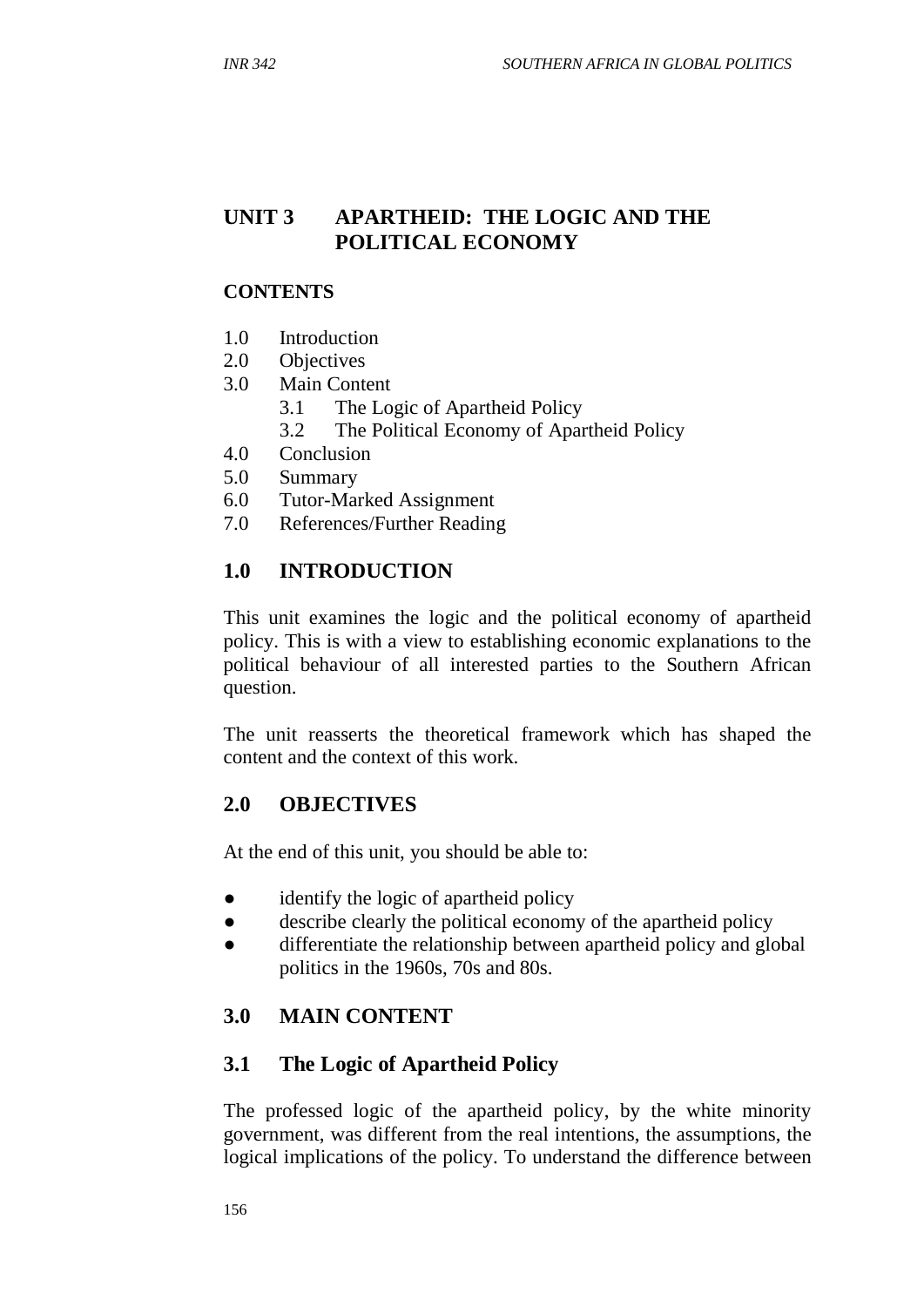the justifications of apartheid policy and the real motives, we must reason dialectically.

The Afrikaners appeared to be saying: "gentlemen, let us stay apart;the whites on one side, and the blacks on the other side. So that at the long run each side shall promote its own culture, live among its own people, develop at its own pace. Gentlemen, let us stay apart and live in peace…"

Those are false federalist sentiments which were clearly dubious and debunked in the last unit. The hidden motive may be located in the domain of political economy.

# **3.2 The Political Economy of Apartheid Policy**

The political economy of apartheid policy provides a formidable framework for a clear understanding of Southern Africa in global politics.

The settlement of Europeans including the Dutch and also the Asians, namely, Indians and Pakistanis in Southern Africa, as a whole, has economic explanation. The political support of these races against the material interests of the black people by the superpowers also has economic explanations. Until all these abstractions are dialectically analysed and understood with minds attuned to critical inquiry, we may not be able to understand the place and role of Southern Africa in global politics.

Studies have shown that Southern Africa is one of the richest regions in the world with abundant, mineral resources. If Southern Africa is reviewed in terms of fully investigated, partially investigated and traces of mineral resources, virtually any thinkable precious mineral is under the soils of Southern African countries. The abundance of gold, diamonds and uranium among others are sufficient to make Southern Africa a prime attraction in global politics. This explains the interests of the white minority in the region as well as the support the race got from imperialism. In the same vein, foreign powers including Britain, United States, Germany, Portugal and some of the Asian tigers had investments in Southern Africa particularly in the Republic of South Africa. These investments they all wanted to protect. Not much. Not less.

Accordingly, it is in the interest of these foreign powers to protect their investments in Southern Africa. To them what made sense is logic and not morality or sentiments. And what was the logic? The logic is that their investments in Southern Africa can be better protected by a white minority rule than left in the hands of a black revolutionary government.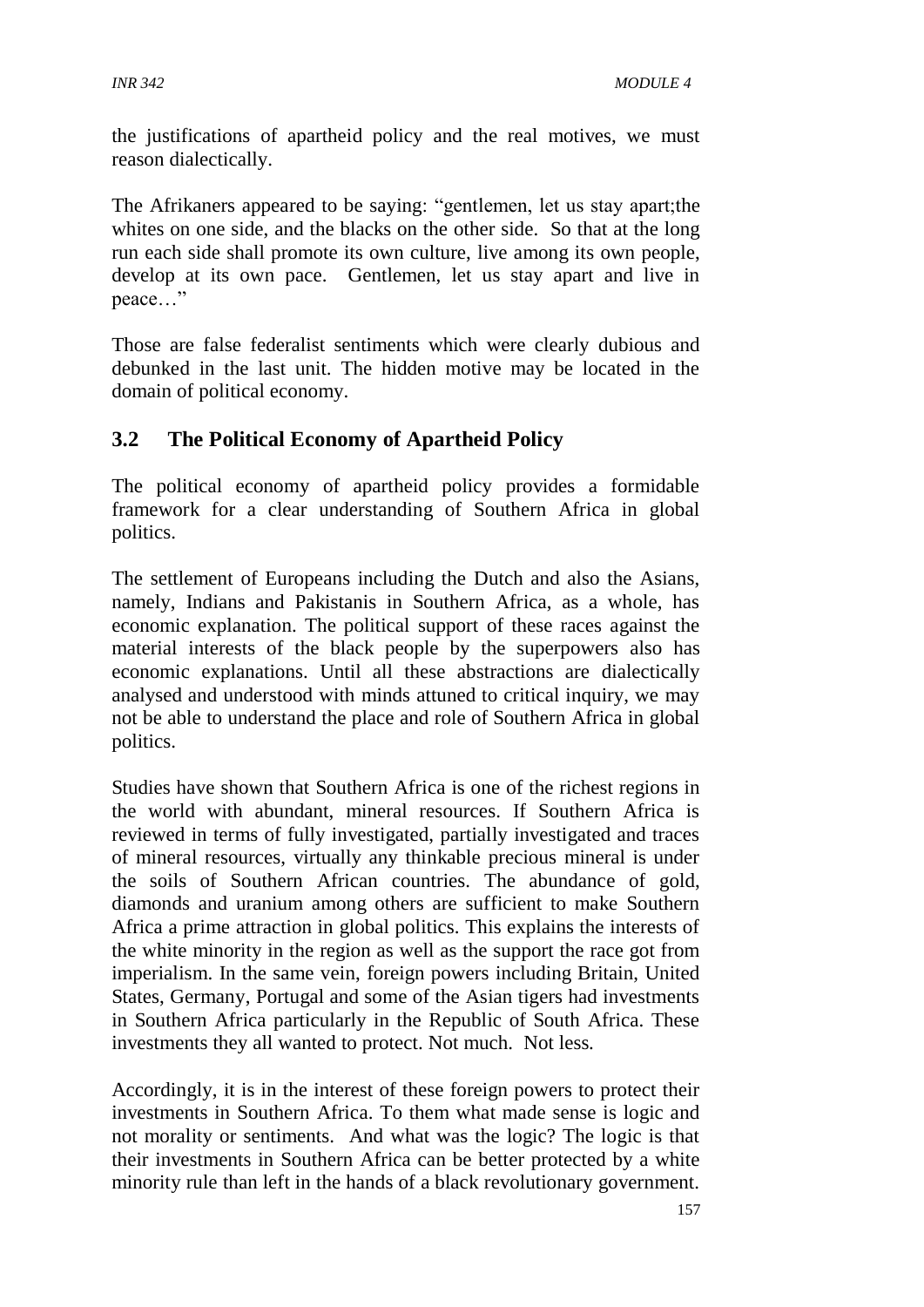So, they all supported the conservative racist administration. This line of thinking shaped the perceptions of global capitalism throughout the 1960s, 70s and 80s.

The change of heart in the 1990s is essentially because the conscience of the entire world was touched by the fire in Soweto, the agony in Namibia, the tears in Botswana, the pains in Swaziland, the sounds of bombs and grenades pumping out fire and death across the Republic of South Africa where liberation struggle was at its peak.

At this stage, it dawned on the foreign powers with vested economic interests in Southern Africa, especially in the Republic of South Africa, that the white conservative government can no longer protect their investments in the Southern African region. This is the political economy of why the West now turned round to support the democratisation of the Southern African region. The aim again was to protect their investments from the burning fires of liberation struggles. This is the whole truth! Why was this fire of liberation burning in Soweto and other places? It is now imperative to mention the very important question of obnoxious labour laws which discouraged labour mobility among the blacks and oppressed classes in addition to providing a socio-political frame work for payment of starvation wages to these people, etc.

Pass laws made it difficult for the oppressed to escape exploitation and repression. Land laws in favour of the white minority equally denied the vast majority of the blacks and poor masses access to land for even subsistent farming. There were special reserves with abundant social amenities, in the microcosm of contemporary Government Reserved Areas (GRA). The blacks who were the poor and wretches of the earth were forbidden by pass laws from entering such reserves. There were other dehumanising conditions such as ill-treatment of the blacks working in mine depots and farm settlements without insurance policies, without health-care facilities, without meaningful wages. The oppressed workers were merely given take home pay which could not take them home. The result was revolutionary gravitations which raise the phenomenon which we now refer to as liberation struggles.

#### **SELF**-**ASSESSMENT EXERCISE**

Attempt a brief overview of the political economy of apartheid policy in the Republic of South Africa?

# **4.0 CONCLUSION**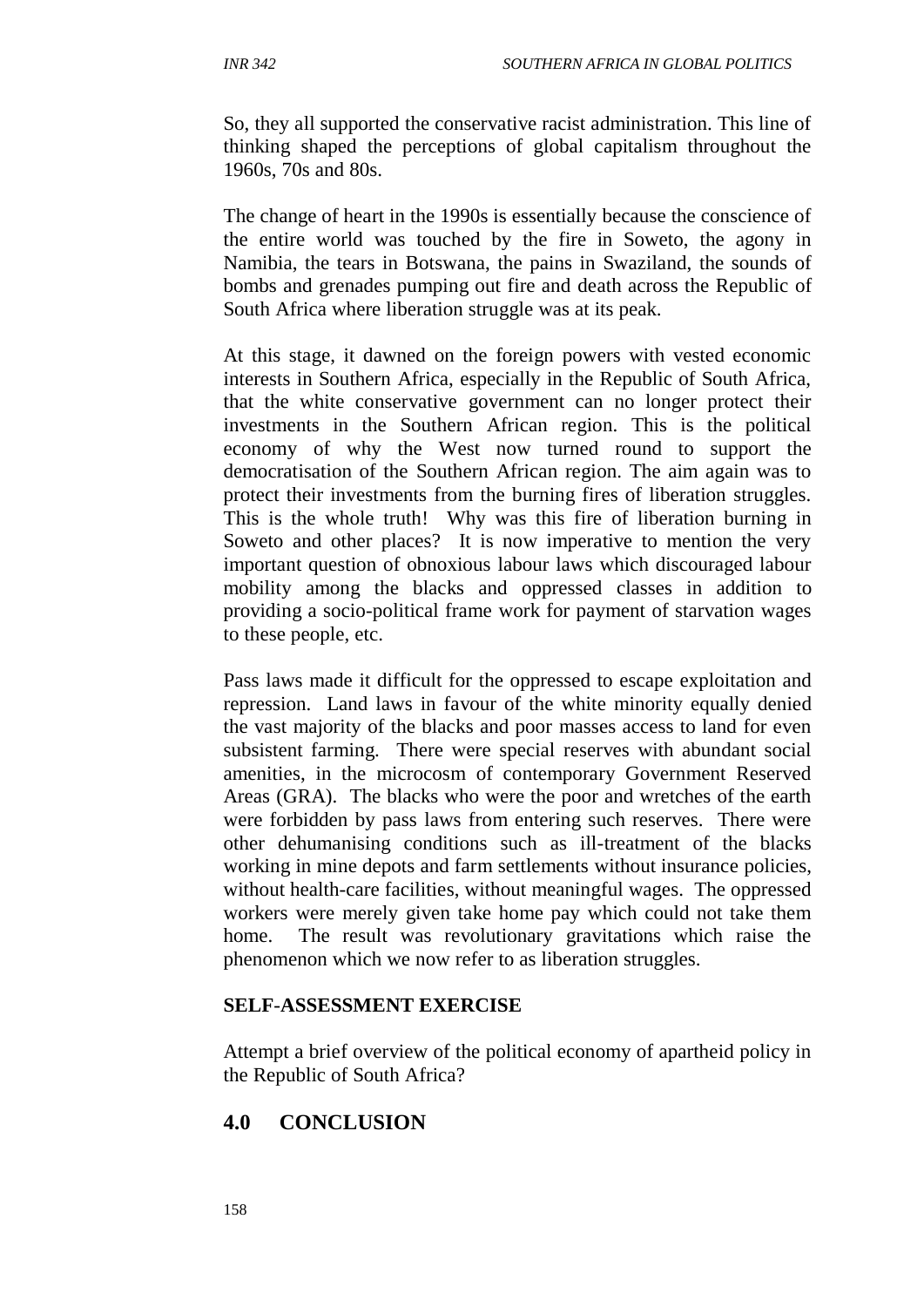Many countries in Southern Africa are endowed with rich mineral resources. This endowment provided the economic explanation for apartheid and political support for the policy by some foreign powers. The liberation struggle and eventual democratisation of the region was also a manifestation of the passion to protect vested economic interests of the same foreign powers threatened by the inferno of liberation struggles.

# **5.0 SUMMARY**

In this unit we examined the logic and the political economy of apartheid policy pointing out that the entire activities and actions of the parties involved in the Southern African question, both local and international, had economic explanations. The parties were the white minority government, the black majority liberation fighters and foreign powers with enormous investments in Southern Africa including Britain.

# **6.0 TUTOR-MARKED ASSIGNMENT**

- 1. Discuss the logic of apartheid policy.
- 2. Discuss the political economy of apartheid policy.

# **7.0 REFERENCES/FURTHER READING**

- Ake, C. (1981). *Political Economy of Africa.* London: Macmillan Press.
- Nzekwe, A. (1995). *Government without Tears: ABC of Political Science.* Jos: Transafrican Links.
- Nzekwe, A. (2005). *No Past No Present No Future: How Nigerians Underdeveloped Nigeria.* Jos: TransAfrican Links.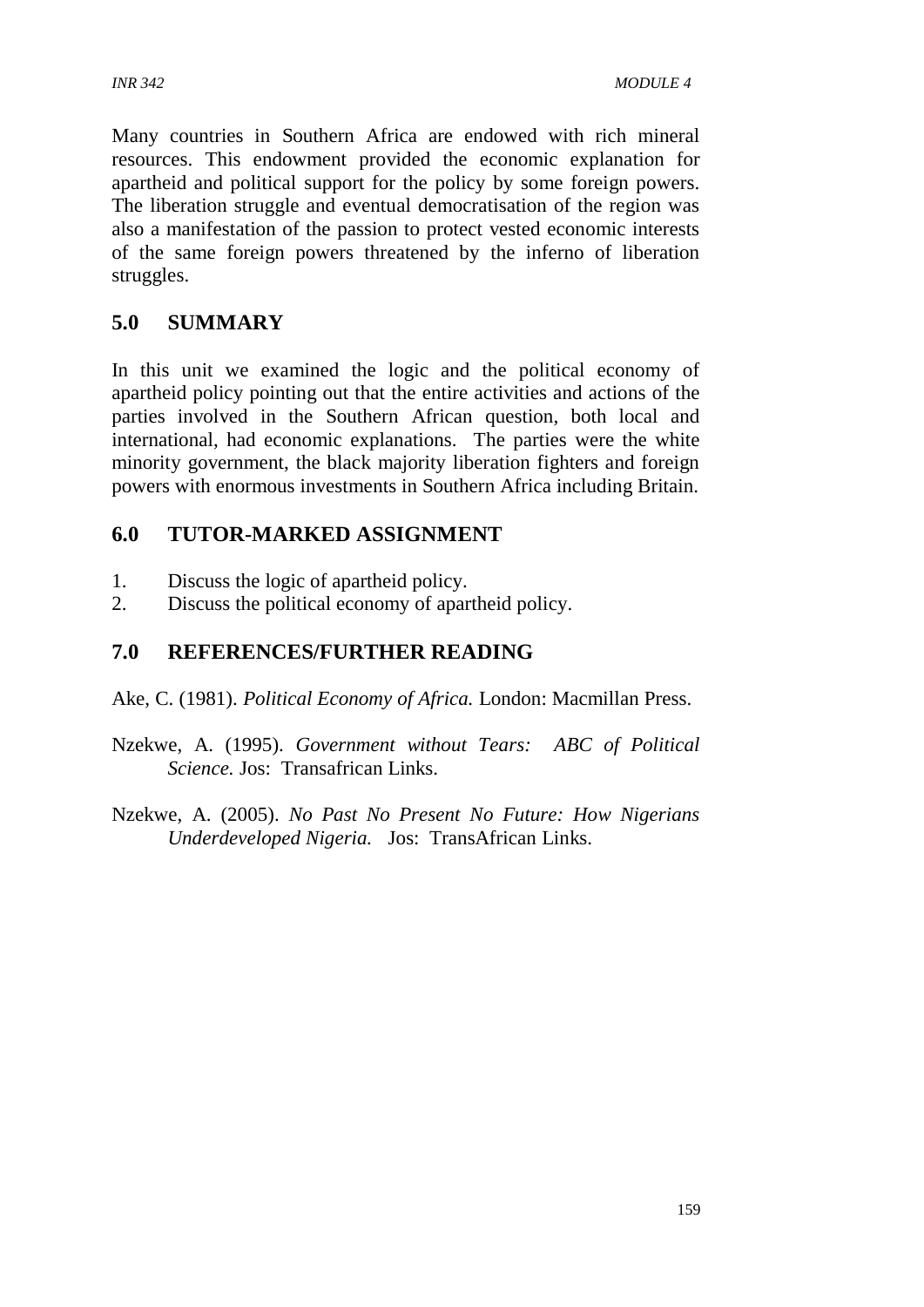# **UNIT 4 APARTHEID: THE DIALECTICS OF LIBERATION STRUGGLE**

#### **CONTENTS**

- 1.0 Introduction
- 2.0 Objectives
- 3.0 Main Content
	- 3.1 Liberation Struggle
	- 3.2 The Example of Nelson Mandela
- 4.0 Conclusion
- 5.0 Summary
- 6.0 Tutor-Marked Assignment
- 7.0 References/Further Reading

# **1.0 INTRODUCTION**

During the cold war era in the 1960s, the Western powers led by United States supported minority regime in South Africa. In the late 1980s, when their investments in South Africa were threatened by the raging inferno of liberation struggles, the West and the United Nations began to impose severe sanctions on the apartheid regime.

The good example of Nelson Mandela epitomised by selfless leadership, genuine concern for the plight of the down-trodden masses and his professed philosophy of: *the struggle is my life* helped to secure freedom for South Africa and other countries in the Southern African region. This unit shall examine all these in relative details.

# **2.0 OBJECTIVES**

At the end of this unit, you should be able to:

- discuss the basic steps to liberation and freedom in South Africa
- explain why the Western powers supported apartheid in the period of 1960s but later changed their minds in 1980s
- identify some of the reforms in the last days of apartheid regime.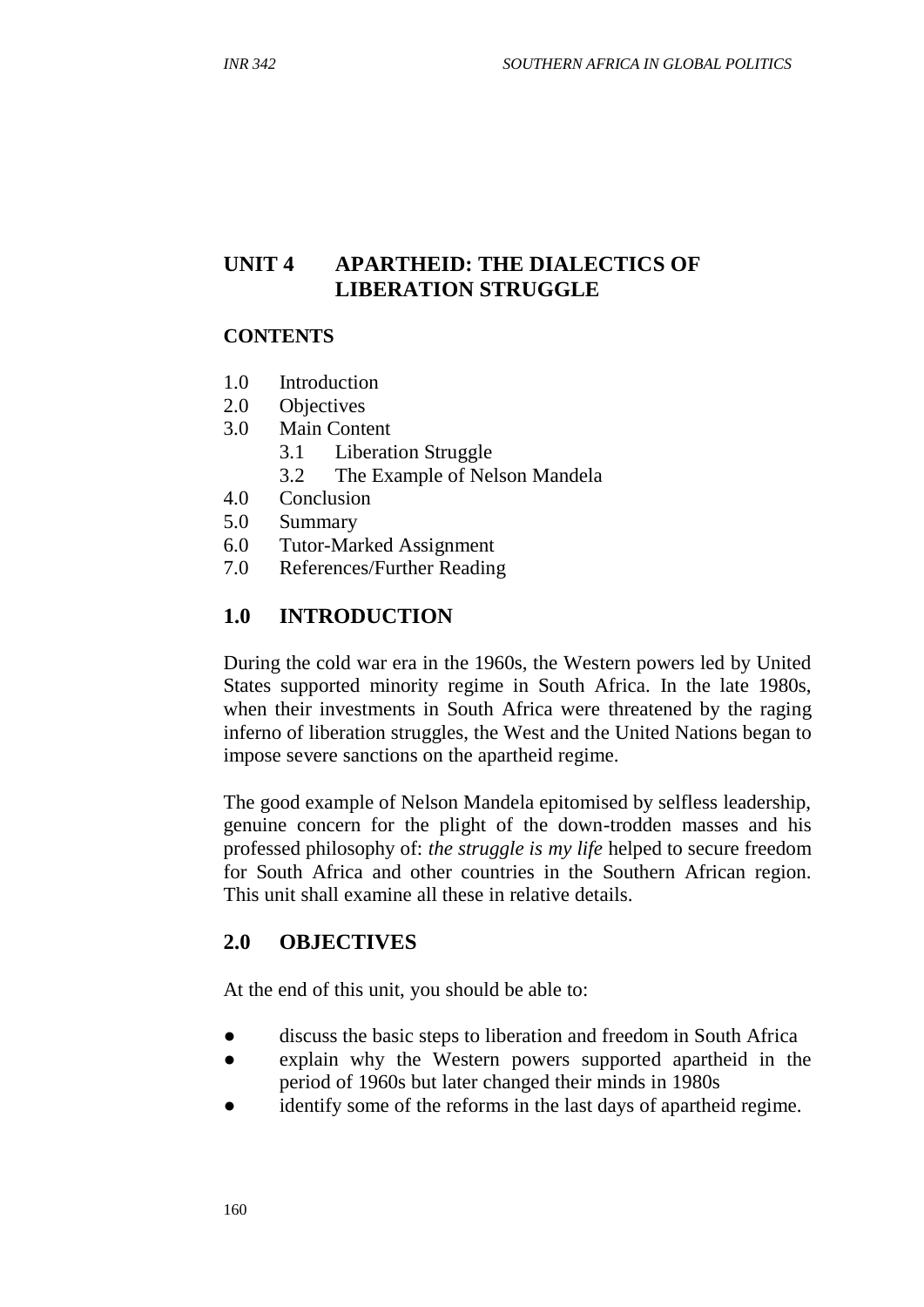# **3.0 MAIN CONTENT**

### **3.1 Liberation Struggle**

Background to liberation struggle in Southern Africa, especially in the case of the present Republic of South Africa has been reviewed in this course work. Sikiru Lanre Nurudeen (2009: 151) has also made useful contributions to the discourse. In his view:

Segregation of races in South Africa was not entirely new until the late 1940s when apartheid was institutionalised. Contempt for the nonwhites who outnumbered the white's population by ratio 5 to 1 was almost an official policy of the major political parties in South Africa. It began in 1936 when the Representation Act removed the non-whites from the common electoral roll of Cape Province. From 1948 onwards, the theory of "Black Menace" which sought to promote the status and privileges of the whites was promoted. In 1956, the coloured electors (of mixed race) were removed from the register, pre-World War II pass laws were tightened, which ensure discrimination in education, housing and employment. The Immorality Act which, outlawed marriage among the races was strictly enforced to prevent miscegenation. But effective resistance to the Nationalists was almost impossible since strikes were banned, the ANC rendered powerless and its leaders, including Nelson Mandela charged for treason and jailed.

Despite the repression, the racial and class content of the struggle for liberation in South Africa was a profound fillip for resisting white minority rule. The oppressed, repressed and exploited were basically the black people most of whom were proletariats, peasants and lumpen proletariats. They were also elements of the comprador bourgeoisie in the revolutionary alliance. Some of the people among these revolutionary classes came from Malawi, Mozambique and Zimbabwe to work with the indigenous blacks in mine depots and farm settlements. These elements worked under dehumanising social and economic conditions and thus became a class for itself very significant for the liberation struggle which had enormous violence deployed on both sides.

The violence became so profound that the Apartheid regime soon found it extremely expensive to continue with its philosophy of action against the blacks. This brings in the international dimension to the liberation struggle. For different reasons at different times, but mainly economic, the international capital including the United States, Soviet Union, Britain, Portugal and China had participated subtly in this struggle, some on the side of the white minority rule, others on the part of the oppressed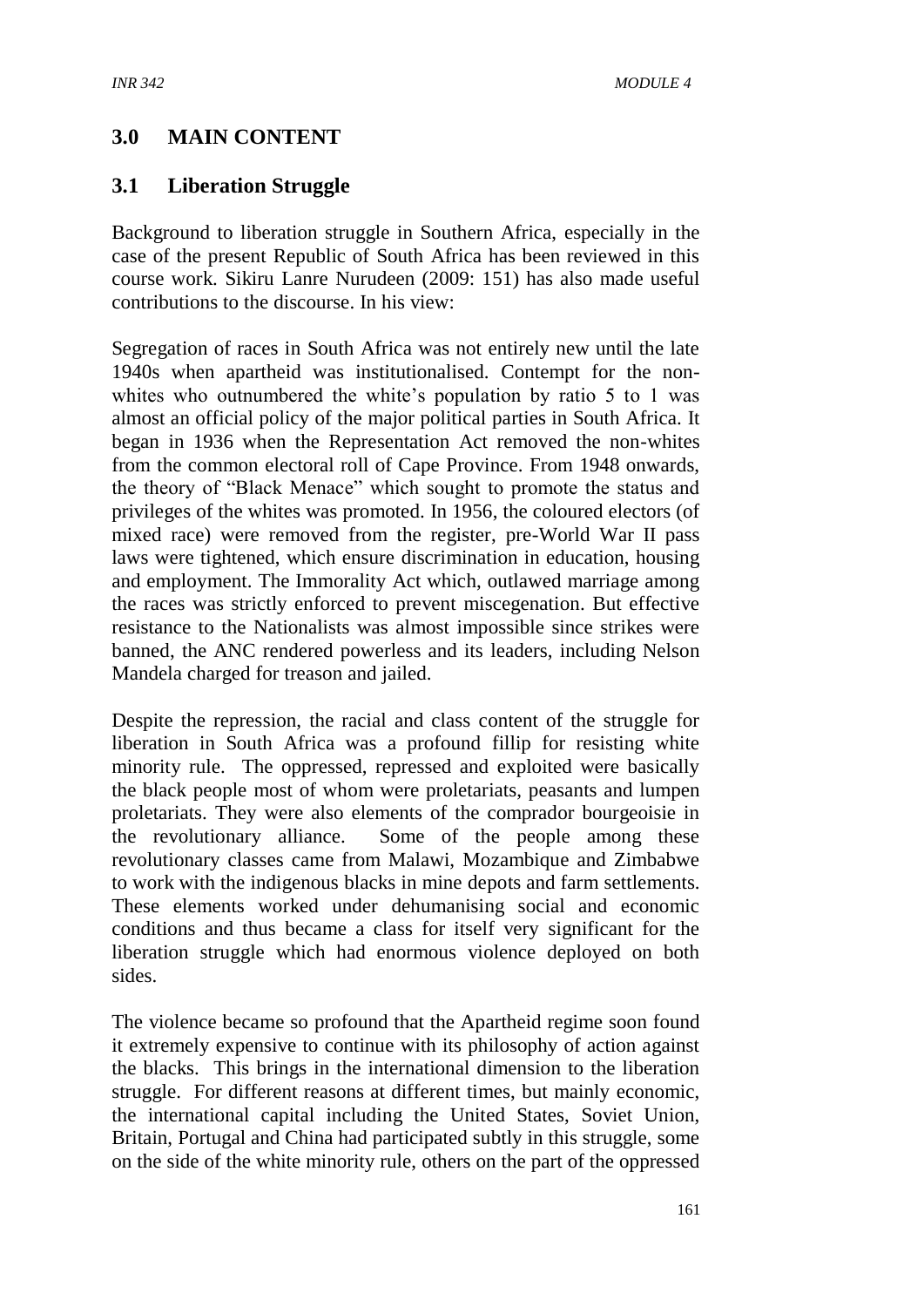classes. The frontline states did so overtly on the side of the liberation fighters.

Nigeria played a frontline role in the liberation struggles in Southern Africa. In 1975, for example, the late Head of State, General Murtala Mohammed, openly and in a clearly proactive manner backed liberation fighters in Angola and criticised Britain and United States for their cold complicity in South African minority rule. Nurudeen (2009: 151) again, brought out this point lucidly:

Nigeria, though, was not geographically contiguous to the South of the continent, was however designated a front line state in recognition of her leading role in the struggle against apartheid. In 1976 Nigeria set up the South Africa Relief's Fund, hosted a week-long conference for Action against Apartheid, and chaired, for many years, the UN Committee against Apartheid.

Nigeria also spearheaded the withdrawal of some African countries from the Montreal Olympics, in line with the 1977 Gleneagles Agreement of the Commonwealth, over the apartheid issue. In the Lusaka Manifesto of 1969, African states recognised that the situation in South Africa was not a case of classical colonialism, since the country had achieved dominion status since 1909. Rather it was a case of the whites who were not satisfied with the status of being Africans, but who preferred to be more than Africans*.*

The path to liberation for the down-trodden majority in South Africa may be traced to a change of heart by Western powers, which hitherto were supporting apartheid regime, especially in the cold war era, but now changed their foreign policy thrusts.

The result of this change of foreign policy, by Western powers led by United States, is that the United Nations also became proactive in the bid to end apartheid.

Given the change in the attitudes of Western powers and the United Nations towards apartheid, backed with sanctions against the regime, Fredrick De Klerk who became South African President in 1989 was courageous enough to release political prisoners.

Fredrick De Klerk released from prison Walter Sisulu and seven ANC (African National Congress) colleagues put away in prison by repressive apartheid regime. This was on October  $14<sup>th</sup>$ , 1989. Subsequently, Fredrick De Klerk held consultations with liberation fighters withdrew the last contingent of South African troops from Namibia and met with Nelson Mandela in prison.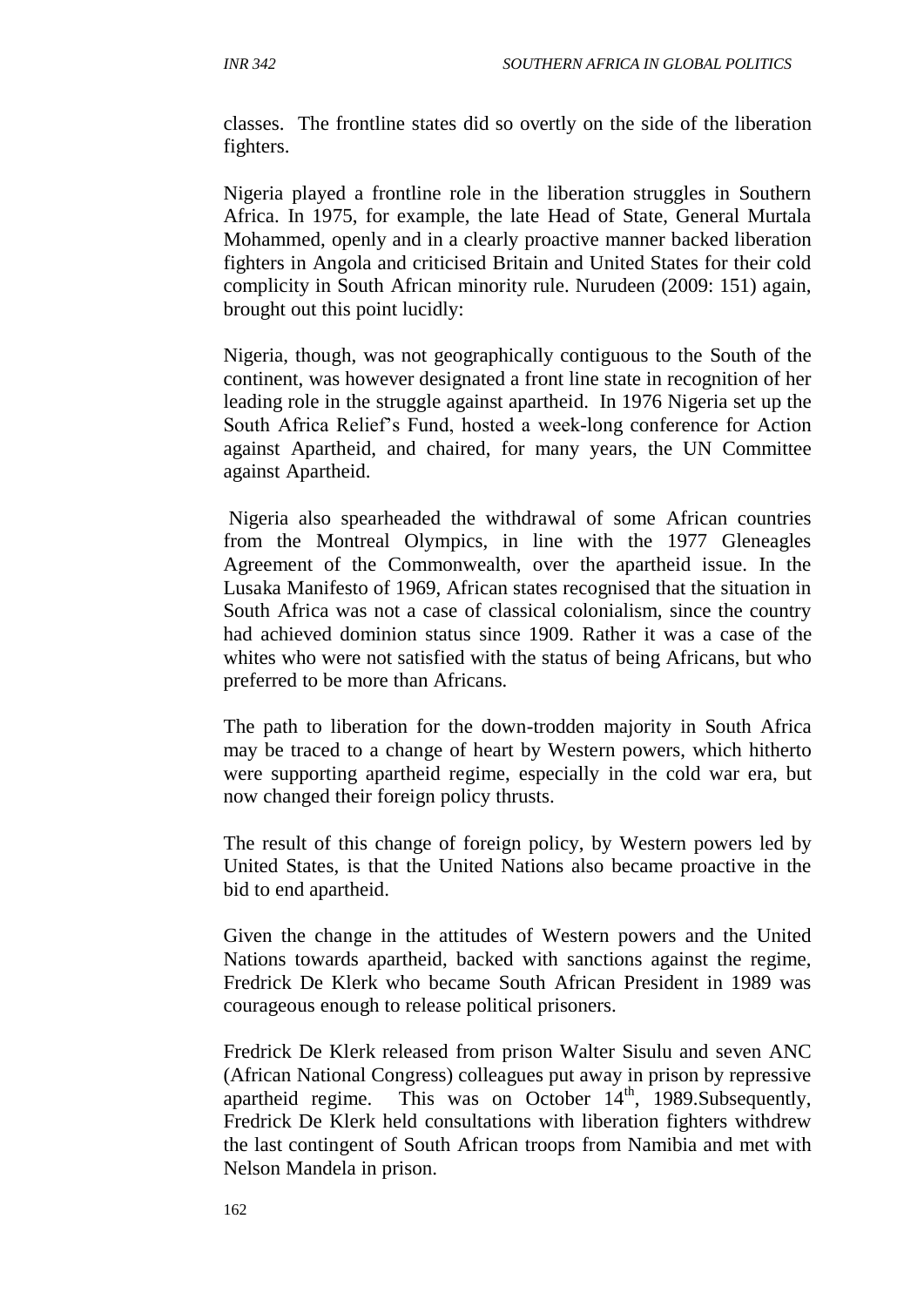Fredrick De Klerk on December 13<sup>th</sup>, 1989, met with Nelson Mandela in prison and discussed details of proposed power sharing arrangement to end minority rule in South Africa. On February  $2<sup>nd</sup>$ , 1990, he legalised the ANC and other anti-apartheid political parties in South Africa. On February 11<sup>th</sup> 1990, he released Nelson Mandela form prison after 27 years in jail (Nurudeen, 2009:151).

On June 18, the state of emergency in South Africa including the emergency imposed on National province was lifted. Southern African journey to freedom and majority rule had begun.

# **3.2 The Example of Nelson Mandela**

As students of Political Science and International Studies, respectively, it is quite in order for us to pause for a brief moment: let us think of Nelson Mandela. Nelson Mandela has taught us how to translate the abstract theory of leadership into a philosophy of action. He has reaffirmed the aphorism that in times of popular struggles, those who stood on the fence are either traitors or cowards. Like Franz Fanon, Mandela also believes that "posterity will not forgive those who possessing the exceptional ability of speaking the words of truth to their oppressors seek refuge in passivity, mute indifference and sometimes cold complicity" Fanon (in Nzekwe, 2007).

In International studies, there are leaders like Nelson Mandela who have made history. There are leaders who never waited for history to make itself. As good students of history, we cannot talk of certain countries without mentioning these leaders. Now, let's think of the ancient Roman Empire without Julius Caesar. Even in our wildest imagination can we think of India and forget Mahatma Gandhi? Can we really think of France without the generations of Napoleon, South Africa without Nelson Mandela, Germany without Otto Von Bismarck, Cuba without Fidel Castro, Nigeria without NnamdiAzikiwe, England without Winston Churchill, China without Chairman Mao, Canada without Alexander Galt, Liberia without William Tubman, Libya without King Idris, Pakistan without Sir Syed Khan, Bangladesh without Sheikh Mujib, America without Washington, without Lincoln, without Kennedy? These men really made history. They never waited for history to make itself.

Now, think of this: Churchill made England a different country from what Chamberlain would have made it. Sun YatSen met China a monarchy and left it a republic. Emperor Haile Sellasie made Ethiopia a better country than his father, RasMakonnen, the Governor of Harer, would have done. Garibaldi and Cavour using a movement called *Risorgimento* played a more heroic role in the unification of Italy than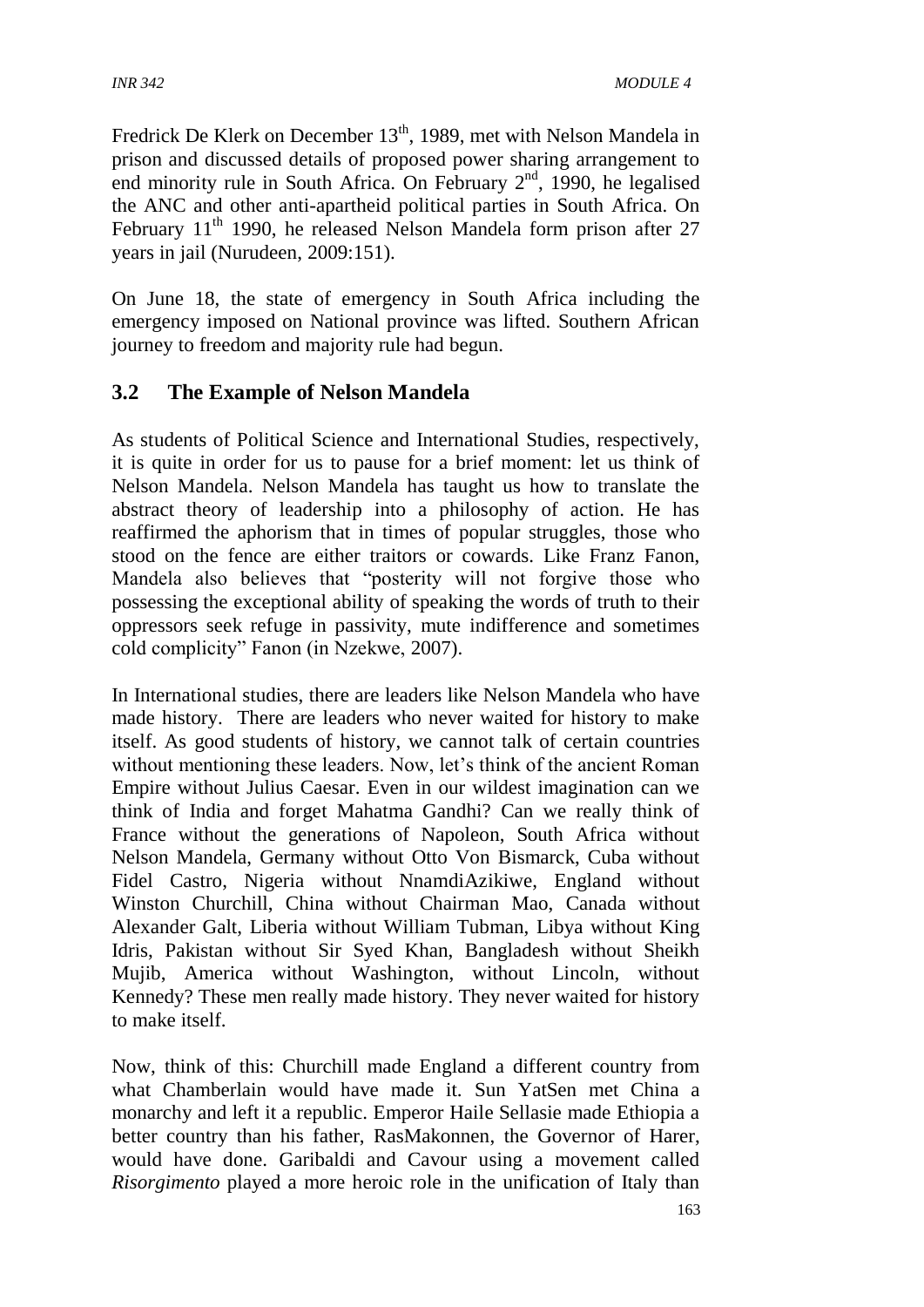the despotism of Mussolini ever did. Charles Louis Napoleon Bonaparte of France made history only when he adopted the ideology of populism. Alexander Hamilton spent virtually all his adult life in the unification of America.

John MacDonald devoted a greater part of his career to the development and liberation of Canada. Che Guevara did it in Argentina, Martin Luther did it in Austria, Water Rodney did it in Guyana, Amilcar Cabral did it in Guinea Bissau, SamoraMachel did it in Mozambique, Mohammed Ali Junah did it in Pakistan, and Malcolm X did it for the people of America. President MwaiKibaki recently brought to an end, with a popular victory, 40 years of opposition in Kenya thus raising a mirror of people's power to Benjamin Nkapa of Tanzania, YoweriMuseveni of Uganda and BakiliMuluzi of Malawi. Indeed, Kibaki and others never waited for history to emerge on a platter of gold. They never waited for history to initiate itself. They simply made history. (Nzekwe, 2005: 24 – 25).

In discussing the example of Nelson Mandela, the question we now ask is: why is it that many leaders do not have the courage to speak out the truth even when confronted with the threat of supreme sacrifice? Why do many leaders find it difficult to identify with the masses, suffer with them and get the people liberated as Nelson Mandela did? Why do leaders, both in domestic and global politics fail to criticise glaring injustices in the society?

The answer is simple. History is replete with examples: Jesus Christ of Nazareth challenged an unjust society and was crucified. Martin Luther of Austria was excommunicated by the Pope. Walter Rodney of Guyana was killed in a car bomb. Dele Giwa of Nigeria was silenced with a parcel bomb. Amilcar Cabral of Guinea Bissau was assassinated with lethal bomb. SamoraMachel of Mozambique was eliminated through a bomb in an aircraft. Martin Luther King Jnr. was assassinated in cold blood. CheGuevera of Argentina was murdered in Bolivia. Malcolm X of United States of America was assassinated. MurtalaMuhammed of Nigeria was assassinated. EdwardoMoudlaine of Mozambique was bombed to death under slightly different circumstances. Frantz Fanon of Martinique died of cancer of the bone while fighting for a just society. Would the reader still want to die for social justice? (Nzekwe, 1994: xi).

#### **SELF**-**ASSESSMENT EXERCISE**

Discuss briefly the good example of Nelson Mandela in liberation struggles in the contemporary world.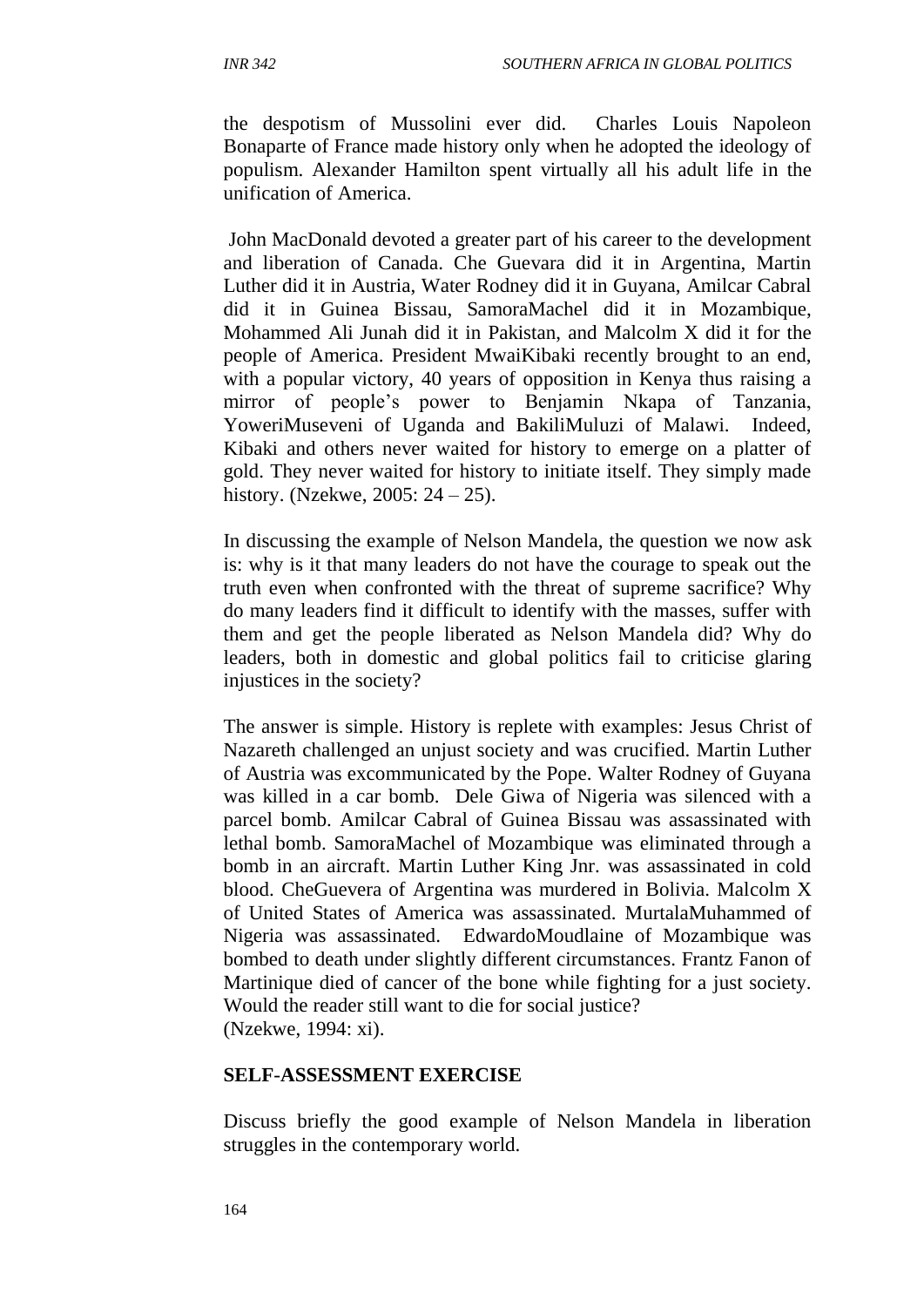# **4.0 CONCLUSION**

It is fairly obvious that with a change of attitude on minority rule in South Africa by Western powers and the United Nations, apartheid was destined to collapse.

The good example of Nelson Mandela in a sustained struggle to liberate humanity held down by socio-political repression cannot be over emphasised. Nelson Mandela proved to mankind that it is better to be a free man in the grave than to be a slave in a king's palace.

# **5.0 SUMMARY**

In this unit, we surveyed briefly the journey to liberation and freedom in South Africa with implications for the entire Southern African region and the lessons of the good example of Nelson Mandela.

# **6.0 TUTOR-MARKED ASSIGNMENT**

- 1. Trace briefly the journey to liberation and freedom in South Africa.
- 2. What are the Lessons of the good example of Nelson Mandela?

# **7.0 REFERENCES/FURTHER READING**

- Alex La Guma (Ed.). (1972). *Apartheid: A Collection of Writings on South African Racism by South Africans*. London: Lawrence and Wishart Ltd.
- *Apartheid: A Documentary Study of Modern South Africa.* (1958). New York: Barnes and Nobles Inc.
- Carter, G.M. &Omaera, P. (Eds). (1979). *Southern Africa: The Continuing Crisis.* Bloomington: Indiana University Press.
- El-Kawas, M.A. & Cohen, B. (Eds).(1976). *National Security Study Memorandum* 39, edited and introduced as *The Kissinger Study of Southern Africa.* Westport: Lawrence Hill Co.
- Grundy, K.W. (1973). *Confrontation and Accommodation in Southern Africa: The Limits of Independence.* Berkeley: The University of California Press.
- Hancock, W. K. (1961). *Survey of British Commonwealth.* London: Oxford University Press.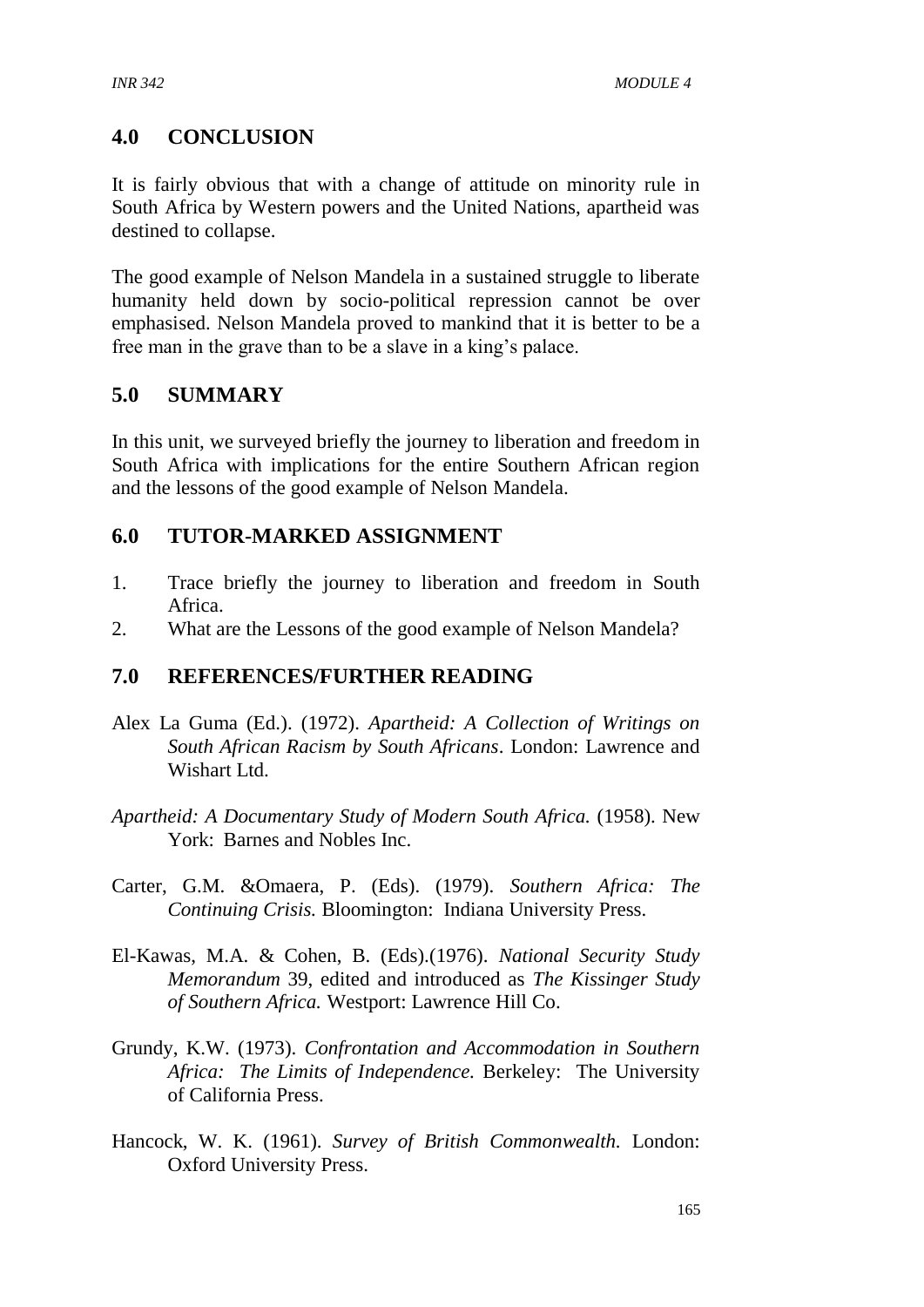- Herbert Adam (1971). *Modernising Racial Domination: The Dynamics of South African Politics.* Berkeley: The University of California Press.
- Nurudeen, et al (2009).*Introduction to African Politics.* Lagos: National Open University of Nigeria.
- Nzekwe, A.(1994). *Can Nigeria Survive? Political Sociology of Underdevelopment in Nigeria.* Jos: Transafrican Links.
- Nzekwe, A.(2005). *No Past No Present No Future: How Nigerians Underdeveloped Nigeria.* Jos:Transafrican Links.
- Okolo, C.B. (1985). *Apartheid: The Black man's Burden.*Obosi: Pacific Press.
- Okolo, C.B. (1974). *Racism: A Philosophic Probe.* New York: Exposition Press.
- Potholm, C.P. & Dale, R. (Eds).(1972). *Southern Africa in Perspective*. New York: The Free Press.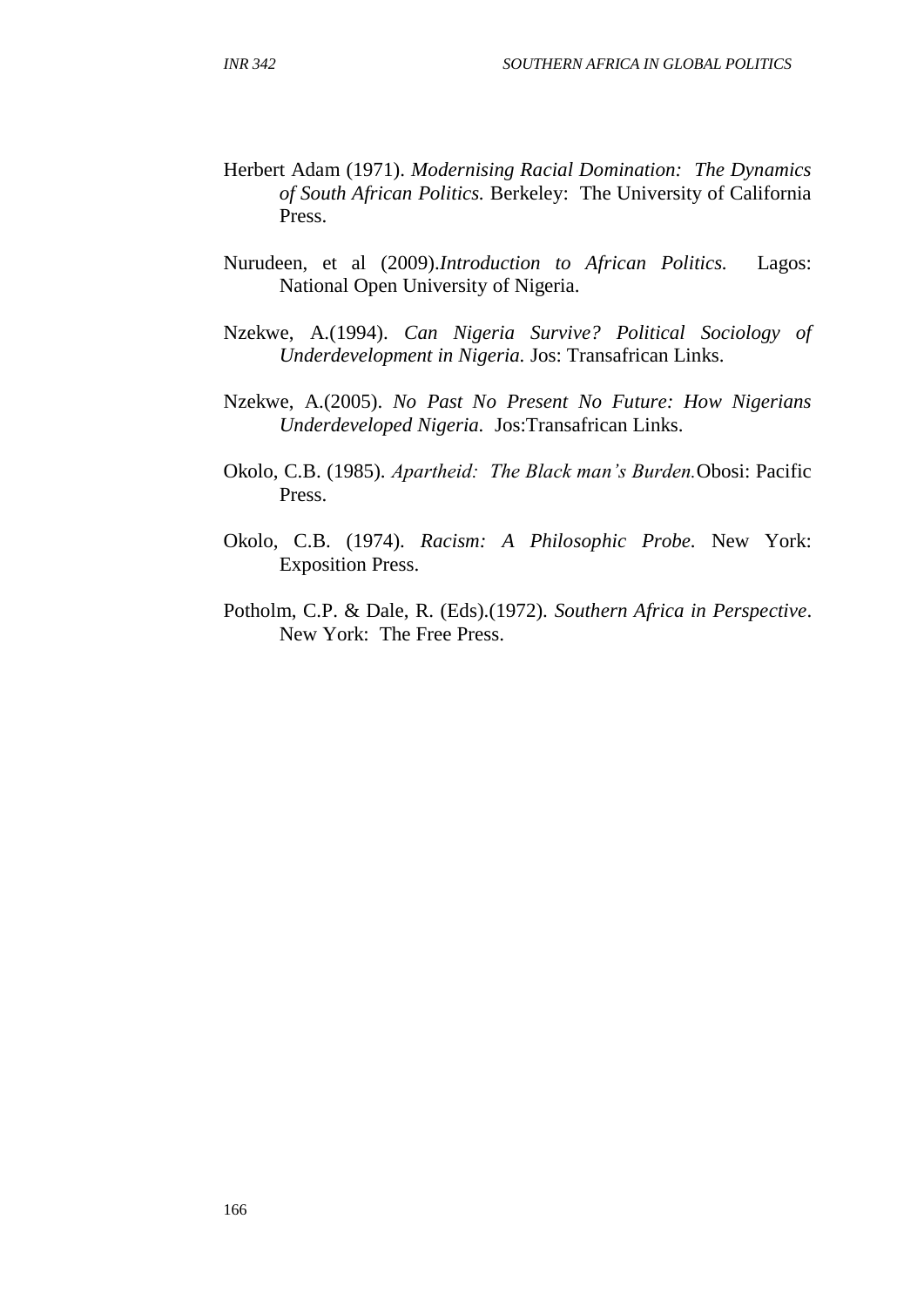# **UNIT 5 SOUTH AFRICA, SOUTHERN AFRICA AND GLOBAL POLITICS**

#### **CONTENTS**

- 1.0 Introduction
- 2.0 Objectives
- 3.0 Main Content
	- 3.1 Instruments of Capability in Global Politics
	- 3.2 National Security Question
- 4.0 Conclusion
- 5.0 Summary
- 6.0 Tutor-Marked Assignment
- 7.0 References/Further Reading

#### **1.0 INTRODUCTION**

The Republic of South Africa and other Southern African countries, namely, Lesotho, Namibia, Botswana and Swaziland are among state actors in global politics. As actors, they can enter into diplomatic relations, sign bilateral and multilateral treaties and promote the national interests of their respective countries in the global system. Each of the countries also has the war option as a legitimate instrument of foreign policy each can indeed declare war with any country in the world when the war option becomes inevitable.

In asserting themselves in the international system, however, each of these Southern African countries, like any other state in the world, must necessarily rely on instruments of capability available to it.

These instruments of capability are the things that give a country a *strong voice* in global politics. In world politics, power does not necessarily flow from the barrel of the gun. For example, if a country is perceived to be peaceful and united at all times, this perception alone gives the country enormous power in global politics. Lack of unity, absence of *one voice,* in the other hand will make a country relatively vulnerable and powerless even though the country may be enormously rich with a strong military might.

So, begin now and today to appreciate the fact that power in global politics is not all about big population, big territory, frightening military arsenals and gun-boat diplomacy. There are other frontiers of capability which when perceived to be positive give a country *a big voice* in world politics.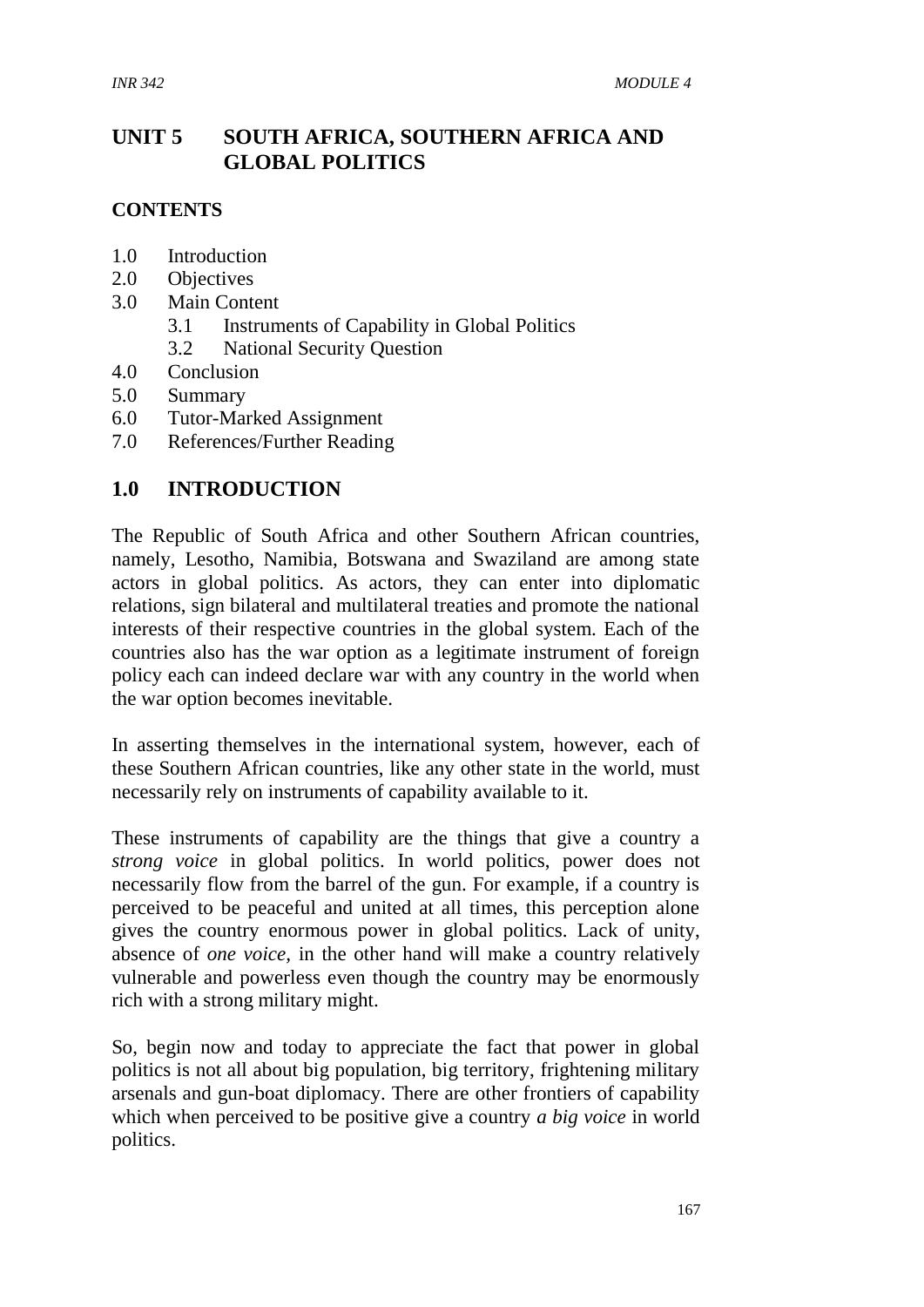We have outlined twenty of such instruments for brief discussions. The list is not exhaustive. There are many others. More importantly, our list is not arranged in any particular order. What is important is that these instruments are relevant, indeed very strategic for any state actor in global politics including those in Southern African region.

These instruments of capability also help countries to assert itself in international system as well as help to pursue foreign policy objectives. At times, what is required is simple perception of other actors that those instruments are there on ground or that they are not there, as the case may be.

The instruments of capability include but not exclusive to: military might, internal security, level of human capital development in the country, territorial size, demographic size, democratic credentials of the country, domestics social base for the leadership, diplomacy, absence or otherwise of primordial forces, food security, education, health, technology, foreign investments, organisational capacity of the country, productivity, trade, constitutionalism, co-operation, globalisation, etc.

As we have mentioned earlier, any country in the world can be assessed on the basis of these criteria to ascertain its latent and potential capability in global politics. Accordingly, ideally, it is on the basis of these instruments that the Republic of South Africa, Namibia, Lesotho, Botswana and Swaziland, Southern African countries of interest to this analysis, may be assessed. This will however be done very briefly as these are also the thematic preoccupation of module three of this course work. All we intend to do in this unit is to present general frameworks which are critical desiderata for present and future studies of state actors in global politics.

# **2.0 OBJECTIVES**

At the end of this unit, you should be able to:

- state the instruments of capability available to state actors in the international system
- explain how these instruments enable states to pursue foreign policy objectives in global politics.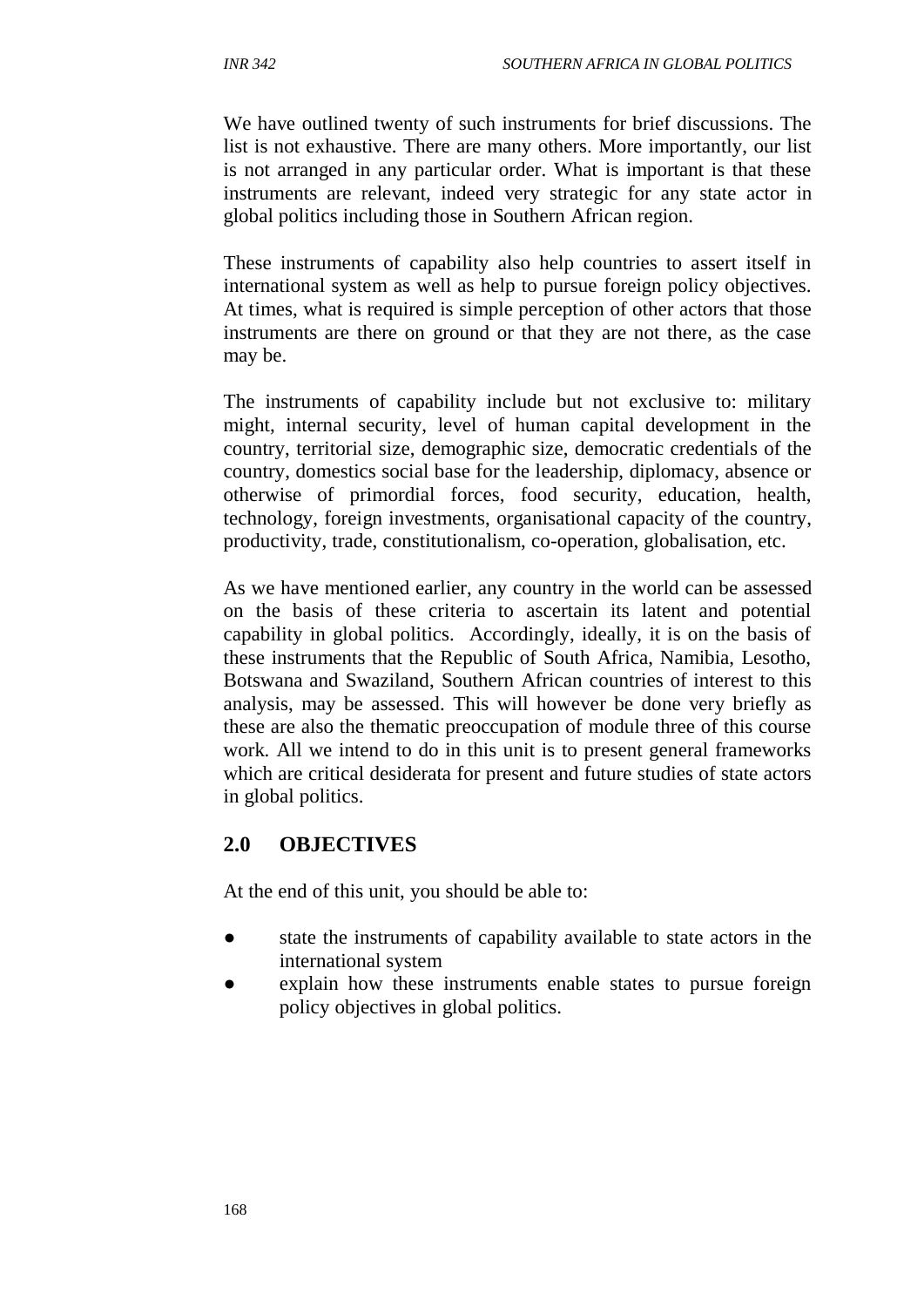# **3.0 MAIN CONTENT**

# **3.1 Instruments of Capacity in Global Politics**

#### **Military**

There is no doubt that the military capability of a country is a strong factor in the assessment of a country's capability in global politics. Indicators of a formidable military arsenal include: the numerical strength of men and women in the armed forces; the quantity and qualitative assessment of sophisticated weapon systems available to the three services: army, air force and navy; numerical statistics of military depots, cantonments, brigades and divisions in and outside the country; level of training and capacity building for men and officers of the three services; the level of motivation, mobility and sense of nationalism inculcated in the consciousness of all men and women under arms; the size of defence budget, etc.

Even though Lesotho, Namibia, Botswana and Swaziland cannot reasonably intimidate so many countries in the world, in the course of global politics with their respective military might, the same cannot be said of the Republic of South Africa.

The level of motivation, mobility, speed, sophisticated weapon systems which include a nuclear arsenal available to the armed forces of the Republic of South Africa is a capability no country in the world can afford to ignore with a mere wave of the hand. This is not to suggest that the Republic of South Africa, in terms of flexing military might in global politics is a threat to many countries. Certainly, not for United States of America, Britain, Germany, Russia, China or even Israel will her be a threat. The point to note is that at regional level, the Republic of South Africa has a comparative advantage and at world level, no country can reasonably afford to dismiss South Africa, with its nuclear capability, with a mere wave of the hand.

Finally, it must be emphasised again that military might alone is strategically dispensable in the contemporary world system where United Nations can always assist the weak and persecuted state with formidable multi-lateral forces. United States alone, with the current tendency towards unipolarism can do the same. United States is, today, the world police man.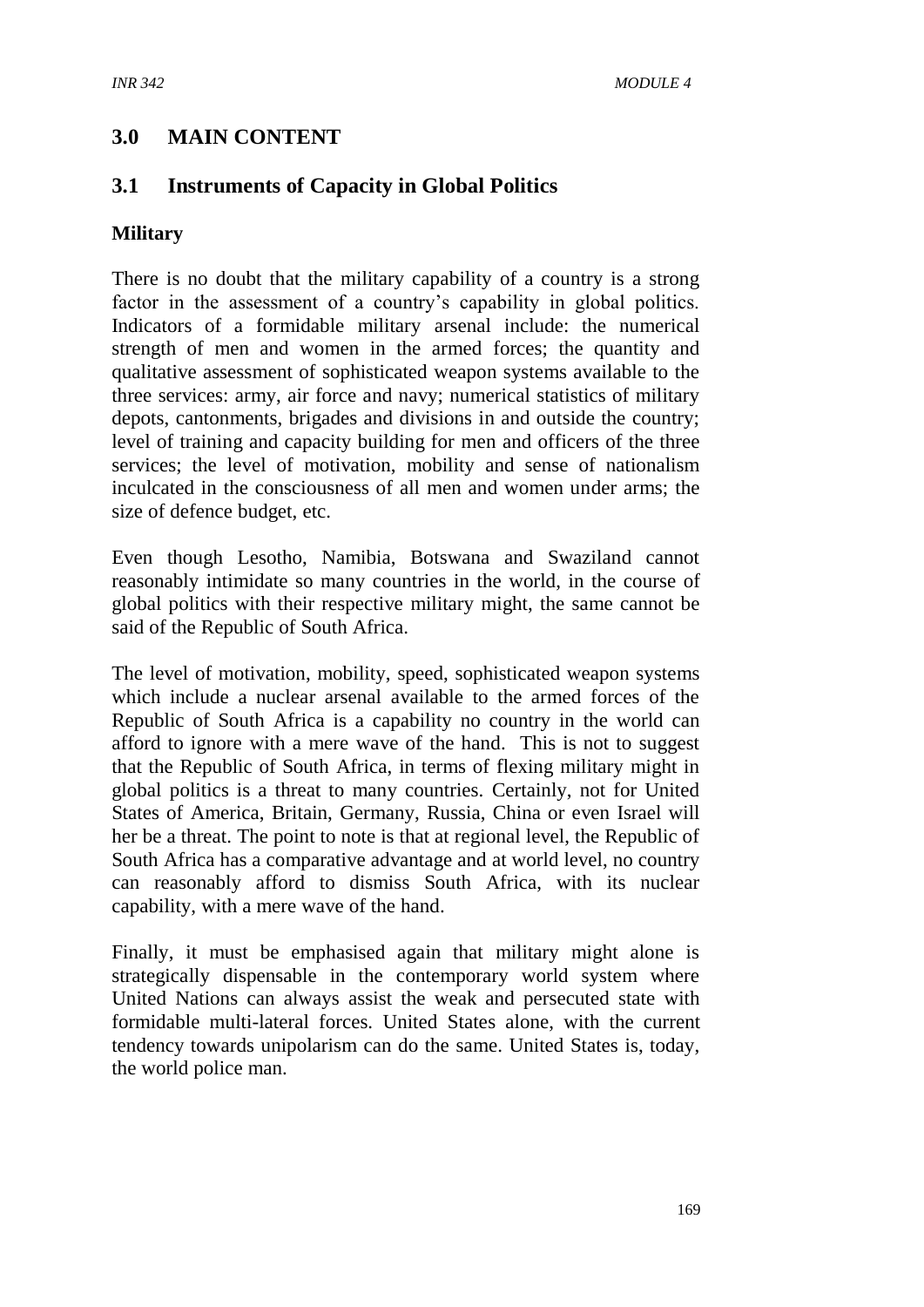### **Human Capital**

The quality of human capital, in a given country, if perceived to be relatively high in the international system, gives the country a measure of perceived capability in global politics.

Human capital index is used to assess this capability. Education, social security system, per capital income, level of employment and level of mobilisation, sensitisation and conscientisation of the citizenry towards the finest tradition of patriotism and nationalism may be useful in assessing the human capital index of a country.

If we survey the richest countries in the world, we shall discover that human capital development index is relatively high. Such countries command respect and elicit fear in global politics. Even countries with the richest businessmen in the world, richest footballers, musicians, actors and actresses may count all these as instruments of capability in global politics when measured in terms of human capital index. Let us examine this in relevant details.

United States of America with GDP of \$14, 660, 000, 000, 000, is the richest country in the world. Equatorial Guinea with GDP per capita of \$36, 600 is the richest country in Africa. Singapore with GDP per capita of \$62, 100 is the richest country in Asia. Panama with GDP per capita of \$13, 000 is the richest country in Central America. Qatar with GDP per capita of \$179, 000 is the richest country in Middle East. Chile with GDP per capita of \$15, 00 is the richest country in South America. Bahamas with GDP per capital of \$28, 700 is the richest country in the Caribbean. The richness of these countries, recent studies have shown, can be attributed to many factors the most important of which is human capital development through skill acquisition by the citizenry. The reason is simple. It is man that creates wealth. Wealth uninitiated and created by man cannot and will never create itself.

Now, look at this: Warren Buffet with about S62 billion is the richest man in the world while Tiger Wood now a billionaire is the richest sportsman. Conversely, Brazzaville-Congo is the worst country in the world in terms of standard of living while Burundi with GDP per capita of \$300 is the poorest country in the world. With failed state index of 114.7, Somalia is today the most unstable country in the world even as Iraq with a global peace index of 334 is the most dangerous country to live in the world. (Nzekwe Amaechi, 2013: p. 2).

Botswana, Lesotho, Namibia, Swaziland and the Republic of South Africa can all, respectively, count on the pivot of human capital development in flexing their muscles in regional politics in the African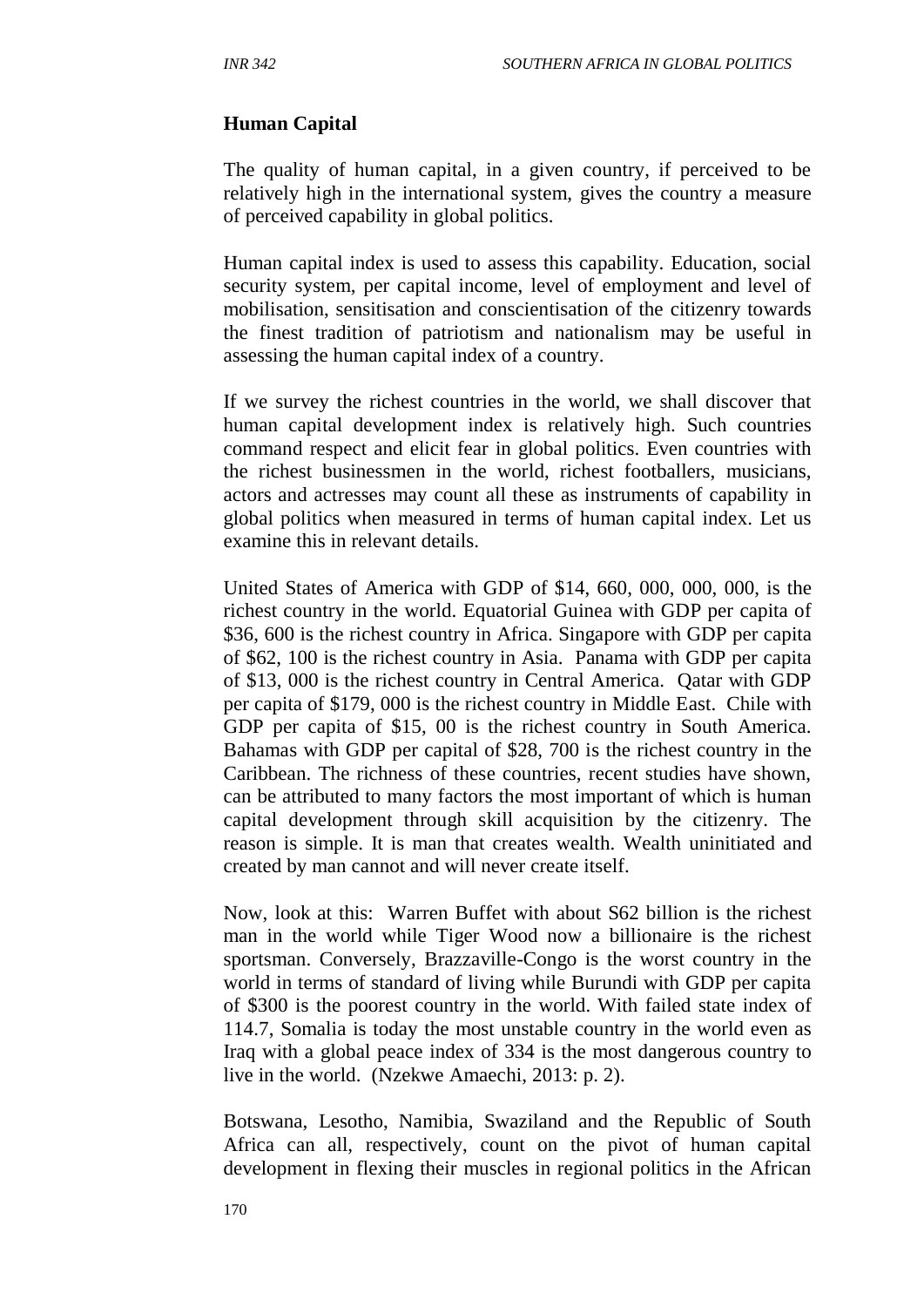continent. This is, however, now on a diminishing return due to the ravaging impact of HIV/AIDS, poverty and unemployment in the region. Compared to developed countries such as Canada, Ireland, Japan, Russia, etc., these countries are backward. Southern African countries, except the Republic of South Africa indeed still have a very long way to go in human capital development.

#### **Territorial Size**

Hundreds of years ago, the size of a country is a highly rated source of capability in global politics. Not today. In the day of geo-political thinkers such as Alfred T. Mahan and Helford Mackinde, a country's location and size were, if considered favouarable and relatively big, can frighten adversaries in global politics. (Nzekwe, 2007: 100). But in a globalised world, in this day of thermonuclear technology with capabilities for Mutually Assured Destruction (MAD) the attributes of favourable location and big size, for countries in global politics, are clearly dispensable strategic levelers. (Nzekwe Amaechi, 2007: 100).

Furthermore countries like the Republic of South Africa can now enjoy very limited sense of security on consideration of the fact that it has weak and smaller neighbours in the sub-region. In response to the diminished territorial and demographic sizes, smaller countries in the world now go into alliance and enter into military treaties with powerful countries for protection. Accordingly, big countries such as Nigeria in West Africa and the Republic of South Africa in Southern Africa are no longer perceived as threats to weaker countries in their respective subregions.

An example is in order here. In the case of Nigeria in West Africa, at independence, Benin Republic, Chad, Niger and Cameroun entered into military defense agreements with France which gave the departing Colonial Power (France) transit and over-flight privilege across these countries among other benefits. In return, France signed to protect these countries with its overwhelming military might should Nigeria or any country in the world flexes his military muscles.

Southern Africa in World Politics, regional or global, when considered against the backdrop of the above analysis, can validate some basic assumptions. The assumptions are, one: in relation to regional politics in Southern Africa and even in the whole world, favourable location and relatively big size perceived for the Republic of South Africa confer very limited sense of security and capability to the regional power of South Africa; two: the weaker dispositions of Botswana, Lesotho, Namibia and Swaziland does not necessarily confer disadvantage because of the contemporary multilateral dynamics of global politics.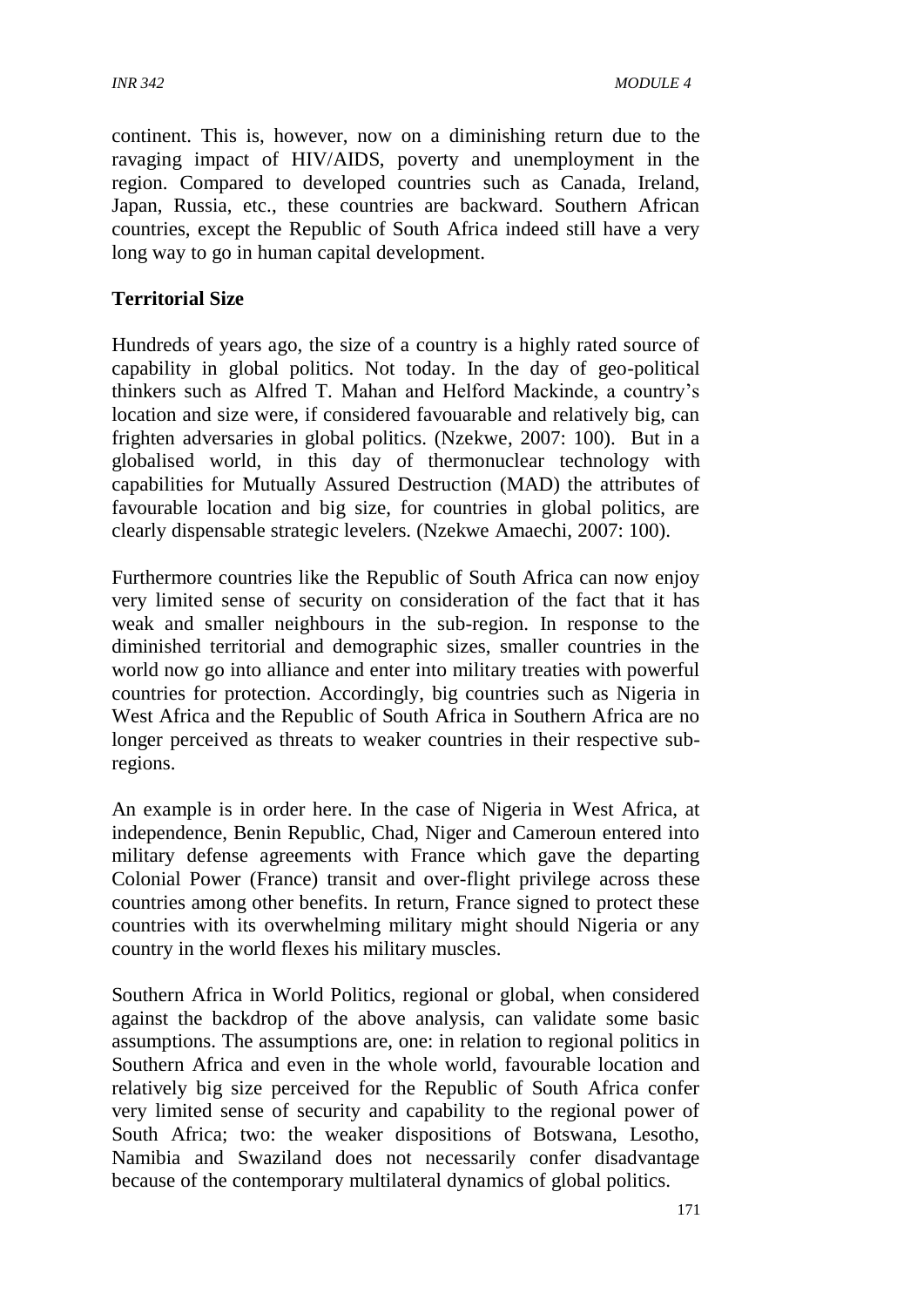### **Demography**

Again, in the days of great geo-political and demographic thinkers, the population of a country when perceived as relatively enormous commands respect and compliance in favour of the country so perceived. Not today. Iraq, smaller in territorial size and population when compared with Nigeria was able to frighten the world, the entire mankind, with its unregulated nuclear acquisitions. It is axiomatic that the strength of the Republic of South Africa, Botswana, Lesotho, Namibia and Swaziland in the context of regional or global politics should not be assessed on the instrumentality of demography. This does not suggest that heavily populated countries, such as China and India, should not consider the demographic advantage a veritable force in global politics. Certainly, it is. But this should not be over-emphasised because of the place and role of technology which abbreviates demography, space and time in modern warfare.

#### **Democracy**

The democratic credentials of a state actor in global politics, when perceived as relatively high, can be a source of strength. The indicators of highly rated democratic credential may include: orderly and transparent model of political succession, free and fair elections, independence of the judiciary, supremacy of the constitution, the rule of law, separation of powers, civil liberty, fundamental human rights and freedom of the press, etc.

Assessed at the backdrop of the aforementioned democratic yard-sticks, post-apartheid South Africa is not doing badly even as the other Southern African countries, of interest to this course work, are also learning the rope with promises of improved democratic credentials. They can count on this factor in global politics.

#### **Domestic Social Base**

Domestic social base suggest that the political leadership commends the trust, co-operation and support of a broad-spectrum of the citizenry. Once this is perceived to be in place; the country so commands respect credibility and integrity in global politics.

What this also means is that if a state declares war against such a country, all the citizens of the country where the leadership has internal domestic social base shall come out amass to support their government. The citizens, men and women, boys and girls, young and old, at home and abroad will rise in unison, willing and ready to lay down their lives in defence of the political leadership of their country.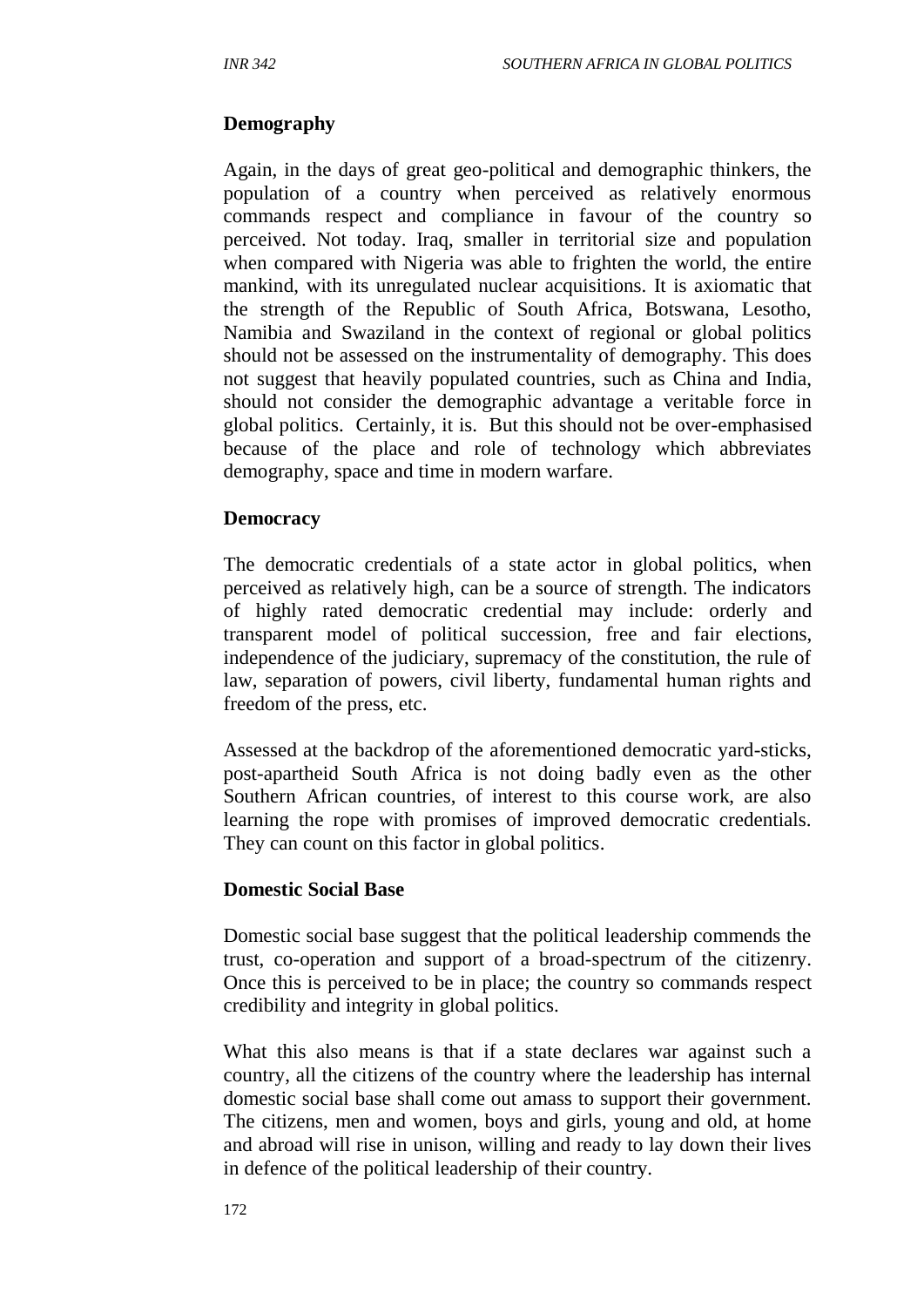Sadly, Southern African countries and indeed most developing nations of the world do not enjoy this instrument of capability. This instrument is extremely strong, for when it is perceived to be there, David can defeat Goliath. Do you remember the American-Vietnam war?

### **Diplomacy**

Diplomacy simply means negotiation. It is a process as well as an instrument of pursing foreign policy objectives. If a country is perceived to be highly proficient intelligent and intellectually sound ambassadors and other diplomatic staff in its embassies all over the world, that country is rated high in terms of the instrumentality of diplomacy in global politics. It is in the light of this observation that diplomacy can be defined as: *the ability to tell someone to go to hell in such a manner and language that the person would want to quickly embark on the trip.*

This definition is in the lighter mood. The point to emphasise, however, is that many developing nations of the world including the countries of interest to us in Southern Africa, usually sacrifice integrity and meritocracy on the altar of indiscretion and mediocrity. In these countries, career diplomats and erudite professionals are relegated to the background in diplomatic postings. In contrast, politicians, friends and relations are chosen as ambassadors and given choice postings. This is the sadness of the story of this instrument of capability in many African countries including Southern Africa.

#### **Primordial Forces**

Primordial forces such as excessive religious symbolism, antagonism, fanaticism and jingoism can keep a country perpetually divided. Other primordial forces such as ethnicity, nepotism, statism, sectionalism, racism and several dimensions of geo-political chauvinism can bring disunity to a country. In global politics, when a country is perceived to have this disadvantage, that country is undermined. The country can even be dismissed with a mere shrug and a wave of the hand. This can happen even when the country is in frantic need of respect and attention in international negotiations and global politics.

#### **Food**

Food security as a veritable instrument of capability in global politics is very relevant today even as it is firmly rooted in ancient atavism. A country is vulnerable to the extent to which it depends on other countries for food supplies. When a country is perceived (the critical word in this discussion is perception) to be dependent on the international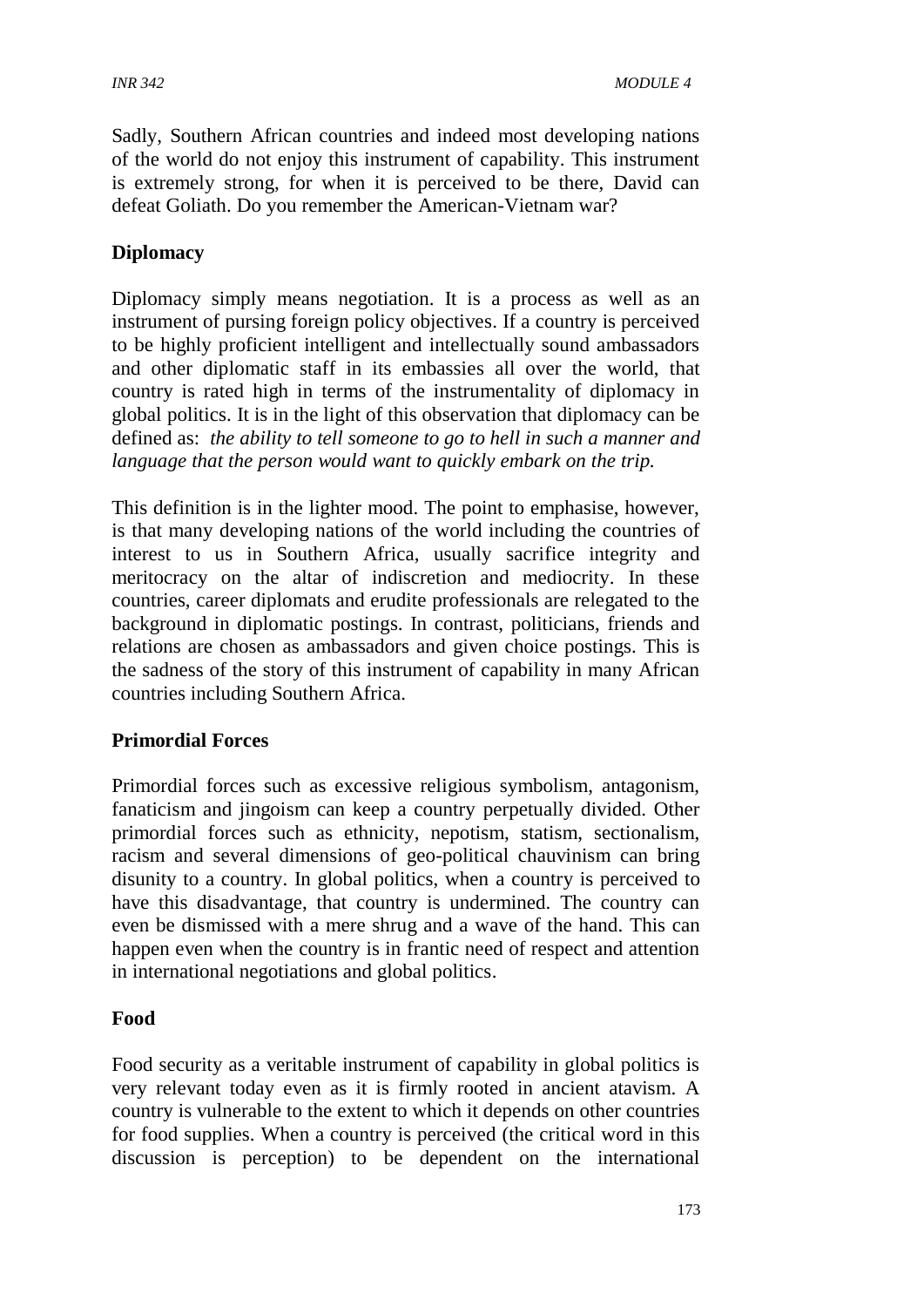community on food suppliers for its citizenry that country has no voice in global politics.

In the catalogue of human history, food supplies have been effectively used to force actors in national and international negotiations to change their positions. This has happened even in war situations. An example is in order here.

Let us quickly and briefly re-examine how the Nigerian civil war was fought, lost and won and the role food security played in the protracted warfare. More importantly, the short narration will bring out, clearly, the extent to which internal domestic social base, earlier discussed in this unit, can be a strong instrument of capability in politics and warfare.

Let us now take the analysis as a necessary example. It is a self-evident truth that during the Nigerian civil war, necessity gave birth to invention in Biafra. *Biafrans* built bombs. They built rockets. They designed and built delivery systems. They guided the rockets. . For three years of blockade without hopes of import, Biafra's maintained engines, manufactured machines and designed technical equipment. They also maintained all their vehicles, all their factories and all their weapon systems. The State extracted crude oil. The people refined petroleum. Individuals invented alternative sources of energy.

The people built and maintained their airports under a hostile atmosphere of heavy bombardments. The people recovered so quickly after each air-raid and each bombardment to uphold the record of maintaining one of the busiest airports in the world. Using a local telecommunication system, the people spoke to the world. The world heard them. And when the world replied, the people also heard.

The people of Biafra designed and constructed roads and bridges and dams and waterways. They manufactured rifles and revolvers and grenades and booby-traps. They built anti-personnel and anti-tank weapon systems. They constructed armored cars and tanks and missiles and modified aircraft from trainer to fighter, from passenger aircraft to bombers. They spun nylon yarn, developed modern agricultural seedlings, discovered various varieties of food items, invented an alternative medical science, perfected new sources of energy, adopted a highly sophisticated civil defence strategy and elevated its war propaganda as one of the most effective in the contemporary world history. This highly sophisticated propaganda system gave hope to the hopeless, food to the hungry, faith to the despondent, strength to the weak, courage to the frightened, inspiration to the discouraged, life to the spiritually decimated and freedom to the persecuted people.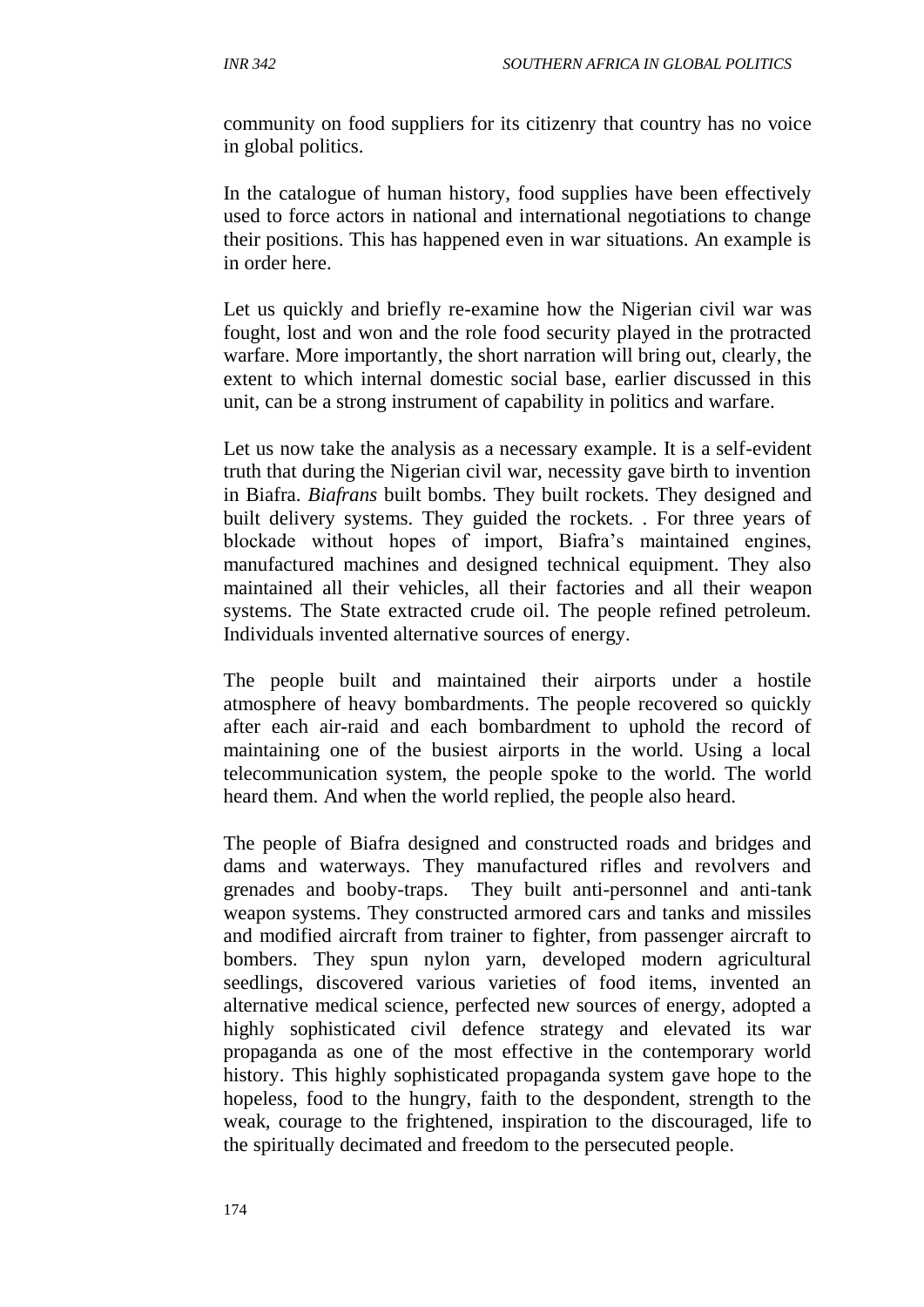The sense of commitment was widespread. The sense of nationalism was infectious. The sense of patriotism was epidemic. Men were ready to lay down their lives for a principle they believed in. Women were willing to send their little children to the war fronts. The old people were ready to bury their own children. And what do we call all these? The answer is *Social Mobilisation*of the highest order ever conceptualised in the catalogue of human history*.*

How were such measures of mobilisation, commitment, nationalism, patriotism, innovation, enterprises, confidence and determination generated into the consciousness of a persecuted people? How? How? How? This is the greatest question that was never asked.

In three years of freedom, Biafrans became the most courageous, the most creative, the most innovative, the most confident, the most civilised and the most technologically advanced Black people on earth. But, sadly, because of foolish pride and sense of vendetta, the post-war government threw away all these innovations. All the discoveries and creativities were systematically uprooted, dismantled, destroyed, and scattered. (Nzekwe 2005: pp52 – 55).

The significance of this analysis of aspects of the Nigerian civil war is the revelation, perhaps for the first time, that with creativity and internal domestic social base, both strong instruments of capability in politics and warfare, Biafra would have defeated the federal forces (Nigeria) in the civil war. The saving grace, a factor that ended the war in favour of General Yakubu Gowon is another instrument of capability: food security.

The Nigerian Government was advised that the Biafran leadership had a formidable, internal domestic social base and that Biafrans: men, woman and children, like the Vietnamese during the great war with America, were willing and ready to lay down their lives, individually and collectively, in defence of the Biafran dream. Gowon was therefore advised that the instrument which can defeat Biafra was not heavy artillery bombardment but a well-coordinated blockade of access to food being sent to Biafrans by Caritas, Red-cross and other humanitarian agencies. It is a self-evident truth that with this blockade, starvation malnutrition and kwashiorkor set in and Biafrans were defeated.

Back to our countries of interest; Southern Africa. Again, like many developing nations of the world, food security is a problem and cannot reasonably serve as an instrument of capability in times of diplomatic negotiations and global politics. The real problem in Africa is that of taste for foreign foods with the implication that food security is impossible. This is due to food imperialism and the dialectics of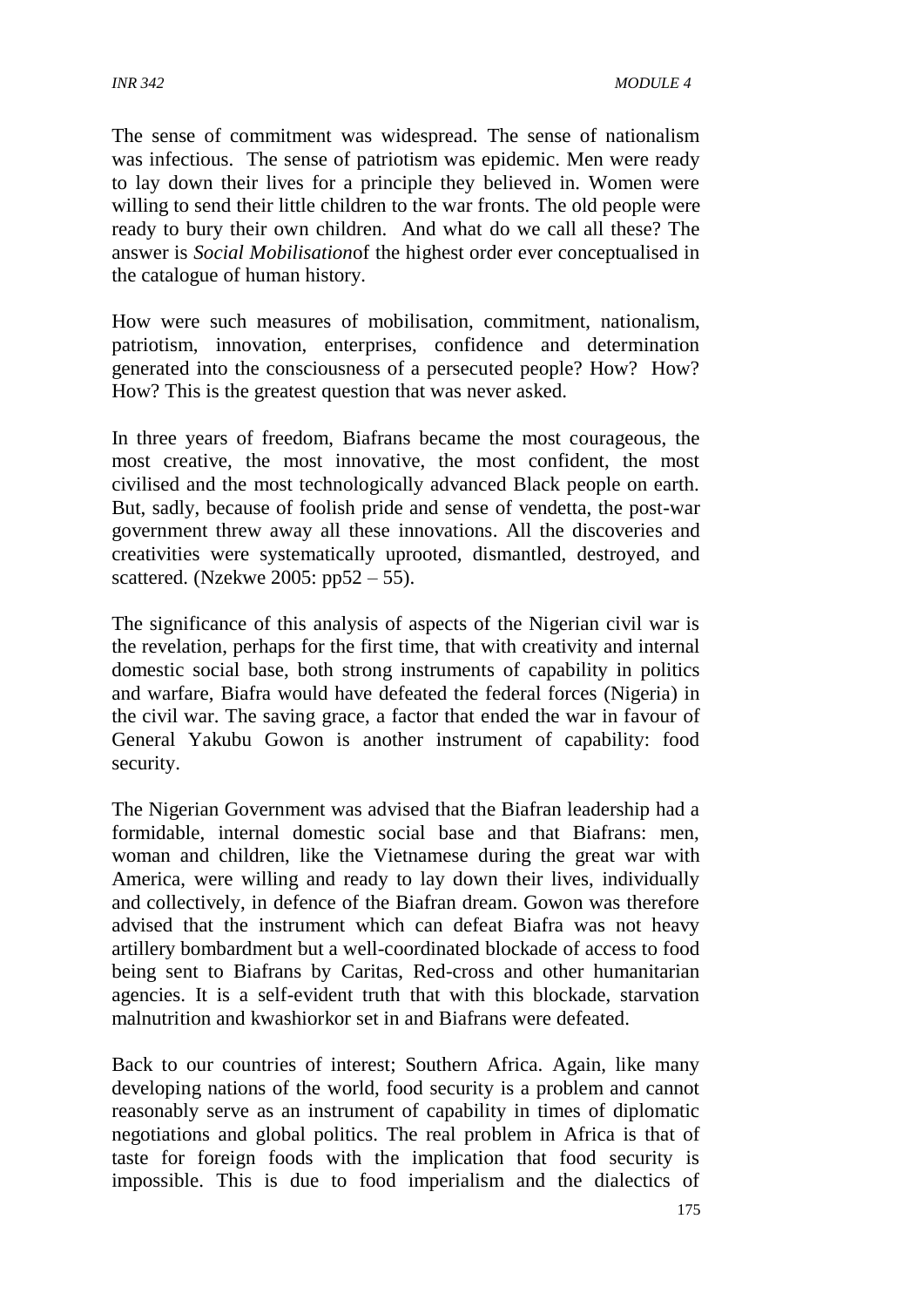modernisation of hunger in developing countries of the world by Western powers.

#### **Education**

Apart from a few good universities in Africa running standard educational systems, many are merely running *schooling systems* not educational system. This is to the extent that students are more at home and on the streets than in the schools due to poor funding and unending strikes by lecturers and non-academic staff. The education system in Southern Africa is however, a source of strength and capability. Their universities are doing well.

#### **Health**

A healthy nation is a wealthy nation. Medical tourism, currently in vogue in Nigeria, is a source of vulnerability in global politics. In comparative regional basis, Southern African countries are doing better in terms of medical reforms and facilities.

#### **Technology**

Many Southern African countries particularly the Republic of South Africa have relatively advanced technology which is a source of strength in global politics. The frontier of vulnerability is in the area of technological dependency especially on Western countries.

#### **Foreign Investment**

Foreign Investments in Southern Africa makes the countries vulnerable in global politics. This is to the extent that, just like all other African countries, commanding heights of the economy are monopolised and controlled by imperialism.

International finance capital through multinational corporations, in Southern Africa, control the oil sector, extractive industries, construction, communication, manufacturing and even distributive trade. Britain and United States have substantial investments in Southern Africa. This makes the countries vulnerable to foreign manipulations by vested interests particularly Western powers

#### **Organisational capacity**

The organisational capacity of many Southern African countries is highly rated. This is a frontier of capability in micro strategic calculations.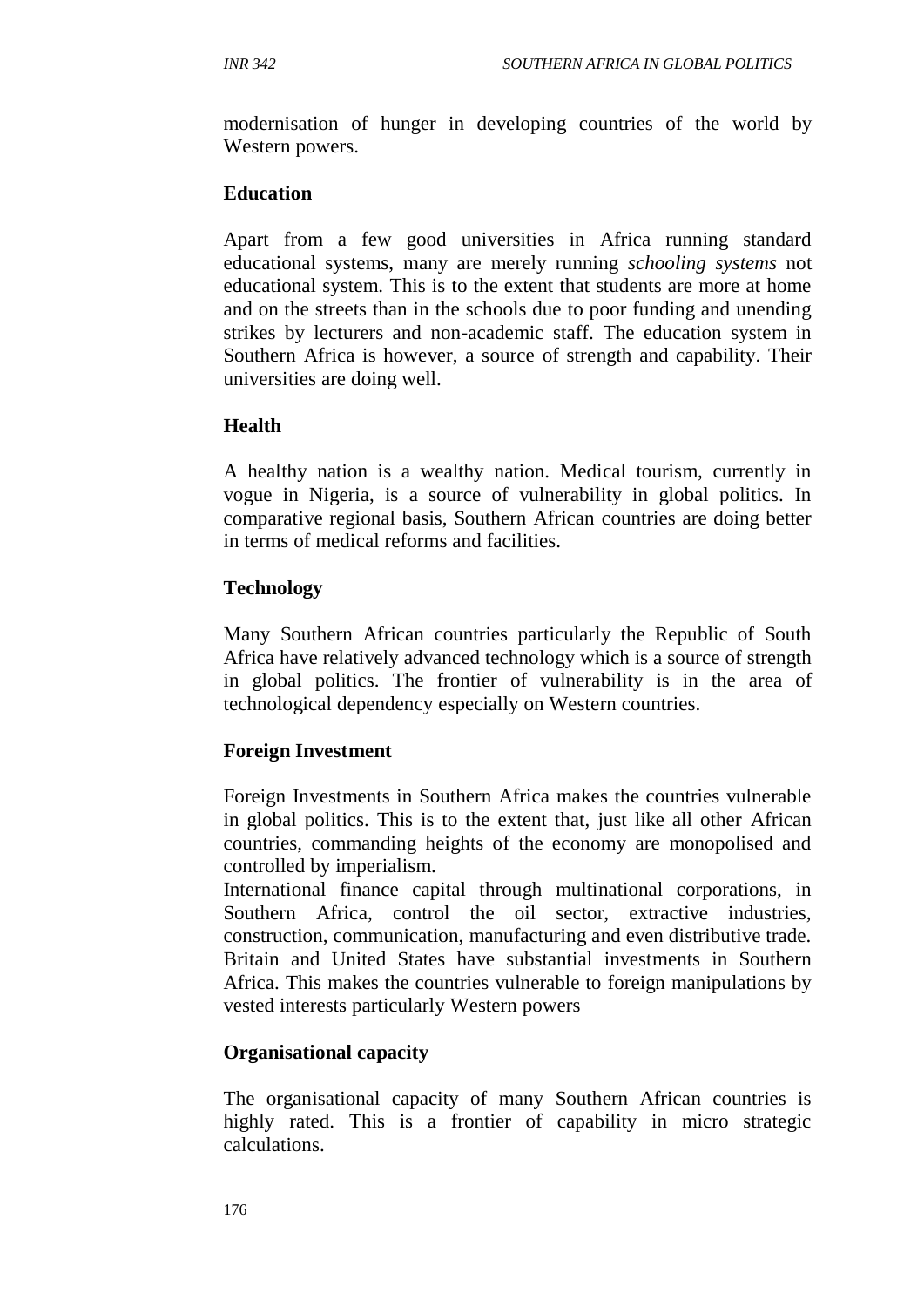#### **Productivity**

The perceived levels of job motivation, labour productivity and performance index in Southern Africa in also highly rated. This is a source of strength in global politics.

#### **Trade**

Given the abundance of valuable raw materials, natural resources, labour and finance capital in Southern Africa, balance of trade is in favour of many of the countries. The present economic recession is a cyclical global economic crisis. It is not peculiar to Southern Africa alone.

#### **Constitutionalism**

Constitutionalism suggests a system based on constitution. This is in contrast to arbitrary governance, military rule, despotism and fascism. Constitutionalism is not a major problem in Southern Africa, today. It is not even a major problem in the entire world.

### **C-operation**

Countries in Southern Africa are signatories to major bilateral and multilateral treaties in the world including those in the areas of military and defence, trade and investments, global peace and security, etc. They are also active in regional and sub-regional co-operations, such as those of African Union, Southern African Customs Union (SACU) and Southern African Development Community (SADC). These are instruments of capability available to all Southern African countries.

#### **Globalisation**

Southern African countries including the Republic of South Africa, Botswana, Lesotho, Namibia and Swaziland have all taken legitimate advantage of globalisation. This is a source of strength.

#### **Internal Security**

Internal Security is not provided only by the police and Para-military forces. It is a holistic state of freedom. Many African countries including those of Southern Africa lack internal security. The question is: what is security?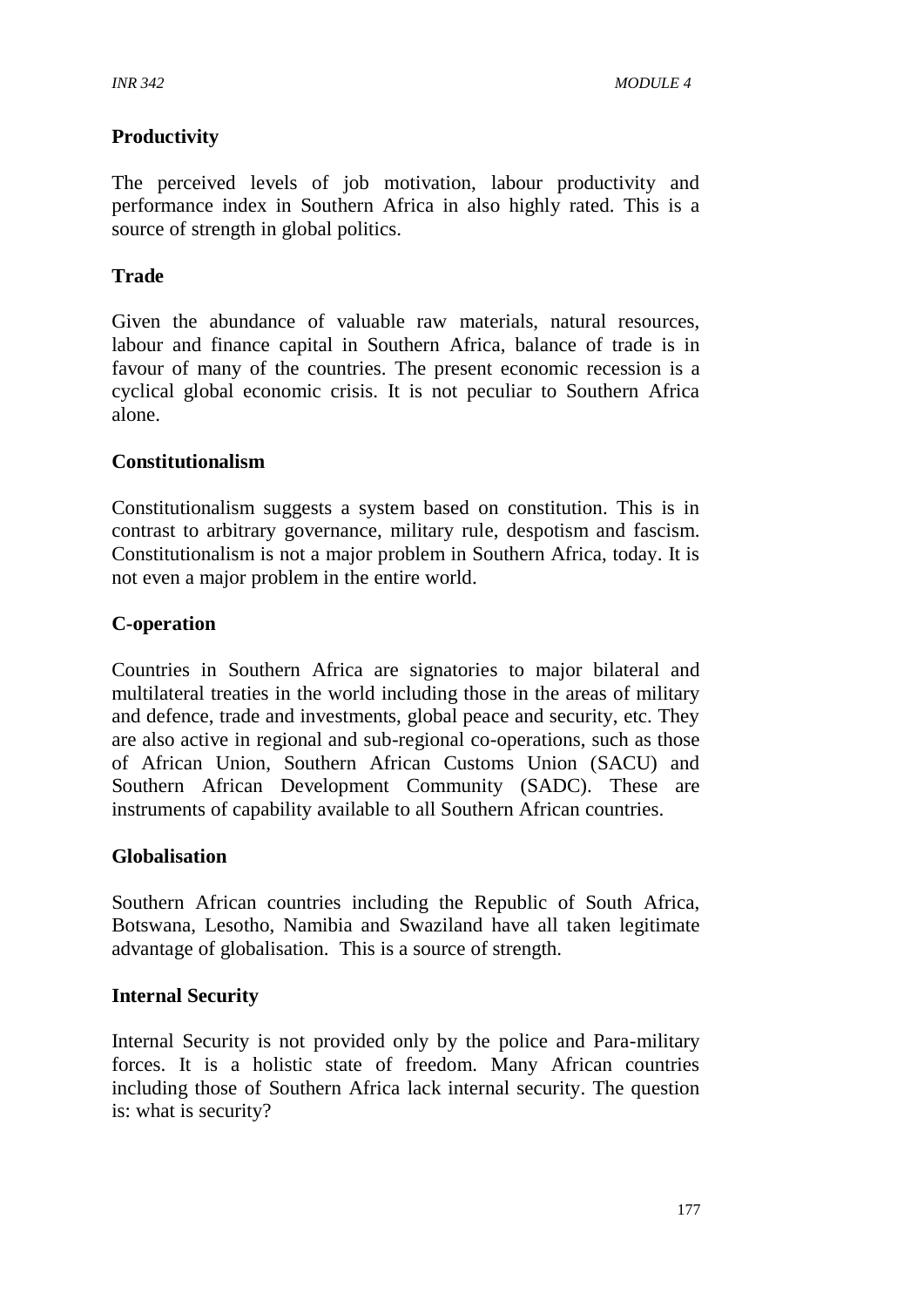## **3.2 National Security Question**

In many African countries including those of Southern Africa, internal security is very weak, thus providing a frontier of vulnerability for African countries as a whole in global politics. Some African countries are however, more secured than others.

In Nigeria in West Africa and Republic of South Africa in Southern Africa, for instance, the process of conceptualisation and execution of issues bothering on national security is usually shrouded in overwhelming secrecy. This has put a measure of doubt in the minds of many people with regards to what precisely *national security* is all about. And so, we must now ask the question: *What is national security?*

*National Security* is the sum total of the vital national interests of a country. A vital national interest is one for which a country is willing to go to war either immediately or ultimately in order to defend itself (Lipman, 1943: 51).

A nation is secured to the extent to which it is not in danger of having to sacrifice core values if it wishes to avoid war, and is able if challenged, to maintain them by victory in such a war (Hartman 1967: 4). Johan Galtung concluded that security is the probability that a system can be sustained, a human system, a social system, a state system, a world system (Galtung, 1965: 348).

At the premise of *conventional security doctrine,* many scholars believe that only a strong military, equipped with sophisticated weapon systems can effectively deter possible enemy attacks and threats of hostile offensive, and also provide a means of fighting if the attack is not deterred (Ibid). We disagree with this intellectual position.

First and foremost, we argue that security is freedom from danger, fear, anxiety or uncertainty (Imobighe, 1983: 20). In the words of Imobighe:

Security has to do with freedom from danger, fear, anxiety or uncertainty. It is a condition of being protected from or not being exposed to external aggression and internal sabotage… It affects not only the satisfaction of the needs of the inhabitants but also, and perhaps more importantly, the fundamental issue of the national survival as a viable entity. It is only under secure atmosphere that a state can develop and direct its human and materials resources towards positive ends (Imobighe, 1983: p. 20).

Taking our point of departure from the scholarly position which contends that security is freedom from danger, fear, anxiety or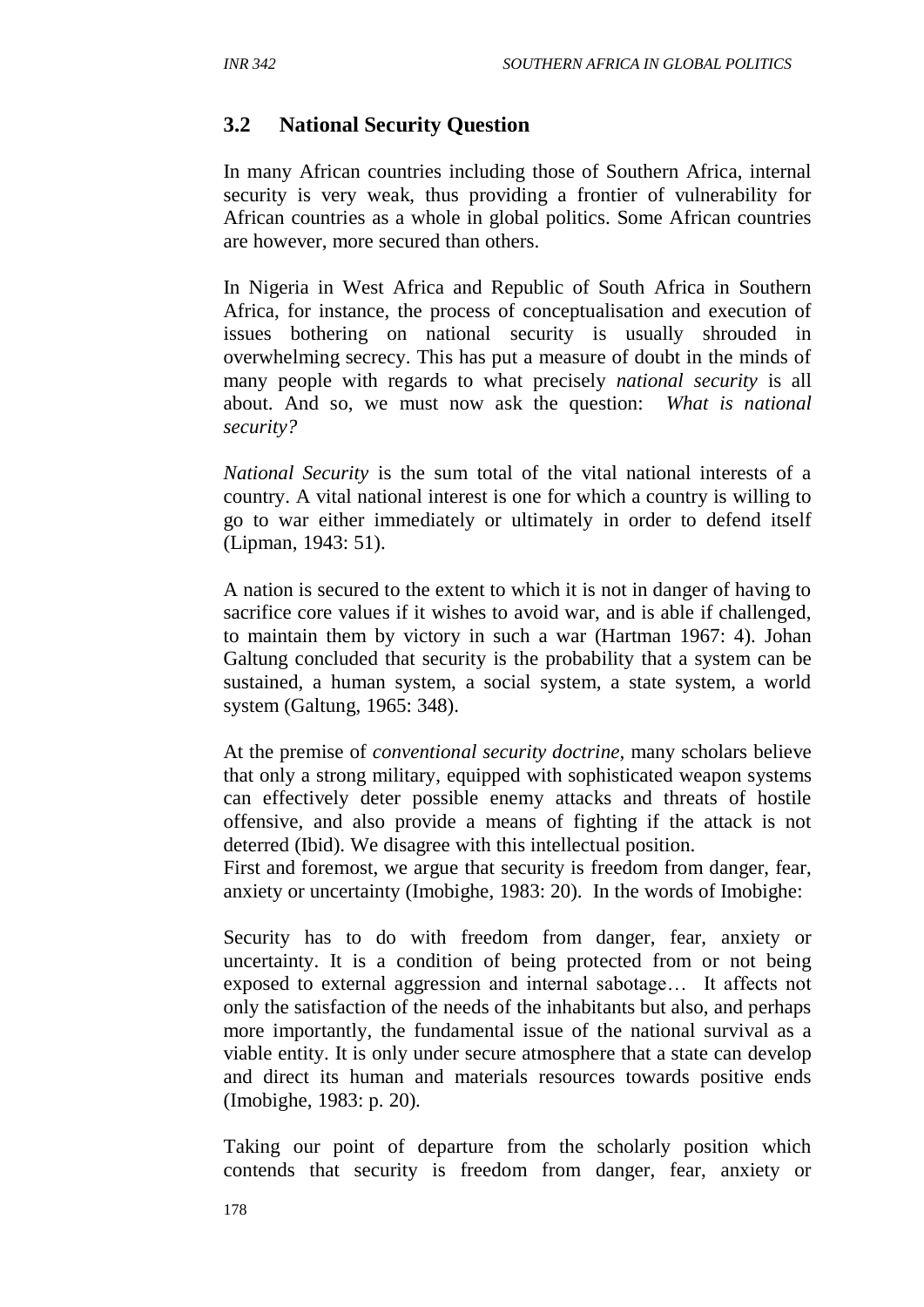uncertainty, we argue that the Republic of South Africa, for example, may have a very strong military with a high mobility and sophisticated weapon system and yet the country may be insecure. This is because, there are socio-economic, cultural, political, moral, psychological, intellectual, military and technological dimensions to the security question.

The central focus of our scholarly position is a critique of the military establishments in Southern Africa as the ultimate guarantor of national security. Our intellectual postulation is that in the contemporary era when the global trend is emphasising cooperation and consultation and moving away from conflicts and confrontations, excessive defense spending, especially for a developing country like in Southern Africa, is counter-productive in respect of the needs for meaningful development and national security.

More importantly, at a time when there is no significant, credible, external military threat to Southern Africa's security, excessive defence spending diverts resources away from other equally vital aspects of the economy and consequently regenerates the problems of underdevelopment. This inadvertently promotes poverty, unemployment, militancy and sometimes terrorism.

Furthermore, we reassert that security is the probability that a system can be sustained – a human system, a social system, a state system, or a world system. Consequently, there are interrelated linkages towards the ideals of sustaining a state system – socio-cultural, political, economic, intellectual and moral, etc. emphasise the military aspect alone when discussing the national security question is in our considered opinion, making strategic studies to stand on its head.

We submit that the security of Southern Africa does not depend solely or even primarily on the region's military capacities but on the strength and reliability of the various interrelated linkages which could ensure national security and sustain the state systems.

For the avoidance of doubt, we have not argued for the proscription of the military establishment. Neither do we suggest the elimination of defence vote in the region's budgets. Furthermore, we do not advocate for a neglect of all reasonable material, human and financial resource requirements of the armed forces in Southern Africa. Neither do we suggest that Southern African countries can reasonably remove the war option from the region's foreign policy alternatives. Our argument is that the super-ordination of the military and consequent subordination of other vital aspects of the economy (particularly during the Apartheid regimes in Southern Africa) such as public health, education,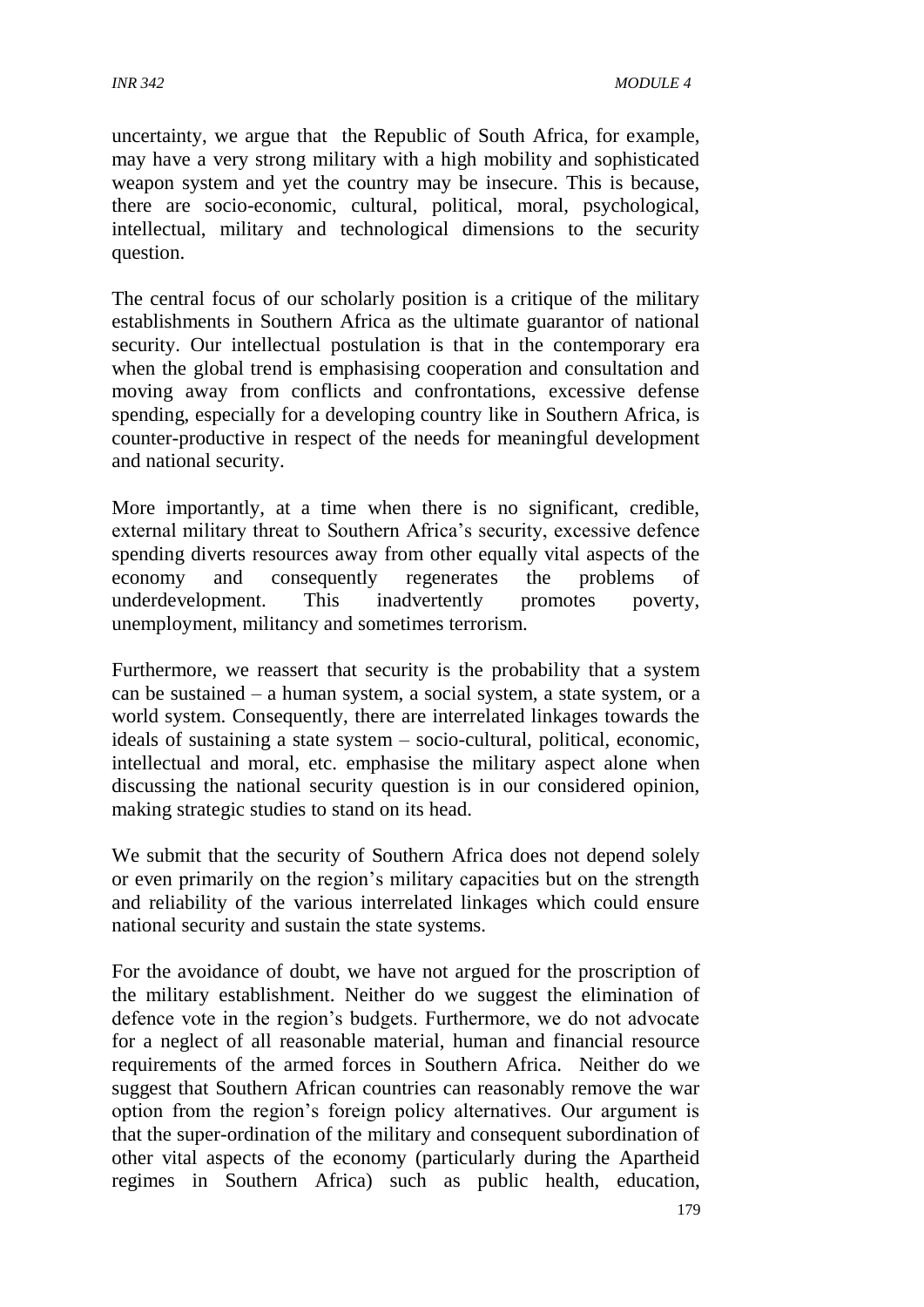agriculture, provision of essential services and internal security etc. is unhealthy for Southern African development and counter-productive as a strategy for regional security.

We equally submit that in the Republic of South Africa, a drastic cut in defence spending is timely, necessary and relevant. Finally, we argue that the real security threat facing Southern Africa is the problem of underdevelopment: unemployment, poverty and HIV/AIDS. These security threats cannot be reasonably confronted by military preparedness. This is the political economy of the security situation in Southern Africa.

Finally, let us emphasise that all these configurations of instruments of capability are not meant to negate the primacy of political economy. Indeed, at the backdrop of a formidable political economy in a state system, all these elements of capability become self-manifest. In relation to Southern Africa, some of these elements are truly in place relative to the potentials of each of the country concerned.

#### **SELF- ASSESSMENT EXERCISE**

Outline and explain ten instruments of capability in global politics.

### **4.0 CONCLUSION**

The instruments of capability surveyed in this unit can apply to any country in the world. Some of these issues, in relation to Southern Africa shall be discussed in the next module, in details.

### **5.0 SUMMARY**

Twenty instruments of capability were examined. At any given time, you should be able to remember at least ten. This is one way you can become a good student of international studies.

### **6.0 TUTOR-MARKED ASSIGNMENT**

- 1. What is instrument of capability in global politics?
- 2. Why was the Biafran army defeated by federal troops during the Nigerian civil war?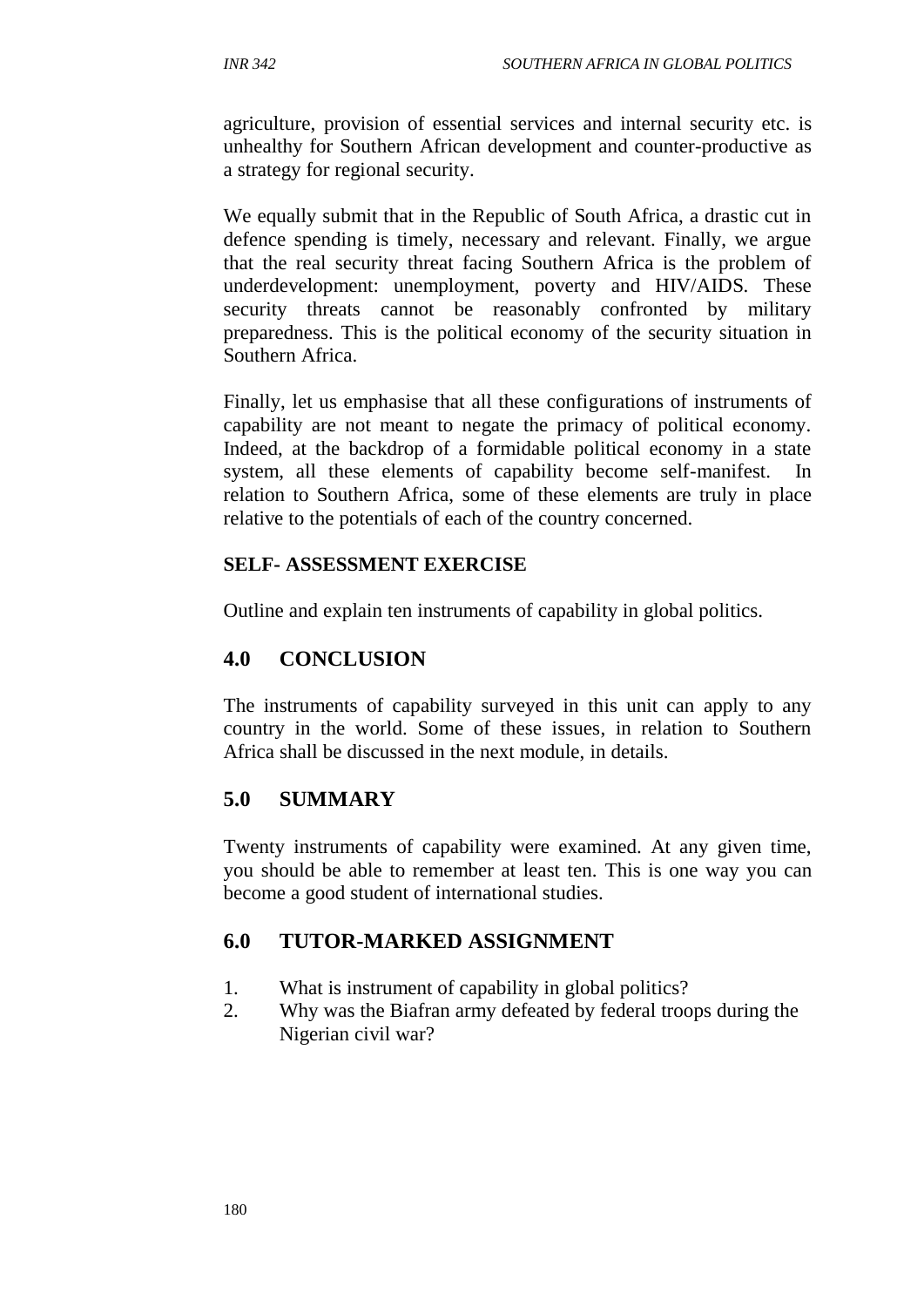#### **7.0 REFERENCES/FURTHER READING**

- Adeniran, T. (1983).*Introduction to International Relations.* Ibadan: Macmillan Publishers.
- Galtung, J. (1965). Institutionalised Conflict Resolution: A Theory Paradigm*.Journal of Peace Research*.
- Imobighe, T.M. (1990). *Nigerian Security Linkages (in) Nigerian Defence and Security.*Kuru: NIPSS Press.
- Nzekwe, A. (2005). *No Past No Present No Future: How Nigerians underdeveloped Nigeria.* Jos: Transafrican Links.
- Nzekwe, A. (2007). *The National Security Question and Challenges Federalism in Nigeria.* Zaria: Ahmadu Bello University, Ph.D. Thesis.
- Nzekwe, A. (2013). *Human Capital Development.*250-Career Options to Consider. (unpublished).
- Nzekwe, A. (2007). Op. Cit.: Lipman (1943). & Hartman (1967).Were quoted In Nzekwe A. cited above, : 105.
- Russel, R.B. (1961). "The Management of Power and Political Organisation: Some observations on Inis L." In:*Conceptual Approach International Organisation Review*, Autumn.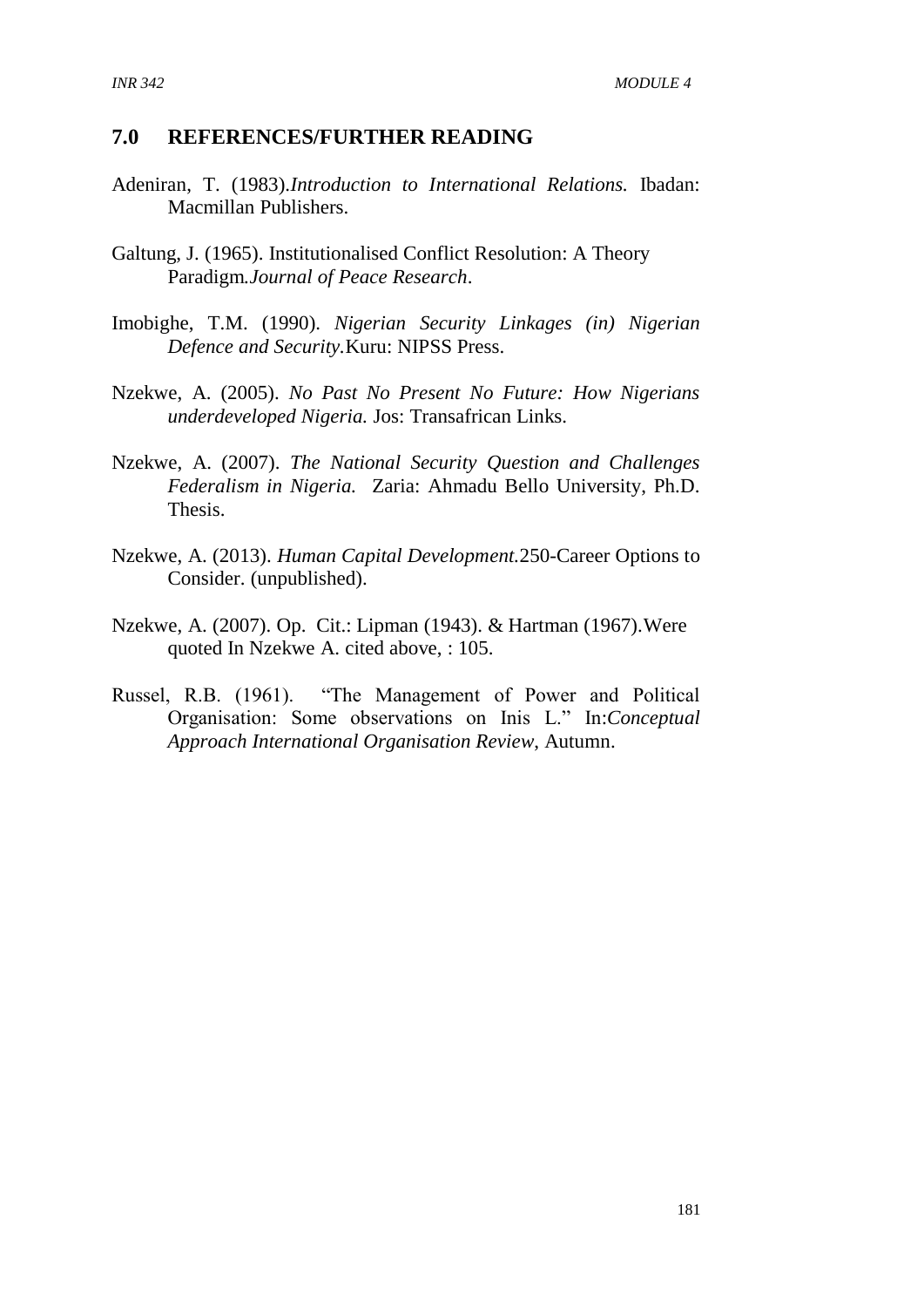## **MODULE 3 SOUTHERN AFRICA IN GLOBAL POLITICS:ANALYSING REPUBLIC OF SOUTH AFRICA, NAMIBIA, SWAZILAND,LESOTHO AND BOTSWANA**

- Unit 1 Republic of South Africa
- Unit 2 Namibia
- Unit 3 Swaziland
- Unit 4 Lesotho
- Unit 5 Botswana

# **UNIT 1 REPUBLIC OF SOUTH AFRICA**

#### **CONTENTS**

- 1.0 Introduction
- 2.0 Objectives
- 3.0 Main Content
	- 3.1 General Overview
- 4.0 Conclusion
- 5.0 Summary
- 6.0 Tutor-Marked Assignment
- 7.0 References/Further Reading

### **1.0 INTRODUCTION**

This unit examines the Republic of South Africa with a mind attuned to critical inquiry. The Republic of South Africa is the biggest economy and a regional power in Africa. Together with Brazil, Russia, India and China, South Africa is regarded as an emerging power, and has the potential to take up important roles in multilateral fora.

### **2.0 OBJECTIVES**

At the end of this unit, you should be able to:

- identify the domestic structure of the Republic of South Africa
- discuss the Republic of South Africa's role in the international system.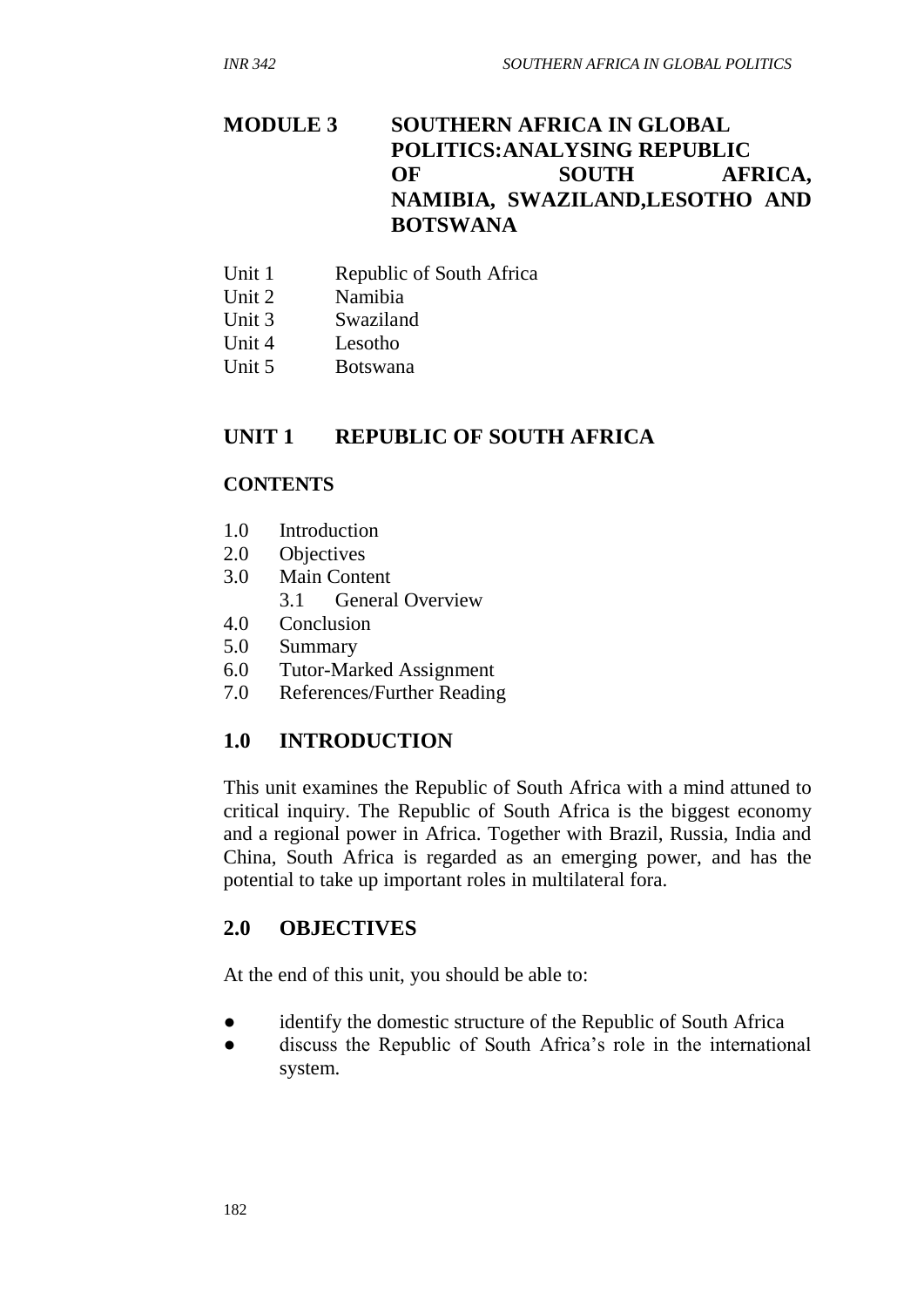## **3.0 MAIN CONTENT**

#### **3.1 General Overview**

Republic of South Africa is located in Southern Africa. It has among others three major cities Pretoria, the executive capital of South Africa; Bloemfontein, the judicial capital; and Cape Town, the legislative capital. The 2011 census figure of South Africa is 51,770,560. Black Africans are 79.2%, Coloured 8.9%, White 8.9%, Indian/Asia 2.5% and other 0.5%. The land area is 1,219,912.00 square kilometers.

Republic of South Africa has eleven officially recognised languages: Afrikaans, English, Ndebele, Pedi, Sotho, Swazi, Tsonga, Tswana, Venda, Xhosa and Zulu. By 1995, literacy level was 81.8%. Muslim population is 2%, Christians 68%, Indigenous beliefs and animists 28.5%, Hindu 1.5%. 2011 estimates for life expectancy were 56.74 for male 59.63 for female. The government in South Africa is republican.

In South Africa, the official currency is rand  $\mathcal{D}$ . 1rand = 100 cents. In the year 2000, GDP per capital was 8,500 dollars in the areas of industries, agriculture and land resources. The Republic of South Africa is world largest producer of platinum, gold, chromium, etc. It has big automobile assembly plants, machinery industries, metalwork's factories and enormous investments in textile, Iron and steel, chemicals, fertilizer, foodstuffs, including corn, wheat, sugarcane, fruits, vegetables, beef, poultry, mutton wool, dairy products, etc. Arable land is 10% and natural resources include: gold, chromium, antimony, coal, iron ore, manganese, gem, uranium, diamonds, platinum, copper, vanadium, salt, natural gas, etc. The Republic of South Africa is an extremely rich country. [\(http://go.hrw.com\)](http://go.hrw.com/).

[\(http://go.hrw.com/atlas/norm\\_htm/safrica.htm\)](http://go.hrw.com/atlas/norm_htm/safrica.htm).

Republic of South Africa with the Motto: "unity in diversity" has Johannesburg as the largest city. The government is based on constitutionalism, parliamentarism and republicanism with Jacob Zuma as the President (as at date). The country attained the status of a union on May 31<sup>st</sup> 1910; Westminster December 11th 1931; Republic 31 May, 1961. 1961 to date, South Africa has been developing rapidly. The country operates left-hand drive.

South Africa is officially called Republic of South Africa. Located at the Southern tip of Africa, the country is divided into nine provinces and has 2,798 kilometer (1,739 miles) of coastline. South Africa is boarded in the north by Namibia, Botswana and Zimbabwe; to the east by Mozambique and Swaziland is an enclave surrounded by South African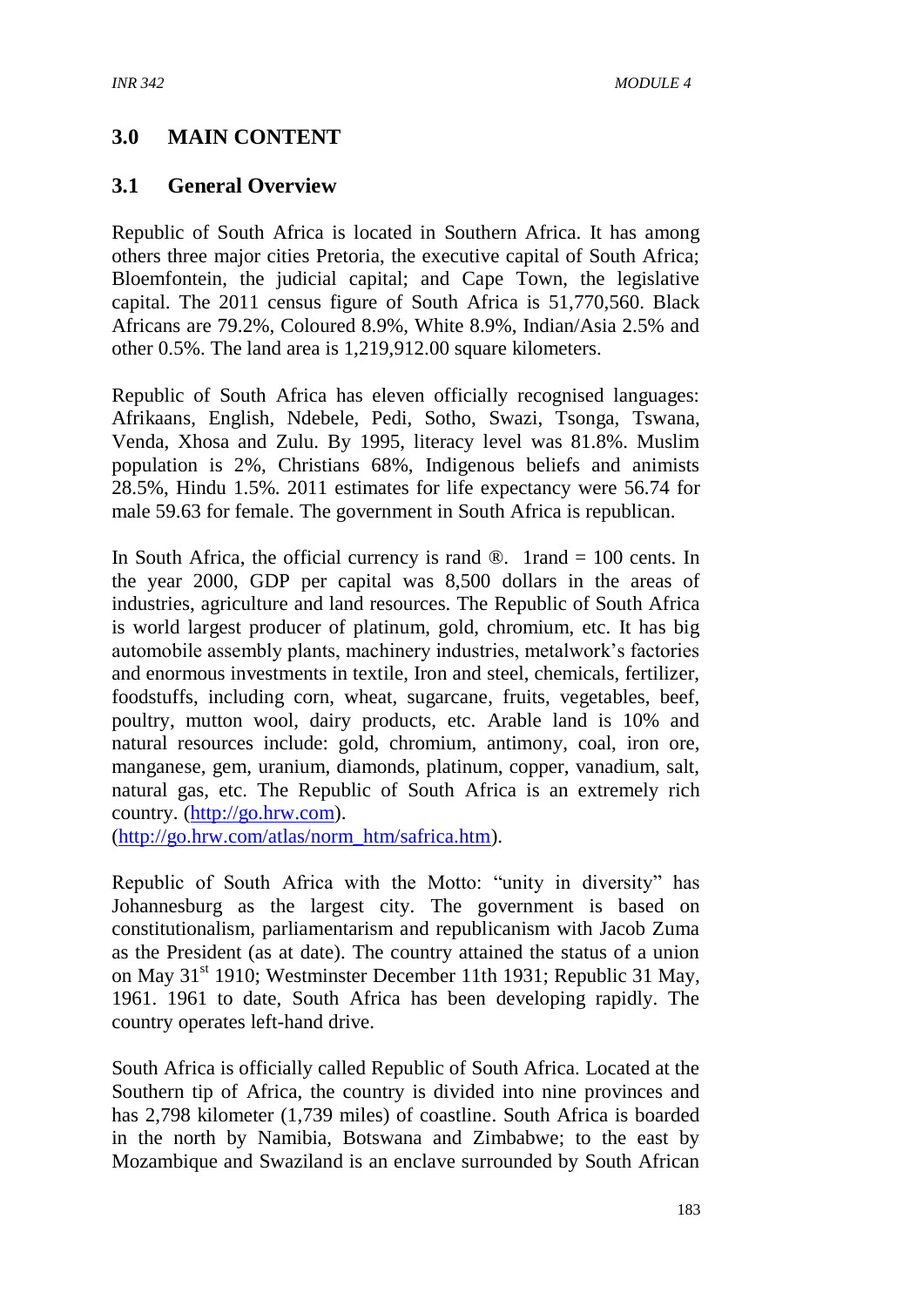territory. South Africa is the 25th largest country in the world by area and the 24th most populous country with over 51 million people. It is a multi-ethnic and multi-cultural nation with eleven languages recognised by the constitution which have European origin: English and Afrikaans. Unlike most parliamentary state systems, in South Africa the position of the head of state and head of government are merged in a parliamentary dependent President.

South Africa is ranked by the World Bank as a country of upper middle income economy. It has the largest economy in Africa and the 28th largest economy in the world. It has the 5th highest per capita income in Africa. Ironically about one quarter of the population are unemployed and live below the poverty line.

(http://go.hrw.com/atlas/norm\_htm/safrica.htm).

#### **History**

The area we know today as the Republic of South Africa has existed on the face of mother earth for hundreds and hundreds of years. Studies have shown that South Africa contains some of the oldest archaeology and human fossil sites in the world. Extensive fossil remains have been recovered from a series of caves in Gauteng Province. The area is a UNESCO World Heritage site and has been termed Cradle of Humankind.

As we noted in the last module, the arrival of Jan van Riebeeck, at the Cape of Good Hope in 1652, marked a historical beginning in the making of South Africa. Jan Van Riebeeck is the first European to arrive South Africa. The first place he settled, Cape of Good Hope is later to be renamed Cape Town. The discovery of diamonds, later gold, led to the 19<sup>th</sup> century Anglo-Boer war in which the Boer, the original invaders: Dutch, with German, French and British settlers fought one another for the control of South African wealth. The result: Cape Town became a British colony in 1806 and by 1820s British settlements spread around the cape. It must be remembered that Great Britain earlier took over the Cape of Good Hope in 1795, to prevent it from falling under the control of the French First Republic which had invaded the Dutch republic. Great Britain needed Cape Town with so much passion because it had interests in Australia and India and the Cape was well situated to serve as an interim port for coordinating activities in these countries. The British authority, however, returned Cape Town to Dutch Batavian Republic in 1803, the Dutch East Indian Company having effectively gone bankrupt in by 1795.

(http://go.hrw.com/atlas/norm\_htm/safrica.htm).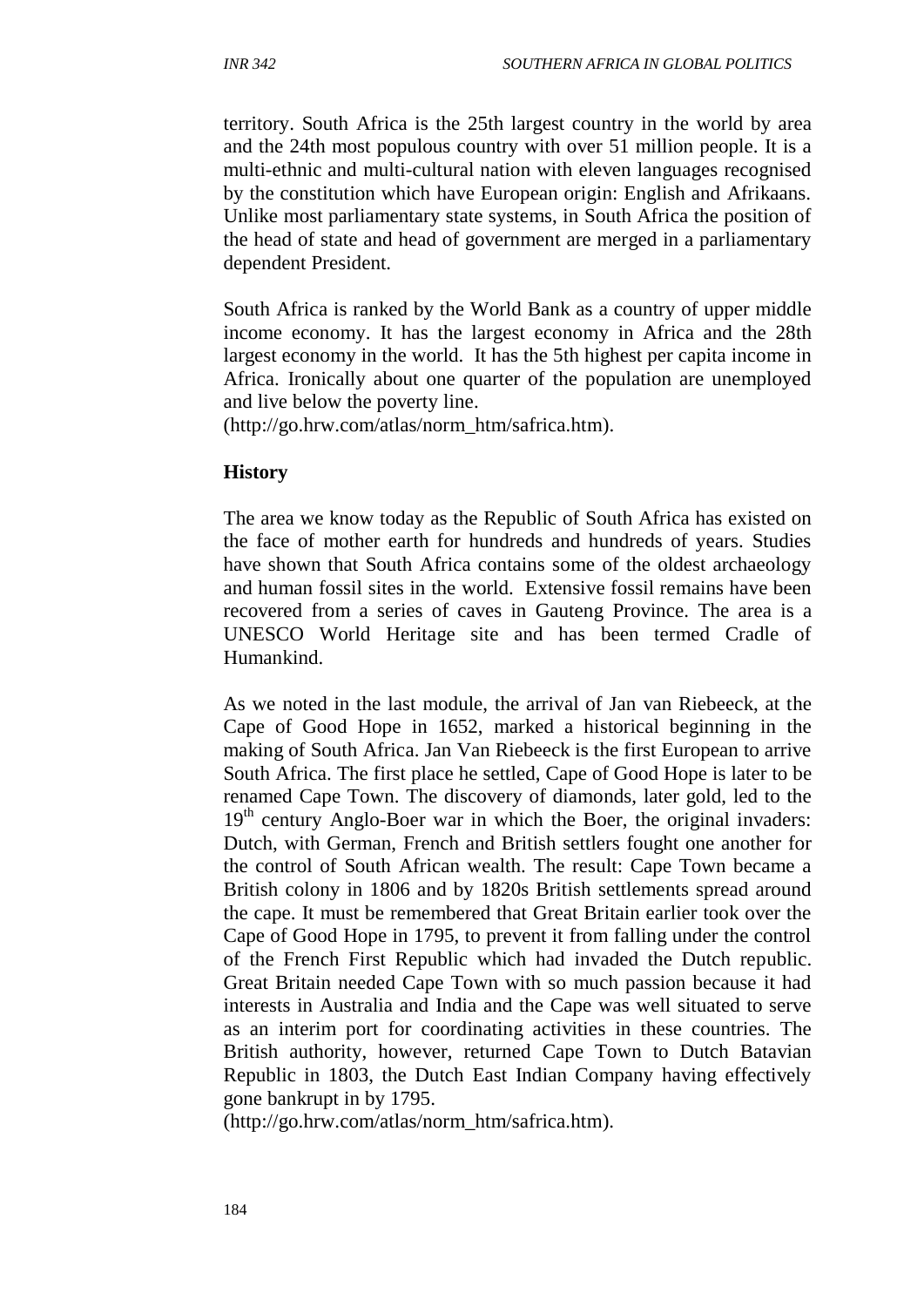Several historical events followed. In 1909, the famous South African Act of 1909 created the Union of South Africa. In 1931, the union was granted independence by United Kingdom with the passage of the statute of Westminster. The country became a Republic in 1961. Apartheid policy continued until 1990. The major problems in postapartheid South Africa are: unemployment and HIV/AIDS.

### **Geography**

Republic of South Africa is located in the southernmost part of Africa with a long coastline and a vast, flat land. South Africa has a remarkable possession: a small sub-Antarctica archipelago of the Prince Edward Islands consisting of Marion Island and Prince Edward Island. South Africa has a temperate climate, even distribution of rainfall and green landscape. It has a rich stock of various livestock and over 20,000 diverse plant species. South Africa has human-friendly geography.

#### **Politics**

South Africa is a parliamentary republic. In the most recent election held in April 22<sup>nd</sup>, 2009, the African National Congress (ANC) got 65% of the vote and 264 seats, while the main opposition, the Democratic Alliance (DA) won 16. 7% of the vote and 67 seats. The Congress of the People which split from ANC won 7.4% of the vote and the Inkatha Freedom party, which mainly represents Zulu voters, took 4.6% of the vote. The machinery of government works smoothly in South Africa with relative stability, prudence and collaboration among the political elites.

In the area of global politics which is the thematic preoccupation of this course work, "as the union of South Africa, the country was a founding member of United Nations. The country is one of the founding members of the African Union (AU) and has the largest economy of all the members. It is also a founding member of AU's *New Partnership for Africa's Development (NEPAD.).*South Africa has played a key role as a mediator in African conflicts over the last decade such as in Burundi, the Democratic Republic of Congo, the Comoros and Zimbabwe. After apartheid ended, South Africa was readmitted to the Commonwealth of Nations.

The country is a member of the Group of 77 and chaired the organisation in 2006. South Africa is also a member of Southern African Development Community (SADC) South Atlantic Peace and Cooperation Zone, Southern African Customs Union (SACU), Antarctic Treaty System, World Trade Organisation, International Monetary Fund, G20 and G8+5. South African President Jacob Zuma and Chinese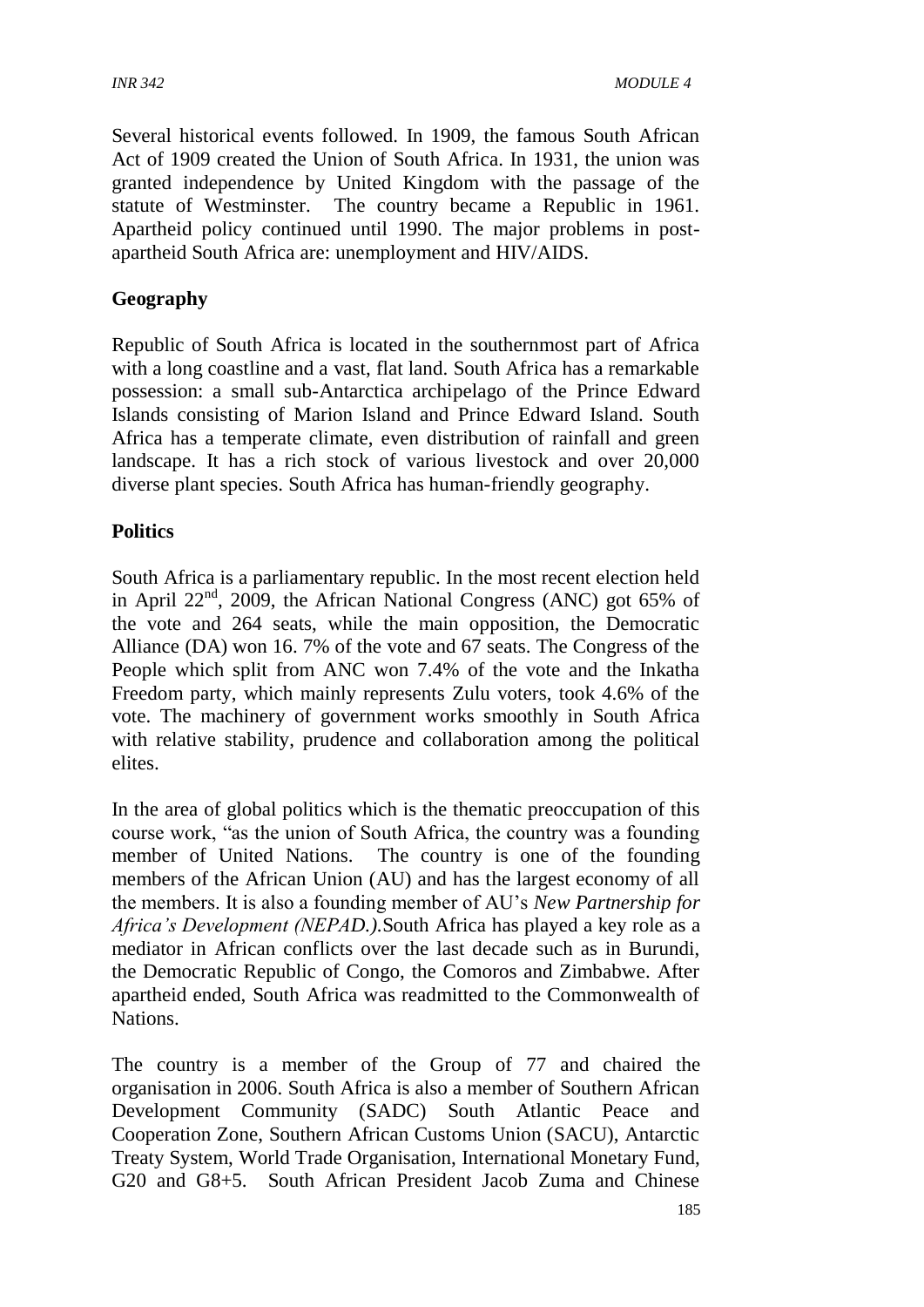President Hu Jintao upgraded bilateral ties between the two countries on August 24th, 2010 when they signed the Beijing Agreement which elevated South Africa's earlier *strategic partnership* with China to a higher level of *Comprehensive Strategic Partnership* in both economic and political affairs, including the strengthening of exchanges between their respective ruling parties and legislatures.

In April 2011, South Africa formally joined the Brazil-Russia – India – China BRICS grouping of countries identified by President Zuma as the country's largest trading partners and also the largest trading partners with Africa as a whole. Zuma asserted that BRICS member countries would also work with each other through the UN, the Group of Twenty (G20) and the India Brazil South Africa (IBSA) forum.

South Africa also participates actively in global politics through her diplomatic and consular missions all over the world, promoting cultural exchange, tourism, technological, military, education, trade and humanitarian diplomacy. The country also initiates various forms of economic diplomacy and diplomacy of economic development (two different concepts). With the instruments of capability available to her, South Africa, in the past decade, has consistently projected the country's foreign policy goals with amazing condour, vigour and thoroughness. Certainly, South Africa is a state actor in global politics no analyst can reasonably afford to ignore.

One area of capability South Africa is reckoned for is in the sphere of military preparedness. The South African Defense Force (SANDF) created in 1994 is a broad-based defense force that has also served in UN peace-keeping missions. South Africa is the only country with nuclear capability in Africa. South Africa is the only country in the world, followed by Ukraine, with nuclear capability to voluntarily renounce and dismantle its nuclear programme and in the process signed the *Non-profile ration Treaty* in 1991.South Africa has a highly mobile army, navy and air force with a strong military arsenal no country in the African region can challenge. All these elements of military capability complimented with a vibrant economy and other instruments have made South Africa's outing in global politics the *envy of the region.*

#### **Provinces**

- Eastern Cape-
- Free State
- Gauteng-Johannesburg
- Kwazulu-Natal-
- Limpopo-
- Mpumalanga-
- Northwest-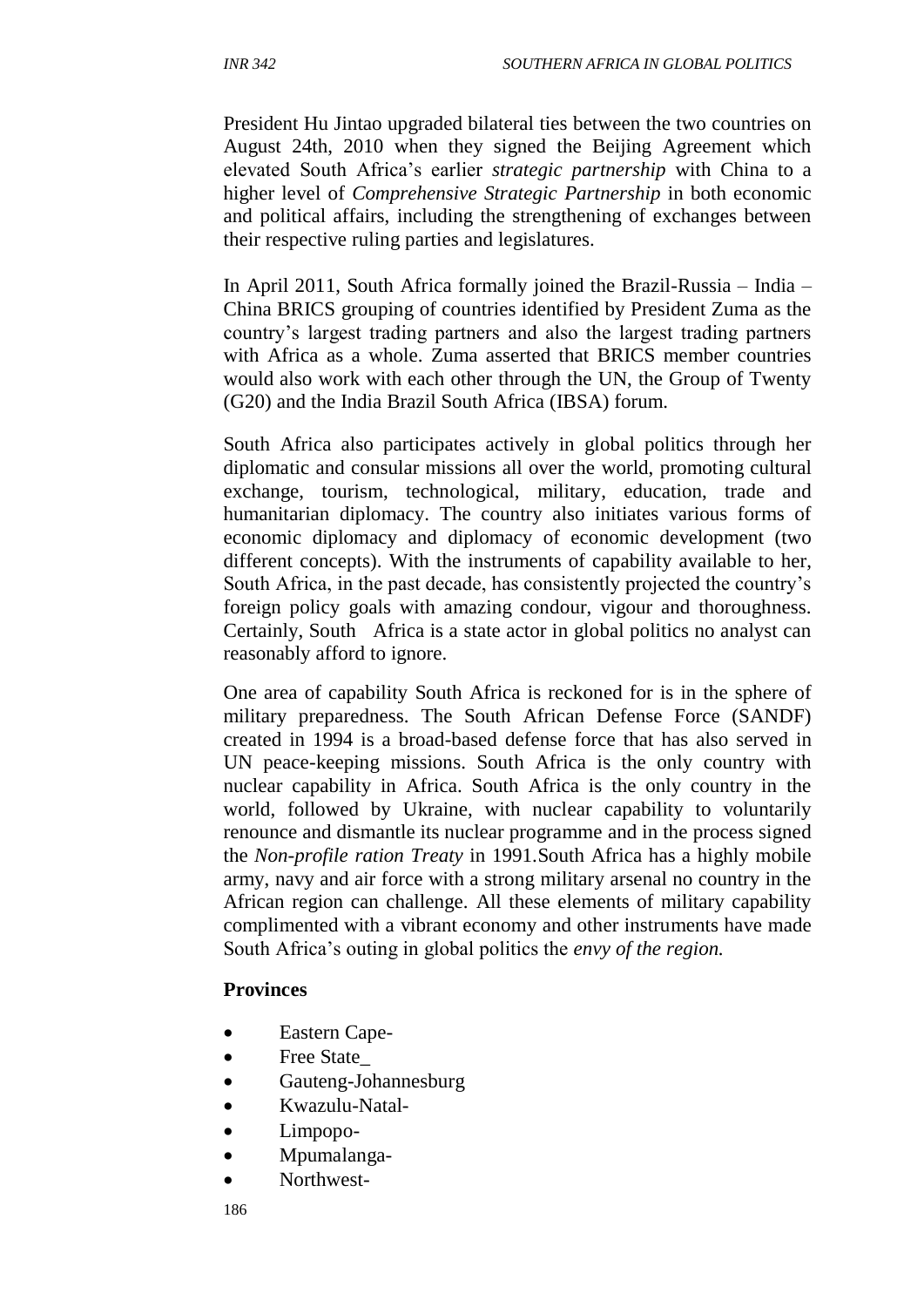- Northern Cape-
- Western Cape-

The provinces are further divided into 52 districts: 8 metropolitan and 44 district municipalities.

#### **Economy**

South Africa with a mixed economy is a very rich country, a popular tourist destination in the world but, sadly, a country where there is a clear dialectics of scarcity in the midst of plenty, poverty in the midst of affluence, destitution in the midst of abundance, penury in the midst of super-wealth, and sadness in the midst of joy. While South Africa remains a wealthy nation, the vast majority of the people are feeling the stark realities of poverty in their empty dreams, empty days, empty pockets, empty pots and empty stomachs.

We have made allusions to vital aspects of South African economy, in this unit, that it will not be fair to allow further details to detain us here. Suffice it to say that in South Africa, unemployment is high and the country is ranked in the top 10 countries in the world for income inequality. A quarter of the population is unemployed. HIV/AIDS is rife with South Africans ranked as the most affected by AIDS virus in the entire world.

Ironically, the few bourgeois elements and those in the upper middle class are economically comfortable even as South African principal international partners: Germany, the United States, China, Japan, the United Kingdom, Spain and some African countries are doing good businesses with these countries and smiling to their banks. This explains why, despite the wide-spread poverty, South African economic wealth still serves as veritable instrument of capability in global politics. The political economy of this analysis is that international capital benefits from South Africa economy more than vast majority of the citizens.

#### **Demography**

Salient demographic features of the Republic of South Africa were surveyed in the general overview. Suffice it to briefly mention that South Africa hosts a sizeable refugee and asylum seeker population. According to the *World Refugee Survey* 2008 published by the United States Committee for Refugees and Immigrations "this population numbered approximately 144,700 in 2007. Group of refugees and asylum seekers numbering over 100,000 included people from Zimbabwe (48,400), The Democratic Republic of the Congo (24,000), and Somalia (12,000). These populations mainly lived in Johannesburg, Pretoria, Durban, Cape Town and Port Elizabeth. Many refugees have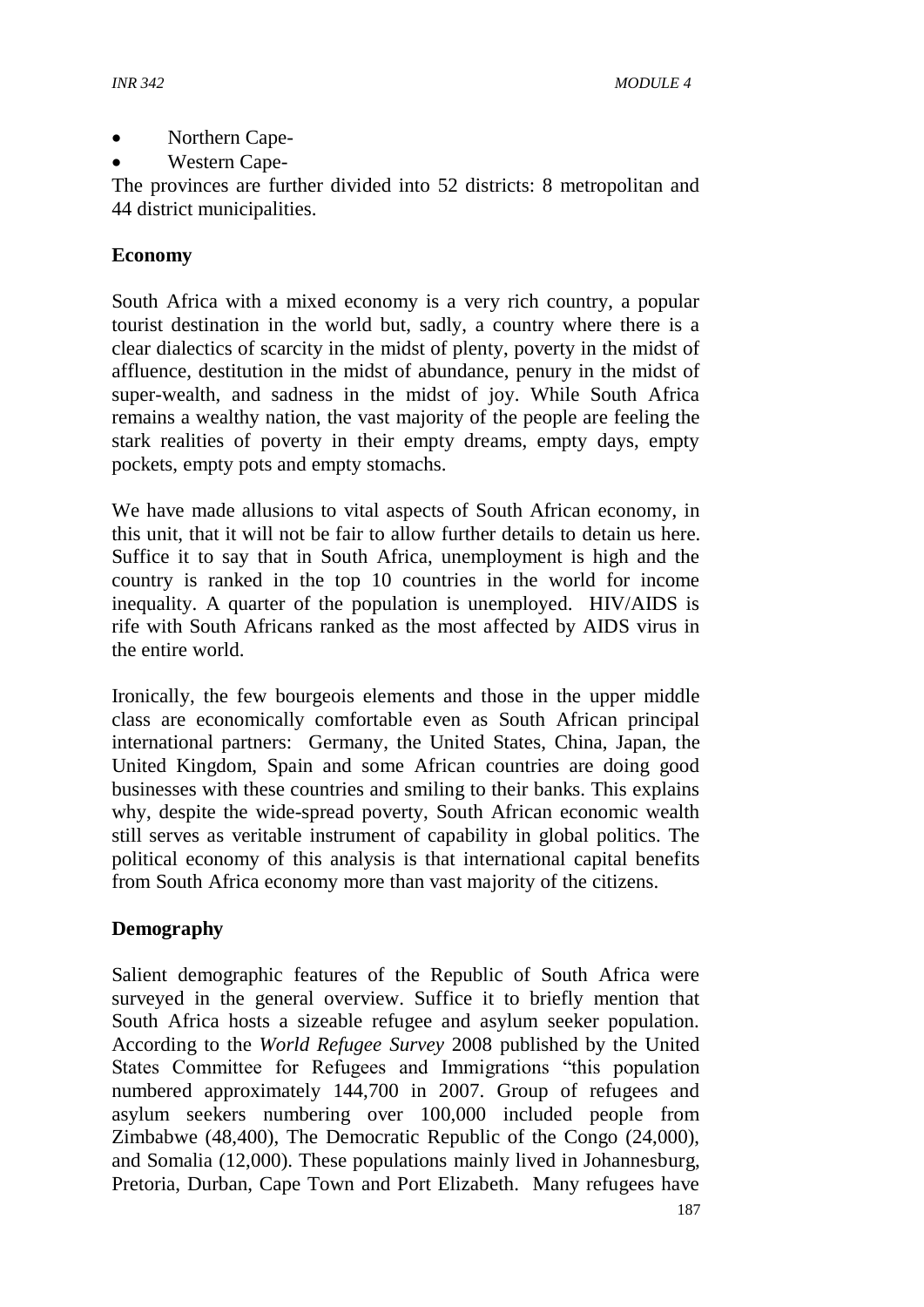now started to work in rural areas in provinces such as Mpumalanga, Kwazulu – Natal and the Easter Cape" (*World Refugee Survey* 2008). **Culture**

In the general overview, we outlined eleven official languages in South Africa. The point to emphasise now is that language is the main vehicle of culture. Accordingly, it has to be noted that apart from these eleven languages, many white South African, also speak other European languages such as Portuguese (also spoken by black Angolans and Mozambique's), German and Greek while some Asians and Indians in South Africa speak South Asian languages such as Tamil, Hindu, Gujarati, Urdua and Telugu. French is spoken in South Africa by migrants from francophone Africa. Some migrants from West Africa including Nigerians, in show of solidarity also speak Hausa, English, Igbo, etc. In a sense, if we accept that language is the major vehicle of culture, you can now begin to access South Africa as a mixed-grill of ever-expanding diverse cultures.

#### **Education**

South Africa runs three tiers of educational system: primary schools, high schools and tertiary academic institutions. The universities are also grouped into three: traditional universities which offer theoretical courses; universities of science and technology which offer vocational and science-based courses and comprehensive universities which offer both theoretical courses and science-based disciplines.

Studies have shown that the discriminatory policies under apartheid are being wiped out and that education system in South Africa is relatively stable and progressive. This is in the areas of funding, infrastructural development, welfare and incentive packages for teachers, research grants and scholarships.

#### **Health**

It will interest you know that the major health issue in South Africa is HIV/AIDS. The most affected are the sexually active groups in the population. These groups are essentially young people, mainly blacks because of the relationships between HIV/AIDS and poverty. This problem will be examined in module four.

#### **SELF**-**ASSESSMENT EXERCISE**

Give a brief overview of South Africa?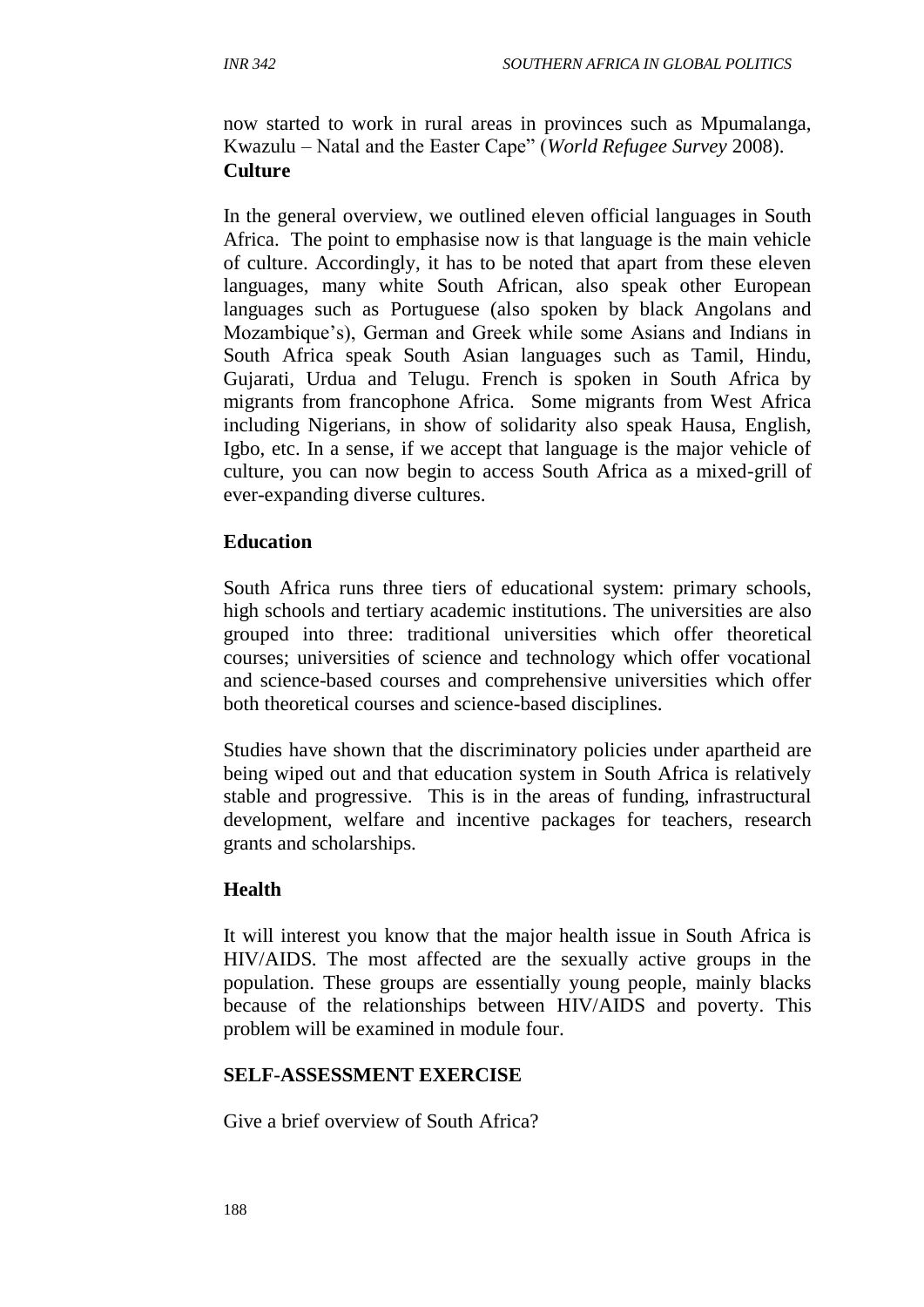## **4.0 CONCLUSION**

South Africa is a regional power in Africa and a prominent state actor in global politics with appreciable instruments of capability. The major problems, however, are: unemployment, poverty and HIV/AIDS.

# **5.0 SUMMARY**

In this unit, you have learnt that South Africa from the perspective of general overview to the problematic of history, geography, politics, provinces, economy, demography, culture, education and health. All these contribute positively or negatively in the articulation of instruments of capability for global politics.

## **6.0 TUTOR-MARKED ASSIGNMENT**

- 1. Attempt a general overview of South Africa.
- 2. "South Africa is a prominent state actor in global politics." **Discuss**

## **7.0 REFERENCES/FURTHER READING**

[\(http://go.hrw.com\)](http://go.hrw.com/). [\(http://go.hrw.com/atlas/norm\\_htm/safrica.htm\)](http://go.hrw.com/atlas/norm_htm/safrica.htm).

- Mackenzie, W. D.& Stead, A. (1899).South Africa, its History, Heroes and Wars. Chicago: The co-operative publishing company Pamela Snyman and Amanda Barrat (2002).*Researching South African Law* Library Resource Xchange.
- Solomon Hussein (1996). Strategic Perspectives to Illegal Immigration into South Africa*.African Security Review* Vol. 5 No. 4.

*South Africa: Time Running Out.*

The Report on Study Commission on U.S. Policy towards Southern Africa. University of California Press ISBN 0 – 520 – 04547-5s.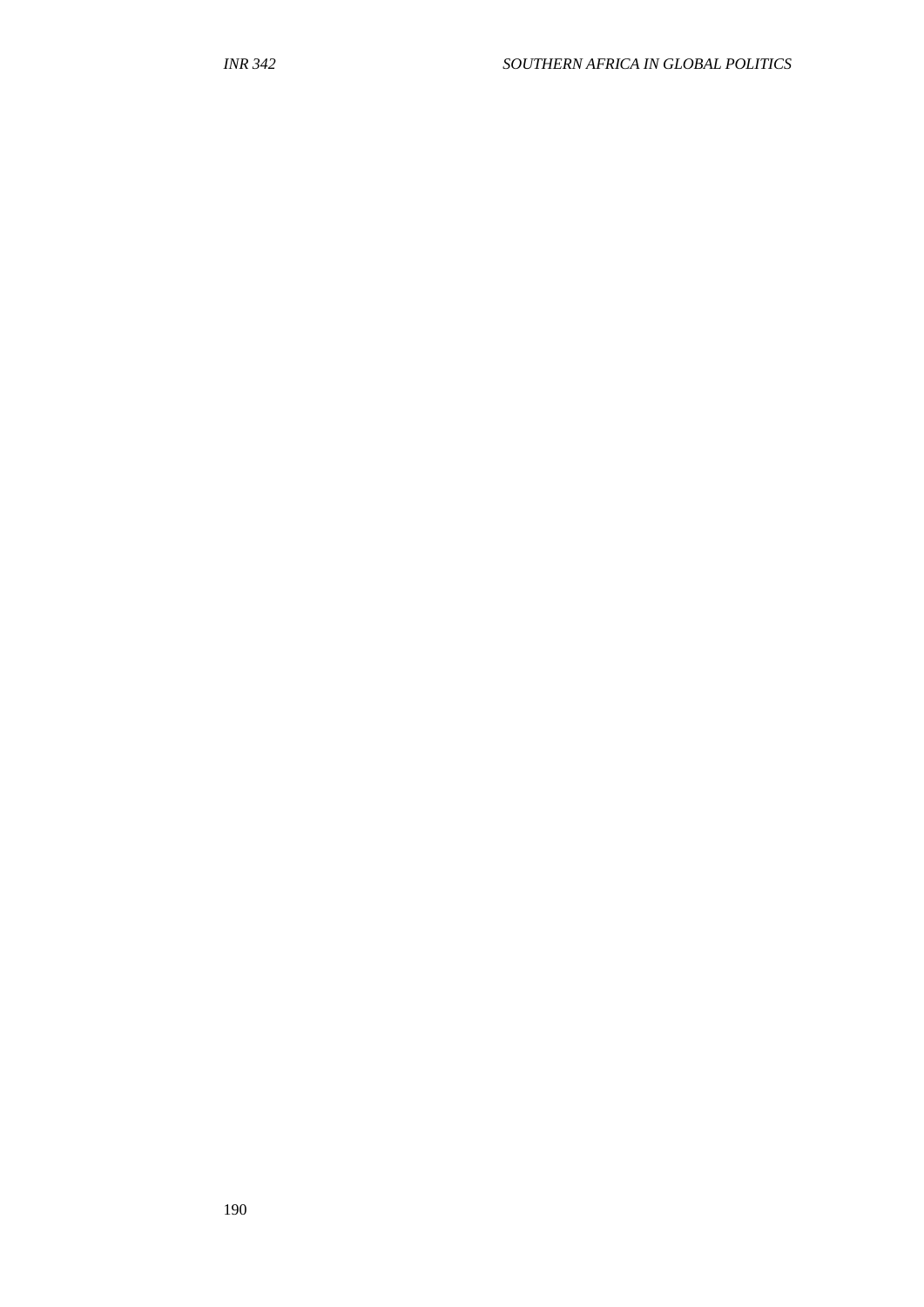# **UNIT 2 NAMIBIA**

### **CONTENTS**

- 1.0 Introduction
- 2.0 Objectives
- 3.0 Main Content
	- 3.1 General Overview
	- 3.2 Namibia in Global Politics
- 4.0 Conclusion
- 5.0 Summary
- 6.0 Tutor-Marked Assignment
- 7.0 References/Further Reading

## **1.0 INTRODUCTION**

This unit examines, briefly, Namibia in the context of general overview and global politics, respectively. In terms of general overview we shall comment on such issues as history, geography, politics, provinces, economy, demography, culture, education and health, etc. All these will be done with brevity.

### **2.0 OBJECTIVES**

At the end of this unit, you should be able to:

- give a general overview of Namibia
- discuss the place of Namibia in global politics.

### **3.0 MAIN CONTENT**

### **3.1 General Overview**

Namibia with the motto: "unity, liberty, justice" and a national anthem entitled: "Namibia Land of the Brave "has its capital and largest city as Windhoek. Even though English is the official language, there are also recognised regional languages such as: Afrikaan, German, Rukwangali, Silozi, Setswana, Damara/Nama, Herero and Oshiwambo. The ethnic groups are 49.8% Ovambo, 9.3% Kavango, 7.5% Damara, 7.5% Herero, 6.4% White, 4.8% Nama, 4.1% Coloured, 3.7% Caprivian, 2.9% San, 2.5% Basters, 0.6% Tswana, others 0.9%. Namibia got her independence from South Africa on March 21st, 1990.

The current constitution was put in place on March  $12<sup>th</sup>$ , 1990. It has a total area of 825,418 square kilometers with negligible space occupied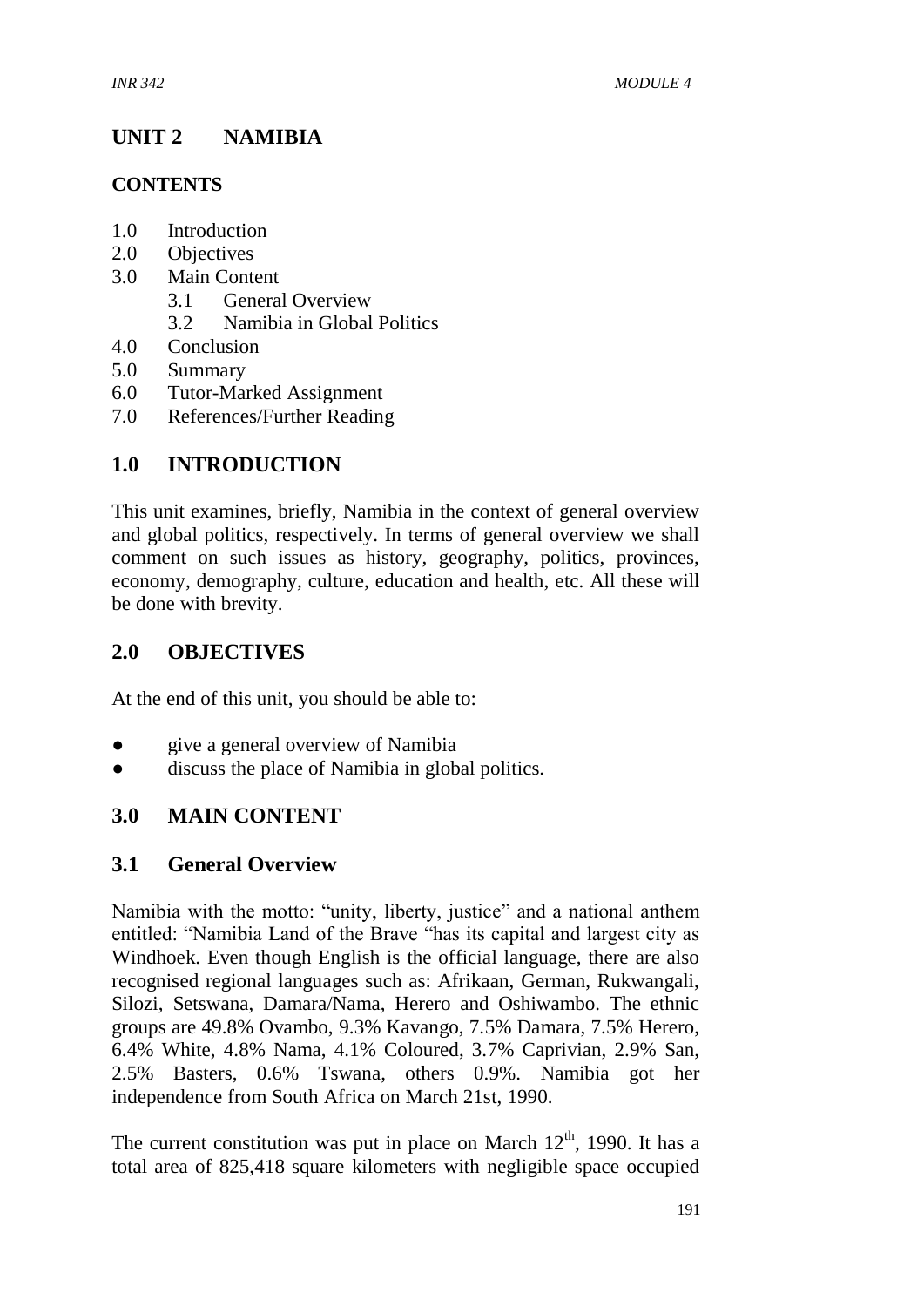by water. By 2011, it has a population of 2,100,000 with GDP per capita standing at about 5 US dollars. Like South Africa, if you are to visit Namibia, you are to drive by the left-hand side of the road.

The official name of Namibia is Republic of Namibia, in Afrikaan language: *Republiek van Namibia.* It is a country in Southern Africa, boarded in the west by the Atlantic Ocean; to the north by Angola and Zambia; Botswana to the east; South Africa to the South and east. Namibia gained independence from South Africa in 1990 following the famous Namibia war of independence. The country is a member of United Nations (UN) Southern Africa Development Community (SADC) African Union (AU), the Commonwealth of Nations, etc. Studies have shown that "the dry lands of Namibia were inhabited since early times by Bushmen, Damara and Namaqua, and since about the 14<sup>th</sup> century A.D. by immigrating Bantu who came with the Bantu expansion.

It became a German imperial protectorate in 1884 and remained a German colony until the end of World War 1. In 1920, League of Nations mandated the country to South Africa, which imposed its laws and from 1948, its apartheid policy. Uprisings and demands by African Leaders led the UN to assume direct responsibility over the territory. It recognised the South West Africa People's Organisation (SWAPO) as the official representative of the Namibia people in 1973. Namibia, however, remained under South African administration during this time. Following internal violence, South Africa installed an interim administration in Namibia in 1985. Namibia obtained full Independence from South Africa in 1990, with the exception of Walvis Bay and the Penguin Islands, which remained under South African control until 1994 (http://en.wikipedia.org/wiki/Namibia).

### **3.2 Namibia in Global Politics**

The starting point in discussing Namibia in global politics is the country's contact with the Portuguese navigators, the first Europeans to disembark and explore the region followed by the contacts with Germany, the League of Nations, South Africa and United Nations. The name Namibia derives from Namib Desert, considered being the oldest desert in the world.

From being a German protectorate in 1884 to a League of Nations mandated territory to South Africa in 1920 to wars of independence eventually becoming independent from South Africa in 1990, Namibia came out strong and determined to survive as a sovereign nation state under United Nations to which it is now a member. At regional level, Namibia is a member of the African Union (AU). At the sub-regional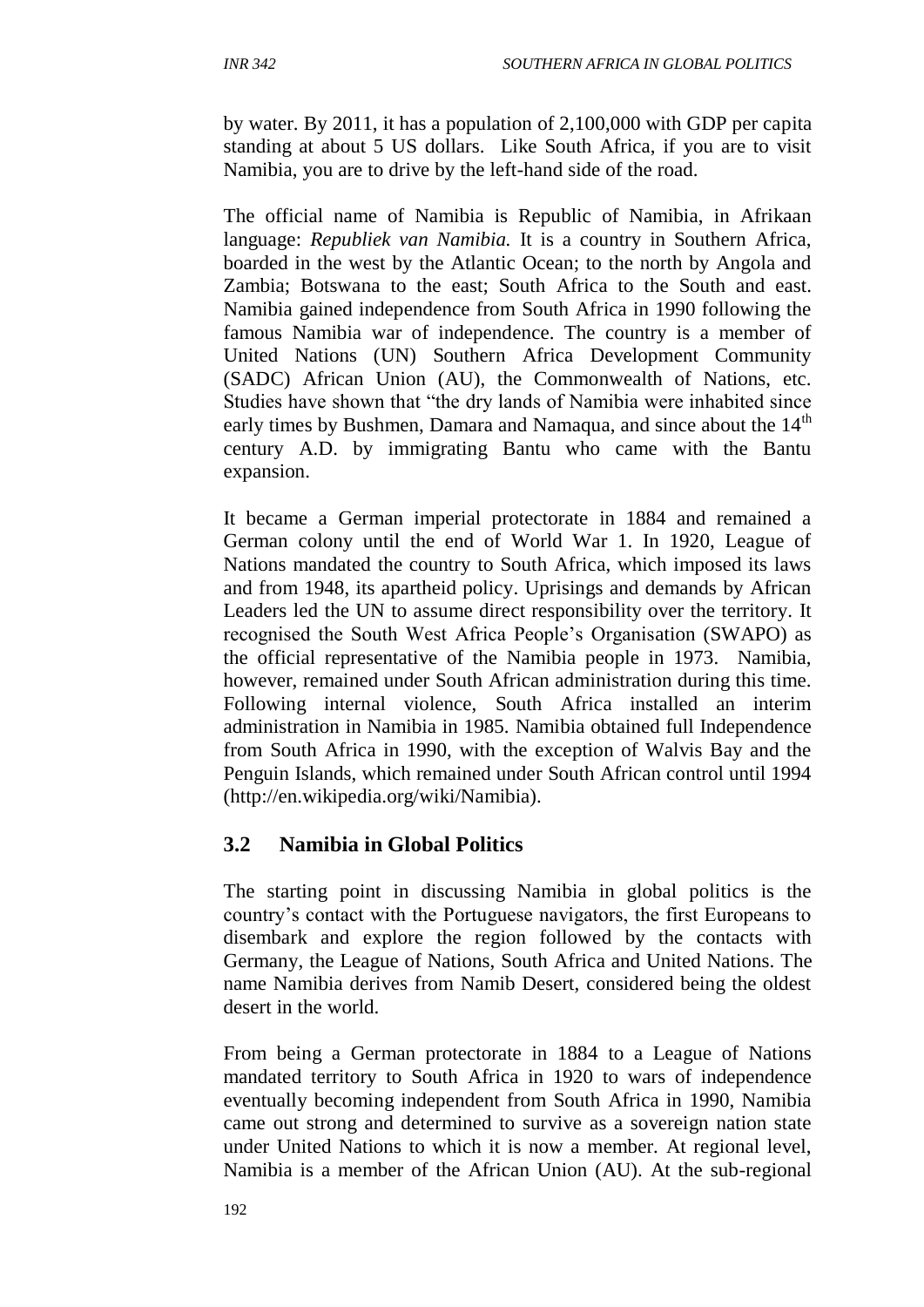level, the country is an active member of Southern Africa Development Community (SADC). Also at the international arena, the country is a member of Commonwealth of Nations. There is a strong banking sector; agriculture, mining, mineral resources, manufacturing, education, health, tourism, military, etc.

Namibia has a relatively strong capability desired for global politics. At the sub-regional level, given the presence of South Africa in the region these are of no strategic significance. At the global arena, given the dependent nature of the economy and the crisis of underdevelopment, Namibia cannot pose a threat to any medium power, such as South Africa, Nigeria and Israel, not to talk of super-powers such as Britain, France and United States. But as the saying goes: *the young shall grow.*

#### **SELF**-**ASSESSMENT EXERCISE**

In the history of Namibia, explain what happened in 1884, 1920, 1948, 1973, 1985, 1990 and 1994?

## **4.0 CONCLUSION**

You have learnt that Namibia is a country in Southern Africa with a capability for global politics. But this capability is of no strategic lever when at sub-regional level the strength of South Africa is considered and of no significance, whatsoever, when the strengths of super powers like that of the Great Britain is at stake. But as we have said: *the young shall grow.*

### **5.0 SUMMARY**

The name Namibia derives from Namib Desert, considered as the oldest desert in the world. The history of Namibia is accentuated with its contacts with the Portuguese, Germany, South Africa and the interventions of the League of Nations and the UN. Critical dates for students of Namibia to remember are: 1884, 1920, 1948, 1973, 1985, 1990 and 1994. Namibia is a member of SADC, AU, UN and Commonwealth of Nations.

### **6.0 TUTOR-MARKED ASSIGNMENT**

- 1. Attempt a brief analysis of the place and role of Namibia in global politics.
- 2. What are the relationships between Namibia and South Africa in global politics?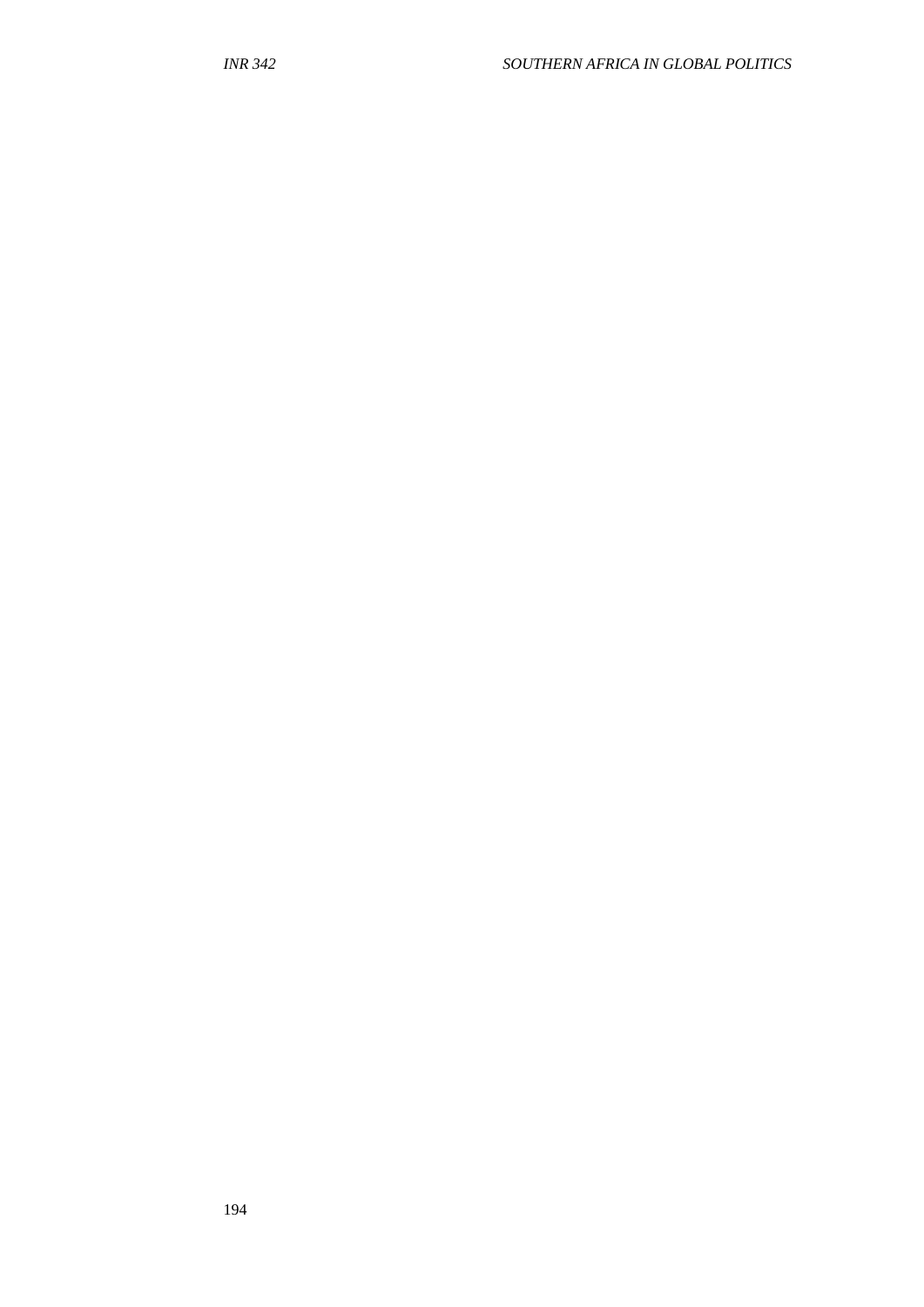## **7.0 REFERENCES/FURTHER READING**

Wikipedia:<http://en.wikipedia.org/wiki/Namibia>

Country Report: Spotlight on Namibia. Commonwealth Secretariat.Reviewed on July 12th, 2012.*Chronology of Namibia Independence.*

Klausdierks Commission Report, www.geographia.com.

*An Introduction to Namibia World Map.* (2004).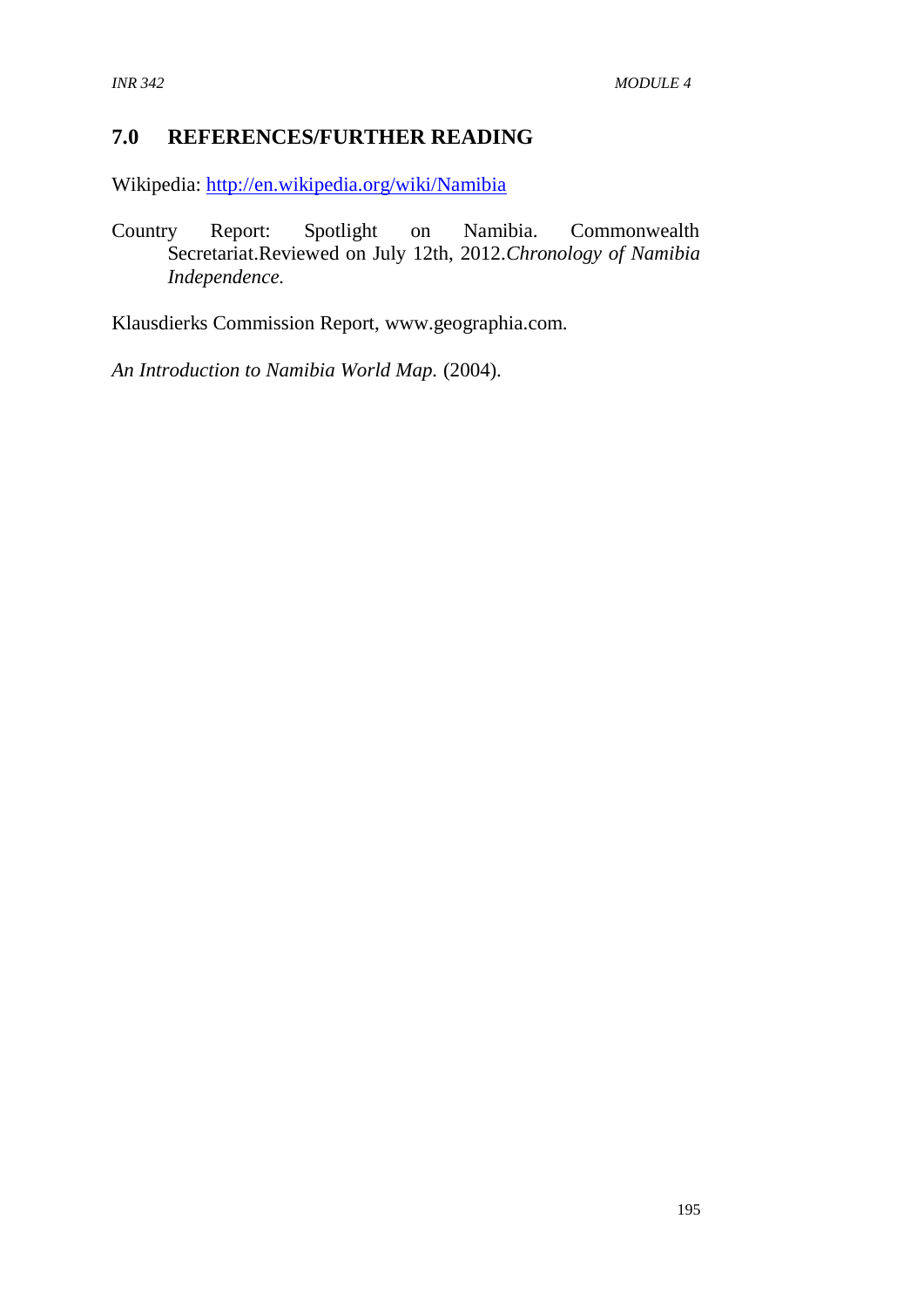## **UNIT 3 SWAZILAND**

#### **CONTENTS**

- 1.0 Introduction
- 2.0 Objectives
- 3.0 Main Content
	- 3.1 General Overview
	- 3.2 Swaziland in Global Politics
- 4.0 Conclusion
- 5.0 Summary
- 6.0 Tutor-Marked Assignment
- 7.0 References/Further Reading

### **1.0 INTRODUCTION**

This unit examines briefly, Swaziland in the context of general overview and global politics, respectively. In terms of general overview we shall comment on such issues as history, geography, politics, provinces, economy, demography, culture, education and health. All these will be done with brevity.

#### **2.0 OBJECTIVES**

At the end of this unit, you should be able to:

- give a general overview of Swaziland
- highlight the role of Swaziland in global politics.

### **3.0 MAIN CONTENT**

#### **3.1 General Overview**

The Kingdom of Swaziland has Lobamba as the royal and legislative capital while Mbabane is the real capital of the kingdom. Total land is 17, 363.00 square kilometers with a population of 1,104,343 (July 2001 figure). Over 75% of the population is literate. The religious distributions are: Protestants 55%, Muslim 10%, Roman Catholic 5%, Indigenous beliefs 30%. GDP (per capita) is 4,000 U.S dollars in 2000. The Kingdom is rich in mining and agriculture with coal and asbestos, wood pulp, sugar, soft drinks concentrates, sugarcane, cotton, tobacco, rice, citrus, pineapples, sorghum, cattle, goats, sheep, etc in abundance. Arable land is 11% with natural resources such as asbestos, coal, clay, cassiterite, forests, hydropower, small gold and diamond deposits, quarry stone, talc, etc. [\(http://go.hrw.com/atlashtm/swaziland.htm\)](http://go.hrw.com/atlashtm/swaziland.htm).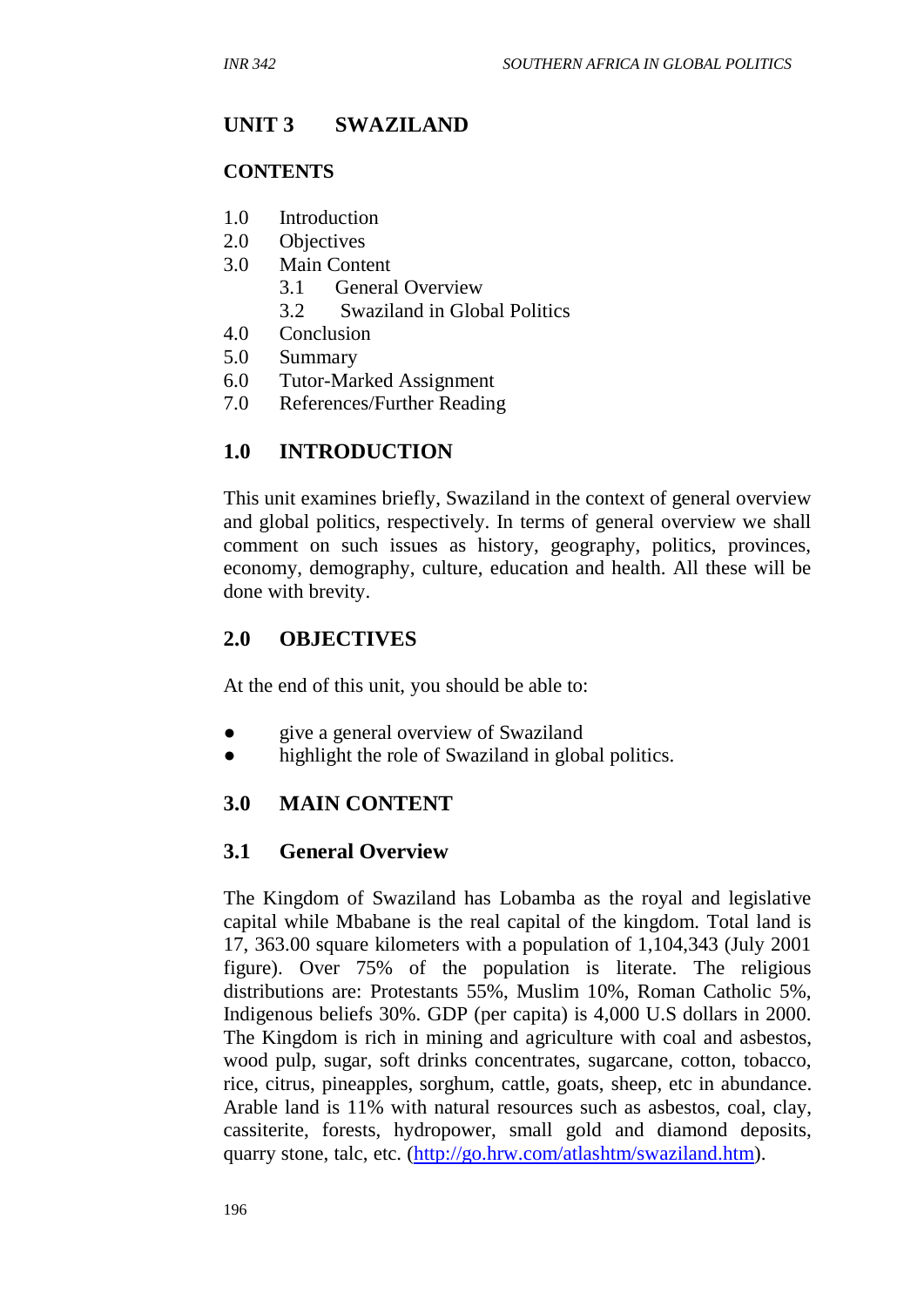Swaziland is a Southern African country. The official name is the Kingdom of Swaziland. It is sometimes called Ngwane or Swatini. The Kingdom is a landlocked country in Southern Africa boarded to the north, south and west by South Africa and to the East by Mozambique. The nation as well as its people is named after the  $19<sup>th</sup>$  century king Mswati 11. Swaziland is a small country. If you drive some 200 kilometers north to south the kingdom is finished and 130 kilometres east to west, you are in another country. Studies have shown that "the western half is mountainous, descending to a lowveld region to the east. The eastern border with Mozambique and South Africa is dominated by the escarpment of the Lebombo. The Mountains climate is temperate in the west, but may reach 40% (104 of) in summer in the lowveld. Rainfall occurs annually in the summer and may reach 2 metres (6.6ft) in the West [\(http://go.hrw.com/atlashtm/swaziland.htm\)](http://go.hrw.com/atlashtm/swaziland.htm).

Studies have also shown that "the main ethnic group is the Swazis whose language is Swati although English is spoken as the second languages. The Swazi people descend from the Southern Bantu who migrated from Central Africa in the  $15<sup>th</sup>$  and  $16<sup>th</sup>$  Centuries. The Anglo-Boer War saw the United Kingdom make Swaziland a protectorate under its direct control. Swaziland gained independence in 1968. Swaziland is a member of the Southern African Development Community, the African Union and the Commonwealth of Nations. The head of State is the King who appoints the prime minister and a small member of representatives for both chambers of parliament. Elections are held every five years to determine the majority of the representatives. A new constitution was adopted in 2006.

### **3.2 Swaziland in Global Politics**

In global politics Swaziland is subservient to the Republic of South Africa arising from the logic of economic determinism. This is to the extent that Swaziland's currency is pegged to the South African rand, thus subverting the country's economic planning at the premise of South African monetary policy. This is dependency. This is neocolonialism. This is imperialism christened: globalisation. However, with abundant natural resources, vibrant economy, good education and health systems and relative stability in the polity, Swaziland has appreciable domestic base for global politics. The problem to be underscored is that of relative underdevelopment. With low per capita income, diminutive population, demography, GDP, external reserve and regional influence, Swaziland can only bark but cannot bite in Southern Africa sub-region. Neither can it raise a high voice in Africa and the world. But its membership of SADC, UN, AU, the Commonwealth of Nations and other bilateral and multilaterals pacts and alliances make it possible that even with the ever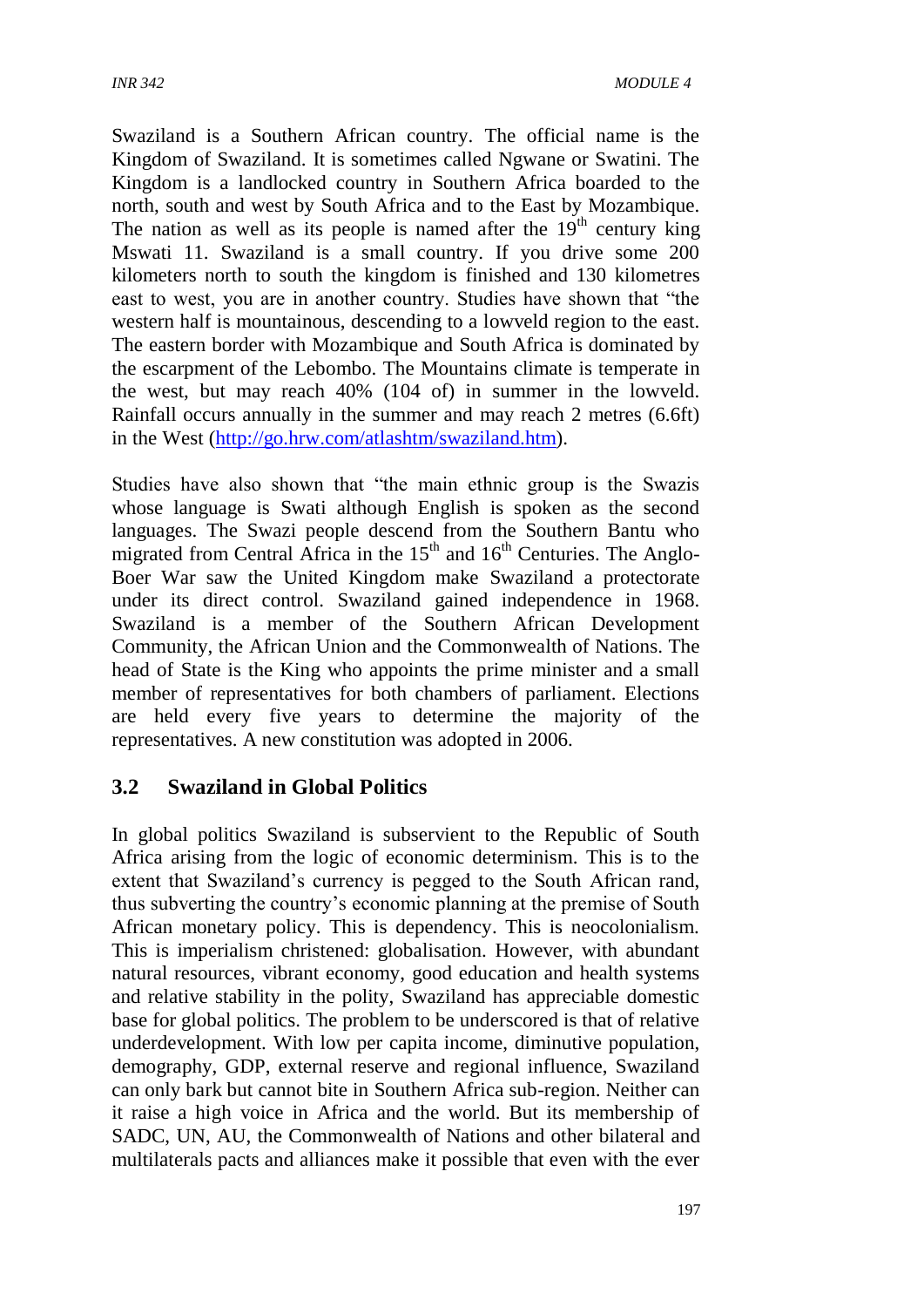– intimidating presence of South Africa, *the mouse can still look at the cat and boldly too.*

#### **SELF-ASSESSMENT EXERCISE**

"The smallness of Swaziland's population, demography and economy affect the country adversely in global politics." Discuss.

## **4.0 CONCLUSION**

Even though the argument of geo-political thinkers which gives a lot of emphasis on population and demography in global politics is no longer popular, the case of Swaziland shows its continued relevance in some instances. For example, the Kingdom of Swaziland is not well known in global politics just because of its small size and the intimidating presence of the Republic of South Africa in the region.

## **5.0 SUMMARY**

Swaziland gained its independence from Great Britain in 1968. Despite its small size in population and land territory, Swaziland has continued to remain relevant in global politics because of its drive towards globalisation and multilateralism which saw her into the folds of SADC, UN, AU, the Commonwealth of Nations and other groups.

### **6.0 TUTOR-MARKED ASSIGNMENT**

- 1. "Swaziland is small but relevant in global politics". Discuss.
- 2. Examine a brief history of the Kingdom of Swaziland.

## **7.0 REFERENCES/FURTHER READING**

See [http://go.hrw.com/atlas/norm/htm/swaziland.](http://go.hrw.com/atlas/norm/htm/swaziland) htm.

Jacana Lodge (2011).Human Development Report.United Nations.

A Short History of Kingdom of Swaziland.Online http (Op.Cit.).

Swaziland I.M.F. Report.April 2012 Swaziland Mortality Country Fact Sheet.

2006 W.H.O. Report November, 2009.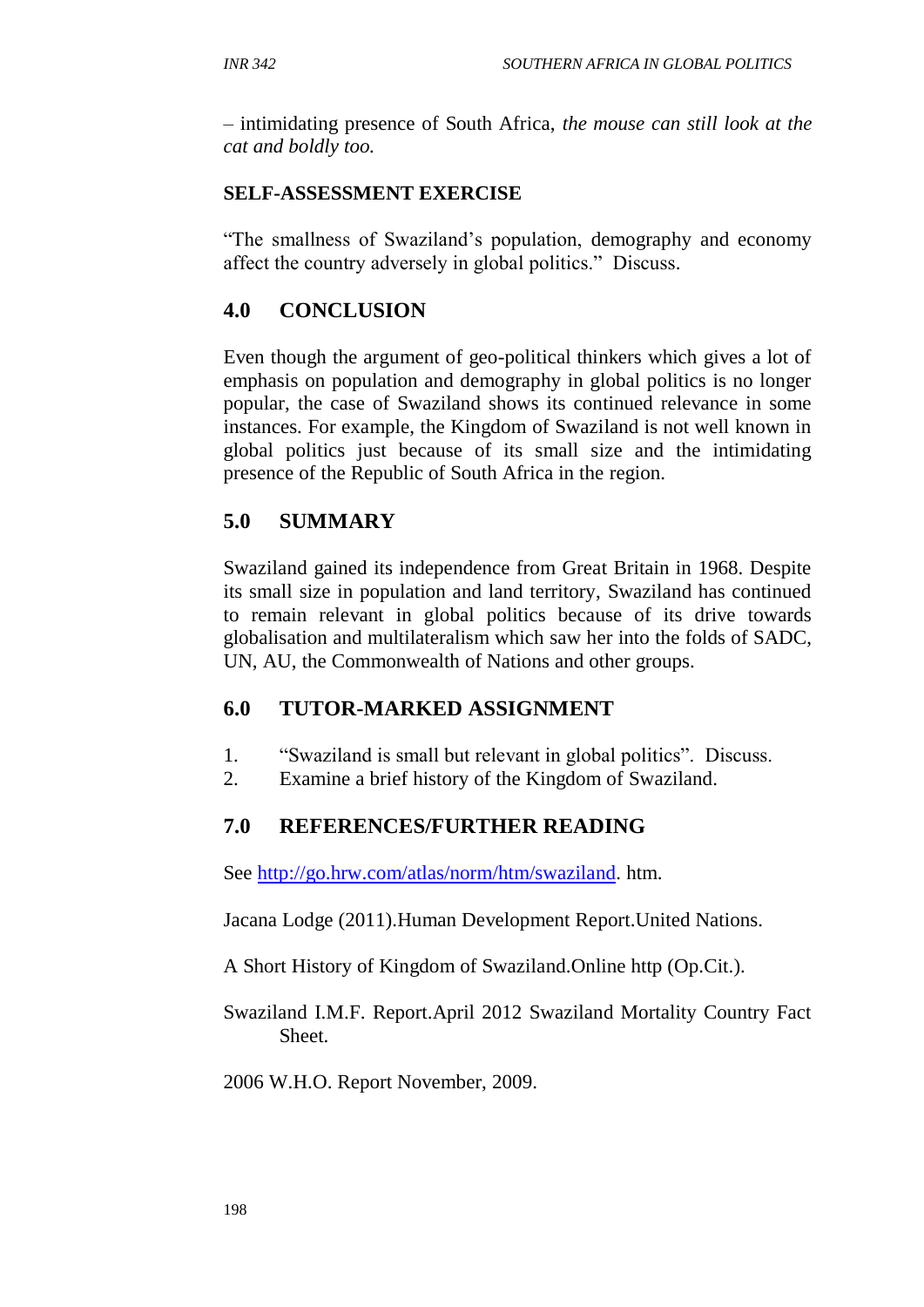# **UNIT 4 LESOTHO**

### **CONTENTS**

- 1.0 Introduction
- 2.0 Objectives
- 3.0 Main Content
	- 3.1 General Overview
	- 3.2 Lesotho in Global Politics
- 4.0 Conclusion
- 5.0 Summary
- 6.0 Tutor-Marked Assignment
- 7.0 References/Further Reading

## **1.0 INTRODUCTION**

This unit examines briefly, Lesotho in the context of general overview and global politics, respectively. In terms of general overview we shall comment on such issues as history, geography, politics, provinces, economy, demography, culture, education and health. All these will be done with brevity.

### **2.0 OBJECTIVES**

At the end of this unit, you should be able to:

- give a general overview of Lesotho
- discuss the role of Lesotho in global politics.

### **3.0 MAIN CONTENT**

### **3.1 General Overview**

The official name for Lesotho is the *Kingdom of Lesotho.* It is a landlocked country. It is indeed an enclave completely surrounded by South Africa. South Africa is the only neighbour Lesotho has close to her border. Lesotho is just about 30,000 square kilometers in land area with a population approximated at 2,067,000. The capital of Lesotho is Maseru. Maseru is also the largest city. What is the meaning of the word Lesotho? Translated roughly, it means: *the land of the people who speak Sesotho.* Recent studies have confirmed that in Lesotho, "about 40% of the population lives below the international poverty line [\(http://en.wikipedia.org/wiki/Lesotho\)](http://en.wikipedia.org/wiki/Lesotho).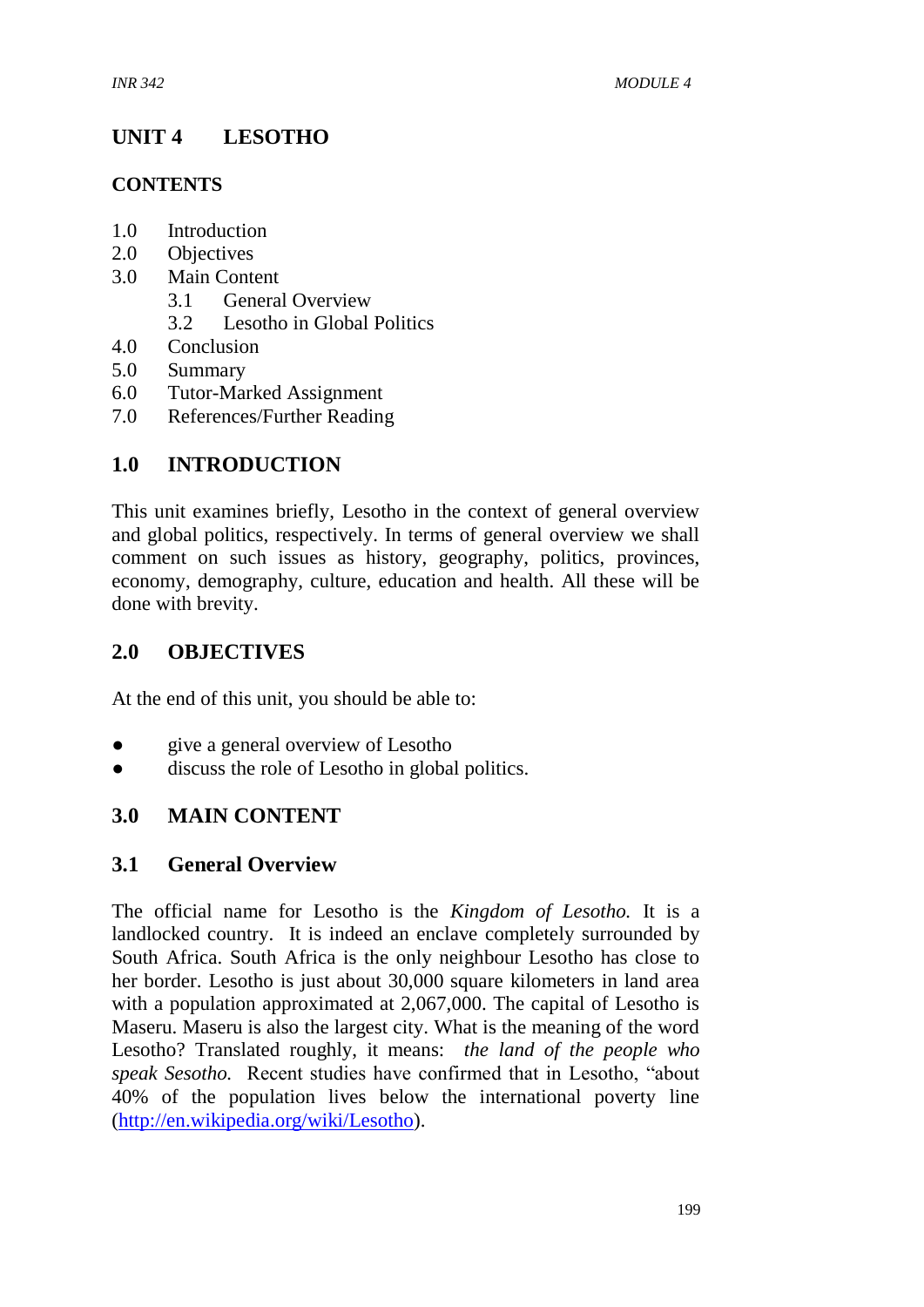Lesotho, however small and poor is a member of the international community and a state actor in global politics. Lesotho is located is Southern Africa. It is a member of the Commonwealth of Nations. [\(http://en.wikipedia.org/wiki/Lesotho\)](http://en.wikipedia.org/wiki/Lesotho).

The earliest known inhabitants of the area today know as Lesotho was the *Khoisanhunter-Gatherers.* They were replaced by Wasja-speaking tribes Bantu migrations. Recent historical accounts have put on record that "the present Lesotho (then Basutoland) emerged as a single polity under king Moshoeshoe in 1822. Moshoeshoe a son of Mokhachane, a minor chief of the Bakoteli lineage, from his own clan and became a chief around 1804. Between 1821 and 1823, he and his followers settled at the Butha-Buthe Mountain; joining with former adversaries in resistance against the Lifaqana associated with the reign of Shaka Zulu from 1818 to 1828.

Both the British and the Dutch showed interest in Lesotho. This put the two countries in a state of conflict. The natives themselves wanted their land and fought several wars. In some of the wars, the British were defeated and humiliated by the owners of the Lesotho land. Embarrassed, the British pulled out of the region in 1854 and in 1858 Moshoesho fought more battles with the Boers in the Free State – Basotho War losing a portion of western lowlands. Historians contend that" the last war in 1867 ended when Moshoeshoe appealed to Queen Victoria, who agreed to make Basutoland (as it was then called) a British protectorate in 1868. In 1869, the British signed a treaty at Aliwal North with the Boers that defined the boundaries of Basutoland and later Lesotho, which by ceding the western territories effectively reduced Moshoeshoe's kingdom to half its previous size (http://en.wikipedia.org/wiki/Lesotho). Perhaps, this partly explains why Lesotho is, today, a small country. The crucial point to stress is that Basutoland gained its independence from British and became known as the kingdom of Lesotho in 1966.

The Kingdom of Lesotho is divided into ten districts, each district headed by a District Administrator. The districts are further sub-divided into 80 constituencies which consist of 129 local community councils.

Lesotho has a friendly climate. Because of the altitude, Lesotho remains cooler all year round than all other countries at the same latitude. Lesotho is geographically surrounded by South Africa and is also economically linked to South African economy as well. The economy of Lesotho is based on agriculture, livestock, manufacturing, mining, etc. Majority of the people in the country-sides are farmers. Lesotho is an underdeveloped economy when compared to countries like South Africa.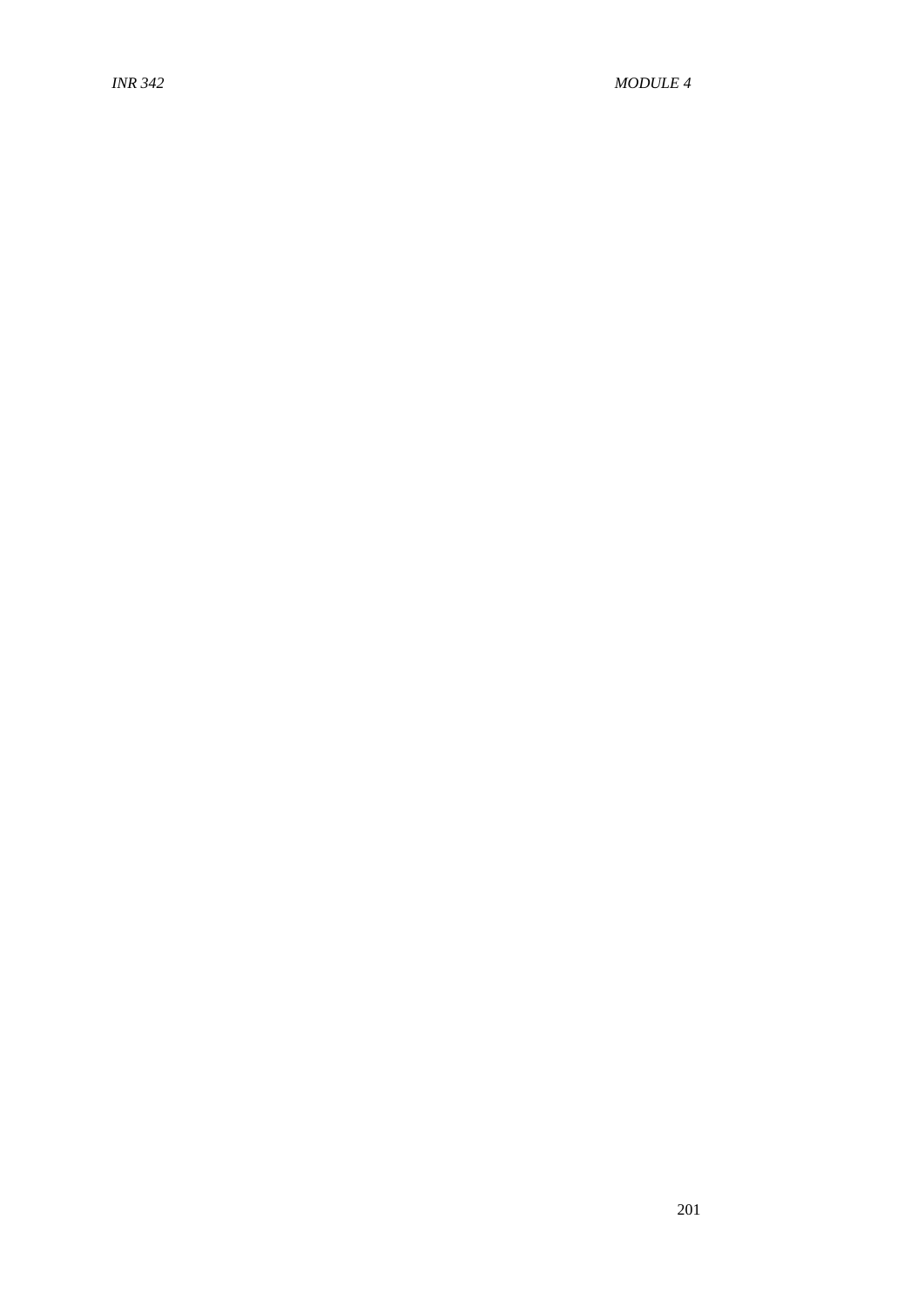# **3.2 Lesotho in Global Politics**

Lesotho is an enclave almost surrounded by South Africa. This location in strategic terms and military logistics makes Lesotho extremely vulnerable to the developments in South Africa. However, Lesotho has managed to wither the storm. It is today a member of many regional and even global organisations including the Southern African Development Community (SADC), the Southern African Customs Union (SACU), the United Nations (UN), the African Union (AU), the Non-Aligned Movement and the Commonwealth of Nations, among others.

The UN, UNDP, UNICEF, WHO, FAO, WFP, UNAIDS, etc have resident missions in Lesotho. Lesotho also has good diplomatic relationships with Wales in particular and United Kingdom in general as well as Germany, United States and several other western powers. Studies have also shown that "although Lesotho broke relations with the People's Republic of China (PRC) in 1990, and re-established relations with the Republic of Taiwan, it later saw reasons and restored ties with China." (http://en.wikipedia.org/wiki/Lesotho).

No doubt, Lesotho is an active state actor in global politics. But the question is: to what extent does Lesotho possess the critical instruments of capability to ensure relevance in Southern African region in particular and global politics in general?

#### **SELF**-**ASSESSMENT EXERCISE**

To what extent does Lesotho possess instruments of capability to make the country assertive in Southern African regional politics and relevant in world affairs?

### **4.0 CONCLUSION**

Lesotho even though a developing nation has a relatively stable polity, up and coming economy, an appreciable superstructure in the sphere of education, public health, law, foreign policy, etc. The problem, however, is that the enclave territorial status, proximity to South Africa, economic linkages with Pretoria, underdeveloped dynamics of some sectors of the economy, general dependency on South Africa and the West, escalating problems of poverty, unemployment and HIV/AIDs have combined, and they did combine effectively to deny Lesotho the instruments of capability desired for assertive role in modern global politics.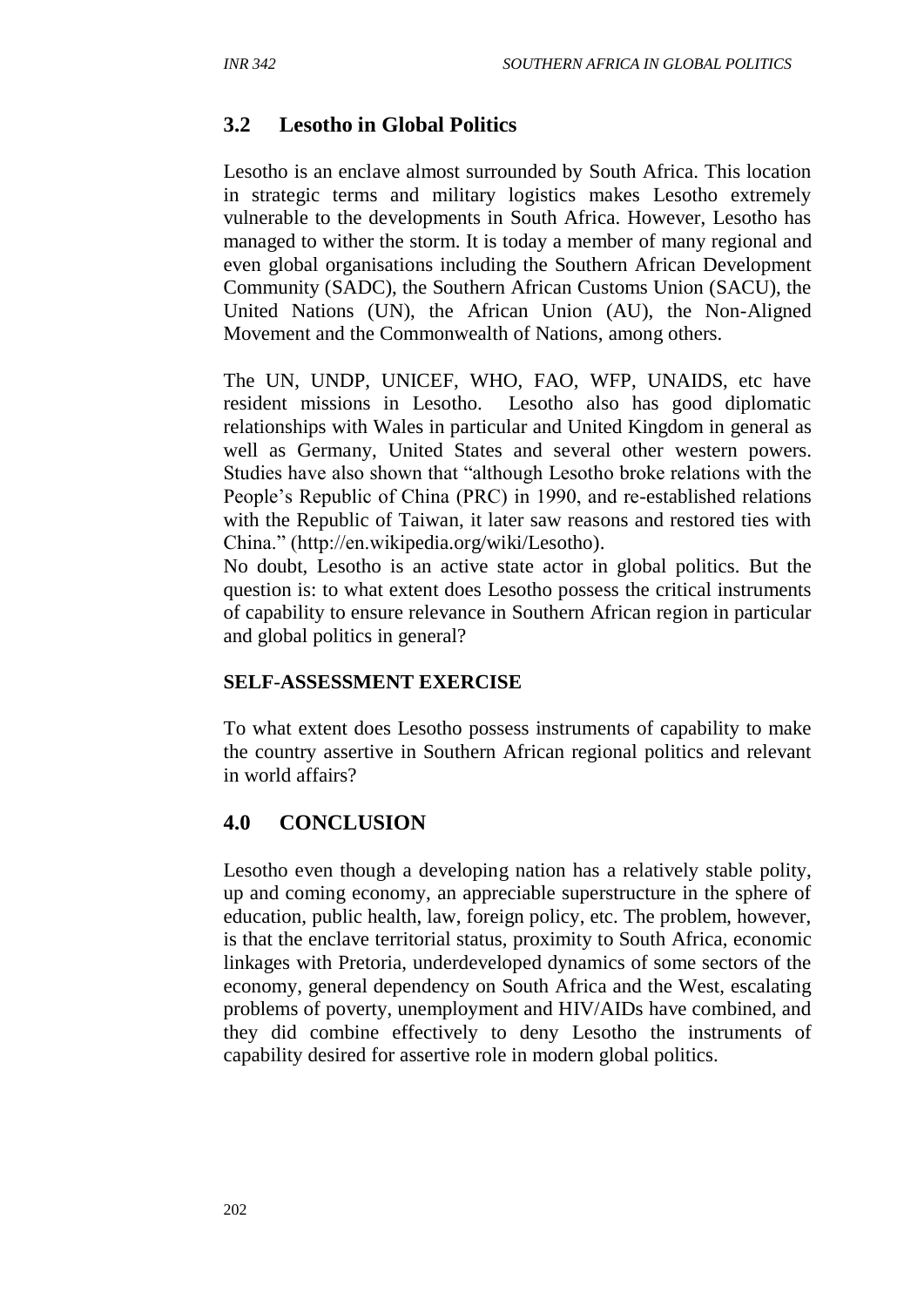## **5.0 SUMMARY**

Lesotho with the capital at Maseru is an enclave, a landlocked country surrounded by the Republic of South Africa. Lesotho roughly translated means: *the land of the people who can speak Sesotho.* In historical context, Lesotho was formerly known as Basutoland. The proximity to South Africa and integration into the mainstream of South African economy has dwarfed its influence in regional politics even as poverty, HIV/AIDS and dependency have equally diminished its relevance in global politics. Lesotho however is a member of SADC, UN, AU, Non-Aligned Movement and Common wealth of Nations.

## **6.0 TUTOR-MARKED ASSIGNMENT**

- 1. "In regional and global politics, Lesotho lacks critical instruments of capability." Discuss.
- 2. "South Africa is both a blessing and a curse to Lesotho in terms of regional and global politics." Discuss.

## **7.0 REFERENCES/FURTHER READING**

http//en.wikipedia.org/wiki/Lesotho.

*Human Development Report.*United Nations Review. October 15, 2009.

*Lesotho US State Development.* www. state.gov.

*Millennium Web Catalogue.*www.nyulawglobal.org. *Times of South Africa.* 27 January, 2011.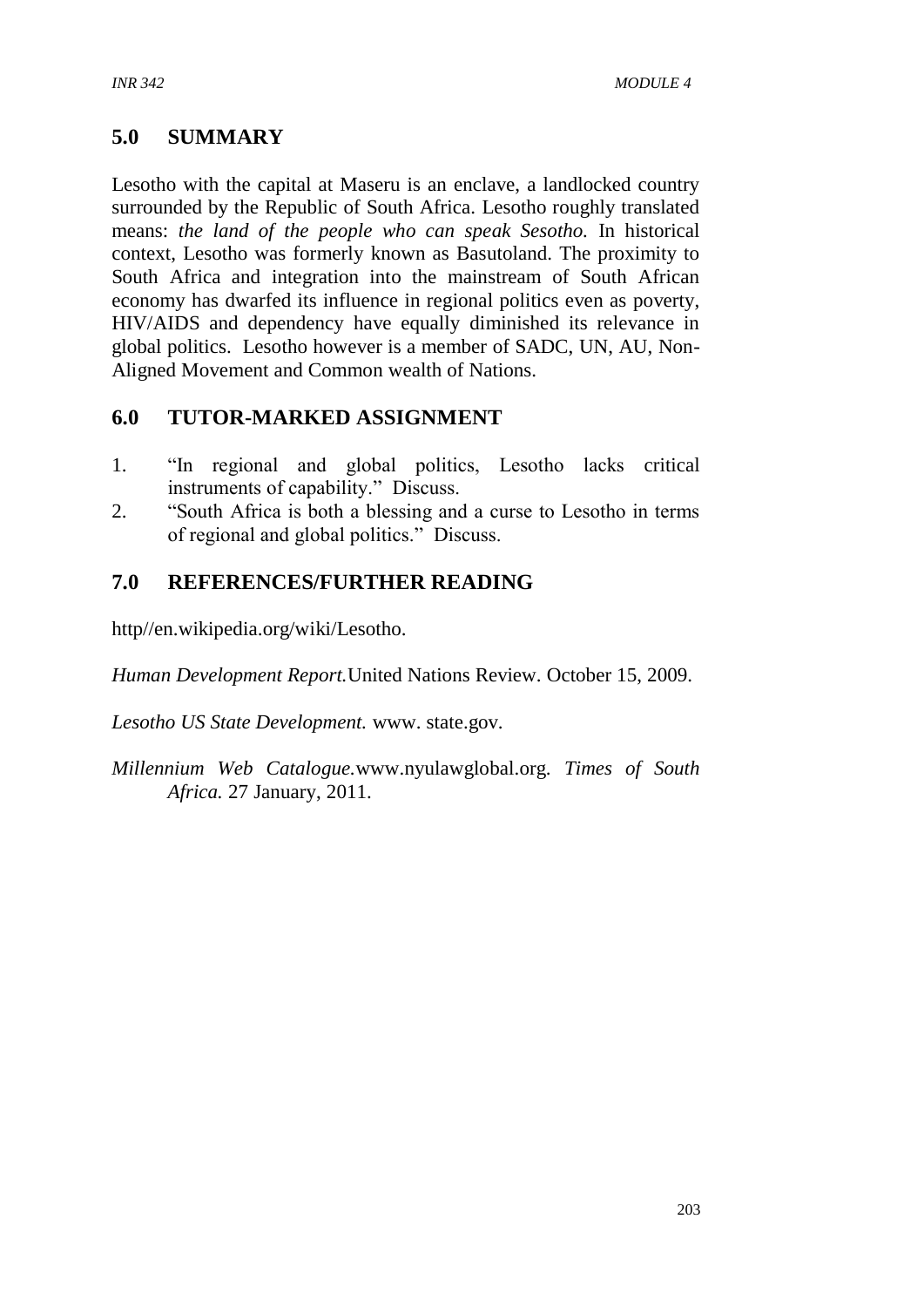# **UNIT 5 BOTSWANA**

#### **CONTENTS**

- 1.0 Introduction
- 2.0 Objectives
- 3.0 Main Content
	- 3.1 General Overview
	- 3.2 Botswana in Global Politics
- 4.0 Conclusion
- 5.0 Summary
- 6.0 Tutor-Marked Assignment
- 7.0 References/Further Reading

## **1.0 INTRODUCTION**

This unit examines, briefly, Botswana in the context of general overview and global politics, respectively. In terms of general overview we shall comment on such issues as history, geography, politics, provinces, economy, demography, culture, education and health. All these will be done with brevity.

### **2.0 OBJECTIVES**

At the end of this unit, you should be able to:

- give a general overview of Botswana
- discuss the role of Botswana in global politics.

## **3.0 MAIN CONTENT**

### **3.1 General Overview**

On the 30<sup>th</sup> of September, 1966, Bechuanaland, a British protectorate gained her independence as the Republic of Botswana under the commonwealth. A landlocked country in Southern Africa, Botswana has a flat land and up to 70% is covered by Kalabari Desert. The country is boarded by South Africa to the South and South east, Namibia to the north and west, Zimbabwe to the north east. Its border with Zambia to the north near Kazungula, Zambia, is poorly defined but at most is a few hundred metres long. Botswana with a population of just over two million people is one of the most sparsely populated countries in the world and also one of the poorest countries in Africa at independence in 1966. Recent accounts have it that "in the  $19<sup>th</sup>$  century, hostilities broke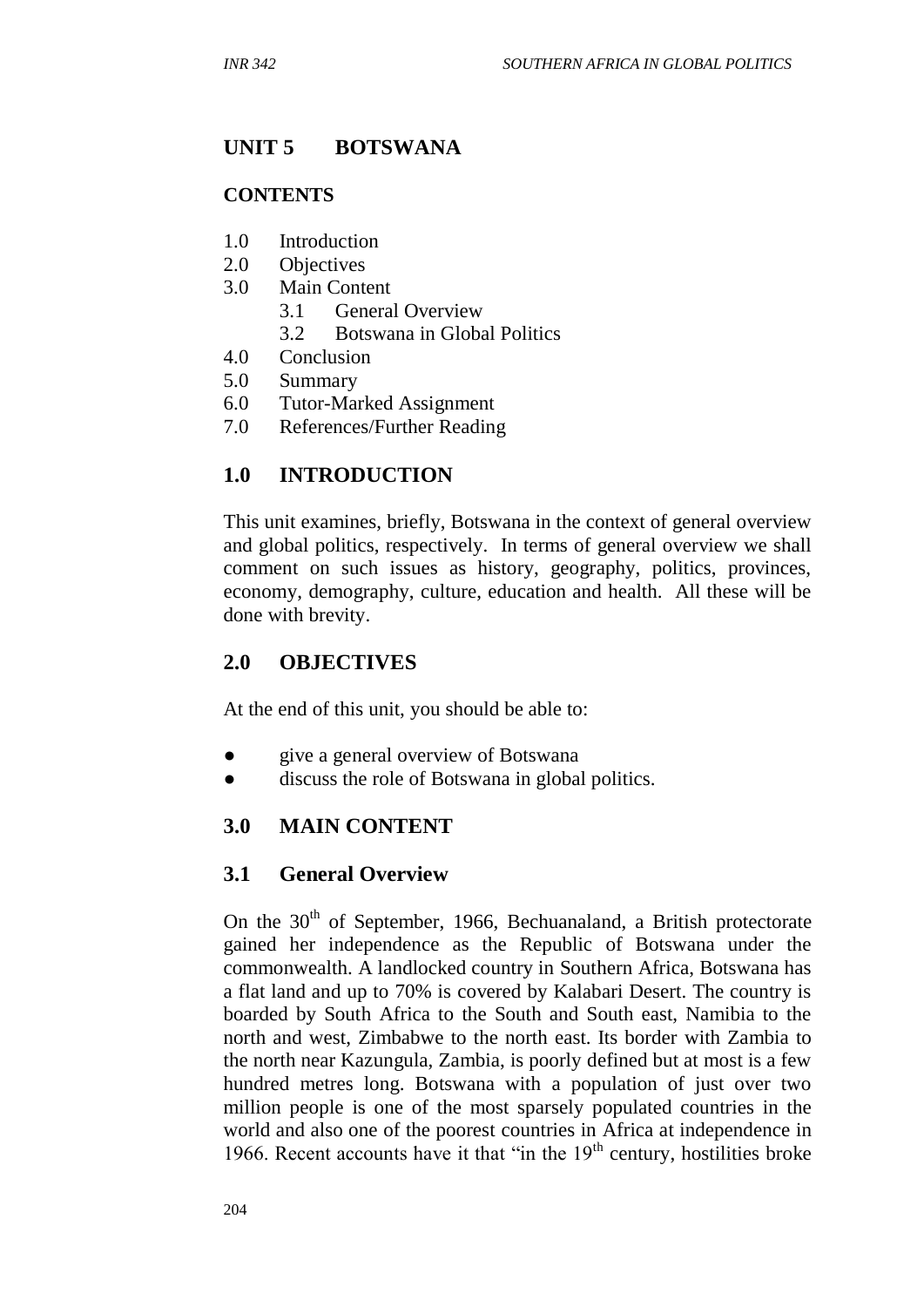out between Tswana inhabitants of Botswana and Ndebele tribes who were making incursions into the territory from the northeast.

Tensions also escalated with Dutch Boer settlers from the Transvaal to the east. After appeals by the Botswana leader Khama III, Bathoen and Sebele for assistance, the British Government put Bechuanaland under its protectorate on 31 March 1885. Bechuanaland was granted independence by Great Britain in 1966. The newly independent state took up the name Botswana.

[\(http://www.internetworldstates.com/africa.htm\)](http://www.internetworldstates.com/africa.htm).

Botswana is rich in mineral resources, tourism, livestock, agriculture, etc. The livestock population has been increasing in geometric progressions, from 1.7 million in 1966 to 5.5 million in 1991. Human population also increased from 574,000 in 1971 to 1.5 million in 1995 nearly 200% increase. Over 50% of the entire households in Botswana own cattle which is single largest source of rural income.

Botswana has made a lot of progress in the area of solid mineral exploitation including gemstones and precious metals. In the area of education, at independence in 1966, there were just a few university graduates. Today, the situation has changed because of appreciable investments in education. In the area of public health and provision of other relevant socio-economic infrastructure, Botswana has not done badly. Experts, however, argue that three major problems facing Botswana are dependency syndrome, poverty and HIV/AIDS. Poverty and HIV/AIDS, especially in the country-sides are rife. Botswana depends on the west for so many products. The same dependency syndrome is extended to South Africa which serves as apron-string of Botswana's economy. Botswana depends on South Africa for petroleum products and electricity among other essential commodities.

### **3.2 Botswana in Global Politics**

Major environmental problems hindering Botswana's quest for regional and global relevance is the twin problem of draught and desertification. For a country with enormous passion for livestock development, this is indeed a problem that brings the country face to face with insurmountable oddities and absurdities. The Republic of Botswana has, however, responded to these challenges by opening its doors to global politics and foreign investments. One of the results is that "the United States Government has recently entered into agreement with Botswana, giving them 7 million U.S. dollars to reduce Botswana's debt by 8.3 million US dollars. The stipulation of the US reducing Botswana's debt is that Botswana will focus on more extensive conservation of the land." (http://www.internetworldstate.com/africa.htm).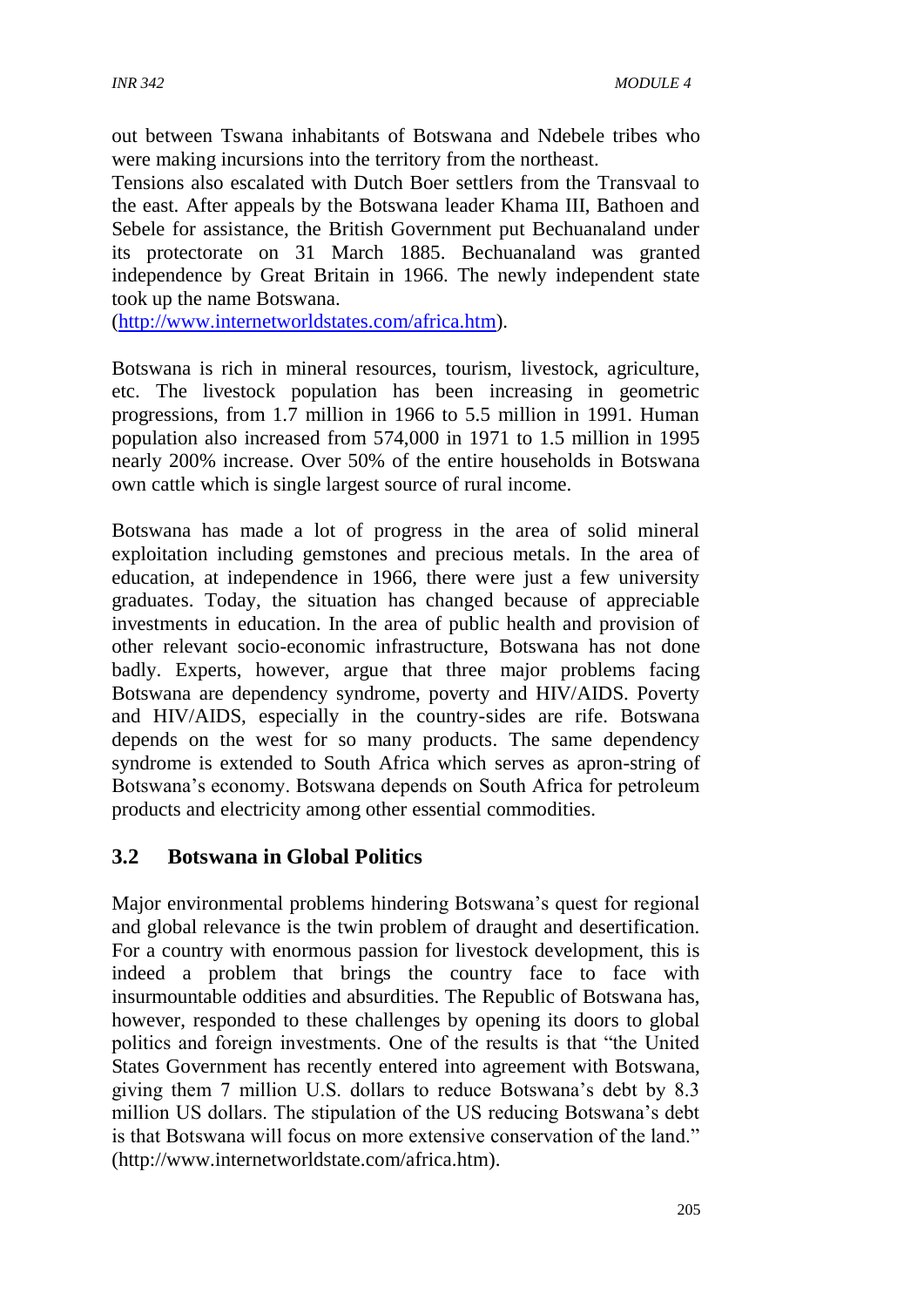The United Nations Development Programme, UNDP, has confirmed that the major problem facing Botswana is the extent to which land is being over used. In the areas of land policy, technical assistance and consultancy, UNDP has begun to give some help to the government and people of Botswana.

One critical element of capability in global politics is military strength. What is the military strength of Botswana? The answer is simple. At Independence, Botswana had no military at all; no armed forces, no army no navy and no air force. In the contemporary period, however, Botswana has a defence arrangement called Botswana Defence Force (BDF), a 12,000 man defence force with United States of America as the single largest contributor to BDF finances. In return, Botswana has given United States the green light to establish military presence in the country in the form of African Command (Africom). South Africa is not comfortable with this gesture and ANC youth organisations have protested. But this is an attempt by Botswana to beef up internal defence of the country through bilateral pact. Ironically, this extends more and more the phenomenon of dependency syndrome in Botswana. A country that depends on another (South Africa) for the suppliers of petroleum products and electricity cannot be said to possess the capability to raise its voice in regional and global politics.

#### **SELF**-**ASSESSMENT EXERCISE**

"The three fundamental problems facing Botswana are dependency syndrome, poverty and HIV/AIDS." Discuss.

## **4.0 CONCLUSION**

The problem of dependency syndrome, facing Botswana arises from the fact that Botswana's economy is a microcosm of the South African economy. With the integration of Botswana's economy to that of South Africa, adverse economic realities in South Africa affect almost immediately the economy of Botswana. Added to this, are the problems of draught, desertification, poverty and HIV/AIDS. All these do not enhance the capability of a country to be relevant in regional or global politics.

## **5.0 SUMMARY**

Botswana is rich in agriculture, livestock, tourism, solid minerals, etc. The country's economy including education, health and defence arrangements can be said to be adequate for a country of slightly over 2 million people. But in terms of these superstructures providing fillips for assertive roles in regional or global politics, there is a problem. For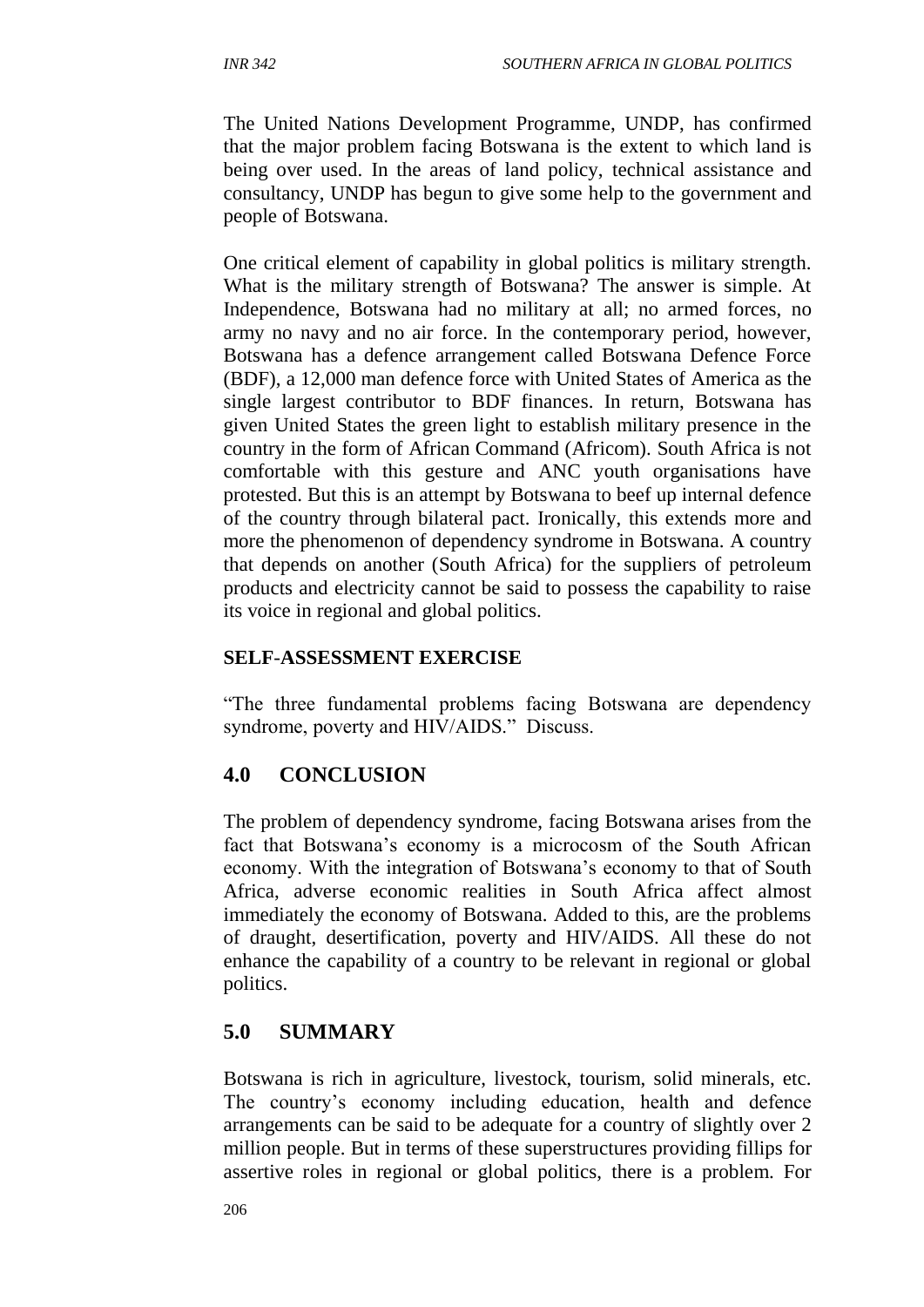example, in today's world, what can Botswana Defence Force (BDF) of about 12,000 men do at the face of a possible threat by South African military? In purely military and strategic calculations, the 12,000 BDF strong men are dispensable even by a swift surgical police action by South Africa. It is also important to note that only a limited sense of security can be derived from dependency on United States as other Southern African countries have similar bilateral and even multilateral defense pacts. In the final analysis the real trouble with Botswana is dependency, poverty and HIV/AIDS. The problem of HIV/AIDS in Southern Africa shall be examined in the next module.

## **6.0 TUTOR-MARKED ASSIGNMENT**

- 1. "Only a limited sense of security can be derived by Botswana from bilateral defense arrangements with United States." Discuss
- 2. "Apart from South Africa, the problems of Southern African countries are virtually the same." Discuss.

# **7.0 REFERENCES/FURTHER READING**

[http://www.internetworldstats.com/africa.htm.](http://www.internetworldstats.com/africa.htm)

*Human Development Report.*United Nations. 5 November, 2010.

*World Bank* (2011).*Botswana Country Brief.*UNESCO Institute for Statistics stats.vis.unesco.org.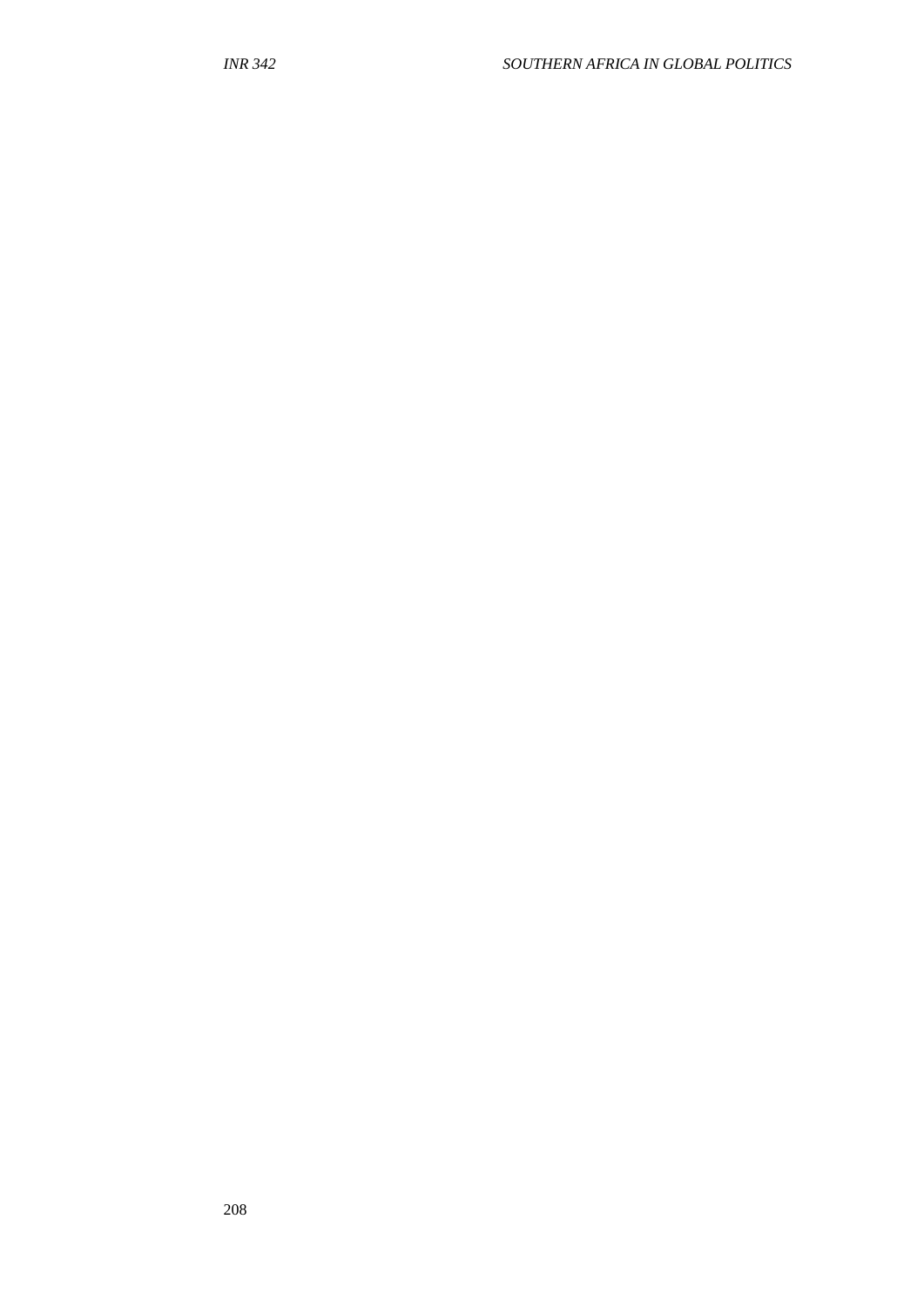# **MODULE 4 FUTURE OF SOUTHERN AFRICA: INTERNATIONAL ORGANISATIONS, HIV/AIDS, GLOBALISATION AND POLITICAL ECONOMY**

- Unit 1 Southern African Development Community (SADC)
- Unit 2 Southern African Customs Union (SACU)
- Unit 3 HIV/AIDS
- Unit 4 Globalisation
- Unit 5 Political Economy

## **UNIT 1 SOUTHERN AFRICAN DEVELOPMENT COMMUNITY (SADC)**

#### **CONTENTS**

- 1.0 Introduction
- 2.0 Objectives
- 3.0 General Overview 3.1 SADC in Global Politics
- 4.0 Conclusion
- 5.0 Summary
- 6.0 Tutor-Marked Assignment
- 7.0 References/Further Reading

#### **1.0 INTRODUCTION**

This unit examines Southern African Development Community (SADC) as a regional bloc in Southern Africa established to promote cooperations in socio-economic, political, diplomatic and security schemes. The essence is to provide a formidable platform to give a voice to Southern African countries in world politics as well as help member states in their respective quests to develop their countries.

This unit shall examine the formation, origins, structure and challenges of SADC in the context of global politics.

#### **2.0 OBJECTIVES**

At the end of this unit, you should be able to:

- discuss the workings of SADC
- explain the role of SADC in global politics.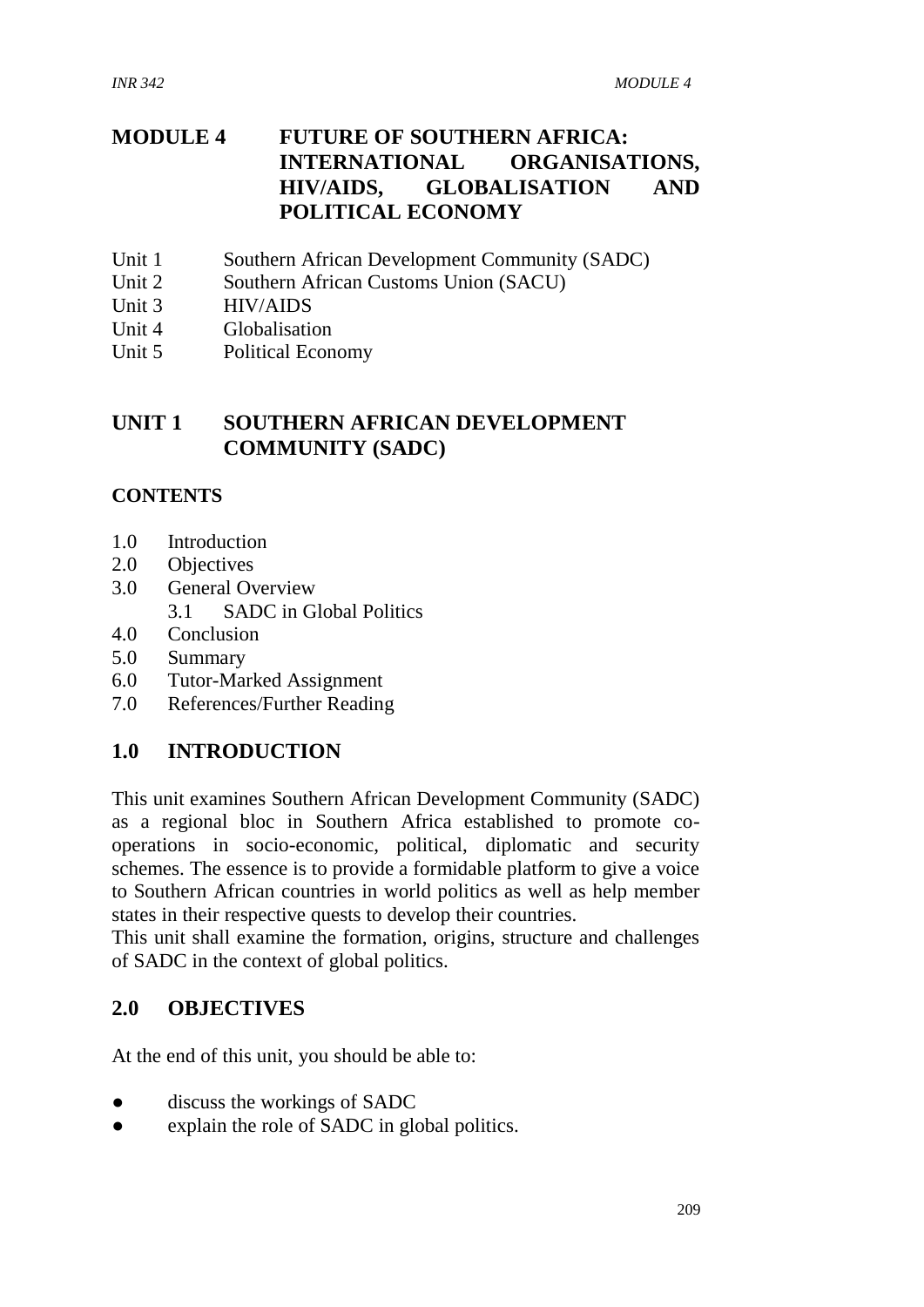# **3.0 MAIN CONTENT**

## **3.1 General Overview**

Southern African Development Community (SADC) is a regional organisation based in Southern Africa and active in global politics. SADC is an intergovernmental, 15 member organisation with Headquarters in Gaborone, Botswana. The working languages of the organisation are: English, French, and Portuguese. The current leadership of SADC is comprised of the summit chairperson: AmandoGuebuza; Council Chairperson: OldemiroBaloi; SADC P.F. Chairperson: Abdool Amen; SADC Tribunal President: ArirangaPillay; Tribunal Secretary General: TomazSalomao.

There is an SADC parliament as the legislative body. The organisation was established on April 1<sup>st</sup> 1980, as SADDC (Southern African Development coordination conference) and  $17<sup>th</sup>$  August 1992 as SADC (Southern African Development Community) SADC covers a land area of 9,882,959 square kilometers with a population estimated in 2010 at 277 million with a total GDP of 575.5 billion U.S. dollars. [\(http://en.wikipedia.org/wiki/Southern\\_African\\_Development](http://en.wikipedia.org/wiki/Southern_African_Development%20_Community)  [\\_Community\)](http://en.wikipedia.org/wiki/Southern_African_Development%20_Community).

The goal of SADC is to enhance socio-economic cooperation and integration as well as political and security cooperation among member states, thus complimenting the role of African Union (AU) in regional integration. SADC has 15 members. One of the member states is currently suspended.

The members are:

- Angola
- Botswana
- Democratic Republic of the Congo since  $8<sup>th</sup>$  September, 1997.
- Madagascar membership currently suspended after the coup d'état led by the former Major of Antananarivo, AndreyRajoelina.

Others are:

- Lesotho
- Malawi
- Mauritania
- Mozambique
- Namibia
- **Swaziland**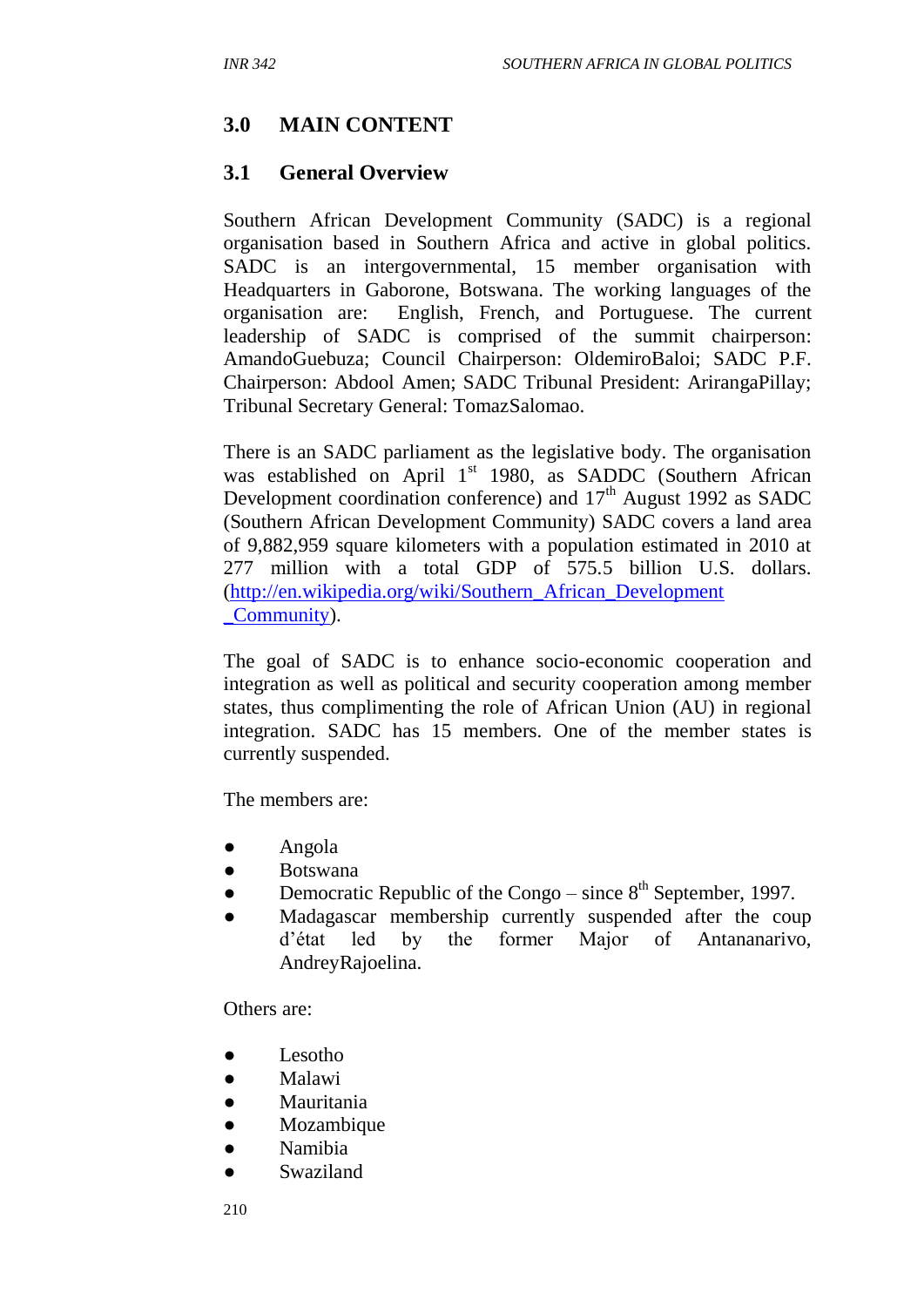- Tanzania
- Zambia
- Zimbabwe
- South Africa since 30 August 1994
- Seychelles also previously was a member of SADC from  $8<sup>th</sup>$ September 1997 until July 2004 then joined again in 2008.

### **3.2 SADC in Global Politics**

The place and role of SADC in global politics is partly rooted in its history and origin. The Southern African Development Coordination Conference (SADCC) formed in April 1980 was transformed into SADC on  $17<sup>th</sup>$  August 1992. The 1992 SADC provided for socioeconomic, political and security cooperation among member states. SADC has 26 legally binding protocols dealing with issues such as Defence, Development, Illicit Drugs matters, Free Trade and Movement of People, etc. Recent studies have shown that in 2008, "the SADC agreed to establish a Grand Free Trade Area with the East African Community (EAC) and the Common Market of Eastern and Southern Africa (COMESA)".

[http://en.wikipedia.org/wiki/Southern\\_African\\_Development\\_Communi](http://en.wikipedia.org/wiki/Southern_African_Development_Community) [ty\)](http://en.wikipedia.org/wiki/Southern_African_Development_Community).

The aim of SADC is embedded in the treaty establishing various protocols such as those on firearms, education and health; and also in such declarations as those on food security, HIV/AIDS, etc. The organs of SADC include the Summits of Heads of States; Organ on Politics, Defence and Security; Council of Ministers, Tribunal; SADC National Committees and the Secretariat.

SADC countries in their quest to be relevant in global politics have come face to face with problems arising from social, development, economic, trade, education, health, diplomatic, defence, security, political and allied challenges. Experts believe that "some of these challenges cannot be tackled effectively by individual members. Cattle diseases and organised-crime gangs know no boundaries. War in one country can suck in its neigbours and damage their economies. The sustainable development that trade could bring is threatened by the existence of different product standards and tariff regimes, weak customs infrastructure and bad roads. The socio-economic and political and security cooperation aims of SADC are equally wide-ranging and intended to address the various common challenges" [\(http://en.wikipedia.org/wiki/Southern\\_African\\_Development\\_Commun](http://en.wikipedia.org/wiki/Southern_African_Development_Community) [ity\)](http://en.wikipedia.org/wiki/Southern_African_Development_Community).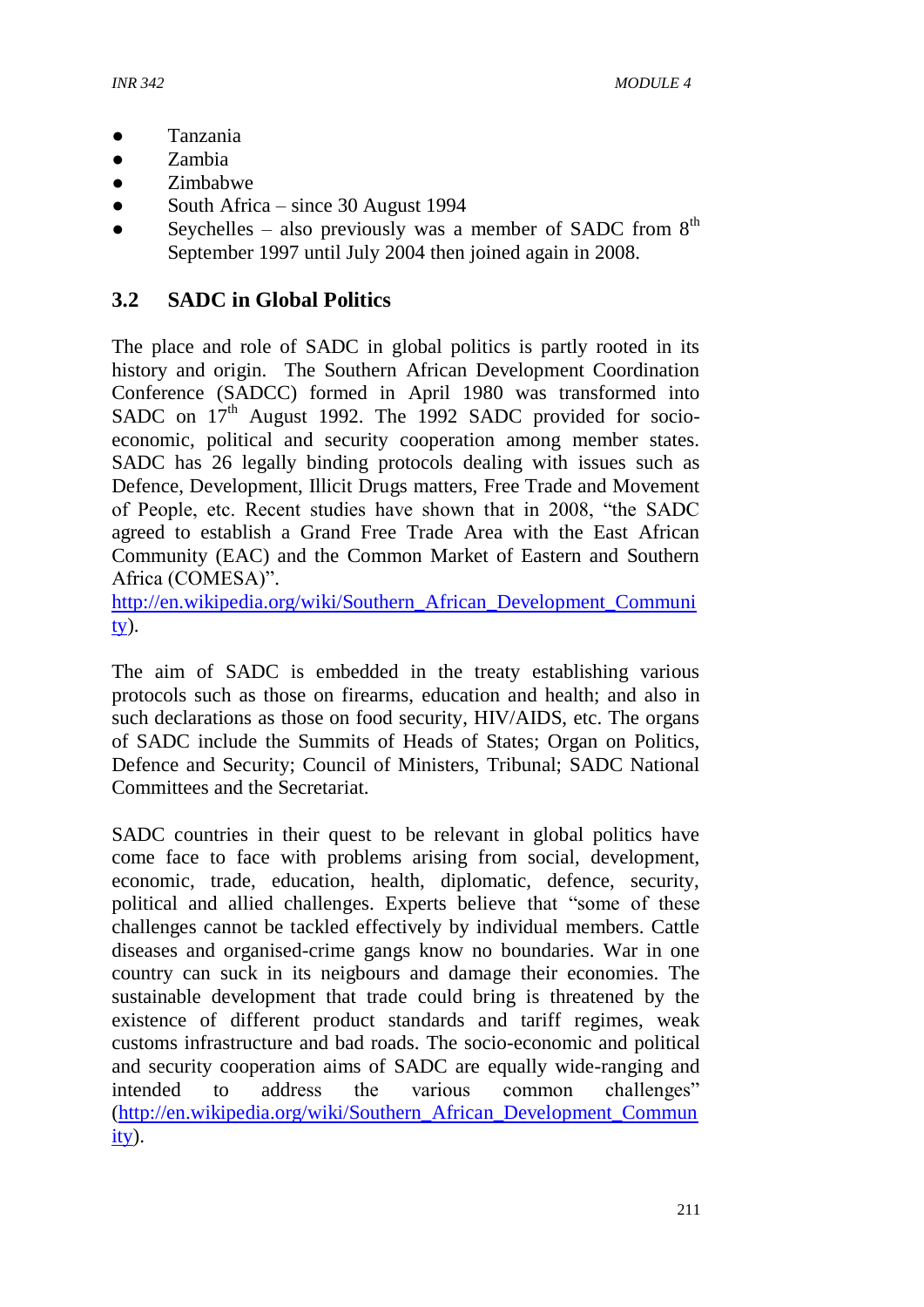The greatest challenge facing SADC is that member countries equally belong to other regional organisations with competing interests and agenda. Others are the problems of poverty, underdevelopment, dependency and HIV/AIDS. All these appear to challenge the resolve of SADC to become a powerful regional bloc in global politics.

#### **SELF**-**ASSESSMENT EXERCISE**

What are the challenges facing South African Development Community (SADC) in its efforts to become a powerful regional block in global politics?

## **4.0 CONCLUSION**

SADC was formed to help member states achieve their respective national interests in the areas of social, economic, political and security spheres. The organisation has, however, come to face many challenges mainly because member states equally belong to similar regional blocs with implications for divided loyalty. The experts suggest that solution lies in individual members developing their respective capabilities while participating in various regional organisations.

## **5.0 SUMMARY**

Southern African Development Coordinating Conference, (SADCC) was formed on April  $1<sup>st</sup>$  1980. It gave rise to Southern African Development Community (SADC), a 15 member regional organisation which came into existence on August  $17<sup>th</sup>$ , 1992. The aim is to promote cooperation among member states in the areas of economy, politics, social development, diplomacy and security. To achieve this objective, SADC has 26 protocols in such critical areas as Defence, Development, Trade, Health, Education, Firearms, etc. It also has a number of declarations in such spheres as food security, HIV/AIDS, etc. The major challenge to SADC in promoting co-operation among Sothern African states apart from poverty and underdevelopment is that member states also belong to similar regional organisations with implications for divided loyalty.

## **6.0 TUTOR-MARKED ASSIGNMENT**

- 1. Why was Southern African Development Community (SADC) formed?
- 2. What are the major challenges of SADC?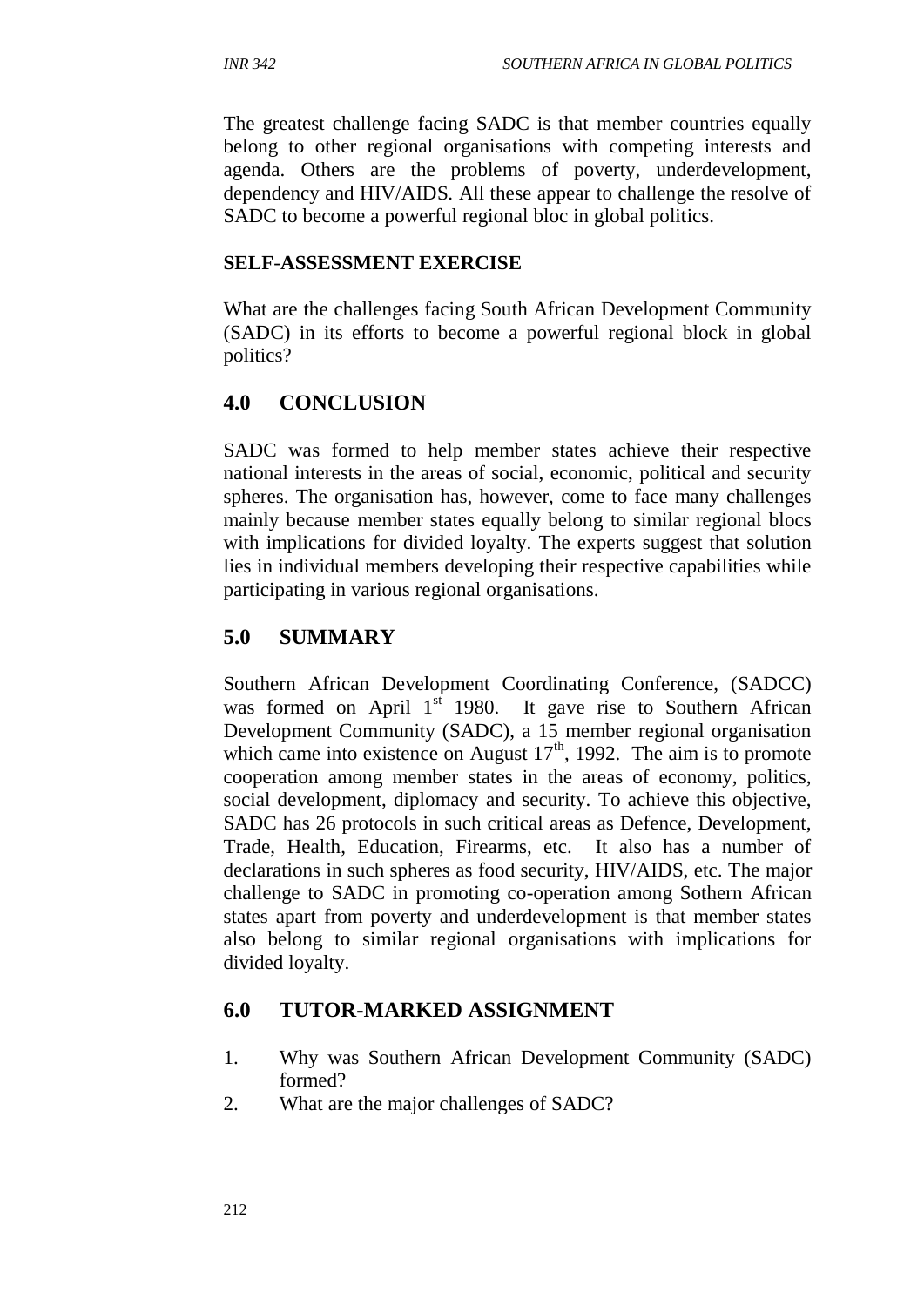#### **7.0 REFERENCES/FURTHER READING**

- Gabriel Oosthuizen (2006). *The Southern African Development Community: The Organisation its History, Politics and Prospects.* Midland, South Africa: Institute for Global Dialogue.
- John Mark Cormick (2004). *The European Union Politics and Policies.* Colorado: Boulder.
- Wikipedia[:http://en.wikipedia.org/wiki/Southern\\_Africa\\_Development\\_Comm](http://en.wikipedia.org/wiki/Southern_Africa_Development_Community) [unity.](http://en.wikipedia.org/wiki/Southern_Africa_Development_Community)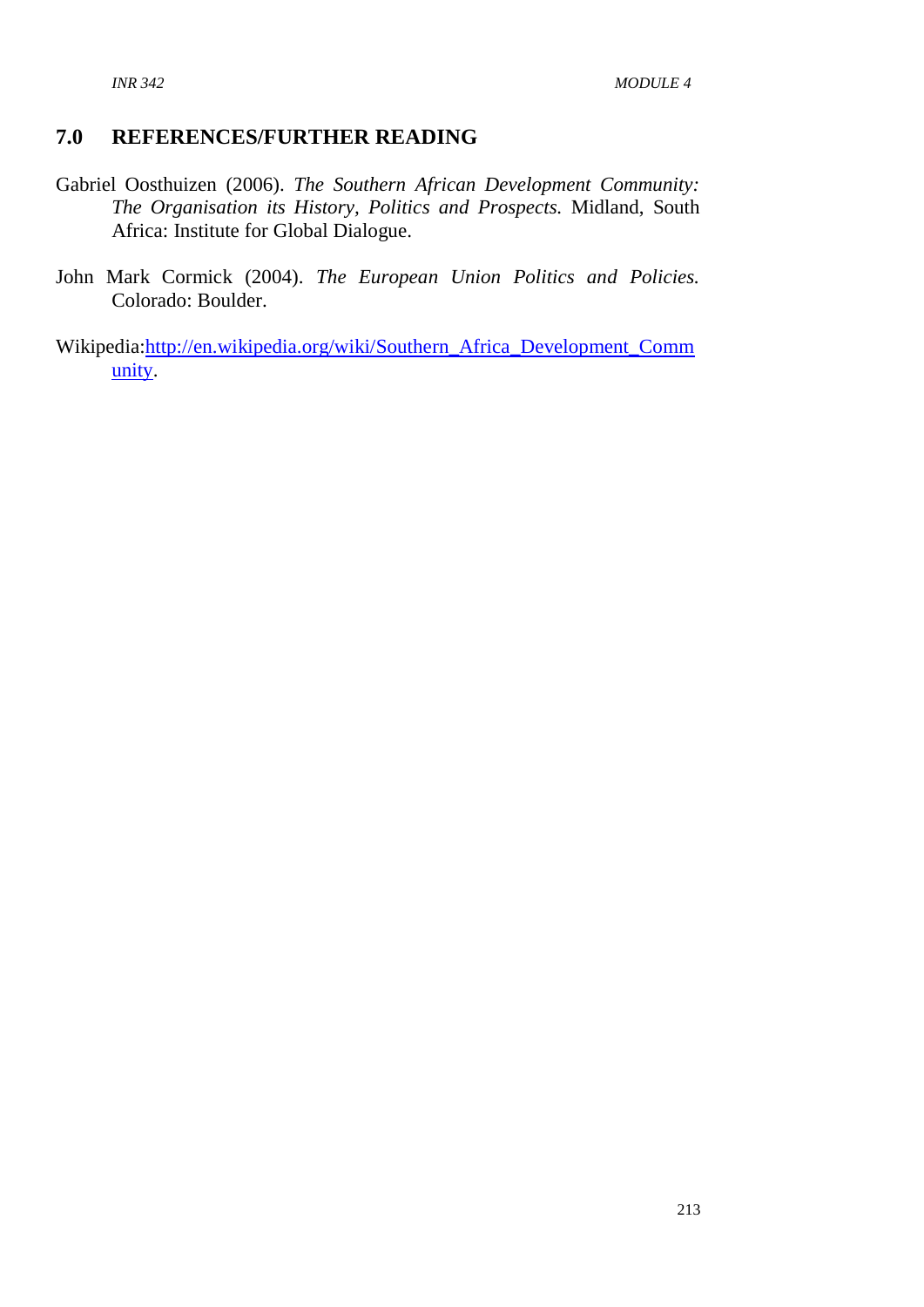# **UNIT 2 SOUTHERN AFRICAN CUSTOMS UNION (SACU)**

#### **CONTENTS**

- 1.0 Introduction
- 2.0 Objectives
- 3.0 Main Content
	- 3.1 General Overview
	- 3.2 SACU in Global Politics
- 4.0 Conclusion
- 5.0 Summary
- 6.0 Tutor-Marked Assignment
- 7.0 References/Further Reading

# **1.0 INTRODUCTION**

The Southern African Customs Union (SACU) was originally formed in 1901. It is the oldest still existing customs union in the world. Members include the Republic of South Africa, Botswana, Lesotho, Swaziland and Namibia. The aim of SACU is to protect the security, socioeconomic and political interests of member states, by acting as a regional block. To what extent has SACU achieved these objectives? What are the challenges? These are some of the thematic preoccupations of this unit.

## **2.0 OBJECTIVES**

At the end of this unit, you should be able to:

- trace the origins of SACU
- discuss the role of SACU in global politics.

# **3.0 MAIN CONTENT**

## **3.1 General Overview**

Southern African Customs Union (SACU) is a customs union among five countries of Southern Africa: Botswana, Lesotho, Namibia, South Africa and Swaziland. SACU is the oldest still existing customs union in the world. Experts on Southern Africa contend that "SACU was established in 1910 as a Customs Union, following the agreement between the then Union of South Africa, the High Commission, territories of Bechuanaland, Basutoland and Swaziland. With the advent of Independence for these territories, the agreement was updated and on 11 December 1969, it was launched as the new SACU, with the signing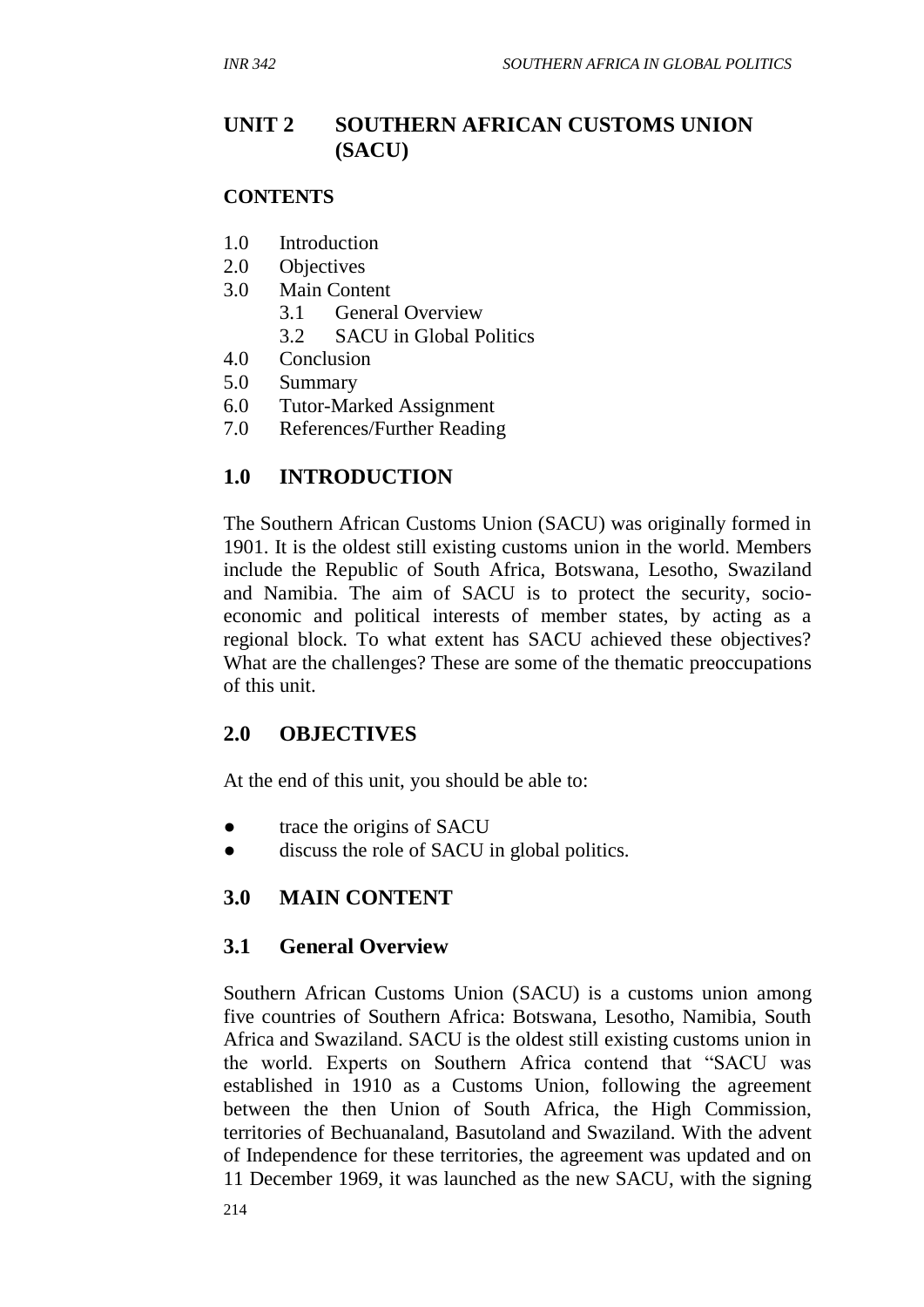of an agreement between the Republic of South Africa, Botswana, and Lesotho the updated union officially entered into force on March  $1<sup>st</sup>$ 1970. Namibia was the last to join SACU after their independence from South Africa in 1990.

[\(http://en.wikipedia.org/wiki/Southern\\_African\\_Customs\\_Union\)](http://en.wikipedia.org/wiki/Southern_African_Customs_Union).

# **3.2 SACU in Global Politics**

SACU members meet annually to discuss matters of common interest including issues in the agreement such as common tariff, agriculture, trade and industry among others. It also discusses matters related to the aim of the regional organisation such as the free exchange of goods between member countries, common external tariff and sharing of common revenue fund under the custody of South Africa. Following the formation of a Government of National Unity in South Africa in April 1994, members were all of the opinion that the present Agreement should be recognised to democratise the union. This was done in Pretoria on 11<sup>th</sup> November, 1994, when the Ministers of Trade and Agriculture of the 5 member countries met to renegotiate the 1969 Agreement.

The structure of SACU include: Council of Ministers, the Commission, the Tribunal and the Secretariat. These organs just like in other international organisations provide the administrative structure for the union.

In global economic efforts, SACU has successfully negotiated a free trade deal with European Union in 2010 even as a similar negation with United States was stalled in 2008. SACU has also assisted member states financially, through the sharing of a common revenue fund accruing to the union. The problems just, as in the case of SADC is mainly that of multiple membership of similar regional blocs as well as poor capabilities of many of the countries except South Africa.

#### **SELF**-**ASSESSMENT EXERCISE**

Trace and discuss the origins and development of Southern African Customs Union (SACU).

## **4.0 CONCLUSION**

The problems of Southern African Customs Union (SACU) are not remarkably different from those of Southern African Development Community (SADC). Basically, these are problems of multiplicity of regional blocs with implications for divided loyalty; problems of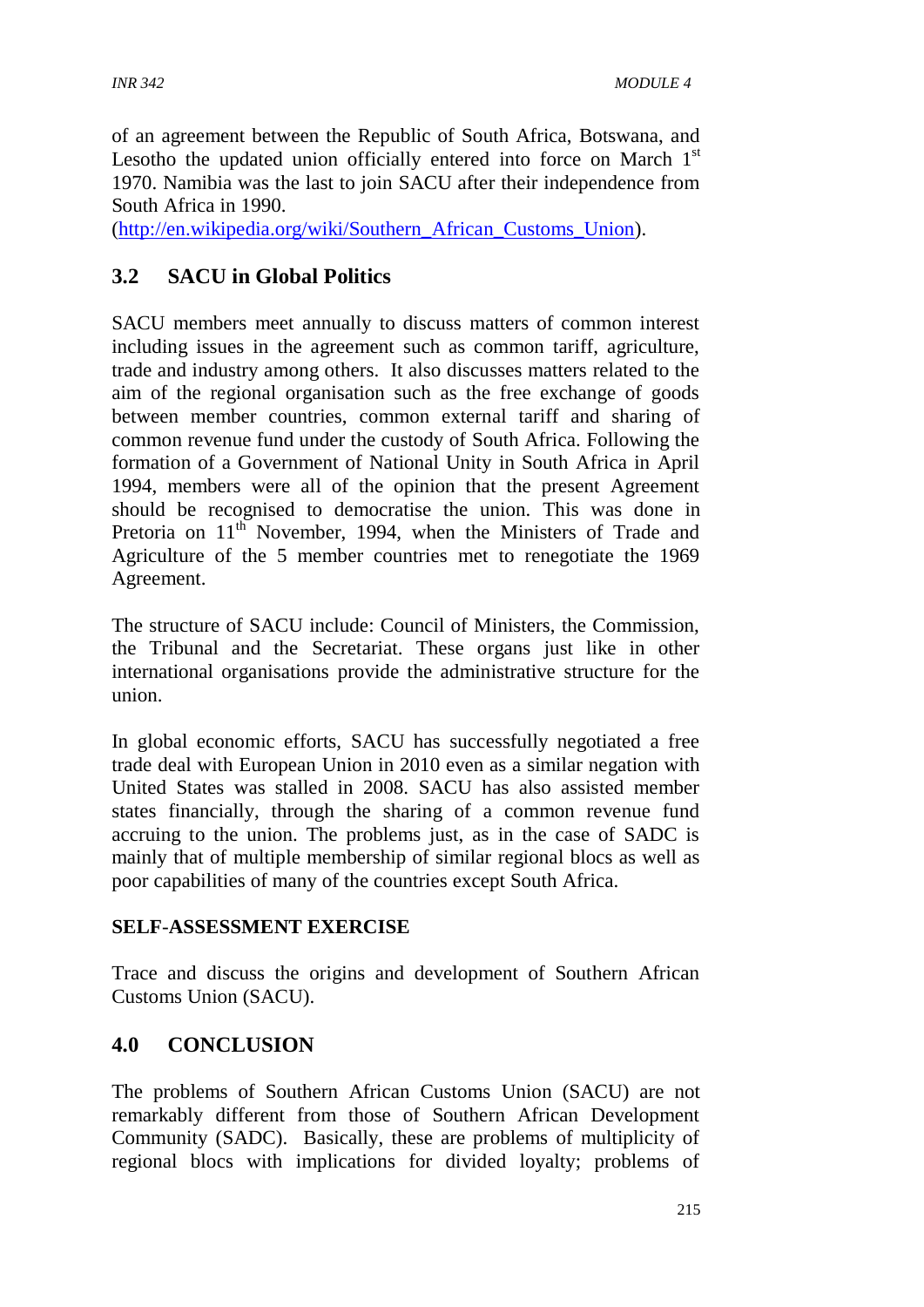unemployment, poverty, low per capital income, HIV/AIDS, etc. Capabilities in respective countries, except South Africa, are low. We have said that demographic imperatives, such as population, are no longer of extreme strategic importance, in today's global politics. This is true. But it is equally true that the demographic factor cannot be ignored altogether.

## **5.0 SUMMARY**

SACU stands for Southern African Customs Union. It is a regional bloc, based in Southern Africa, with the aim of promoting socio-economic, political, and diplomatic, security well-being of member states. SACU originally formed in 1910, is the oldest existing customs union in the world. Modern day SACU came into force on March 1<sup>st</sup> 1970. Members include South Africa, Swaziland, Lesotho and Botswana. The fifth member, Namibia, was admitted in 1990 following its independence from South Africa. The December 1969 and March 1970 protocols of SACU were recognised again by member states in 1994 following South Africa's independence from White minority rule. The major problems of SACU are low capabilities of respective member states in addition to the fact that virtually all the members also belong to similar regional organisations.

## **6.0 TUTOR-MARKED ASSIGNMENT**

- 1. "Southern African Customs Union is the oldest existing customs union in the world." Do you agree?
- 2. What are the major challenges facing SACU, today?

## **7.0 REFERENCES/FURTHER READING**

[http://en.wikipedia.org/wiki/Southern\\_African\\_Customs\\_Union.](http://en.wikipedia.org/wiki/Southern_African_Customs_Union)

Love, J. (2005).*Southern Africa in World Affairs: Local Aspirations and Global Entanglements.* Cambridge: West View Press.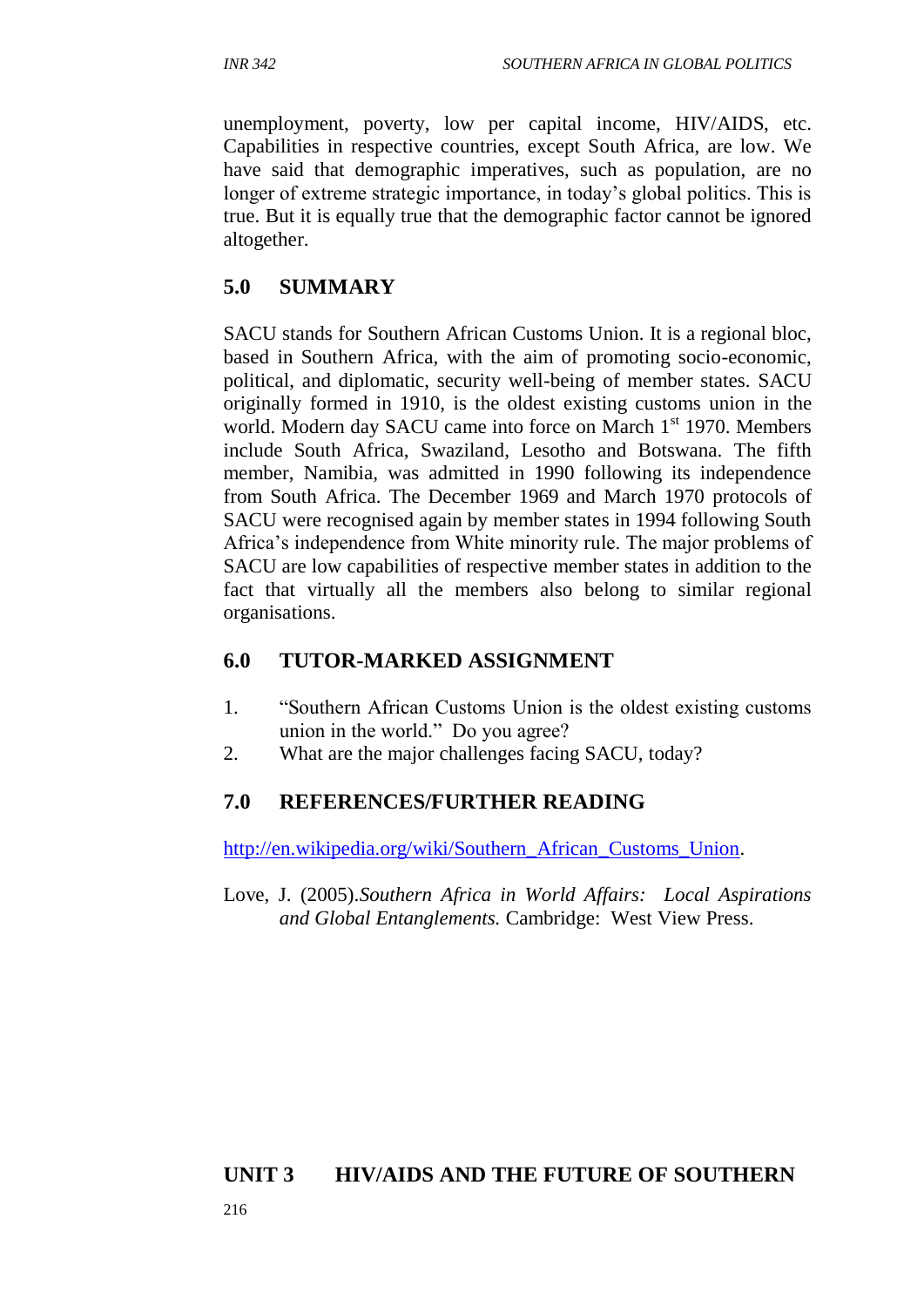# **AFRICA**

#### **CONTENTS**

- 1.0 Introduction
- 2.0 Objectives
- 3.0 Main Content
	- 3.1 HIV/AIDS in South Africa
	- 3.2 HIV/AIDS in Swaziland
	- 3.3 HIV/AIDS in Namibia
	- 3.4 HIV/AIDS in Lesotho
	- 3.5 HIV/AIDS in Botswana
- 4.0 Conclusion
- 5.0 Summary
- 6.0 Tutor-Marked Assignment
- 7.0 References/Further Reading

## **1.0 INTRODUCTION**

There is a relationship between HIV/AIDS and instruments of capability in global politics. The relationship stems from the fact that man makes history. History uninitiated by man will not and can never make itself. Accordingly, the human factor is critical to history and development. In this context, the human factor relevant in such sectors of Southern African economy as defence, trade, diplomacy, education, health, agriculture, mining etc. are the youths, 20-50 years. In reproductive health analysis, it is the youths as depicted above that are sexually active. Sadly, these sexually active youths who are expected to build capabilities for Southern African countries are the same group of the population being ravaged by HIV/AIDS: from South Africa to Swaziland down to Namibia, Lesotho and Botswana, many young people in Southern Africa are HIV positive. Many have died.

It is important to observe that it would have been more appropriate to use the concept of poverty and disease instead of HIV/AIDS. There are two reasons for this: one, HIV/AIDS is just one of the diseases in Southern Africa currently ravaging across the region as well as other developing countries of the world. Two, HIV/AIDS is not just an aspect of diseases associated with the poor in the region but a disease that has an interesting political economy. This is to the extent that HIV/AIDS is rooted in poverty, regenerated by poverty and leaves the affected classes in a cesspool of sickness and poverty. The affected classes apart from the workers and peasants are the lumpen proletariat, described by Marxist scholars as people without a home or a heart: jobless people, street girls, lay-about and other elements ravaged by discrimination,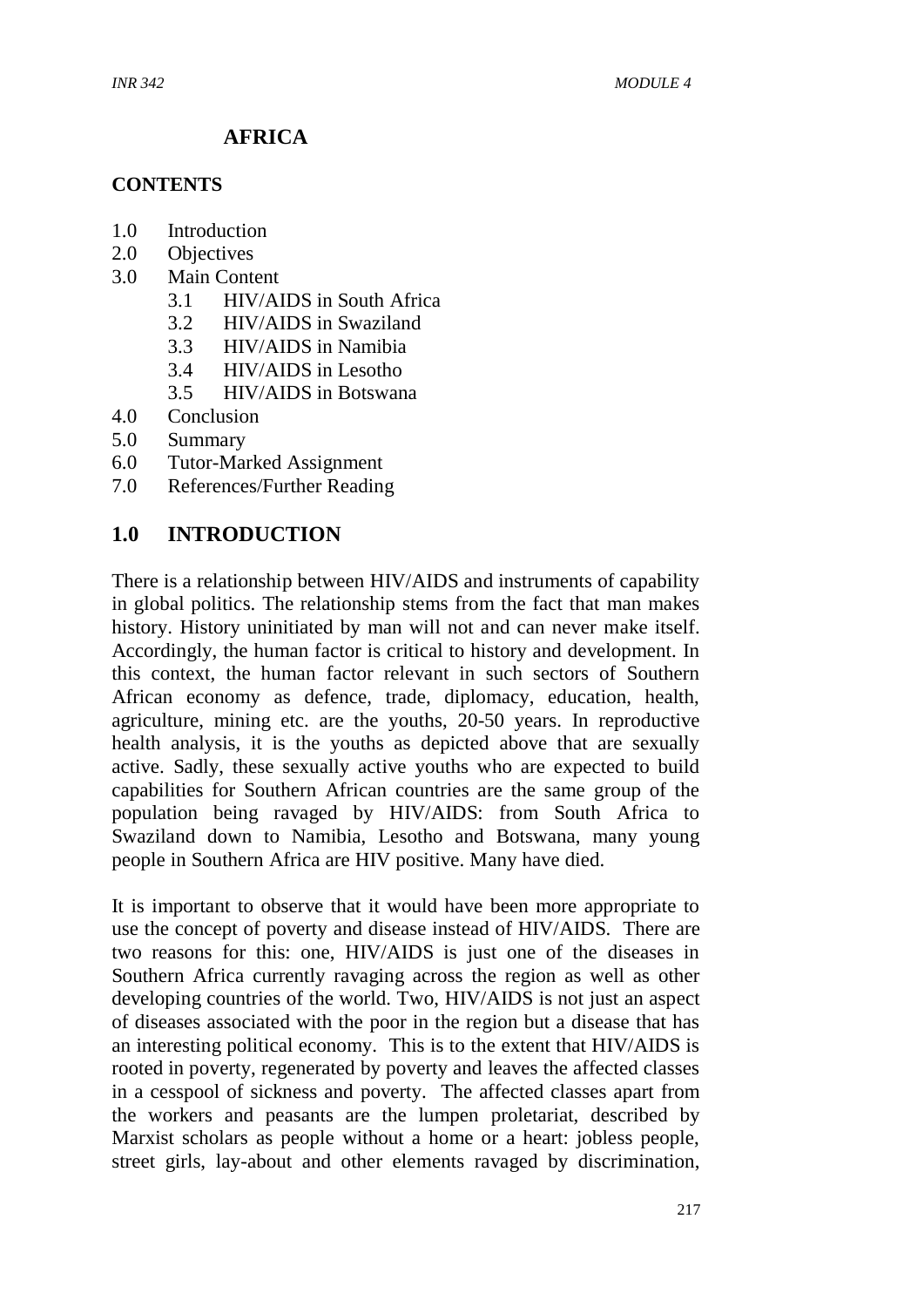exploitation and poverty. While recognising the centrality of poverty and disease, in the thematic preoccupation of this module, the discourse is however narrowed down to HIV/AIDS because of the high prevalence rate in the region in contradistinction to the current prevalence rate elsewhere in the world.

# **2.0 OBJECTIVES**

At the end of this unit, you should be to:

- discuss the impact of HIV/AIDS in Southern Africa
- highlight the varied efforts in the region in responding to the crisis.

## **3.0 MAIN CONTENT**

## **3.1 HIV/AIDS in South Africa**

Acquired Immune Deficiency Syndrome (AIDS) has its virus rapidly spreading in Southern Africa. In the Republic of South Africa, for example, by 2005 31% of pregnant women were infected, and one out of every five adults in the streets of South Africa was HIV positive. In 2009, life expectancy for White South Africans was put at 71 years and 48 years for Blacks who were more affected due to poverty. Poverty is believed to encourage the spread of HIV/AIDS. In South Africa, HIV/AIDS affects the sexually active groups of the population more than other groups. Many bread-winners die of AIDS leaving behind orphans some of whom go into prostitution just because of hardship. Some equally contact HIV/AIDS and die. According to the 2011 UNAIDS Report: "South Africa has an estimated 5.6 million people livingwithHIV/AIDS"(http://go.hrw.Com/atlas/norm\_htm/safrica.htm). The situation is worsened by rampant cases of teenage prostitution, rape and other forms of sexual abuse arising from abject poverty, unemployment and drug addiction. At the moment, South Africa is the most affected country, by HIV/AIDS, in the whole world.

# **3.2 HIV/AIDS in Swaziland**

Writers on Swaziland have said that Swaziland is critically affected by HIV/AIDS pandemic, which is now a major threat to the society. As *2012 CIA World Fact book* has reported, Swaziland has the highest infection rate in the world (25.8%) and also the fourth lowest life expectancy at 49 years. The last available statistics of the World Health Organisationon death rates in Swaziland shows that in 2002, 64 per centof all deaths in Swaziland were caused by HIV/AIDS even as 2,000 deaths arising from HIV/AIDS were recorded in 2009 in a small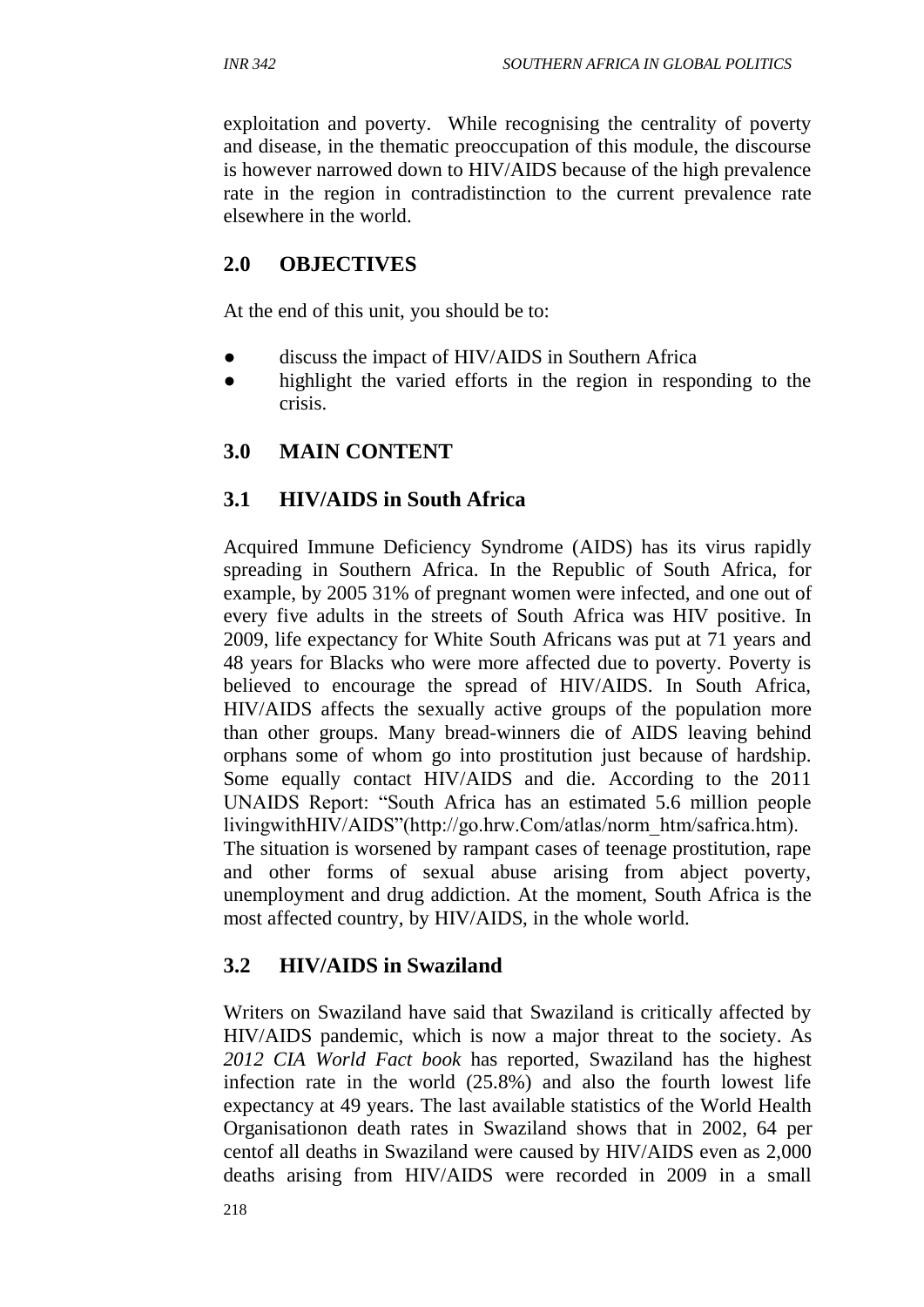population of 1,185,000 Swaziland people. This is not all. In 2004, the government of Swaziland acknowledged for the first time that the country has HIV/AIDS crisis with 38.8% of the pregnant women tested showing signs of HIV positive.

(http://go.hrw.com/atlas/norm\_htm/swaziland.htm).

# **3.3 HIV/AIDS in Namibia**

With only598 medical doctors in Namibia in 2002 and life expectancy estimated at 52.2 years in 2012, HIV/AIDS crisis is a major health problem in Namibia. The rate of HIV/AIDS infection is, however, substantially lower than that of its eastern neighbour, Botswana. 13.1 per cent of adults in Namibia are affected. In 2001, 210,000 people were HIV positive in Namibia. In 2003, 16,000 people died of HIV/AIDS in Namibia. According to 2011 UNAIDS Report, the epidemic in Namibia "appears leveling off. As the HIV/AIDS epidemic has reduced the working-age population, the number of orphans has increased. It falls on the government to provide education, food, shelter and clothing for these orphans." (http://en.wiki/Namibia).

# **3.4 HIV/AIDS in Lesotho**

Lesotho, with a prevalence rate of 23.6 per cent in 2009 is heavily affected by HIV/AIDS. In Lesotho, one out every two women on the street is HIV positive. 50 per cent of women less than 40 years in urban areas are all infected. This is not all. There is "known your Status Campaign in Lesotho and many people who responded and got tested came out HIV positive.The report of UNAIDS states that life expectancy for men and women now stands at 42 years. Some 229,092 HIV/AIDS patients were being treated in Lesotho in 2007. Clinton and Bill Gate visited Lesotho in 2000 to intensify the fight against HIV/AIDS as one of its most important development issue and the government is addressing the pandemic. (http://en.wikipedia.org/wiki/Lesotho).

# **3.5 HIV/AIDS in Botswana**

Life expectancy index in several African Countries from 1958 to 2003 has Botswana as having the highest life expectancy until HIV/AIDS began to reduce it in the late 1980s. Like other countries in sub-Saharan Africa, Botswana is grappling with the HIV/AIDS crisis. The prevalence rate was estimated at 24% for adults in 2006. In 2003, the government of Botswana intensified efforts to combat HIV/AIDS.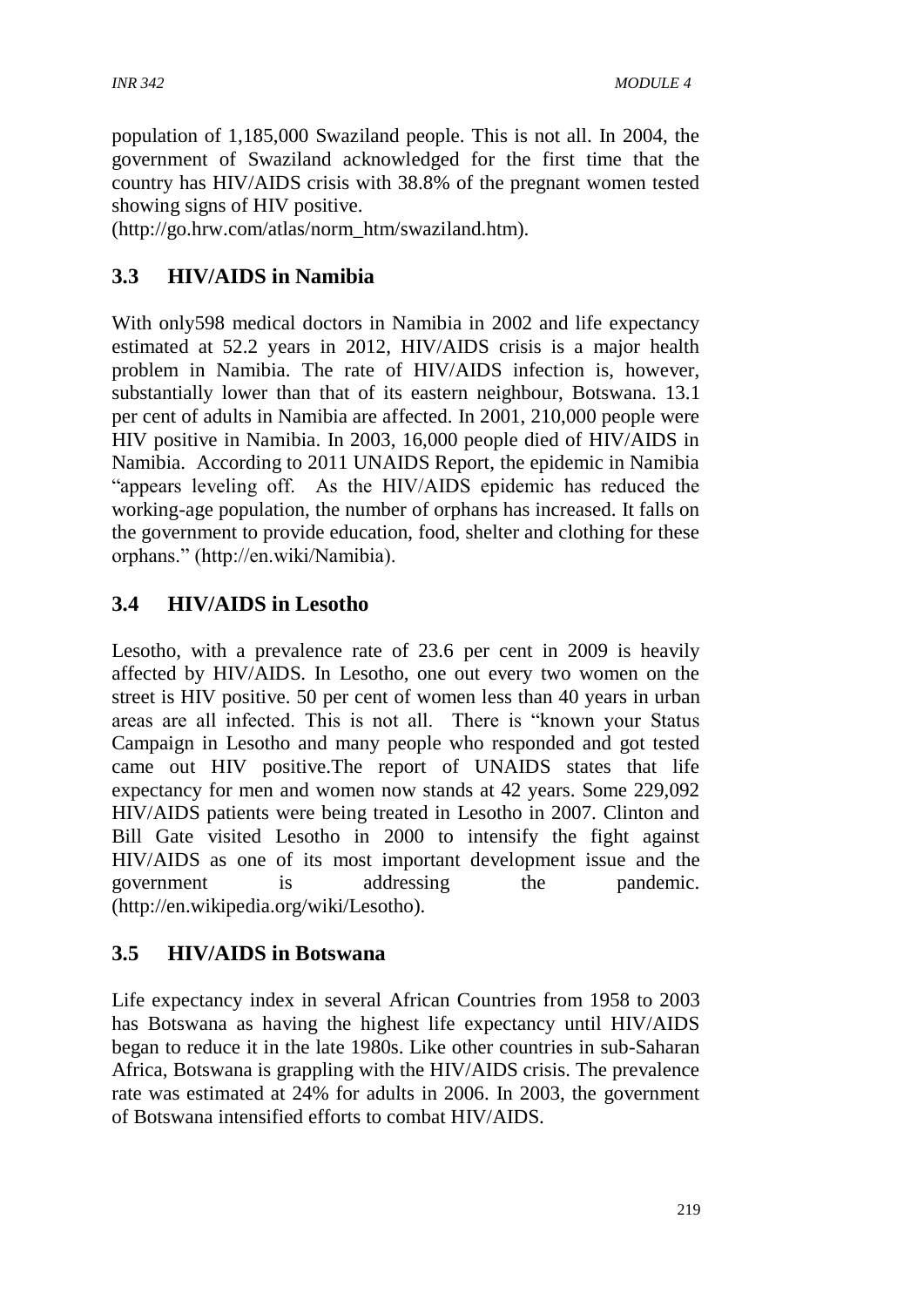The 2011 UNAIDS Report said massive treatment of HIV/AIDS patients were on-going in Botswana. This is essentially because of the partnership of Botswana Government and Bill and Melinda Gate Foundation efforts to form the African comprehensive HIV/AIDS Partnership (ACHAP) in Botswana. [\(http://www.internet](http://www.internet/) worldstats.com/Africa.htm).

#### **SELF**-**ASSESSMENT EXERCISE**

What is the relationship between HIV/AIDS and global politics?

## **4.0 CONCLUSION**

The relationship between HIV/AIDS and global politics can be understood from the point of view that it is human beings that build up capability in global politics and when these human beings, particularly the youths, are ravaged by HIV/AIDS, there is enormous loss of capability. This is the sad story of Southern Africa in global politics, because, the future is elementary, dark and cloudy. But Southern Africa must survive.

# **5.0 SUMMARY**

The HIV/AIDS situations in the republic of South Africa, Swaziland, Namibia, Lesotho and Botswana are not remarkably different from one another. The HIV/AIDS prevalence rate in each of these countries is high. Young men and women of productive age bracket are cut in their prime of youth by HIV/AIDS. In some instances, one out of every two women under the age of 40 is HIV positive. Some of these patients sometimes die leaving orphans who because of hardship go into prostitution and drug addiction. They too contact HIV/AIDS and sometimes also die. This is a vicious circle in Southern Africa. But as we have said: Southern Africa must survive!

## **6.0 TUTOR-MARKED ASSIGNMENT**

- 1. Assess the prevalence rate of HIV/AIDS in Southern Africa?
- 2. Why are blacks infected more than the minority white by HIV/AIDS in Southern Africa?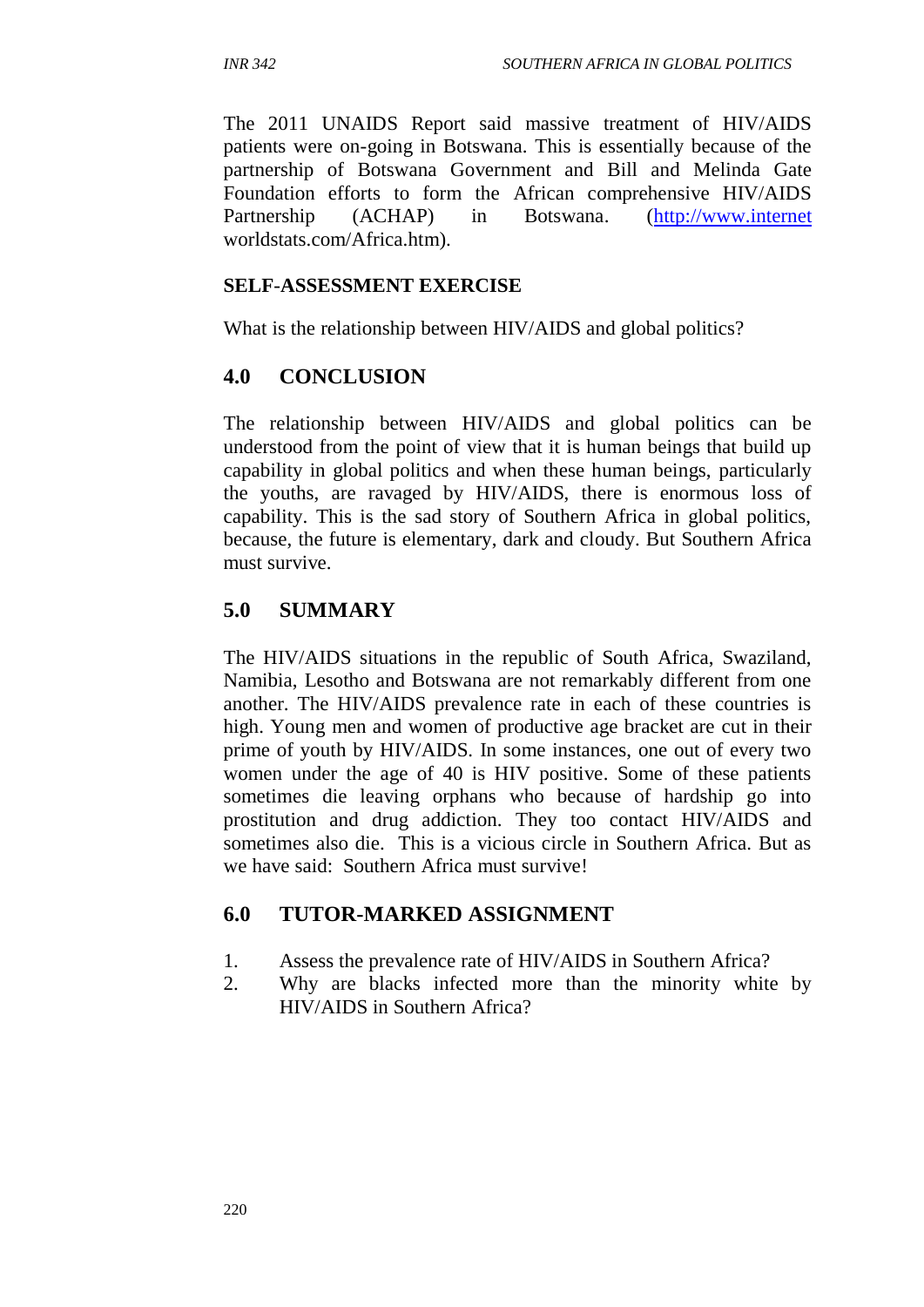# **7.0 REFERENCES/FURTHER READING**

http://go.hrw.Com/atlas/norm\_htm/safrica.htm.

http://go.hrw.com/atlas/norm\_htm/Swaziland.htm.

http://en.wiki/Namibia.

Wikipedia: http://en.wikipedia.org/wiki/Lesotho.

[http://www.internet](http://www.internet/) worldstats.com/Africa.htm.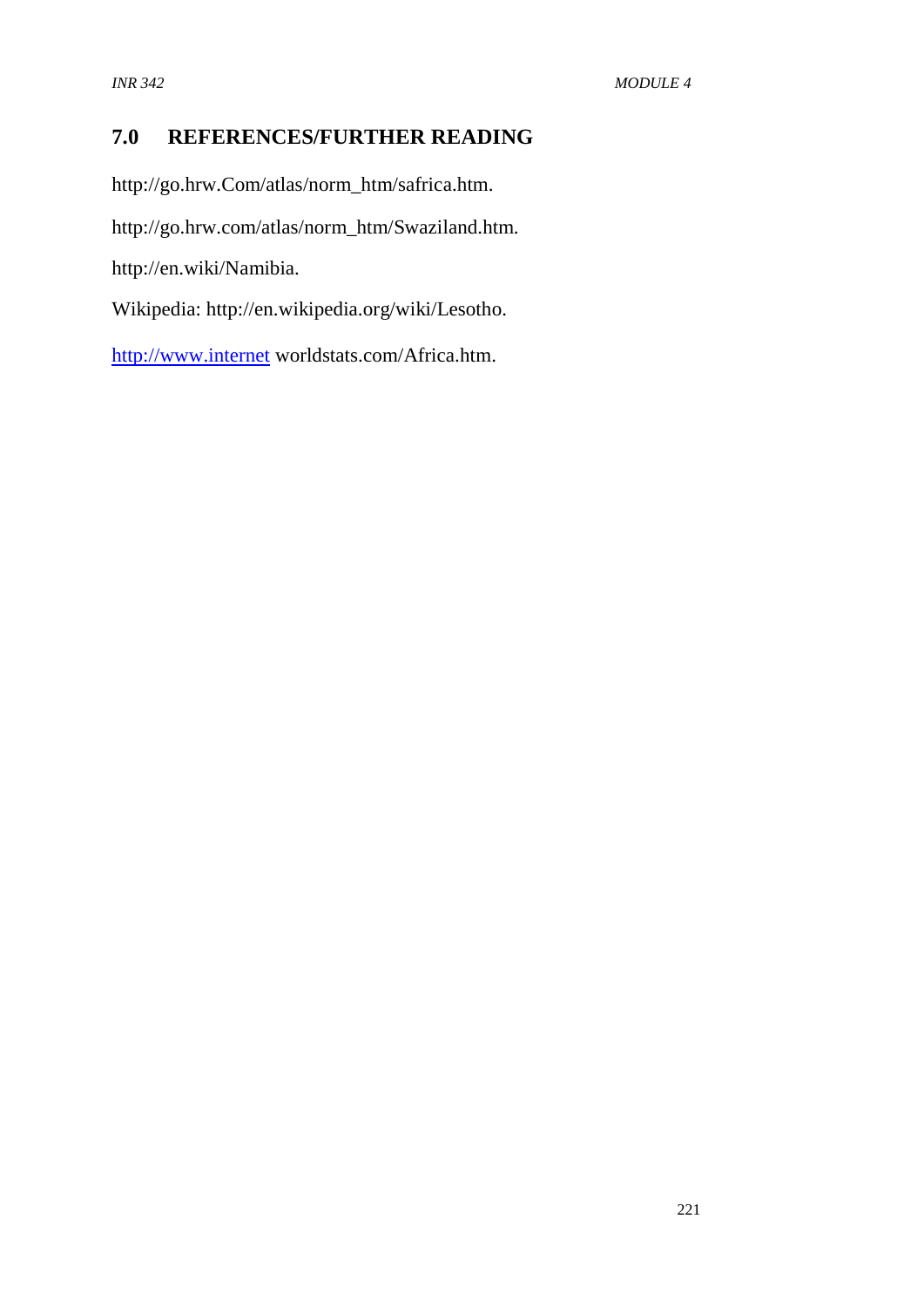# **UNIT 4 GLOBALISATION**

### **CONTENTS**

- 1.0 Introduction
- 2.0 Objectives
- 3.0 Main Content
	- 3.1 The Concept of Globalisation
	- 3.2 The Old System
	- 3.3 The New System
	- 3.4 The Political Economy of Globalisation
- 4.0 Conclusion
- 5.0 Summary
- 6.0 Tutor-Marked Assignment
- 7.0 References/Further Reading

## **1.0 INTRODUCTION**

This unit seeks to define the concept of globalisation with a view to establishing the future of Southern Africa within the contextual configurations of globalisation.

## **2.0 OBJECTIVES**

At the end of this unit, you should be able to:

- explain what is meant as globalisation
- discuss the role of Southern Africa in global politics.

## **3.0 MAIN CONTENT**

## **3.1 The Concept of Globalisation**

Janice Love, an authority in Southern Africa has defined globalisation as "the way in which culture, politics, economics and other social activities are stretched out across boundaries such that events and decisions taking place on one side of the world have a significant impact on the other". (Love 2005: 2-3). With this working definition, let us now examine the old and the new forms of globalisation.

## **3.2 The Old System**

The old system of globalisation may be defined as the period of internationalisation of capital in search of cheap labour, raw materials and surplus value through huge profits in Africa and other parts of the world by European powers. This was the era of colonialism heralded by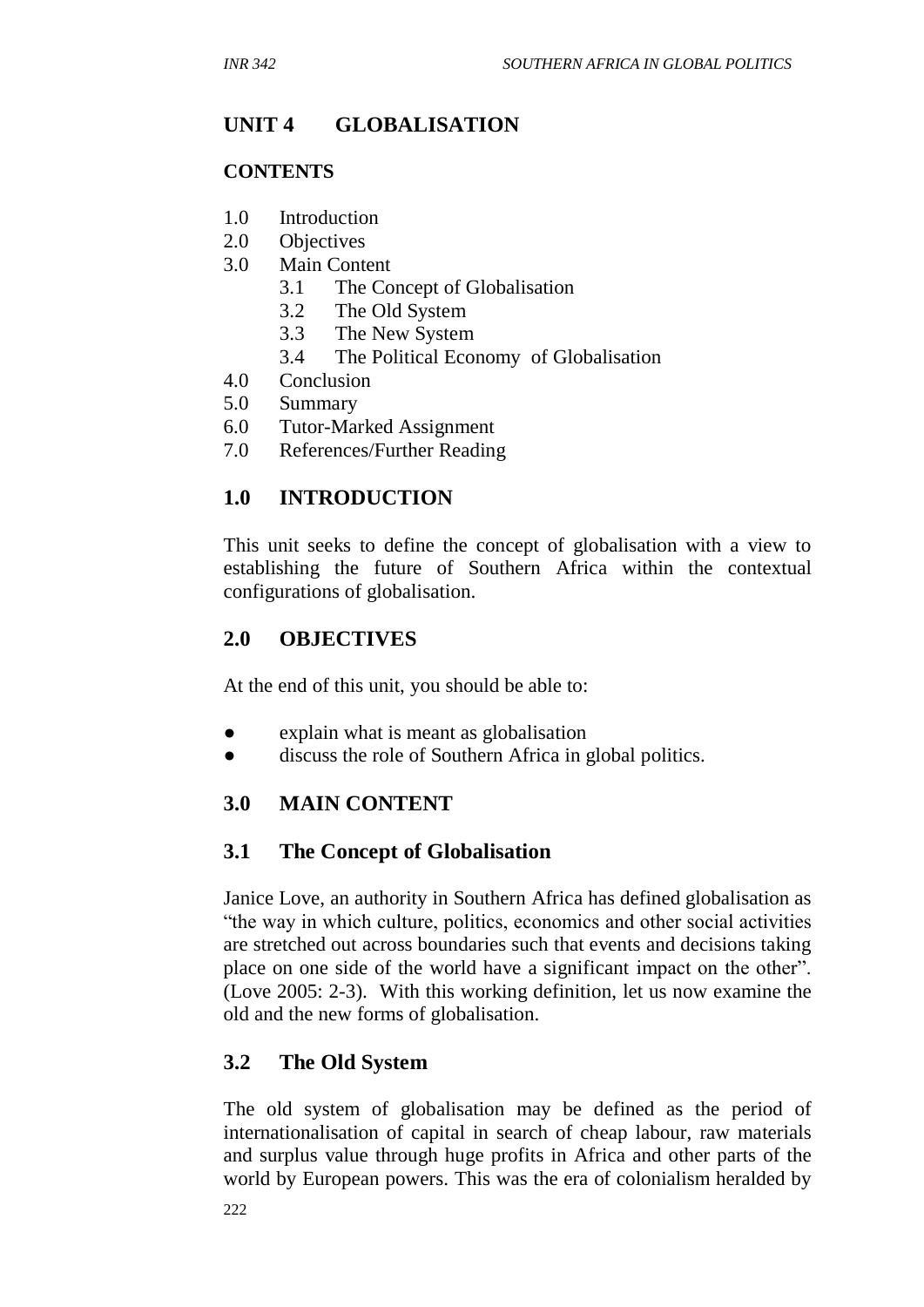imperialism. Globalisation in this context simply means imperialism. What are we saying? What is imperialism?

The highest level of capitalism is referred to as imperialism. At imperialist stage, capitalism has come face to face with insurmountable oddities and absurdities. This may be expressed in terms of fall in profit margins, escalating inflation, low investment, unemployment, general cyclical crisis in the economy and sometimes a revolution.

At this stage, finance capital is internationalised and exported in form of multinational corporations, MNCS, in search of profit elsewhere, particularly in Least Developed Countries, LDCs. In modern times, this is called globalisation. The political economy of globalisation is imperialism in its neocolonial configurations.

## **3.3 The New System**

Contemporary globalisation does not necessarily suggest imperialism but provides an easy and safe vehicle for the flourishing of imperialism in its neo-colonial nexus. With globalisation today, goods and services produced in one country are sold online all over the world; taste and life styles of people are disoriented and changed; rural-urban migration in search of better life is rife; communication, crime and criminality are executed with speed and precision; wars are declared, fought and won on human minds and consciousness through online networks; all these and more may not necessarily be imperialism. But what is imperialism if not the internationalisation of finance capital? Globalisation provides a safe vehicle. It is to this extent that globalisation can also be defined as a subtle revision of imperialism.

# **3.4 The Political Economy of Globalisation**

The political economy of globalisation in contemporary Southern Africa may be underscored by the way the concept of a development" is being substituted with "Westernisation" in the region. The implication is a cyclical crisis of dependency syndrome which in practical appreciations leads to capital flight from Southern African countries. Other adverse effects of globalisation on Southern African economies include excessive import bills and uneven exchange in trade relations. Globalisation, however, is to a very large extent a positive advent in human civilisation and development. It is also important to reaffirm that globalisation has so many dimensions: cultural, social, economic, technological and even political. What is important to diverse students and scholars interested in the problematics of globalisation is to underscore the primacy of the economy as a critical desideratum in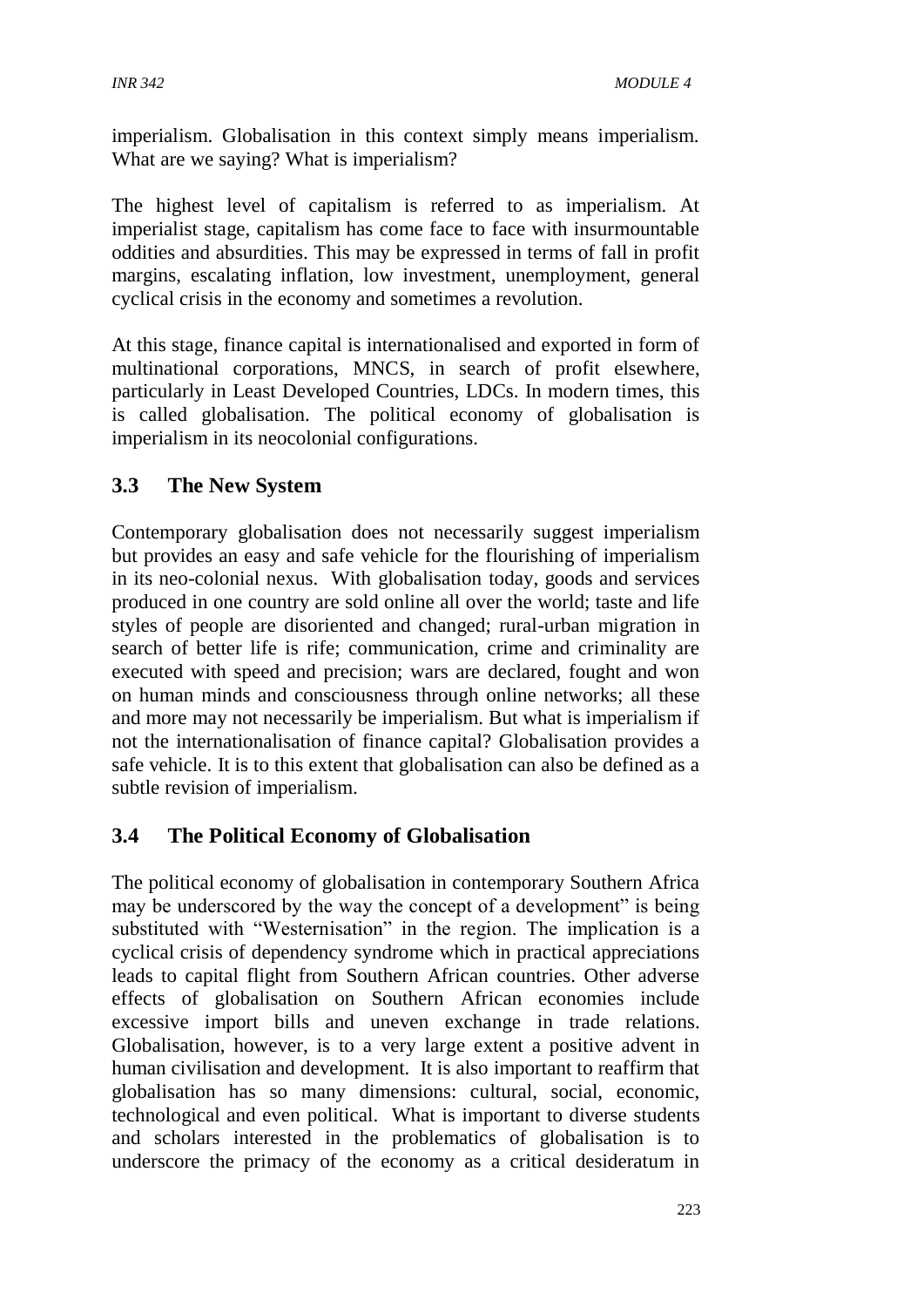shaping the motions, the dynamics and the inner dialectical connections behind all variants of contemporary globalisation which are always in favour of international capital.

#### **SELF**-**ASSESSMENT EXERCISE**

What is globalisation?

## **4.0 CONCLUSION**

Globalisation can be good and can also be harmful to the economy of any country as in the case with Southern African countries. The future of Southern Africa, from the perspective of globalisation can be viewed from the perspective of abundant window of opportunities as well as the angle of imperialism in its neo-colonial configurations.

## **5.0 SUMMARY**

Globalisation is a good advent for Southern Africa but has to be weighed against the backdrop of its harmful effects in the spheres of capital flight, cultural imperialism, neocolonialism and disorientation and of African values. For example, unspeakable pornography posted in the internet, all over the world, is doing a "good job" spreading HIV/AIDS in Southern Africa.

## **6.0 TUTOR-MARKED ASSIGNMENT**

- 1. "Globalisation is a revision of imperialism." Discuss
- 2. What are the effects of globalisation on South African economies?

## **7.0 REFERENCES/FURTHER READING**

- Love, J. (2005).*Southern Africa in World Politics: Local Aspirations and Global Entanglements.* Cambridge: West View Press.
- Nzekwe, A. (2005). *No Past No Present No Future: How Nigerians Underdeveloped Nigeria.* Jos: Transafrican Links.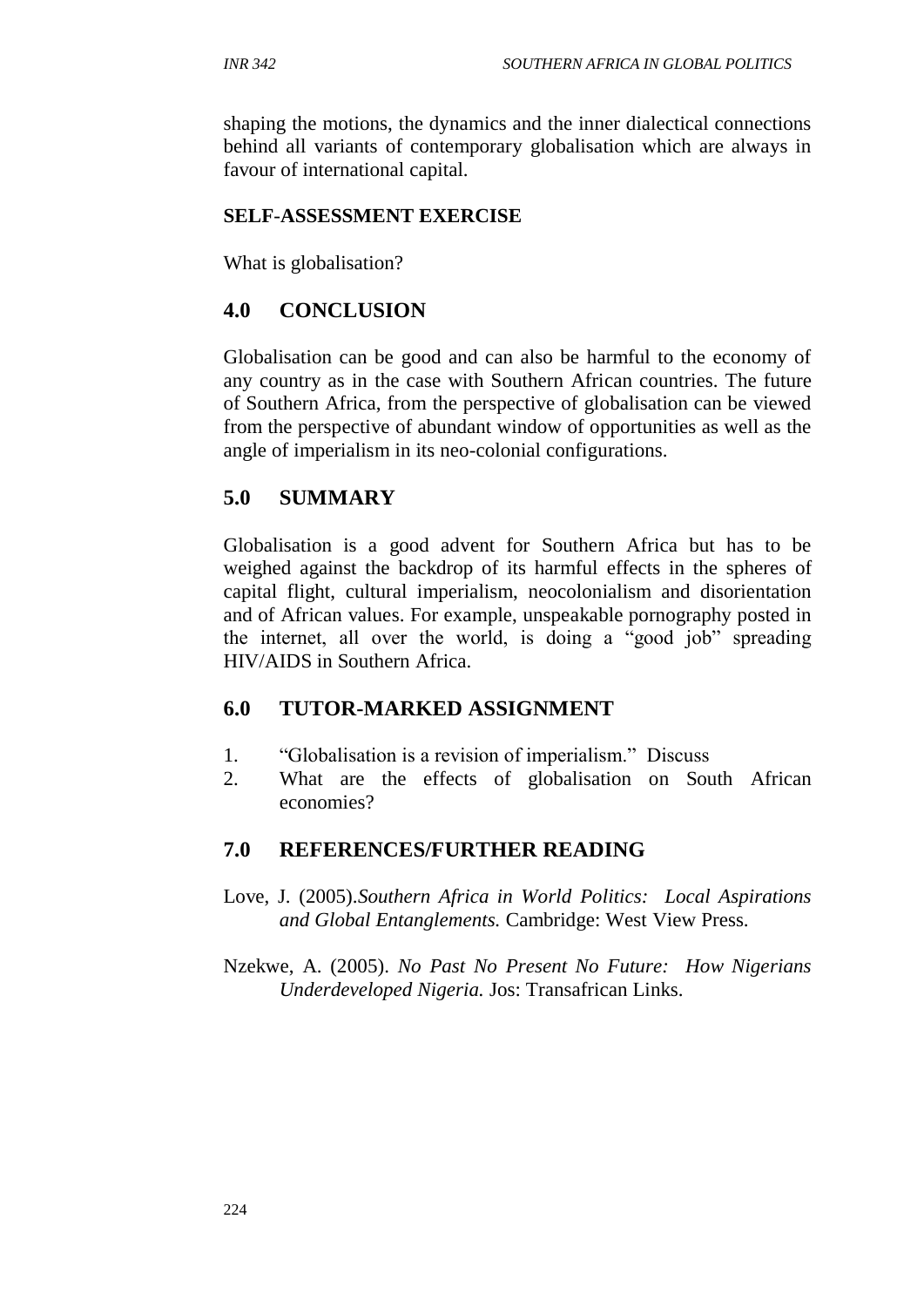#### **UNIT 5 POLITICAL ECONOMY**

#### **CONTENTS**

- 1.0 Introduction
- 2.0 Objectives
- 3.0 Main Content
	- 3.1 The Concept of Political Economy
	- 3.2 Political Economy of Southern Africa
- 4.0 Conclusion
- 5.0 Summary
- 6.0 Tutor-Marked Assignment
- 7.0 References/Further Reading

#### **1.0 INTRODUCTION**

This unit examines the political economy of Southern Africa. The starting point is to understand, very clearly, that the economies of Southern African countries apart, perhaps, from the economy of the republic of South Africa, are microcosms of the economies of other developing countries of the world in terms of dependency syndrome on the West, crippled capitalism, and sharp contradictions in property relations, wealth, superstructures, unemployment and poverty. All these undermine required capability which is very relevant in global politics. We shall in this unit chart the way forward for Southern African economics now and discuss the limitation of the political economy approach in understanding the role of Southern Africa in global politics.

#### **2.0 OBJECTIVES**

At the end of this unit, you should be able to:

- identify the concept of political economy
- discuss the limitation of the political economy approach in understanding the role of Southern Africa in global politics.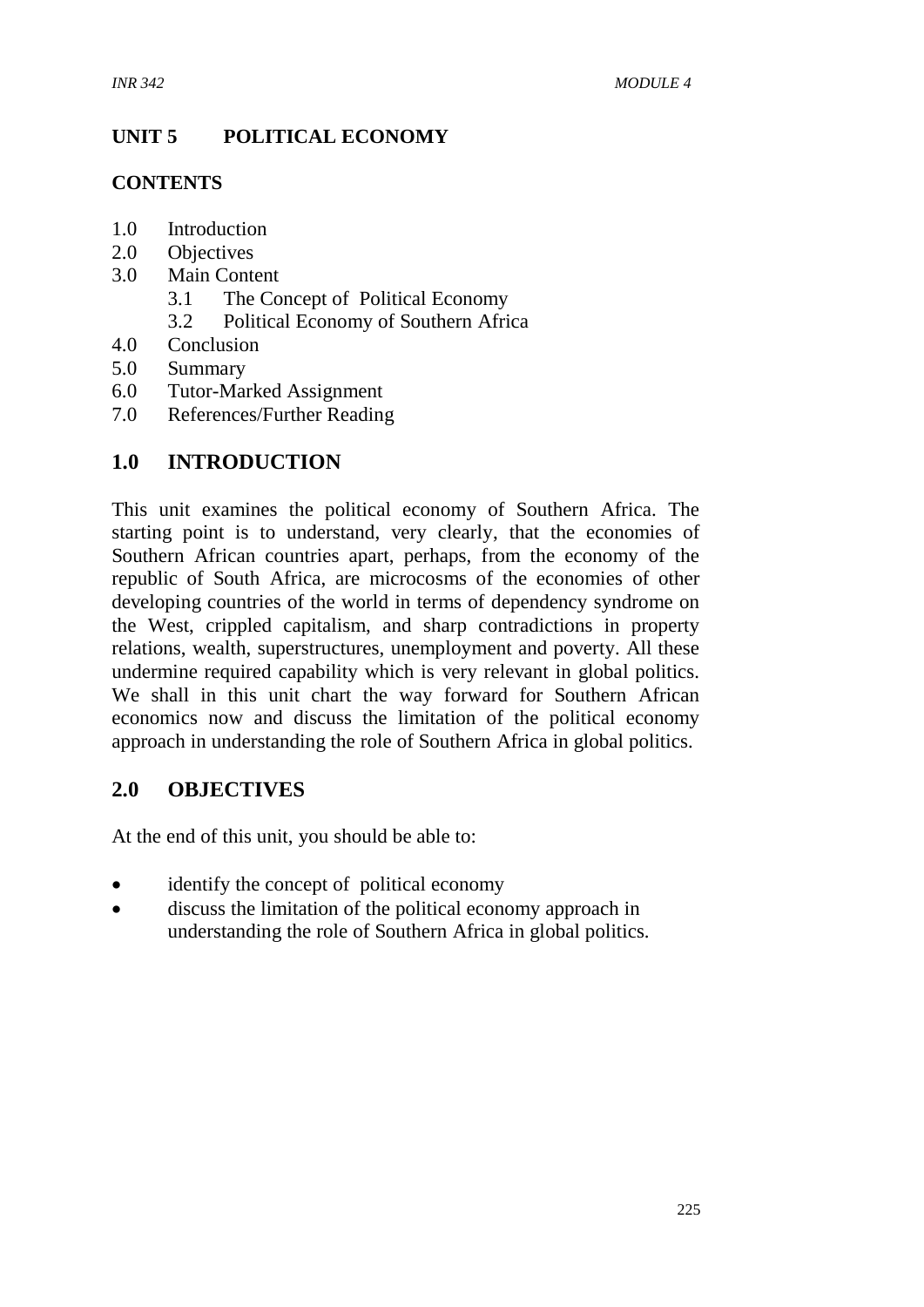# **3.0 MAIN CONTENT**

#### **3.1 The Concept of Political Economy**

The meaning, relevance and role of political economy in understanding concrete existential realities in social sciences generally were lucidly explained in Module 1 of this course work. We also explained how political economy can be deployed, intellectually, to serve as a theory, a methodology and a philosophy of action. All these were analytically reviewed in Module 1 that it will now be unfair to allow further details to detain us here. Suffice it to quickly re-emphasise that political economy as a way of understanding human situations has explanatory value, analytical utility, descriptive merit, prescriptive power and sophisticated predictive capacity. The example of Southern Africa will drive these points home.

#### **3.2 Political Economy of Southern Africa**

Whether we look at Southern African countries from the perspective of SADC, SACU or from the perspective of the countries excluded from Southern Africa by some scholars (such as Malawi, Mozambique, Zimbabwe and Zambia etc. which actually should be included) whether we examine the individual countries of interest to us: the Republic of South Africa, Botswana, Swaziland, Lesotho, Namibia, etc.; whether we are essentially interested in the challenges facing SADC or SACU, we can only begin to make progress in our inquiry only when our analysis is premised on political economy. Not much. Not less. Why? You may ask.

All the challenges facing SADC and SACU, all the constraints and confrontations of the Republic of South Africa, Botswana, Swaziland, Lesotho, Namibia, etc. are fundamentally rooted in the economy expressed in the dynamics of the mode and relations of production and role of imperialism in the systemic reproduction. Put simply, the problems facing Southern Africa derive from the exploitative tendencies of international finance capital manifested in form and character of multinational corporations (MNCS) who have taken over commanding heights of Southern African economics including extractive industries, construction, oil and gas, distributive trade, communication and even all forms of service industries such as consultancy

To sustain this exploitative system, the West in Southern Africa seeks to substitute the concept of "development" with "Westernisation". To develop is to emulate the West. The result is systematic disorientation of the tastes, culture and economics of Southern Africa forcing even poor countries such as Botswana and Lesotho to import all sorts of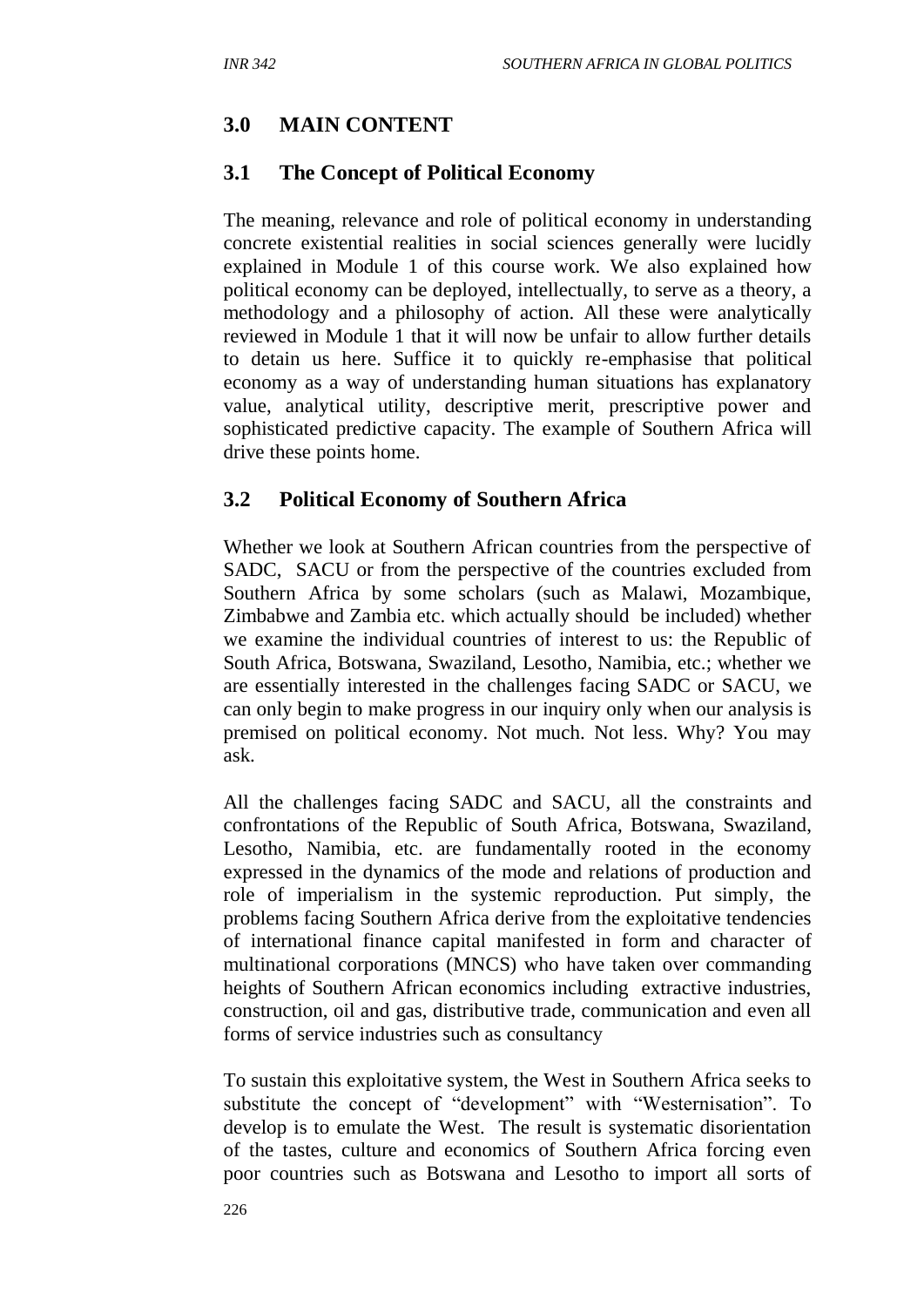foreign goods from the West: from tooth picks to tooth brush, from water to water bottles. The people simply lose their hard-earned foreign currencies while Western countries smile all the way to their banks. This was imperialism.

Other problem facing Southern African economies, just like those of all other developing nations of the world include: the consistent development of underdevelopment. How can this problem be solved?

To address this problem, Southern African countries just like other least Developed Countries of the world (LDCS) must remember that Abraham Lincoln overwhelmed by the illogicalities of the American civil war was quoted as saying that "the worst form of slavery is the slavery of the mind" (Ikoku,1985). Accordingly, all lingering cob-webs of colonial mentality in Southern Africa must be swept away by the Black majority.

Inexplicable platitudes, for example, that Southern Africa and the West are partners in progress should be seen as intellectual opium and firmly discarded. To understand these issues, a determined intellectual springcleaning of far-reaching dimensions is desirable in Southern Africa. Social Scientists in Southern Africa, despite the attainment of independence by their countries, should substitute concept of "development" with "liberation". While Southern Africa cannot reasonably do without the West, South-South cooperation should seek to replace vertical economic linkages with horizontal economic relations with possibilities for complimenting each other. In specific terms, the following are political economy obstacles all Southern African countries, in more or less degrees, must address in order to be relevant in global politics:

- lack of sound productive base
- lack of sustained economic growth
- lack of equity in the distribution of resources
- lack of ideological and theoretical clarity in relating with international finance capital
- lack of internal domestic social base for fiscal policy implementation and assertive role in global politics
- escalating debt burden
- ever-expanding import bills
- shrinking export earnings
- the contradictions between "transfer" and "supply" of technology by the West
- the contradictions of direct and port-folio investments by the West
- monopolistic tendencies of the West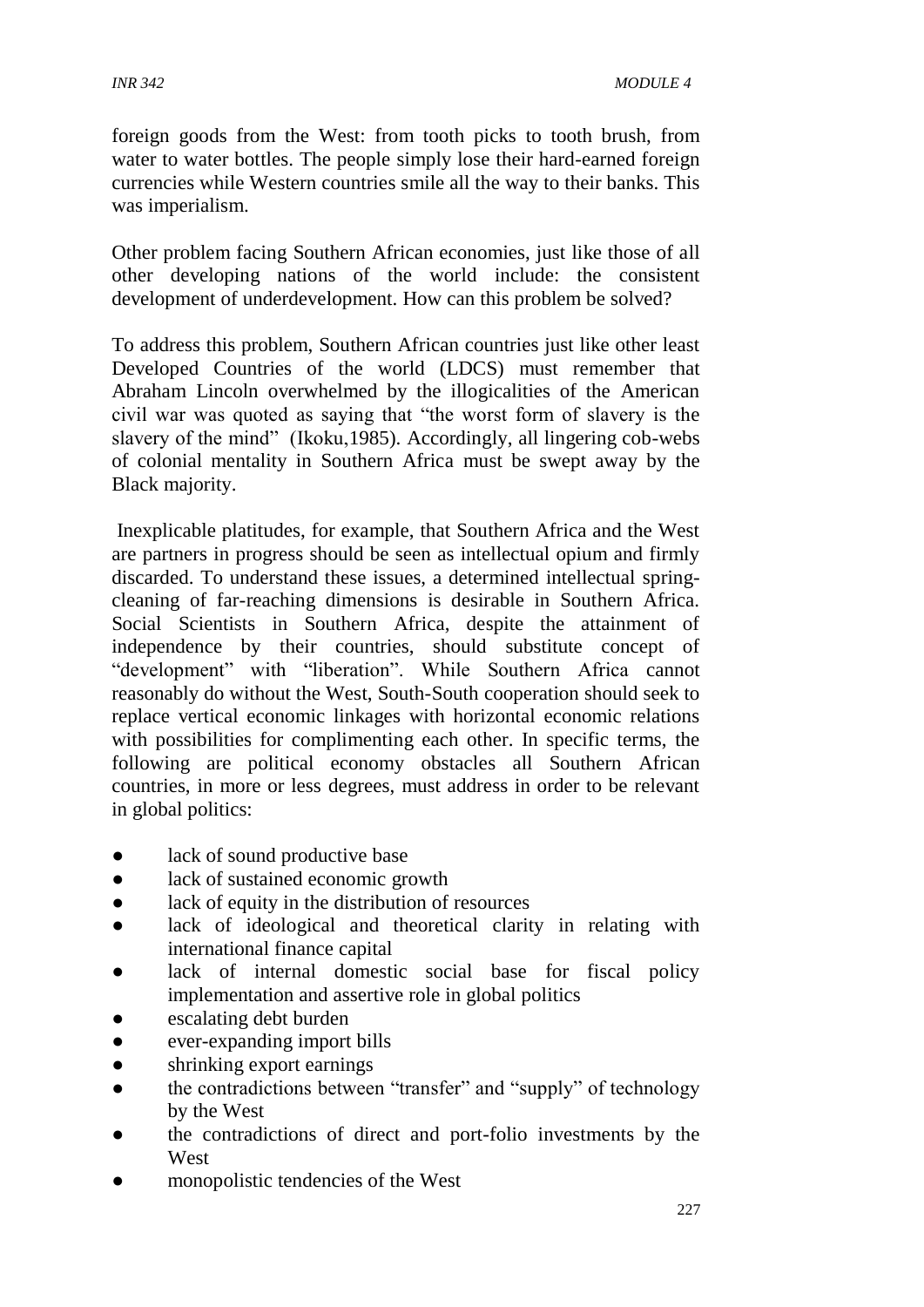- low GDP per capital
- poverty
- unemployment
- weak forward and backward linkages in the economy
- the problems of two digits inflation rate
- budget deficit
- ever-expanding recurrent expenditure
- solid mineral development
- agricultural development
- education
- health
- environmental change
- the contradictions of economic growth versus economic development
- weak attitudinal, organisation, institutional and infrastructural capacities
- problems of democratisation
- HIV/AIDS.

Apart from the republic of South Africa, many Southern African countries, like every other developing nation in the world, are facing all these problems which must be addressed to enhance capability in global politics. International Monetary Fund's initiated development strategies cannot solve the problems of poverty and low capacities in Southern Africa and if westernisation is seen as the answer, what then is the question.

#### **SELF**-**ASSESSMENT EXERCISE**

Outline and discuss TEN political economy problems which must be addressed for Southern Africa to enhance its capability in global politics?

## **4.0 CONCLUSION**

The political and economic problems facing Southern Africa, to a large extent, is a microcosm of similar problems denying developing nations of the world the desired instruments of capability in global politics. Part of the solution also laid with mobilisation, politicisation, sensitisation, conscientisation and radicalisation of the consciousness of both the leaders and the led in Southern African countries.